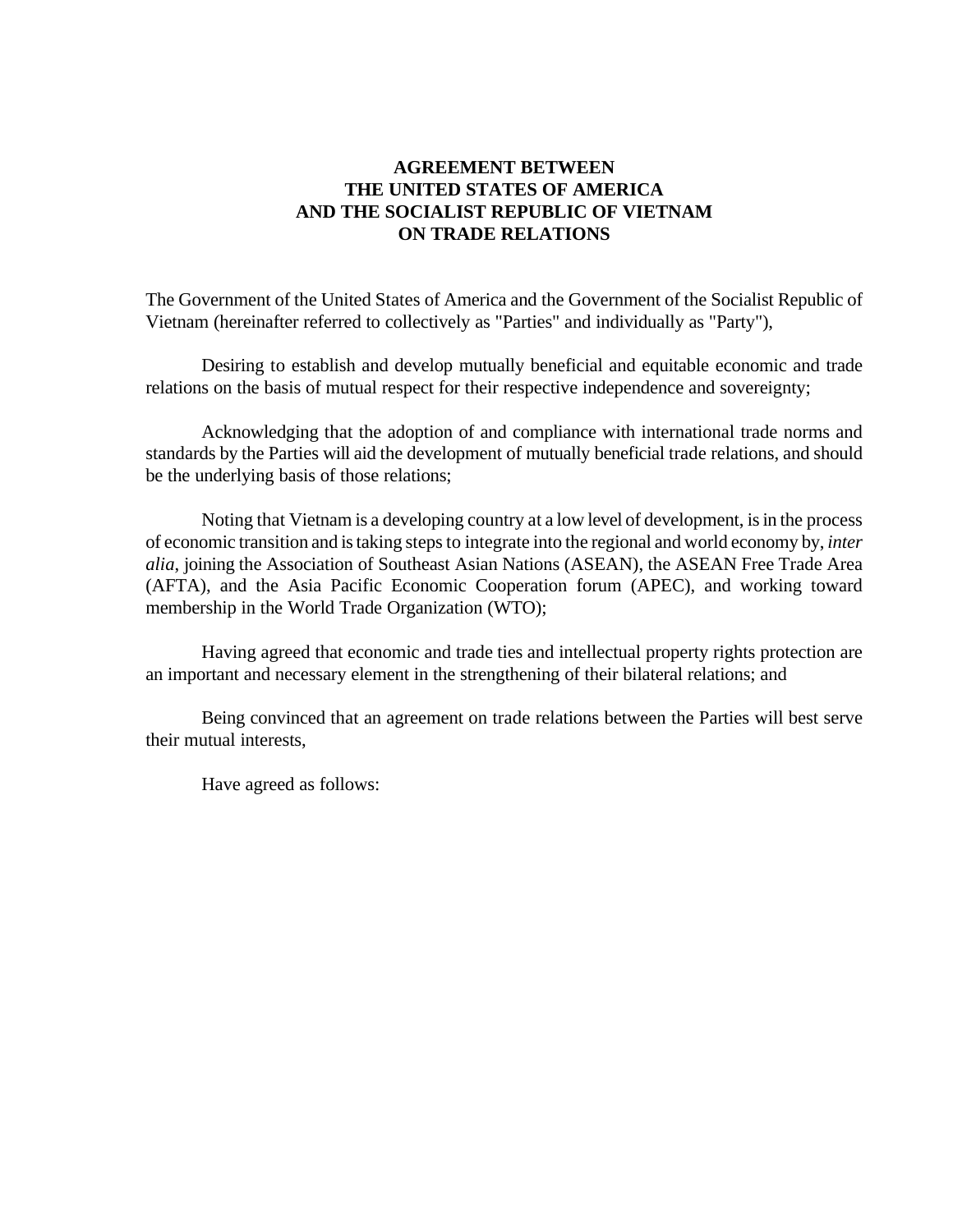#### **CHAPTER I**

#### **TRADE IN GOODS**

#### **Article 1 Most Favored Nation (***Normal Trade Relations*) 1

- 1. Each Party shall accord immediately and unconditionally to products originating in or exported to the territory of the other Party treatment no less favorable than that accorded to like products originating in or exported to the territory of any third country in all matters relating to:
	- A. customs duties and charges of any kind imposed on or in connection with importation or exportation, including the method of levying such duties and charges;
	- B. methods of payment for imports and exports, and the international transfer of such payments;
	- C. rules and formalities in connection with importation and exportation, including those relating to customs clearance, transit, warehouses and transshipment;
	- D. taxes and otherinternal charges of any kind applied directly or indirectly to imported products;
	- E. laws, regulations and other requirements affecting the sale, offering for sale, purchase, transportation, distribution, storage and use of products in the domestic market; and
	- F. the application of quantitative restrictions and the granting of licenses.
- 2. The provisions of paragraph 1 of this Article shall not apply to action by a Party which is consistent with such Party's obligations under the World Trade Organization and the agreements administered thereby. A Party shall nonetheless extend to the products originating in the territory of the other Party most-favored nation treatment in respect of any tariff reductions resulting from multilateral negotiations under the auspices of the World Trade Organization provided such Party accords such benefits to all other WTO members.
- 3. The provisions of paragraph 1 of this Article shall not apply to:

<sup>1</sup> As used in this Agreement, the term "normal trade relations" shall have the same meaning as the term "most favored nation" treatment.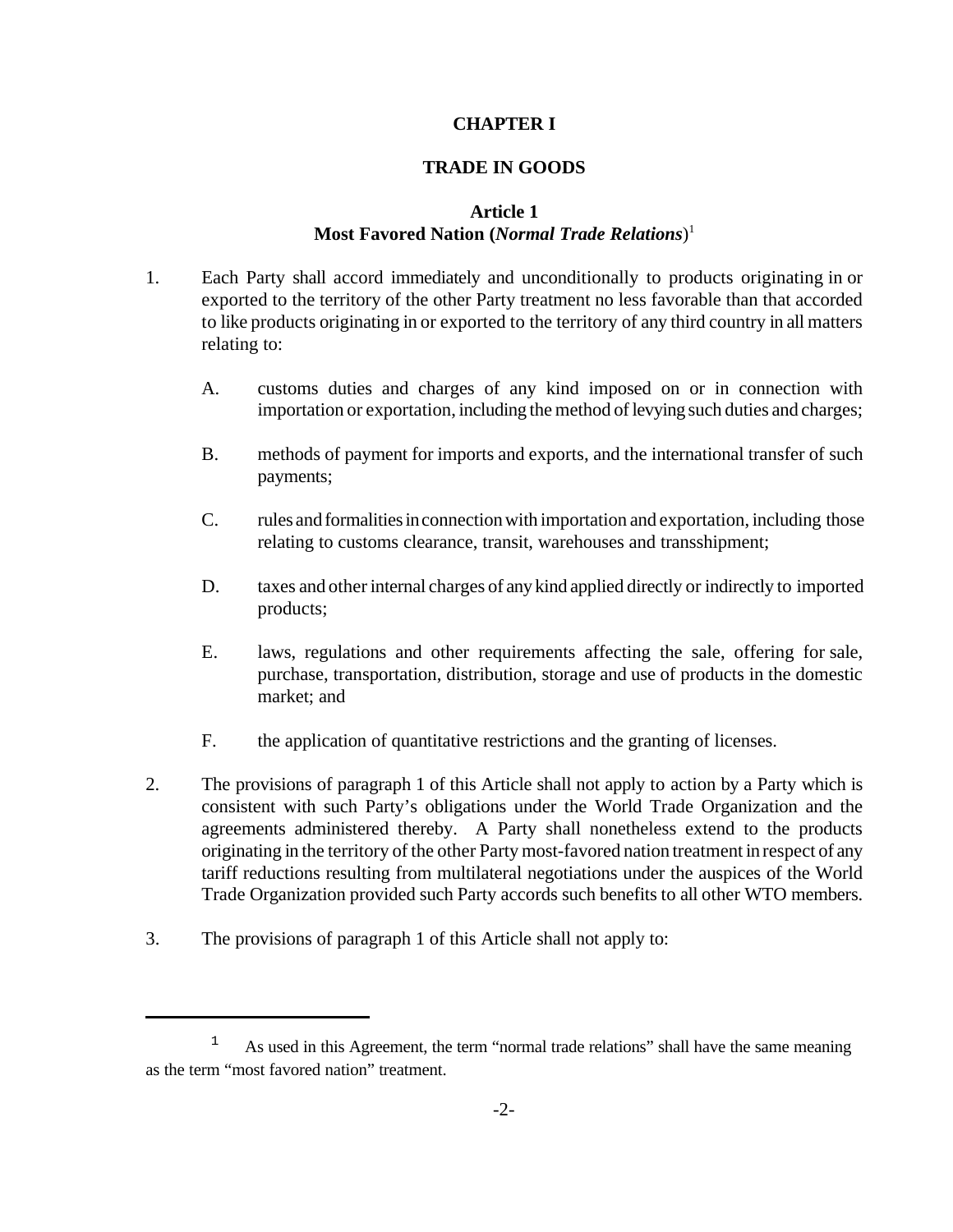- A. advantages accorded by either Party by virtue of such Party's full membership in a customs union or free trade area, and
- B. advantages accorded to third countries for the facilitation of frontier traffic.
- 4. The provisions of sub-paragraph 1.F of this Article shall not apply to trade in textiles and textile products.

#### **Article 2 National Treatment**

- 1. Each Party shall administer tariff and nontariff measures affecting trade in a manner which affords meaningful competitive opportunities for products of the other Party with respect to domestic competitors.
- 2. Accordingly, neither Party shall impose, directly or indirectly, on the products of the other Party imported into its territory, internal taxes or charges of any kind in excess of those applied, directly or indirectly, to like domestic products.
- 3. Each Party shall accord to products originating in the territory of the other Party treatment no less favorable than that accorded to like domestic products in respect of all laws, regulations and other requirements affecting their internal sale, offering for sale, purchase, transportation, distribution, storage or use.
- 4. In addition to the obligations of paragraphs 2 and 3 of this Article, the charges and measures described in paragraphs 2 and 3 of this Article shall not otherwise be applied to imported or domestic products so as to afford protection to domestic production.
- 5. The obligations of paragraphs 2, 3 and 4 of this Article shall be subject to the exceptions set forth in Article III of GATT 1994 and Annex A to this Agreement.
- 6. Consistent with the provisions of GATT 1994, the Parties shall ensure that technical regulations and standards are not prepared, adopted or applied with a view to creating obstaclesto international trade or to protect domestic production. Furthermore, each Party shall accord products imported from the territory of the other Party treatment no less favorable than the better of the treatment accorded to like domestic products or like products originating in any third country in relation to such technical regulations or standards, including conformity testing and certification. Accordingly, the Parties shall:
	- A. ensure that any sanitary or phytosanitary measure which is not inconsistent with the provisions of the GATT 1994, is applied only to the extent necessary to protect human, animal or plant life or health, is based on scientific principles and is not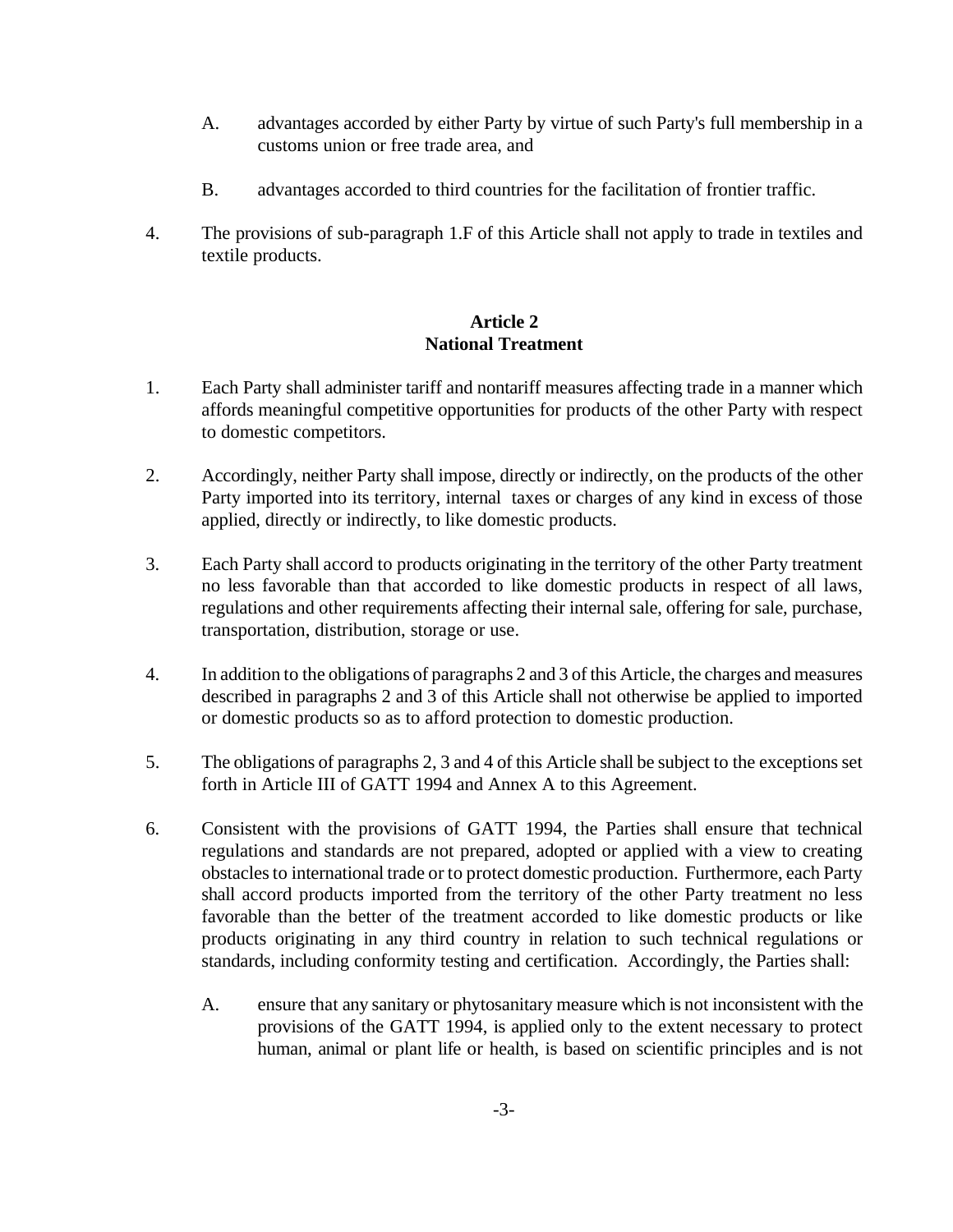maintained without sufficient evidence (*i.e.*, a risk assessment), taking into account the availability of relevant scientific information and regional conditions, such as pest free zones;

- B. ensure that technical regulations are not prepared, adopted or applied with a view to or with the effect of creating unnecessary obstacles to international trade. For this purpose, technical regulations shall not be more trade-restrictive than necessary to fulfil a legitimate objective, taking into account the risks non- fulfillment would create. Such legitimate objectives include national security requirements; the prevention of deceptive practices; protection of human health or safety, animal or plant life or health, or the environment. In assessing such risks, relevant elements of consideration include available scientific and technical information, related processing technology or intended end- uses of products.
- 7. Upon the entry into force of this Agreement, each Party shall grant trading rights to the nationals and companies of the other Party. With respect to Vietnam, such trading rights shall be granted in accordance with the following schedule:
	- A. Upon entry into force of this Agreement, all domestic enterprises shall be allowed to engage in trading activities in all products, subject to restrictions listed in Annexes B and C.
	- B. Upon entry into force of this Agreement, enterprises with capital directly invested by U.S. nationals and companies shall be allowed, subject to the restrictions in Annexes B and C, to import goods and products to be used in, or in connection with their production or export activities whether or not such imports are specifically identified in their initial investment license.
	- C. Three years after entry into force of this Agreement, enterprises with capital directly invested by U.S. nationals and companies, in production and manufacturing sectors, shall be allowed to engage in trading activities, subject to the restrictions listed in Annexes B, C and D, and provided such enterprises are (i) engaged in substantial business activities in the production and manufacturing sectors; and (ii) are lawfully operating in Vietnam.
	- D. Three years after entry into force of this Agreement, U.S. nationals and companies shall be allowed to enter into joint ventures with Vietnamese counterparts to engage in trading activities in all products, subject to restrictions listed in Annexes B, C and D. Equity contributed by U.S. companies shall not exceed 49% of such joint ventures' legal capital. Three years thereafter, this limitation on U.S. ownership shall be 51%.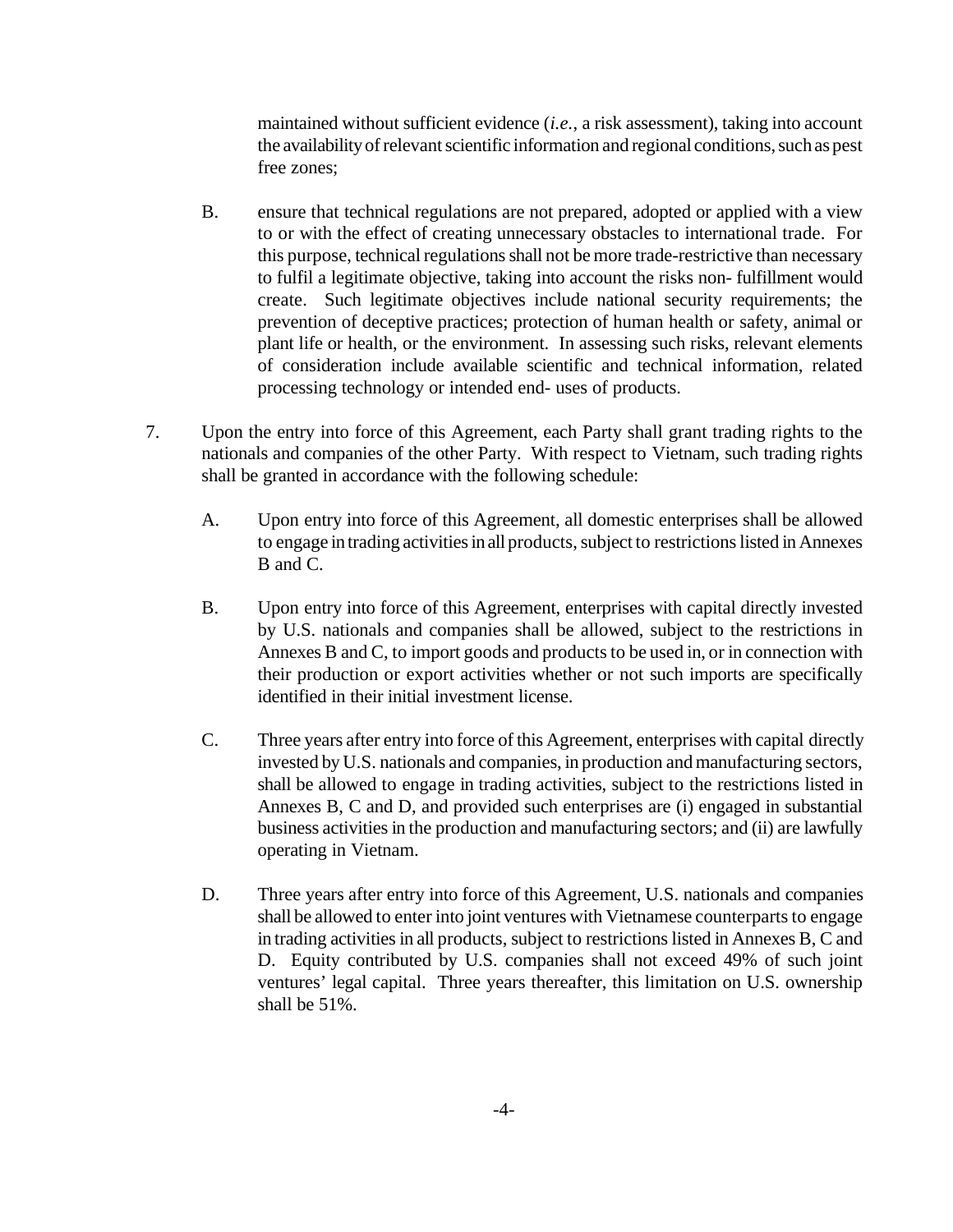- E. Seven years after entry into force of this Agreement, U.S. companies shall be allowed to establish 100% U.S.- owned companies to engage in trading activities in all products, subject to restrictions listed in Annexes B, C and D.
- 8. If a Party has not acceded to the International Convention on the Harmonized Commodity Description and Coding System, it will undertake every reasonable effort to do so as soon as possible, but no later than one year after the entry into force of this Agreement.

## **Article 3 General Obligations with Respect to Trade**

- 1. The Parties shall seek to achieve a satisfactory balance of market access opportunities through the satisfactory reciprocation of reductions in tariffs and nontariff barriers to trade in goods resulting from multilateral negotiations.
- 2. The Parties shall except as specifically provided in Annexes B and C to this Agreement, eliminate all import and export restrictions, quotas, licensing requirements, and controlsfor all product and service categories, otherthan those that would be permitted by GATT 1994.
- 3. The Parties shall, within two years of the entry into force of this Agreement, limit all fees and charges of whatever character (other than import and export duties and other taxes within the purview of Article 2 of this Chapter) imposed on or in connection with importation or exportation to an amount approximate to the cost of services rendered, and ensure that such fees and charges do not represent an indirect protection to domestic products or a taxation of imports or exports for fiscal purposes;
- 4. The Parties shall, within two years of the entry into force of this Agreement, adopt a system of customs valuation based on the transaction value of the imported merchandise on which duty is assessed, or of like merchandise, rather than on the value of merchandise of national origin or on arbitrary or fictitious values, with the transaction value being the price actually paid or payable for the goods when sold for export to the country of importation in accordance with the standards established in the Agreement on Implementation of Article VII of the GATT 1994; and
- 5. Within two years of entry into force of this Agreement, the Parties shall ensure that the fees and charges referred to in paragraph 3 of this Article and the customs valuation system referred to in paragraph 4 of this Article are imposed or implemented uniformly and consistently throughout each Party's customs territory.
- 6. In addition to the obligations set forth in Article 1, Vietnam shall provide tariff treatment to products originating in the customs territory of the United States in accordance with the provisions of Annex E.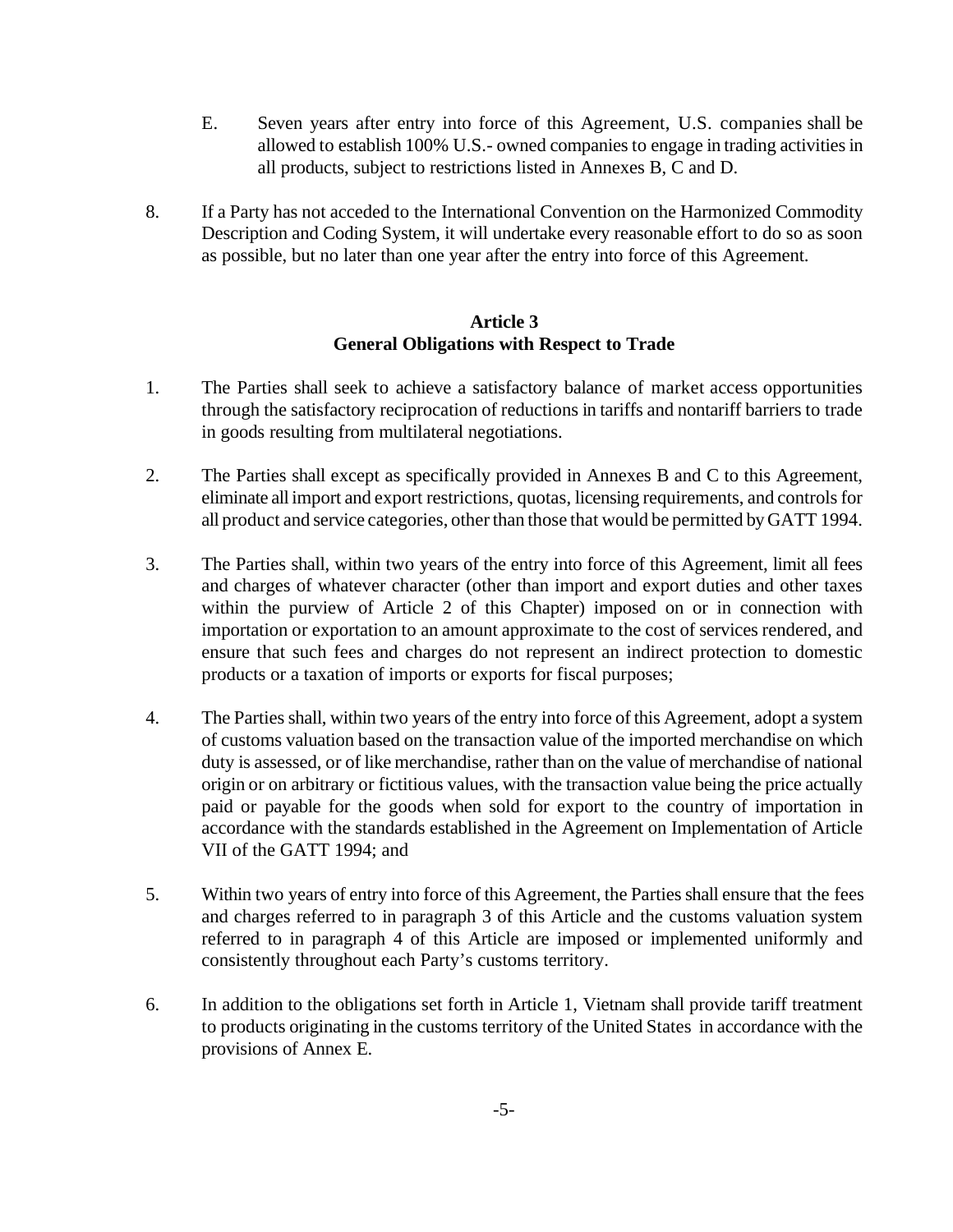- 7. Neither Party shall require its nationals or companies to engage in barter or countertrade transactions with nationals or companies of the other Party. Nevertheless, where nationals or companies decide to resort to barter or countertrade operations, the Parties may furnish them information to facilitate the transaction and assist them as they would with respect to other export and import operations.
- 8. The United States shall consider Vietnam's eligibility for the Generalized System of Preferences.

#### **Article 4 Expansion and Promotion of Trade**

Each Party shall encourage and facilitate the holding of trade promotional events such as trade fairs, exhibitions, missions and seminars in its territory and in the territory of the other Party. Similarly, each Party shall encourage and facilitate the participation of its respective nationals and companies in such events. Subject to the laws in force within their respective territories, the Parties agree to allow the import and re-export on a duty free basis of all articles for use in such events, provided that such articles are not sold or otherwise transferred.

## **Article 5 Government Commercial Offices**

- 1. Subject to its laws and regulations governing foreign missions, each Party shall allow government commercial offices of the other Party to hire host-country nationals and, subject to immigration laws and procedures, third-country nationals.
- 2. Each Party shall ensure unhindered access of host-country nationals to government commercial offices of the other Party.
- 3. Each Party shall allow the participation of its nationals and companies in the commercial activities of the other Party's government commercial offices.
- 4. Each Party shall allow access by government commercial office personnel of the other Party to the relevant host-country officials, and to representatives of nationals and companies of the host Party.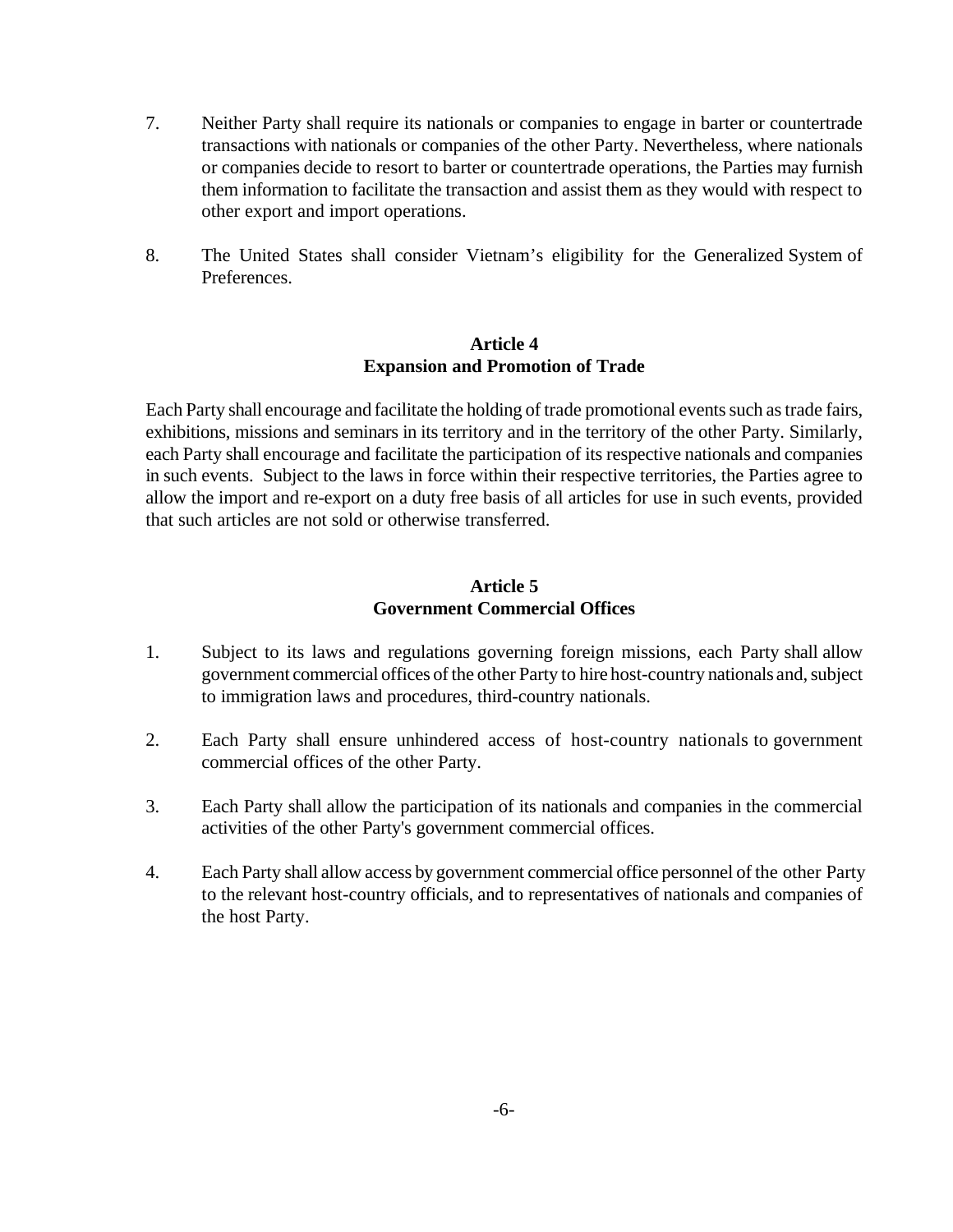## **Article 6 Emergency Action on Imports**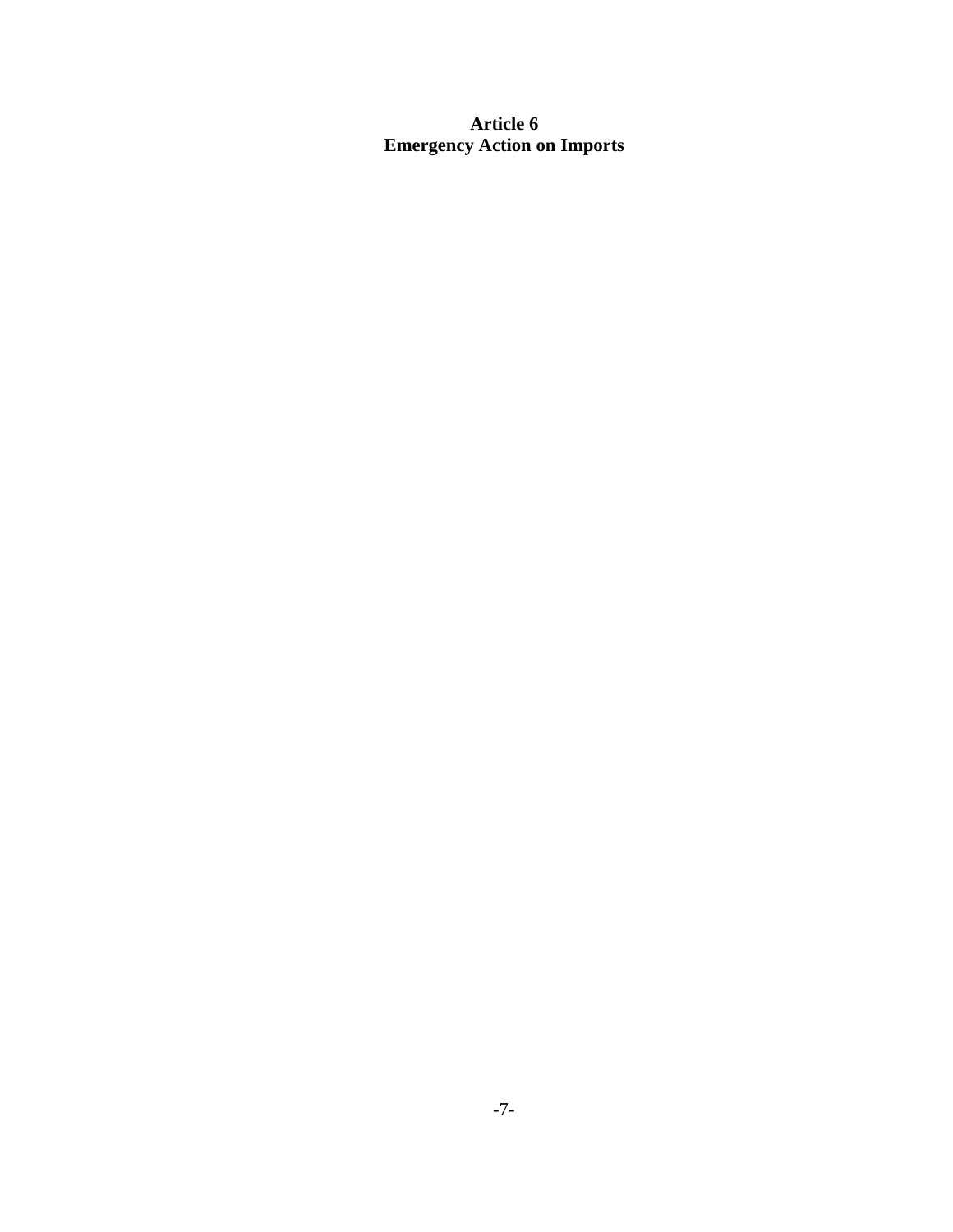- 1. The Parties agree to consult promptly at the request of either Party whenever either actual or prospective imports of products originating in the territory of the other Party cause or threaten to cause or significantly contribute to market disruption. Market disruption exists within a domestic industry whenever imports of an article, like or directly competitive with an article produced by such domestic industry, are increasing rapidly, either absolutely or relatively, so as to be a significant cause of material injury, or threat thereof, to such domestic industry. The consultations provided in this paragraph shall have the objectives of (a) presenting and examining the factors relating to such imports that may be causing or threatening to cause or significantly contributing to market disruption, and (b) finding means of preventing or remedying such market disruption. Such consultations shall be concluded within sixty days from the date of the request for such consultations, unless the Parties agree otherwise.
- 2. Unless a different solution is mutually agreed upon during the consultations, the importing Party may  $(a)$  impose quantitative import limitations, tariff measures or any other restrictions or measures it deems appropriate, and for such period of time it deems necessary, to prevent or remedy threatened or actual market disruption, and (b) take appropriate measures to ensure that imports from the territory of the other Party comply with such quantitative limitations or other restrictions introduced in connection with market disruption. In this event, the other Party shall be free to deviate from its obligations under this Agreement with respect to substantially equivalent trade.
- 3. Where in the judgment of the importing Party, emergency action is necessary to prevent or remedy such market disruption, the importing Party may take such action at any time without prior notice or consultation, on the condition that consultations shall be effected immediately after taking such action.
- 4. The Parties acknowledge that the elaboration of the market disruption safeguard provisions in this Article is without prejudice to the right of either Party to apply its laws and regulations applicable to trade in textiles and textile products, and its laws and regulations applicable to unfair trade, including antidumping and countervailing duty laws.

#### **Article 7 Commercial Disputes**

For the purposes of Chapter I of this Agreement:

1. Nationals and companies of either Party shall be accorded national treatment with respect to access to all competent courts and administrative bodies in the territory of the other Party, as plaintiffs, defendants or otherwise. They shall not be entitled to claim or enjoy immunity from suit or execution of judgment, proceedings for the recognition and enforcement of arbitral awards, or other liability in the territory of the other Party with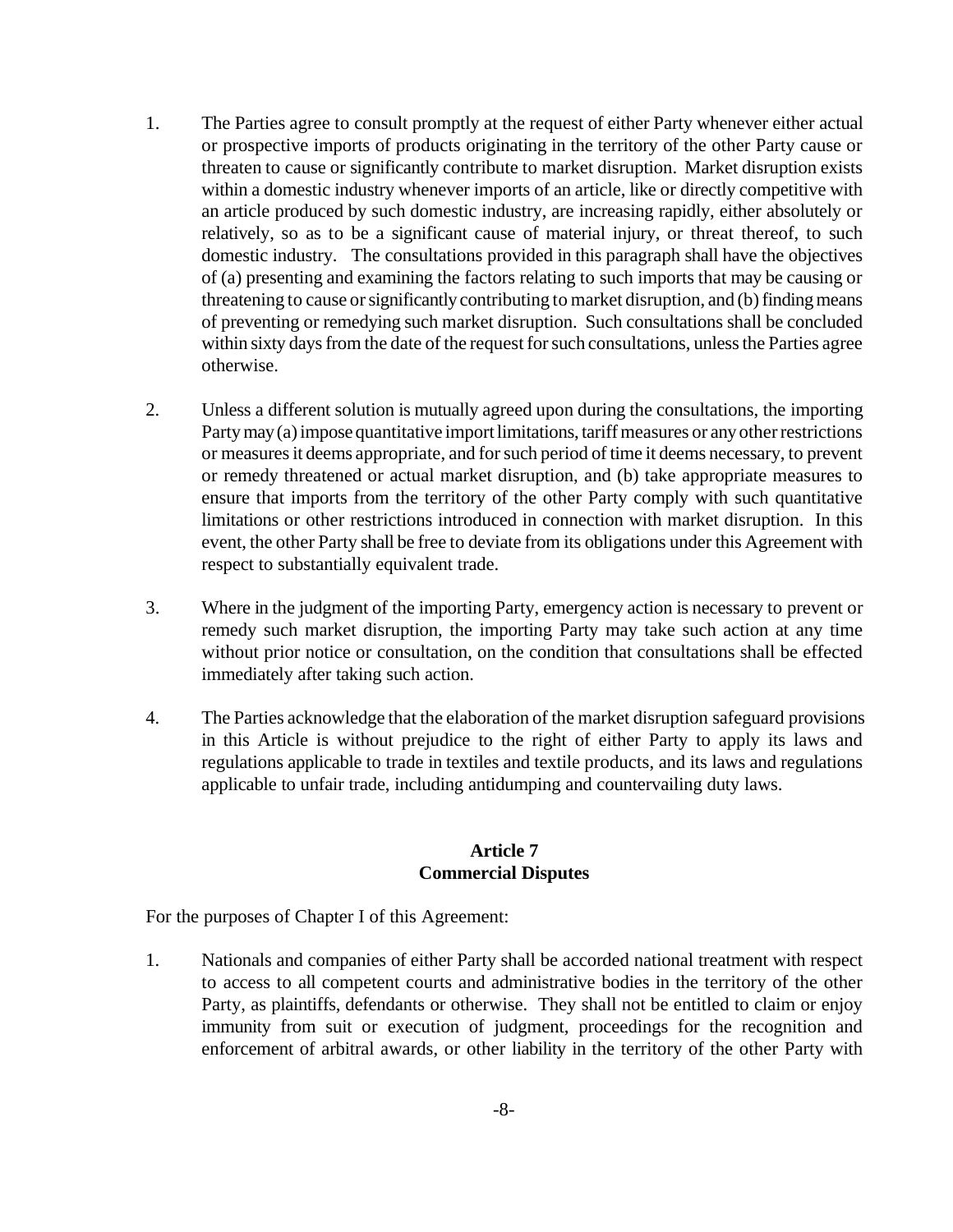respect to commercial transactions. They also shall not claim or enjoy immunities from taxation with respect to commercial transactions, except as may be provided in other bilateral agreements.

- 2. The Parties encourage the adoption of arbitration for the settlement of disputes arising out of commercial transactions concluded between nationals or companies of the United States of America and nationals or companies of the Socialist Republic of Vietnam. Such arbitration may be provided for by agreements in contracts between such nationals and companies, or in separate written agreements between them.
- 3. The parties to such transactions may provide for arbitration under any internationally recognized arbitration rules, including the UNCITRAL Rules of December 15, 1976, and any modifications thereto, in which case the parties should designate an Appointing Authority under said rules in a country other than the United States of America or the Socialist Republic of Vietnam.
- 4. The parties to the dispute, unless otherwise agreed between them, should specify as the place of arbitration a country other than the United States of America or the Socialist Republic of Vietnam, that is a party to the Convention on the Recognition and Enforcement of Foreign Arbitral Awards, done at New York, June 10, 1958.
- 5. Nothing in this Article shall be construed to prevent, and the Parties shall not prohibit, the parties from agreeing upon any other form of arbitration or on the law to be applied in such arbitration, or other form of dispute settlement which they mutually prefer and agree best suits their particular needs.
- 6. Each Party shall ensure that an effective means exists within itsterritory for the recognition and enforcement of arbitral awards.

## **Article 8 State Trading**

- 1. The parties may establish or maintain a state enterprise, or grant to any enterprise, formally or in effect, exclusive or special privileges, to import and export the products listed in Annex C, provided however, that any such enterprise shall, in its purchases orsalesinvolving either imports or exports, act in a manner consistent with the general principles of nondiscriminatory treatment prescribed in this Agreement for governmental measures affecting imports or exports by private traders.
- 2. The provisions of paragraph 1 of this Article shall be understood to require that such enterprises shall, having due regard to the other provisions of this Agreement, make any such purchases or sales solely in accordance with commercial considerations, including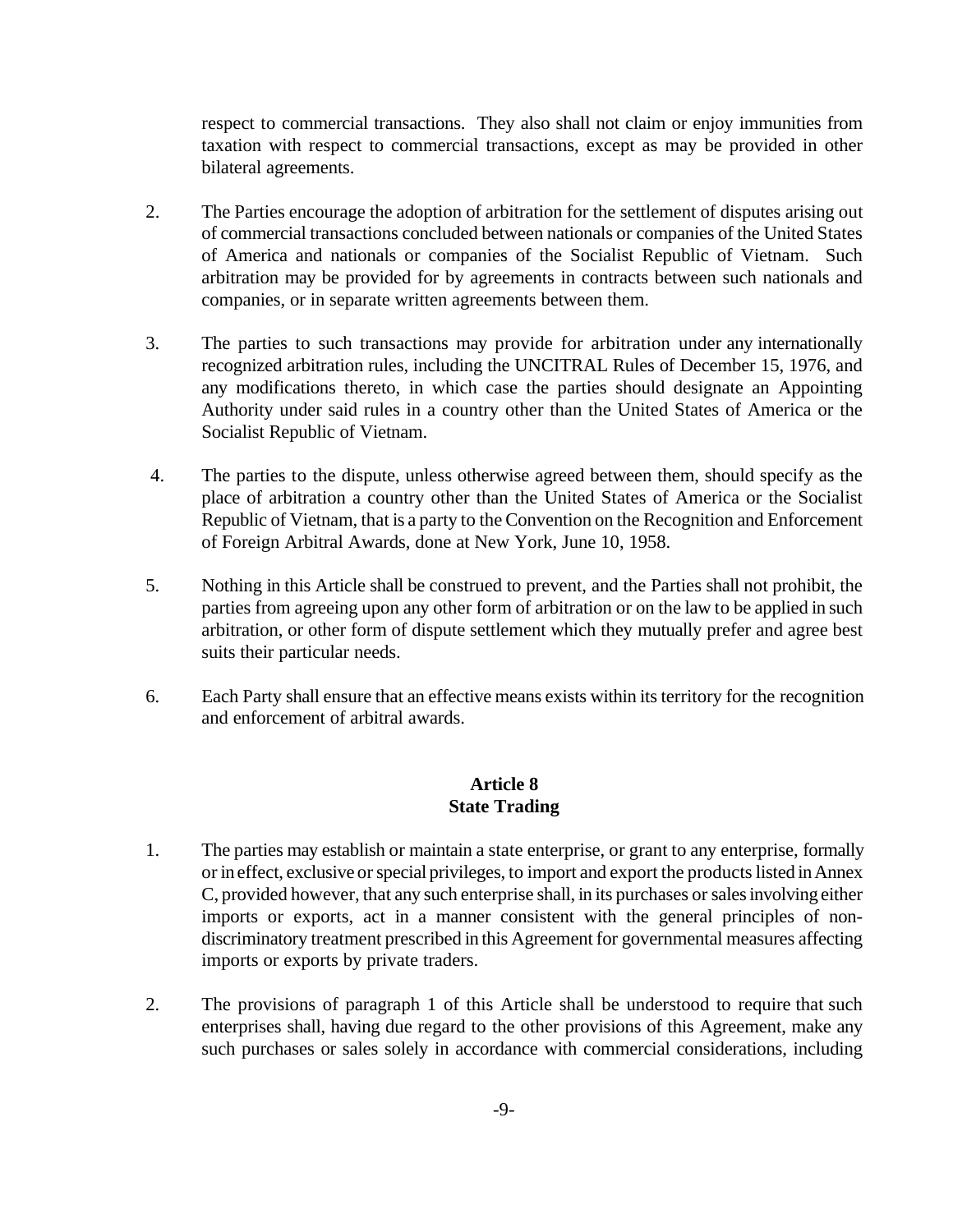price, quality, availability, marketability, transportation and other conditions of purchase or sale, and shall afford the enterprises of the other Party adequate opportunity, in accordance with customary business practice, to compete for participation in such purchases or sales.

3. The provisions of paragraph 1 of this Article shall not apply to imports of products for immediate or ultimate consumption in government use and not otherwise for resale or use in the production of goods for sale. With respect to such imports, each Party shall accord to the trade of the other Party fair and equitable treatment.

## **Article 9 Definitions**

As used in this Chapter, the terms set forth below shall have the following meaning:

- 1. "company," means any entity constituted or organized under applicable law, whether or not for profit, and whether privately or governmentally owned or controlled, and includes a corporation, trust, partnership, sole proprietorship, branch, joint venture, association, or other organization.
- 2. "enterprise," means a company.
- 3. "national," means a natural person who is a national of a Party under its applicable law.
- 4. "commercial dispute," means a dispute between parties to a commercial transaction which arises out of that transaction.
- 5. "trading rights," means the right to engage in import or export activities.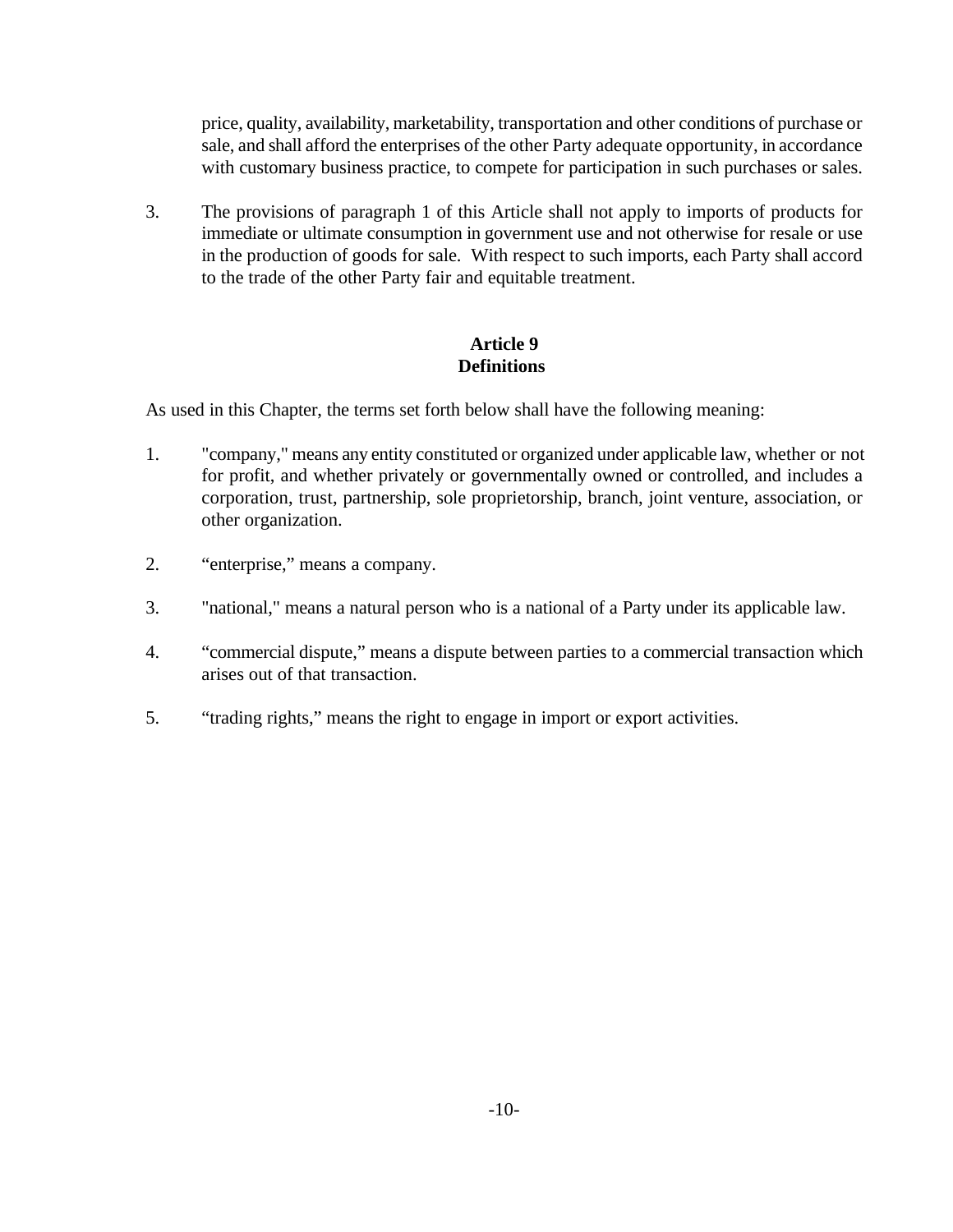## **ANNEX A**

#### **VIETNAM**

### **Exceptions on National Treatment**

The provisions of Chapter I, Article 2 are not applied to the following:

- 1. Special consumption tax on vehicles under 12 seats, inputs of production of cigarettes, and cigars.
- 2. Supplemental tax on fuels, metals and fertilizers.

The aforementioned exceptions in this Annex (paragraphs 1 and 2) will be eliminated within 3 years from the entry into force of this Agreement.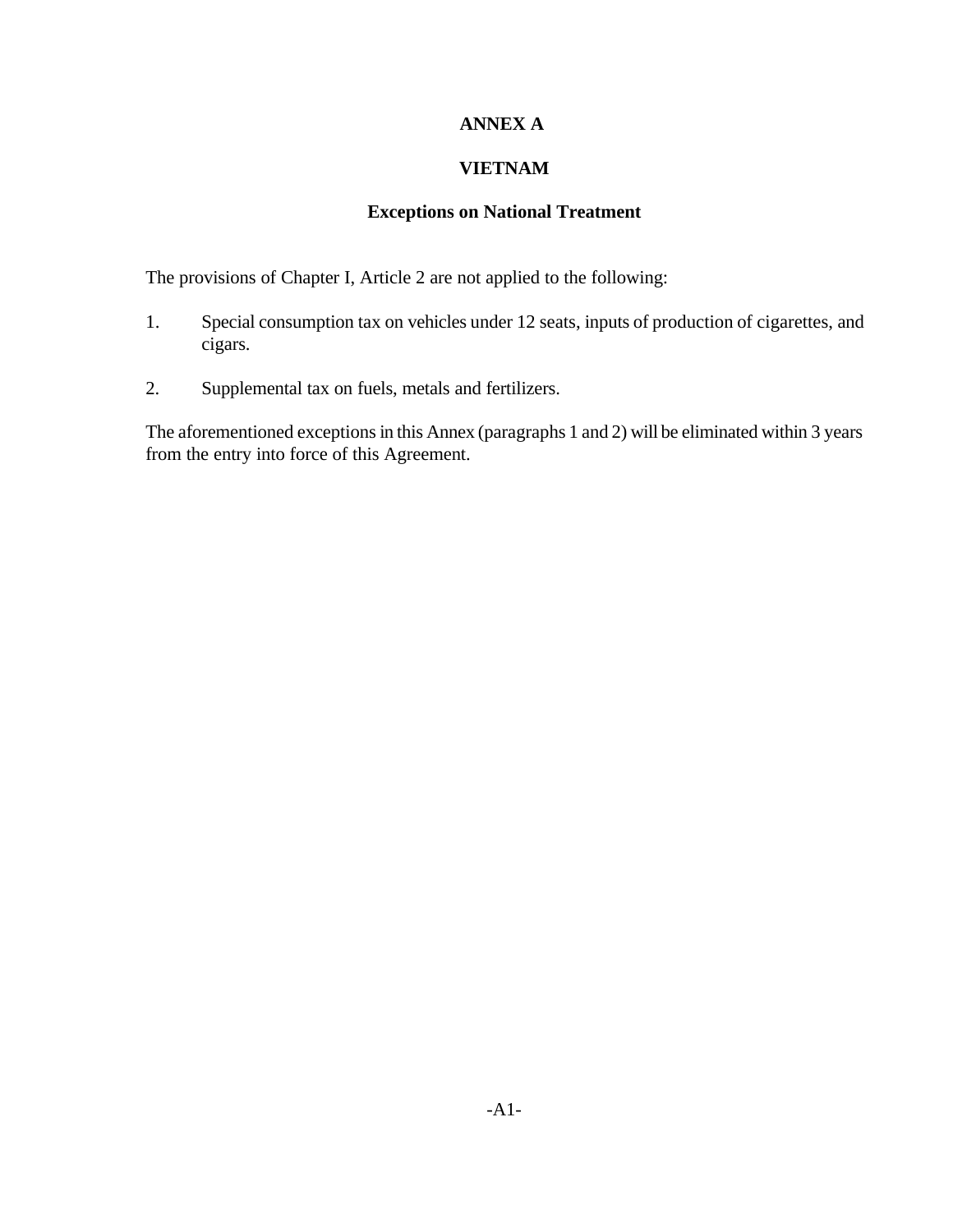## **ANNEX B**

## **VIETNAM**

## **\*Note: Phase-out period in Annex B shall be calculated from date of entry into force of this Agreement**

|  |  |  | <b>Annex B1 - Import Quantitative Restrictions - Agricultural Products</b> |  |  |
|--|--|--|----------------------------------------------------------------------------|--|--|
|--|--|--|----------------------------------------------------------------------------|--|--|

| <b>HS Number</b> | <b>Description</b>                                                                    | <b>Phase-Out</b><br><b>Period</b><br>$(yrs.)^*$ |
|------------------|---------------------------------------------------------------------------------------|-------------------------------------------------|
|                  |                                                                                       |                                                 |
| 0201             | Meat of bovine animals, fresh/chilled                                                 | $\overline{4}$                                  |
|                  |                                                                                       |                                                 |
| 0207             | Poultry meat & offals.- frsh/chilled/fz                                               | 5                                               |
|                  |                                                                                       |                                                 |
| 0401             | Milk - fresh milk                                                                     | $\overline{4}$                                  |
|                  |                                                                                       |                                                 |
| 0402             | Condensed milk or cream                                                               | $\overline{4}$                                  |
|                  |                                                                                       |                                                 |
| 0403             | Buttermilk, yogurt, kephir and other fermented or acidified<br>milk                   | $\overline{4}$                                  |
|                  |                                                                                       |                                                 |
| 0404             | Whey, concentrated or containing added sugar                                          | $\overline{4}$                                  |
|                  |                                                                                       |                                                 |
| 0805             | Citrus fruits: fresh or dried                                                         | $\overline{4}$                                  |
|                  |                                                                                       |                                                 |
| 1005.10.90       | - Other (corn)                                                                        | $\overline{4}$                                  |
| 1005.90.00       | - Other                                                                               | $\overline{4}$                                  |
| 1103.13.00       | - Of corn                                                                             | $\overline{4}$                                  |
| 1104.19.10       | - Corn                                                                                | $\overline{4}$                                  |
| 1104.23.00       | - Of corn                                                                             | $\overline{4}$                                  |
|                  |                                                                                       |                                                 |
| 1507             | Soybean oil and its fractions, whether or not refined, but<br>not chemically modified |                                                 |
| 1507.90.10       | - refined                                                                             | $\overline{4}$                                  |
| 1507.90.90       | - other                                                                               | $\overline{4}$                                  |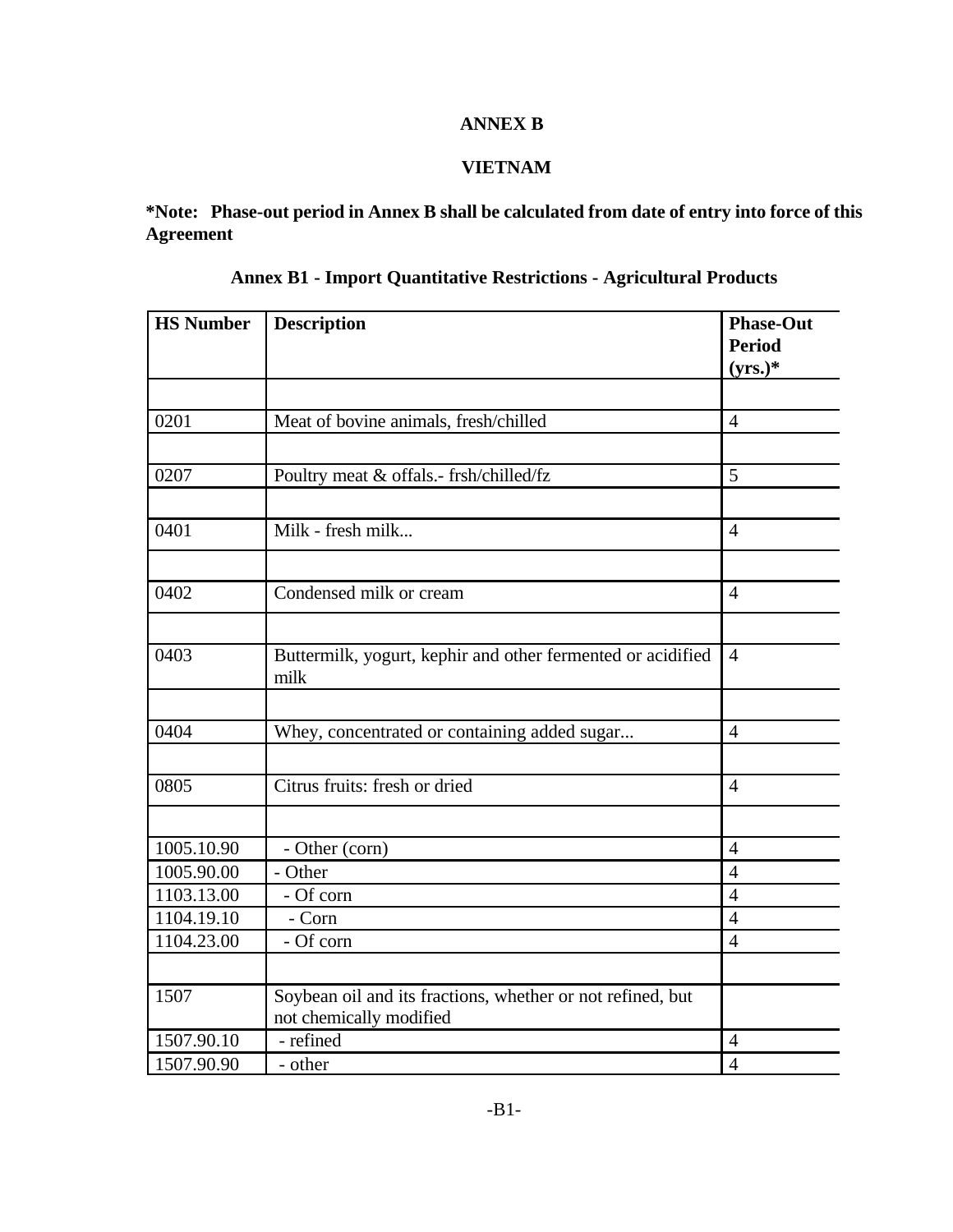| 1508       | Ground nut oil and its fractions, whether or not refined,                                                                |                |
|------------|--------------------------------------------------------------------------------------------------------------------------|----------------|
|            | but not chemically modified                                                                                              |                |
| 1508.90.10 | - refined                                                                                                                | $\overline{4}$ |
| 1508.90.90 | - other                                                                                                                  | $\overline{4}$ |
|            |                                                                                                                          |                |
| 1509       | Olive oil and its fractions, whether or not refined, but not<br>chemically modified                                      |                |
| 1509.90.10 | - refined                                                                                                                | $\overline{4}$ |
| 1509.90.90 | - other                                                                                                                  | $\overline{4}$ |
|            |                                                                                                                          |                |
| 1510.00    | Other oils and their fractions, obtained solely from olives,<br>whether or not refined                                   |                |
| 1510.00.91 | - refined                                                                                                                | $\overline{4}$ |
| 1510.00.99 | - other                                                                                                                  | $\overline{4}$ |
|            |                                                                                                                          |                |
| 1511       | Palm oil and its fractions, whether or not refined, but not<br>chemically modified                                       |                |
| 1511.90.90 | - other                                                                                                                  | $\overline{4}$ |
|            |                                                                                                                          |                |
| 1512       | Sunflower, safflower or cotton seed oil and fractions<br>thereof, whether or not refined but not chemically modified     |                |
| 1512.19.10 | - refined                                                                                                                | $\overline{4}$ |
| 1512.19.90 | - other                                                                                                                  | $\overline{4}$ |
| 1512.29.10 | - refined                                                                                                                | $\overline{4}$ |
| 1512.29.90 | - other                                                                                                                  | $\overline{4}$ |
|            |                                                                                                                          |                |
| 1513       | Coconut (copra), palm kernel or babassu oil and fractions<br>thereof, whether or not refined but not chemically modified |                |
| 1513.19.10 | - refined                                                                                                                | $\overline{4}$ |
| 1513.19.90 | - other                                                                                                                  | $\overline{4}$ |
| 1513.29.10 | - refined                                                                                                                | $\overline{4}$ |
| 1513.29.90 | - other                                                                                                                  | $\overline{4}$ |
|            |                                                                                                                          |                |
| 1514       | Rape, colza or mustard oil and                                                                                           |                |
| 1514.90.10 | - refined                                                                                                                | $\overline{4}$ |
| 1514.90.90 | - other                                                                                                                  | $\overline{4}$ |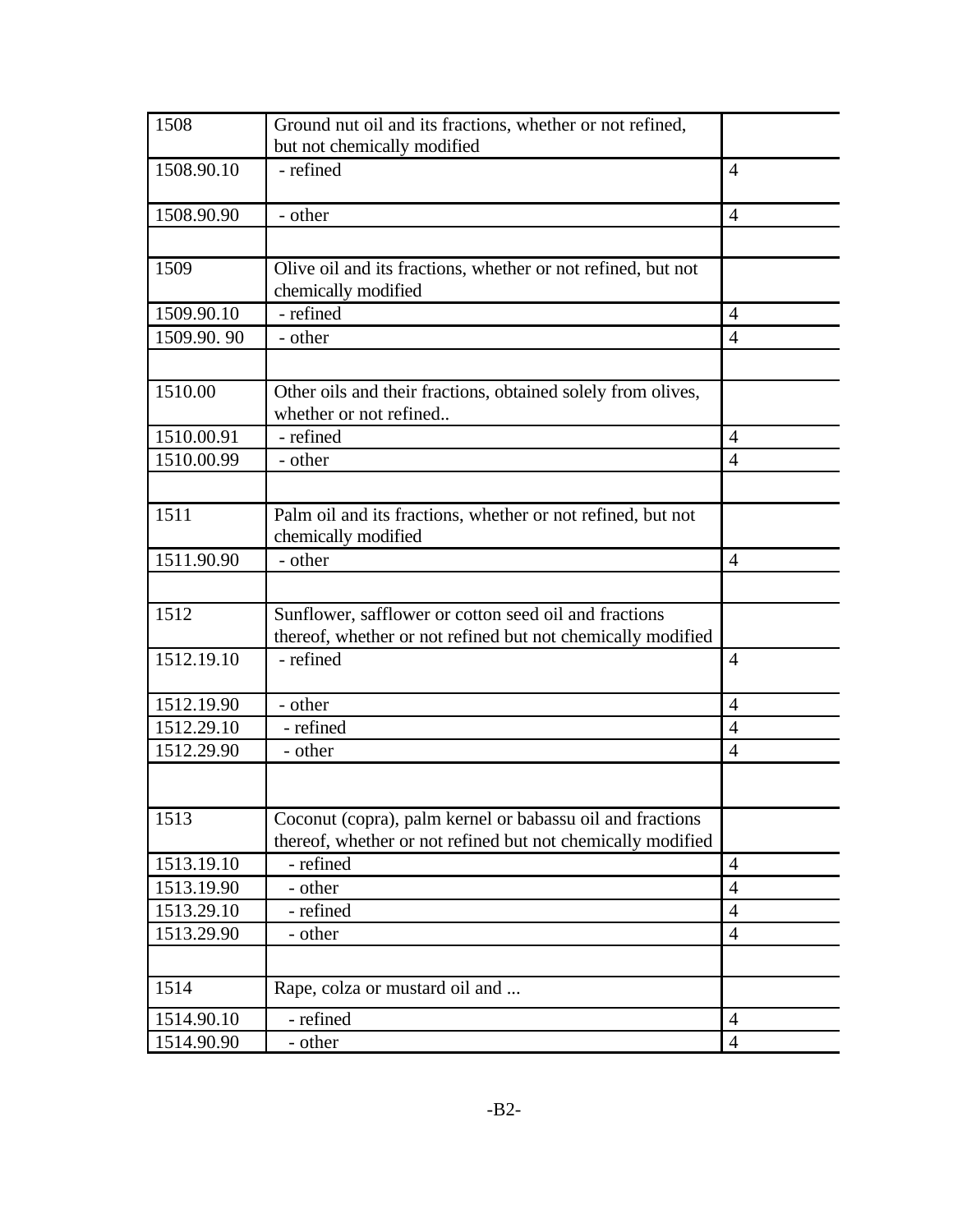| 1515       | Other fixed vegetable fats and oils                                                                       |                |
|------------|-----------------------------------------------------------------------------------------------------------|----------------|
| 1515.19.00 | - other                                                                                                   | $\overline{4}$ |
| 1515.29.90 | - other                                                                                                   | $\overline{4}$ |
| 1515.30.90 | - other                                                                                                   | $\overline{4}$ |
| 1515.40.90 | - other                                                                                                   | $\overline{4}$ |
| 1515.50.90 | - other                                                                                                   | $\overline{4}$ |
| 1515.60.90 | - other                                                                                                   | $\overline{4}$ |
| 1515.90.12 | - other                                                                                                   | $\overline{4}$ |
| 1515.90.99 | - other                                                                                                   | $\overline{4}$ |
|            |                                                                                                           |                |
| 1516       | Animal or vegetable fats and oils and their fractions, partly<br>or wholly hydrogenated, inter-esterified |                |
| 1516.20.00 | - vegetable fats and oils and fractions                                                                   | $\overline{4}$ |
|            |                                                                                                           |                |
| 1601       | Sausages and similar products, of meat, meat offal or<br>blood                                            | 3              |
|            |                                                                                                           |                |
| 1602       | Other prepared and preserved meat                                                                         | 3              |
|            |                                                                                                           |                |
| 1701.11.00 | - cane-sugar                                                                                              | 10             |
| 1701.12.00 | - beet sugar                                                                                              | 10             |
| 1701.91.00 | - containing added flavoring or coloring matter                                                           | 10             |
| 1701.99.10 | - white sugar                                                                                             | 10             |
| 1701.99.90 | - other                                                                                                   | 10             |
| 2006       | Vegetables, fruit, nuts, fruit and other parts of plants, pr/pr<br>by sugar                               | 5              |
|            |                                                                                                           |                |
| 2007       | Jams, fruit jellies, marmalades, fruit or nut puree                                                       | 3              |
|            |                                                                                                           |                |
| 2009       | Fruit juices (including grape must) and vegetable juices                                                  |                |
|            | - orange juices                                                                                           |                |
| 2009.11.00 | - frozen                                                                                                  | 5              |
| 2009.19.00 | - other                                                                                                   | 5              |
| 2009.20.00 | - grapefruit juice                                                                                        | 3              |
| 2009.30.00 | - juice of any other single citrus fruit                                                                  | 5              |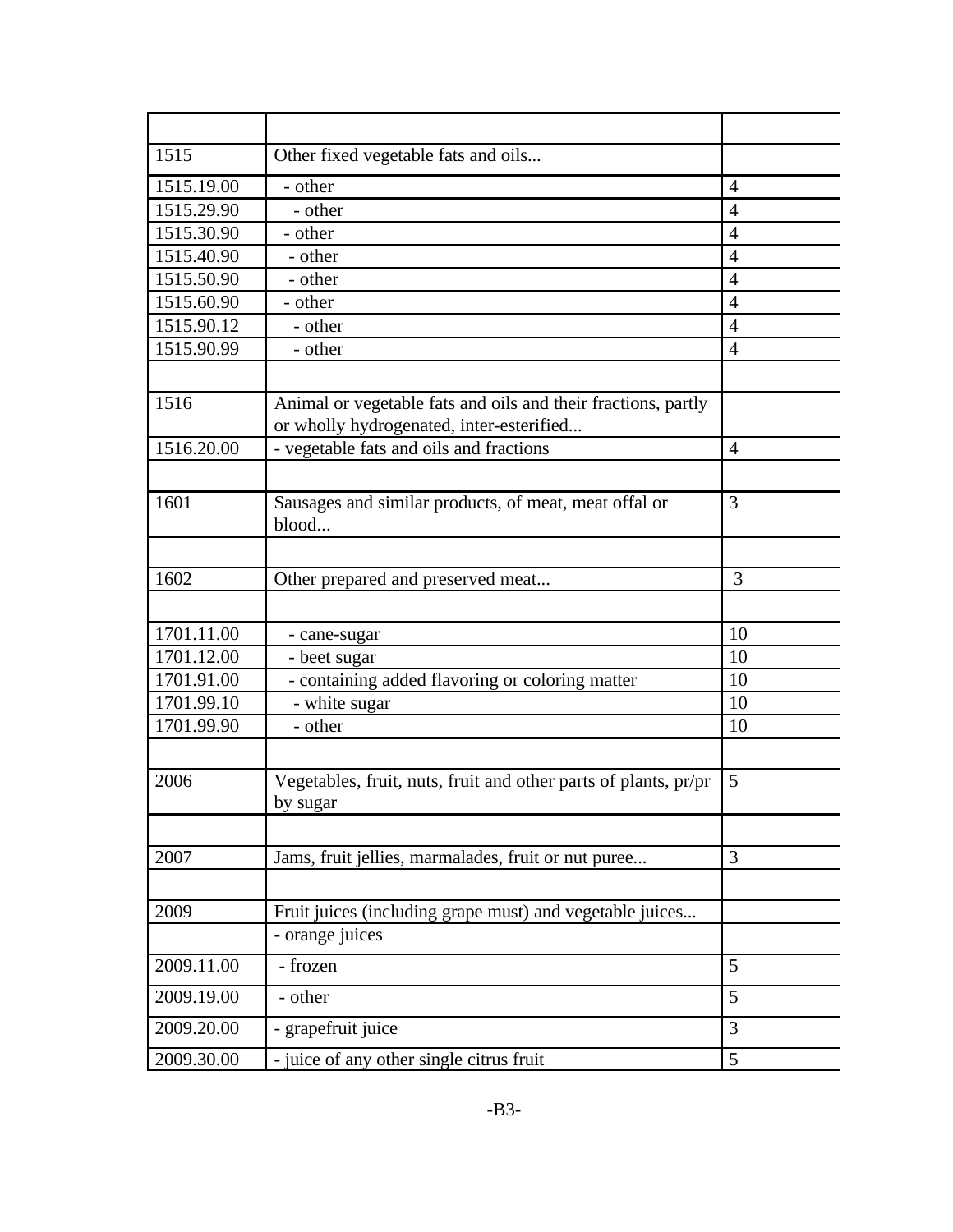| $\overline{2009,}40.00$ | - pineapple juice                                                                                  | 5              |
|-------------------------|----------------------------------------------------------------------------------------------------|----------------|
| 2009.50.00              | - tomatoes juice                                                                                   | 5              |
| 2009.60.00              | - grape juice (including grape must)                                                               | 3              |
| 2009.70.00              | - apple juice                                                                                      | 3              |
| 2009.80.00              | - juice of any other single fruit/vegetable                                                        | 5              |
| 2009.90.00              | - mixtures of juices                                                                               | 5              |
|                         |                                                                                                    |                |
| 2101                    | Extracts, essences and concentrates, of coffee, tea                                                |                |
| 2101.11.10              | - Instant coffee                                                                                   | $\overline{4}$ |
| 2101.11.90              | - Other                                                                                            | $\overline{4}$ |
| 2101.12.00              | - Preparations with a basic of extracts, essences or<br>concentrates or with a basic of coffee     | $\overline{4}$ |
|                         |                                                                                                    |                |
| 2204                    | Wine or fresh grapes, including fortified wines; grape must<br>other than that of heading No. 2009 | 5              |
|                         |                                                                                                    |                |
| 2205                    | Vermouth and other wine of fresh grapes flavored with<br>plants or aromatics substances            | 5              |
|                         |                                                                                                    |                |
| 2206                    | Other fermented beverages                                                                          | 5              |
|                         |                                                                                                    |                |
| 2207                    | Undenatured ethyl alcohol > 80%                                                                    | 5              |
|                         |                                                                                                    |                |
| 2208                    | Undenatured ethyl alcohol $< 80\%$                                                                 | 5              |
|                         |                                                                                                    |                |
| 2309                    | Preparations of a kind used in animal feeding                                                      |                |
| 2309.90.10              | - Shrimp food                                                                                      | $\overline{4}$ |
| 2309.90.90              | - Other                                                                                            | $\overline{4}$ |
|                         |                                                                                                    |                |

## **Annex B1 - Import Quantitative Restrictions - Industrial Products**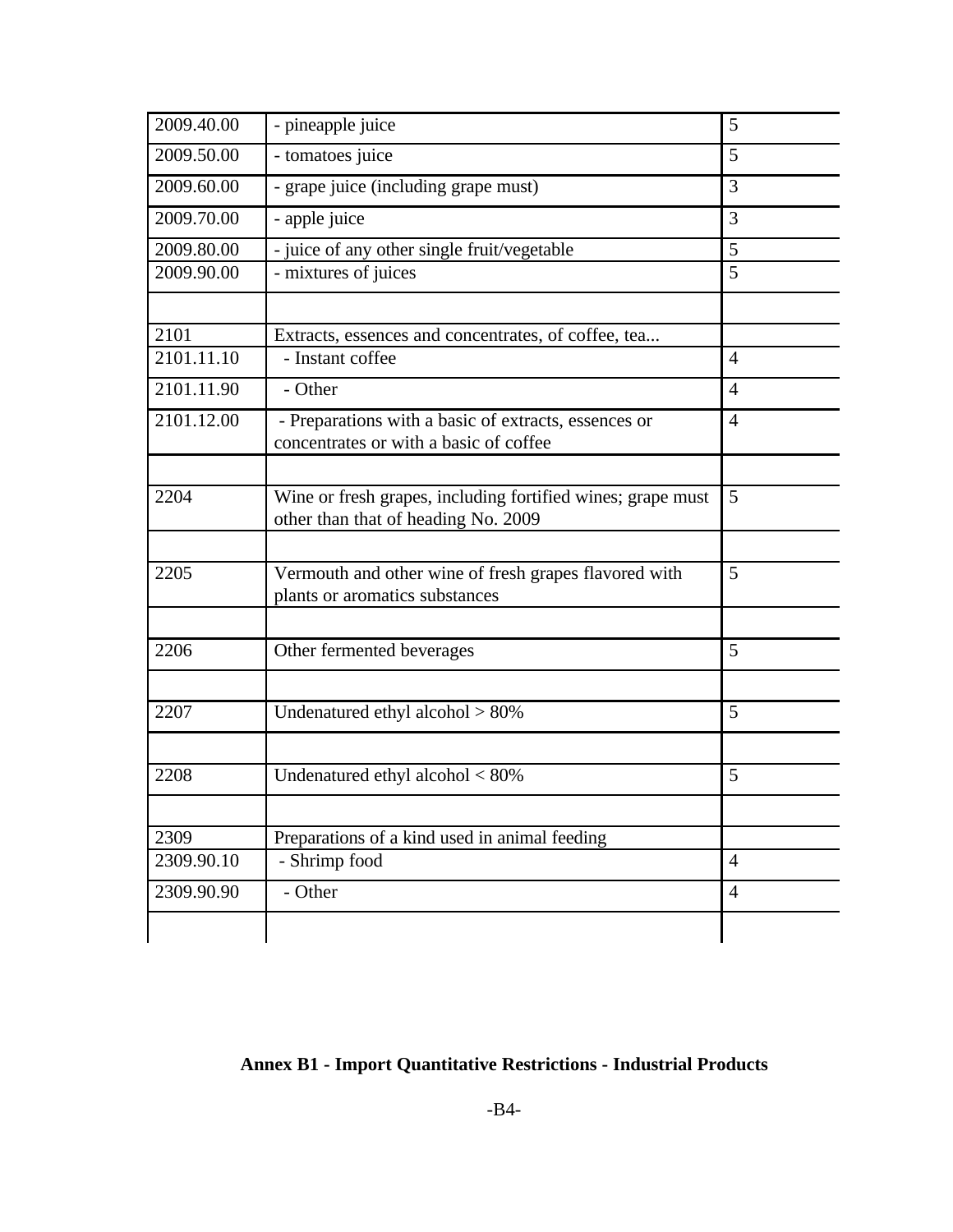| <b>HS Number</b>  | <b>Description</b>                                                                  | <b>Phase-Out</b><br>Period (yrs)* |
|-------------------|-------------------------------------------------------------------------------------|-----------------------------------|
|                   | 25231000 -- Cement clinkers                                                         | $6\,$                             |
|                   | 25232100 -- White portland cement whthr or nt art colored                           | $6\,$                             |
|                   | 25232910 -- Portland cement except white portland cement                            | $6\,$                             |
|                   | 25232920 --Portland cement except white portland cement                             | $6\,$                             |
|                   | 27072000 -- Toluene                                                                 | $\sqrt{ }$                        |
|                   | 27101100 -- Aviation spirit                                                         | $\sqrt{ }$                        |
|                   | 27101200 - White spirit (for producing paints)                                      | $\sqrt{ }$                        |
|                   | 27101900 - Other petroleum oils and oil preparations                                | $\overline{7}$                    |
| 27102000 - Diesel |                                                                                     | $\overline{7}$                    |
| 27103000 - Mazout |                                                                                     | $\overline{7}$                    |
|                   | 27104000 -- Other light oils & preparation                                          | $\sqrt{ }$                        |
|                   | 27105000 -- Other medium oils & preparations                                        | $\sqrt{ }$                        |
|                   | 27106000 - Other medium oils & preparations                                         | $\sqrt{ }$                        |
|                   | 27107000 -- Other medium oils & preparations                                        | $\sqrt{ }$                        |
|                   | 27109000 -- Petroleum oils and oil preparations, other                              | $\sqrt{ }$                        |
|                   | 27111100 -- Natural gas, liquified                                                  | $\sqrt{ }$                        |
|                   | 27111200 -- Propane, liquefied                                                      | $\sqrt{ }$                        |
|                   | 27111300 -- Butanes, liquefied                                                      | $\sqrt{ }$                        |
|                   | 27111400 -- Ethylene, propylene, butylene and butadiene liquified                   | $\sqrt{ }$                        |
|                   | 27111900 -- Petroleum gases etc., liquified, nesoi                                  | $\boldsymbol{7}$                  |
|                   | 28061000 --Hydrogen chloride (hydrochloric acid)                                    | $\mathfrak{Z}$                    |
|                   | 28070000 -- Sulfuric acid; oleum                                                    | $\mathfrak{Z}$                    |
|                   | 28092010 -- Phosphoric acid and polyphosphoric acids                                | $\overline{3}$                    |
|                   | 28141000 -- Anhydrous ammonia                                                       | $\sqrt{3}$                        |
|                   | 28142000 -- Ammonia in aqueous solution                                             | $\mathfrak{Z}$                    |
|                   | 28151100 -- Sodium hydroxide (caustic soda), solid                                  | $\mathfrak{Z}$                    |
|                   | 28151200 -- Sodium hydroxide in aqueous solution                                    | $\mathfrak{Z}$                    |
|                   | 31051000 -- Fertilizers in packages of a gross weight $=$ <10kg                     | 5                                 |
|                   | 31052000 -- Mineral or chemical fertilizers with nitrogen, phosphorus and potassium | $\overline{5}$                    |
|                   | 31053000 -- Diammonium hydrogenorthophosphate (diammonium phosphate)                | $\sqrt{5}$                        |
|                   | 31054000 -- Ammonium dihydrogenorthophosphate (monoammonium phosphate)              | 5                                 |
|                   | 31055100 -- Mineral or chemical fertilizers containing nitrates and phosphates      | $\sqrt{5}$                        |
|                   | 31055900 -- Mineral or chemical fertilizers with nitrogen and phosphorus, nes       | 5                                 |
|                   | 31056000 -- Mineral or chemical fertilizers with phosphorus and potassium, nes      | 5                                 |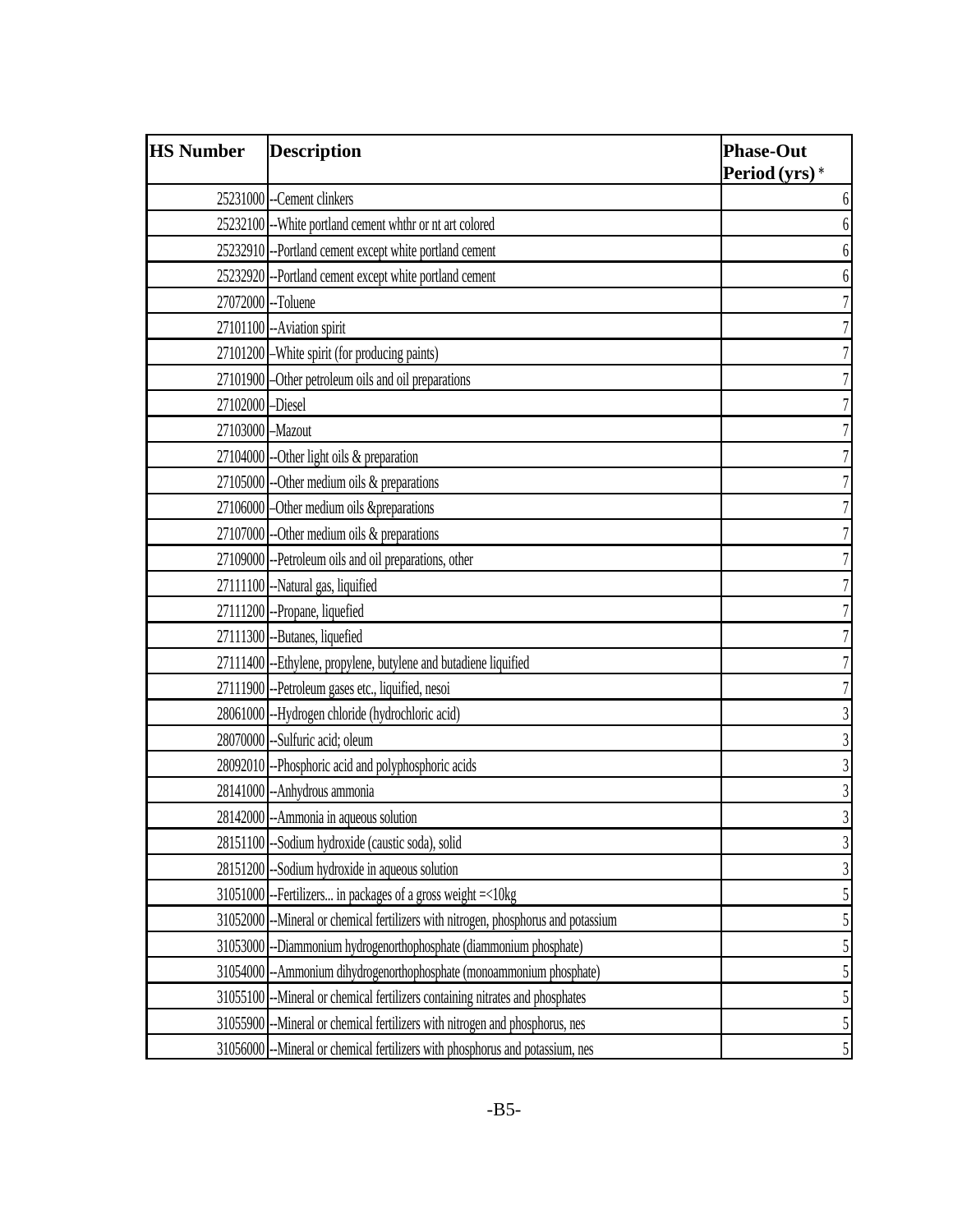|                  | 31059000 -- Other fertilizers, nes                              | 5                |
|------------------|-----------------------------------------------------------------|------------------|
|                  | 32081020 - Other varnishes                                      | $\mathfrak{Z}$   |
|                  | 32081040 - Base paints                                          | $\mathfrak{Z}$   |
|                  | 32081050 -- Other, including enamels                            | $\mathfrak{Z}$   |
| 32081090 - Other |                                                                 | $\mathfrak{Z}$   |
|                  | 32082020 - Other varnishes                                      | $\sqrt{3}$       |
|                  | 32082040 -- Base paint                                          | $\mathfrak{Z}$   |
|                  | 32082050 - Other, including enamels                             | $\sqrt{3}$       |
| 32082090 - Other |                                                                 | $\overline{3}$   |
|                  | 32089020 - Other varnishes                                      | $\sqrt{3}$       |
|                  | 32089040 - Base paints                                          | $\mathfrak{Z}$   |
|                  | 32089050 - Other, including enamels                             | $\mathfrak{Z}$   |
| 32089090 - Other |                                                                 | $\mathfrak{Z}$   |
|                  | $32091020$ – Other varnishes                                    | $\sqrt{3}$       |
|                  | 32091040 - Base paints                                          | $\mathfrak{Z}$   |
|                  | 32091050 -- Other, including enamels                            | $\mathfrak{Z}$   |
| 32091090 - Other |                                                                 | $\overline{3}$   |
|                  | 32099020 - Other varnishes                                      | $\mathfrak{Z}$   |
|                  | 32099040 - Base paints                                          | $\overline{3}$   |
|                  | 32099050 -- Other, including enamels                            | $\mathfrak{Z}$   |
| 32099090 - Other |                                                                 | $\overline{3}$   |
|                  | 32100020 - Other varnishes                                      | $\mathfrak{Z}$   |
|                  | 32100040 - Base paints                                          | $\mathfrak{Z}$   |
|                  | 32100050 -- Other, including enamels                            | $\mathfrak{Z}$   |
| 32100060 - Other |                                                                 | $\mathfrak{Z}$   |
|                  | 38122000 -- Compound plasticizers for rubber or plastics        | $\mathfrak{Z}$   |
|                  | 38123010 -- Antioxidizing prep & oth compnd, for rubber/plastic | $\mathfrak{Z}$   |
|                  | 40111000 -- New pneumatic tires of rubber, for motor cars       | $\overline{4}$   |
|                  | 40112010 -- New pneumatic tires of rubber, for buses or trucks  | $\overline{4}$   |
|                  | 40112090 -- New pneumatic tires of rubber, for buses or trucks  | 4                |
|                  | 40114000 -- New pneumatic tires, of rubber, used on motorcycle  | $\boldsymbol{7}$ |
|                  | 40115000 -- New pneumatic tires, of rubber, used on bicycles    | $\sqrt{ }$       |
|                  | 40119110 -- Tires with a width of 450 mm                        | $\boldsymbol{7}$ |
| 40119190 - Other |                                                                 | $\sqrt{ }$       |
|                  | 40119910 -- Tires with a width of 450 mm                        | $\sqrt{ }$       |
| 40119990 - Other |                                                                 | $\sqrt{ }$       |
|                  | 40131010 -- Inner tubes of rubber for mot cars, buses & trucks  | $\overline{7}$   |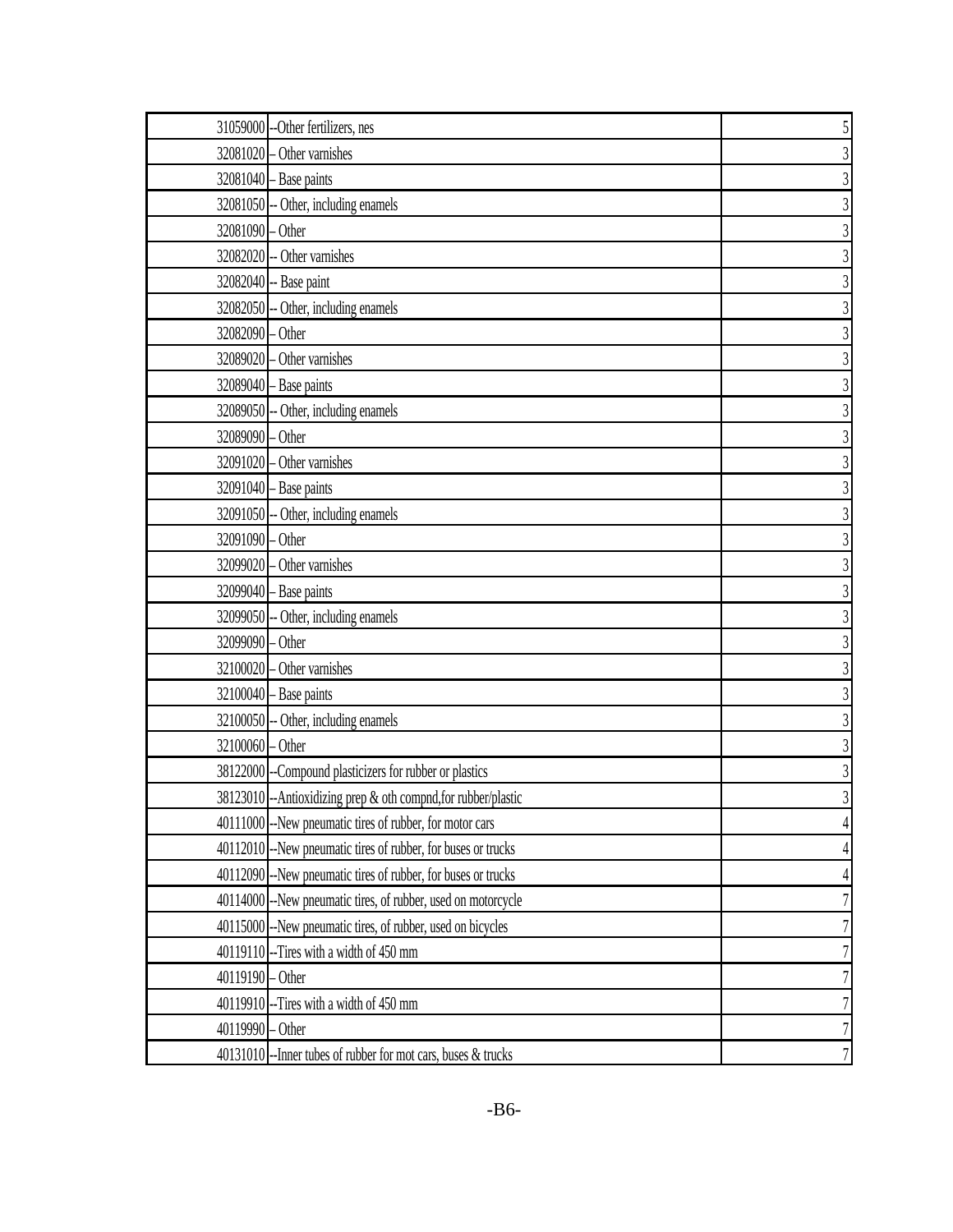|                  | 40131090 -- Inner tubes of rubber for mot cars, buses & trucks         | $\sqrt{ }$     |
|------------------|------------------------------------------------------------------------|----------------|
|                  | 40132000 -- Inner tubes, of rubber, of a kind used on bicycles         | $\sqrt{ }$     |
|                  | 40139010 -- Inner tubes, of rubber, of a kind used on aircraft         | $\sqrt{ }$     |
|                  | 40139020 -- Inner tubes, of rubber, of a kind used on motorcycles      | $\sqrt{ }$     |
|                  | 40139091 -- Inner tubes, of rubber, for tires with a width of 450 mm   | $\overline{7}$ |
|                  | 40139099 -- Inner tubes, of rubber, for tires with a width over 450 mm | $\overline{1}$ |
|                  | 48010000 -- Newsprint, in rolls or sheets                              | $\sqrt{5}$     |
|                  | 48021000 --Handmade paper and paperboard                               | $\overline{5}$ |
|                  | 48025110 -- Paper, nov 10% fiber by mech pr, un40g/m2 uc               | $\sqrt{5}$     |
|                  | 48025190 -- Paper nesoi, nov 10% fiber by mech pr, un40g/m2 uc         | $\overline{5}$ |
|                  | 48025210 --Paper, nov 10% fib mech pr, 40g/m2nov150g/m2                | $\overline{5}$ |
|                  | 48025290 --Paper nesoi, nov 10% fib mech pr, 40g/m2nov150g/m2          | $\overline{5}$ |
|                  | 48025300 -- Paper nesoi, nov 10% fiber by mech pr, ov150g/m2 u         | $\overline{5}$ |
|                  | 48026010 -- Paper, over 10% (wt) fiber by mechan proc uc               | $\overline{5}$ |
| 48026090 - Other |                                                                        | 5              |
|                  | 48041100 -- Kraftliner, uncoated unbleached in rolls or sheets         | $\overline{4}$ |
| 48041900 - Other |                                                                        | $\overline{4}$ |
|                  | 48044190 -- Kraft paper nesoi, ov 150 g/m2 un 225 g/m2 uc unbl         | $\overline{4}$ |
|                  | 48044200 -- Kraft paper nesoi, ov150g/m2und225g/m2, bl, 95% wf uc      | $\overline{4}$ |
|                  | 48044900 -- Kraft paper/pprbrd unctd blchd nesoi 151-224g/m2           | $\overline{4}$ |
| 48045190 - Other |                                                                        | $\overline{4}$ |
|                  | 48045200 -- Kraft pr nesoi, not un 225g/m2, bl, 95% w fib chem         | $\overline{4}$ |
| 48045900 - Other |                                                                        | $\overline{4}$ |
| 48079000 - Other |                                                                        | $\overline{4}$ |
|                  | 48101110 --Paper, writ etc, nov 10% mech pr fib nov150g/m2 ct          | 5              |
|                  | 48101210 -- Paper/pbrd writing etc nesoi clay ctd ov 150g/m2 etc       | 5              |
|                  | 48102110 --Paper, light-wgh coated writing etc over 10% mech           | 5              |
|                  | 48102910 --Paper/pbrd ex lit-wgh writing etc clay ctd ov 10% mec       | 5              |
|                  | 48202000 --Exercise books, of paper or paperboard                      | 5              |
|                  | 48235110 - Paper/pbrd for graphics nesoi prnt/embssd etc cut sz        | 5              |
|                  | 48235910 --Paper & paperbd cut to size etc, for photocopy              | 5              |
|                  | 50071000 -- Woven fabrics of noil silk                                 | 5              |
|                  | 50072000 -- Wov fab ov 85% silk or silk waste except noil silk         | $\sqrt{5}$     |
|                  | 50079000 -- Woven fabrics of silk or silk waste, nesoi                 | 5              |
|                  | 68101910 -- Tiles, flagstones etc, cement etc or artif stone           | 3              |
| 69049000 - Other |                                                                        | $\sqrt{3}$     |
| 69059000 - Other |                                                                        | $\sqrt{3}$     |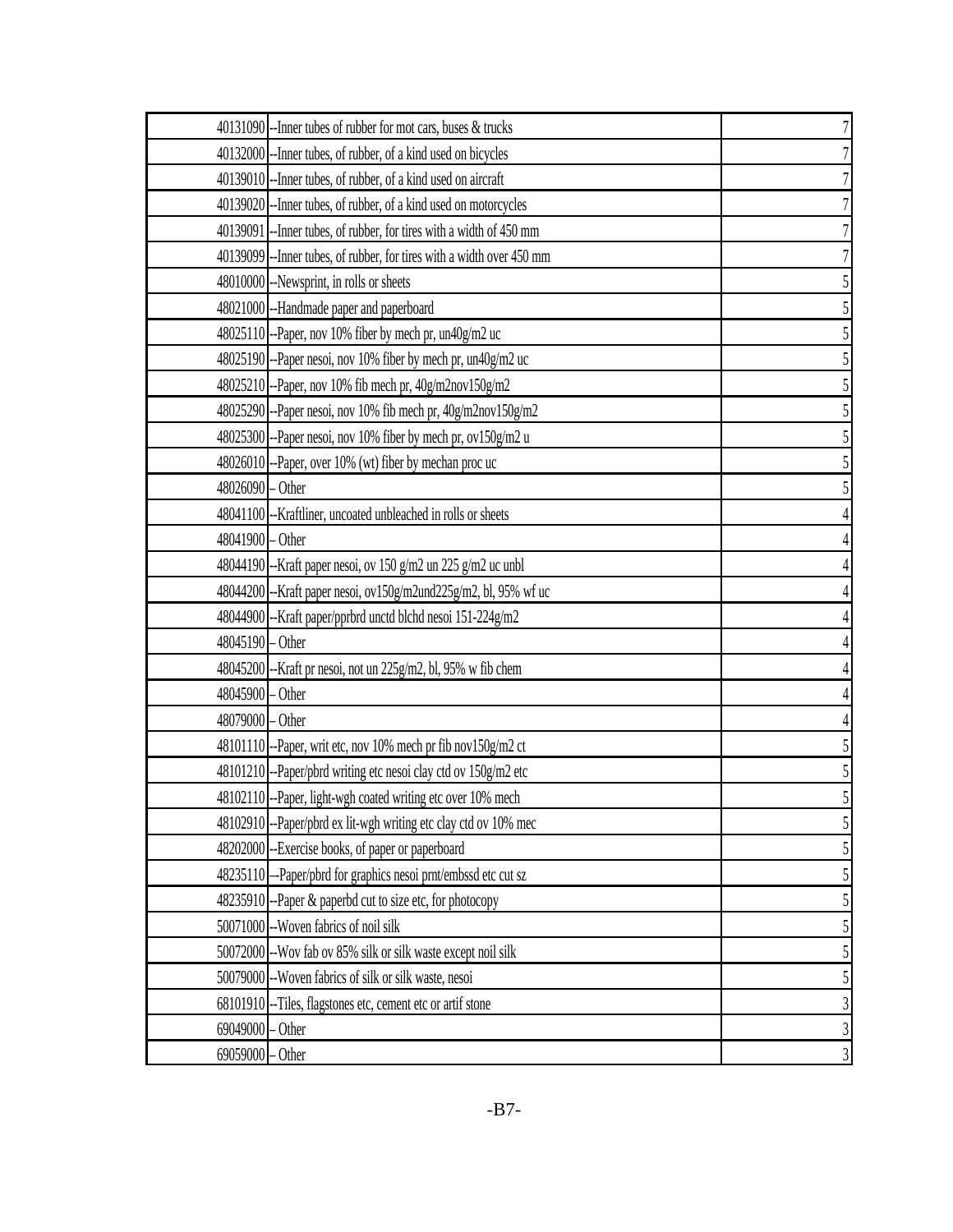|                   | 69071000 -- Unglzd ceramic tiles, cubes etc, sides ls thn 7 cm     | $\mathfrak{Z}$ |
|-------------------|--------------------------------------------------------------------|----------------|
| 69079000 - Other  |                                                                    | $\mathfrak{Z}$ |
|                   | 69081000 -- Glazed ceramic tiles cubes etc fttng in sq un 7cm      | $\overline{3}$ |
| 69089000 - Other  |                                                                    | $\mathfrak{Z}$ |
|                   | 69101000 -- Ceramic sanitary fixtures of porcelain or china        | $\overline{3}$ |
|                   | 69109000 -- Ceramic sanitary fixtures oth thn of porcln/china      | $\overline{3}$ |
|                   | 70031290 -- Nonwrd shts cast/rld glass, colrd,opac,flshd,layrd     | $6\,$          |
|                   | 70031990 -- Cast or rolled glass in nonwired sheets, nesoi         | $6\,$          |
|                   | 70042090 --Drawn/blown glass sheets colored opac flash spec layer  | $6\,$          |
|                   | 70049090 -- Drawn/blown glass shts w/wo absorb/rfct lyr n oth wrkd | $6\,$          |
|                   | 70052190 -- Nonwrd glass clrd opc flshd or srfc grnd n ab/rf ly    | $6\,$          |
|                   | 70052990 -- Nonwired glass nesoi in sheets                         | $6\,$          |
|                   | 70169000 -- Gls cons art nesoi;ld wndws;mltclr/fmd gls artcls      | $6\,$          |
|                   | 72091500 -- Flt-cold-rol irn, noaly, coil, 600mm wide, 3mm > thick | $6\,$          |
|                   | 72091600 --Fl-cld-rl irn, nesoi, st,coil,600mm wide,>1mm but <3mm  | $6\,$          |
|                   | 72091700 -- Fl-cld-rl irn, st, coil, 600mm wd, 0.5mmbut n/o 1mm tk | $6\,$          |
|                   | 72091800 --Flat-cold-rld ir, stl, coils, 600mm wide, <0.5mm thick  | $6\,$          |
|                   | 72092500 -- Flt-cld-rld ir, st, not coil, 600mm wide, 3mm or > thk | $6\,$          |
|                   | 72092600 -- Flt-cld-rld ir, st, not coil, 600mm wd, >1mm <3mm thk  | $6\,$          |
|                   | 72092700 -- Flt-cld-rld, not coil 600mm w, >0.5mmbut n/o 1mm thk   | $6\,$          |
|                   | 72092800 -- Flt-cld-rld ir, nonal, notcoil, 600mm wide, >0.5mm thk | $6\,$          |
| 72099000 -- Other |                                                                    | $6\,$          |
|                   | 72103010 -- Flat-rld iron, nonal stl, 600mm wide, elec platd zinc  | $6\,$          |
| 72103090 -- Other |                                                                    | $6\,$          |
|                   | 7210 4110 - Of a thickness not more than 1.2 mm                    | $6\,$          |
| 72104190 -- Other |                                                                    | $6\,$          |
|                   | 72104910 ----Fr ir/nas ctd/pltd w zinc nt elec nt corr 600mm om    | $6\,$          |
| 72104990 - Other  |                                                                    | $6\,$          |
|                   | 72105000 -- Fr ios na 600mm ao w ctd/pltd w cro or cr and cro      | $6\,$          |
|                   | 72106110 -- Fr iron/nonalloy steel 600mm ao, pltd/ctd alum-znc     | $6\,$          |
| 72106190 -- Other |                                                                    | $6\,$          |
|                   | 72106910 -- Fr iron/nonalloy steel, 600mm ao, pltd/ctd othr alum   | $6\,$          |
| 72106990 -- Other |                                                                    | $6\,$          |
|                   | 72107000 -- Fr ir/nas 600mm w om, painted, varnished, plastic      | $6\,$          |
| 72109000 -- Other |                                                                    | $6\,$          |
|                   |                                                                    | $6\,$          |
|                   | 72111400 ----Fr hs ios na un600mm w hr pl 4.75mm ao thck           | $6\,$          |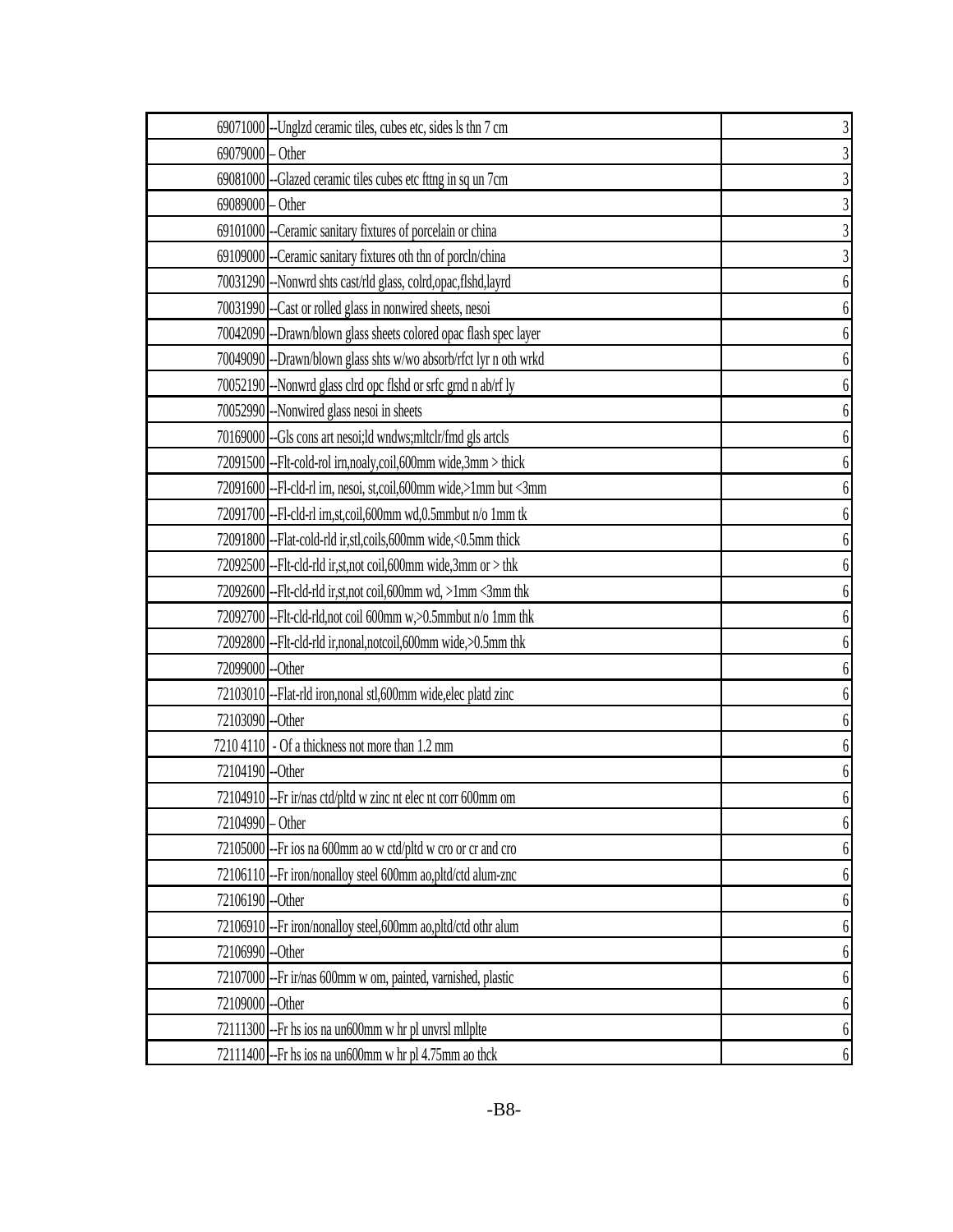|                   | 72111900 -- Oth fr hi-str st un 600mm w npld un4.75mm thck           | $6\,$ |
|-------------------|----------------------------------------------------------------------|-------|
|                   | 72112300 -- Flat-hot-rolled iron, nonalystl, <600mm wide, nesoi      | $6\,$ |
| 72112900 -- Other |                                                                      | $6\,$ |
| 72119000 -- Other |                                                                      | $6\,$ |
|                   | 72131010 -- Bars and rods irregular coils concrete reinforcing       | $6\,$ |
|                   | 72131020 -- Bars and rods irregular coils concrete reinforcing       | $6\,$ |
|                   | 72132000 -- Brs rods hot-rlld irreg coils free-cuttng steel          | $6\,$ |
|                   | 72139100 -- Bars, rodshot-roll, irnnoal st coil circ, < 14mm nesoi   | $6\,$ |
| 72139900 -- Other |                                                                      | $6\,$ |
|                   | 72141010 -- Other bars and rods iron or nonalloy steel, forged       | $6\,$ |
| 72141020 -- Other |                                                                      | $6\,$ |
|                   | 72142010 -- Oth brs rds ios na hot-wrkd, conc reinfreng              | $6\,$ |
| 72142020 -- Other |                                                                      | $6\,$ |
|                   | 72143010 -- Other bars and rods free-cutting steel, hot-worked       | $6\,$ |
| 72143020 -- Other |                                                                      | $6\,$ |
|                   | 72149100 -- Bars, rods, hot-rolled, -drawn, -ext, rectangular, nesoi | $6\,$ |
| 72149900 -- Other |                                                                      | $6\,$ |
|                   | 72151010 -- Oth brs and rds free-cttng stl cold-fmd or fnshd         | $6\,$ |
| 72151090 -- Other |                                                                      | $6\,$ |
|                   | 72155010 -- Bars,rods,irn,noal,cold-formed,cold-finished,nesoi       | $6\,$ |
| 72155090 -- Other |                                                                      | $6\,$ |
|                   | 72159010 -- Bars and rods iron or nonalloy steel, nesoi              | $6\,$ |
| 72159090 -- Other |                                                                      | $6\,$ |
|                   | 72161000 -- U-i-h-sections ir/nas hot/wrkd ls thn 80mm high          | $6\,$ |
|                   | 72162100 -- L sec ios na hot-wkd lss th 80mm high                    | $6\,$ |
|                   | 72162200 --T sec ios na hot-wkd lss th 80mm high                     | 6     |
|                   | 72163110 -- U sec ios na hot-wkd 80mm or more high                   | $6\,$ |
| 72163190 -- Other |                                                                      | $6\,$ |
|                   | 72163210 -- I sec ios na hot-wkd 80mm ao high (standard beams)       | $6\,$ |
| 72163290 -- Other |                                                                      | $6\,$ |
|                   | 72163310 -- H sections irn/nas, hot-wrkd, 80mm hi or more            | $6\,$ |
| 72163390 -- Other |                                                                      | $6\,$ |
|                   | 72164010 --L or t sections ir/nas hot-wrkd, 80mm hi or more          | $6\,$ |
| 72164090 -- Other |                                                                      | $6\,$ |
|                   | 72165010 -- Oth angls shps sec ios na hot-wkd                        | $6\,$ |
| 72165090 -- Other |                                                                      | 6     |
|                   | 72166100 -- Angls shps sec ir/nas nt frthr cld-wrkd frm fr pro       | 6     |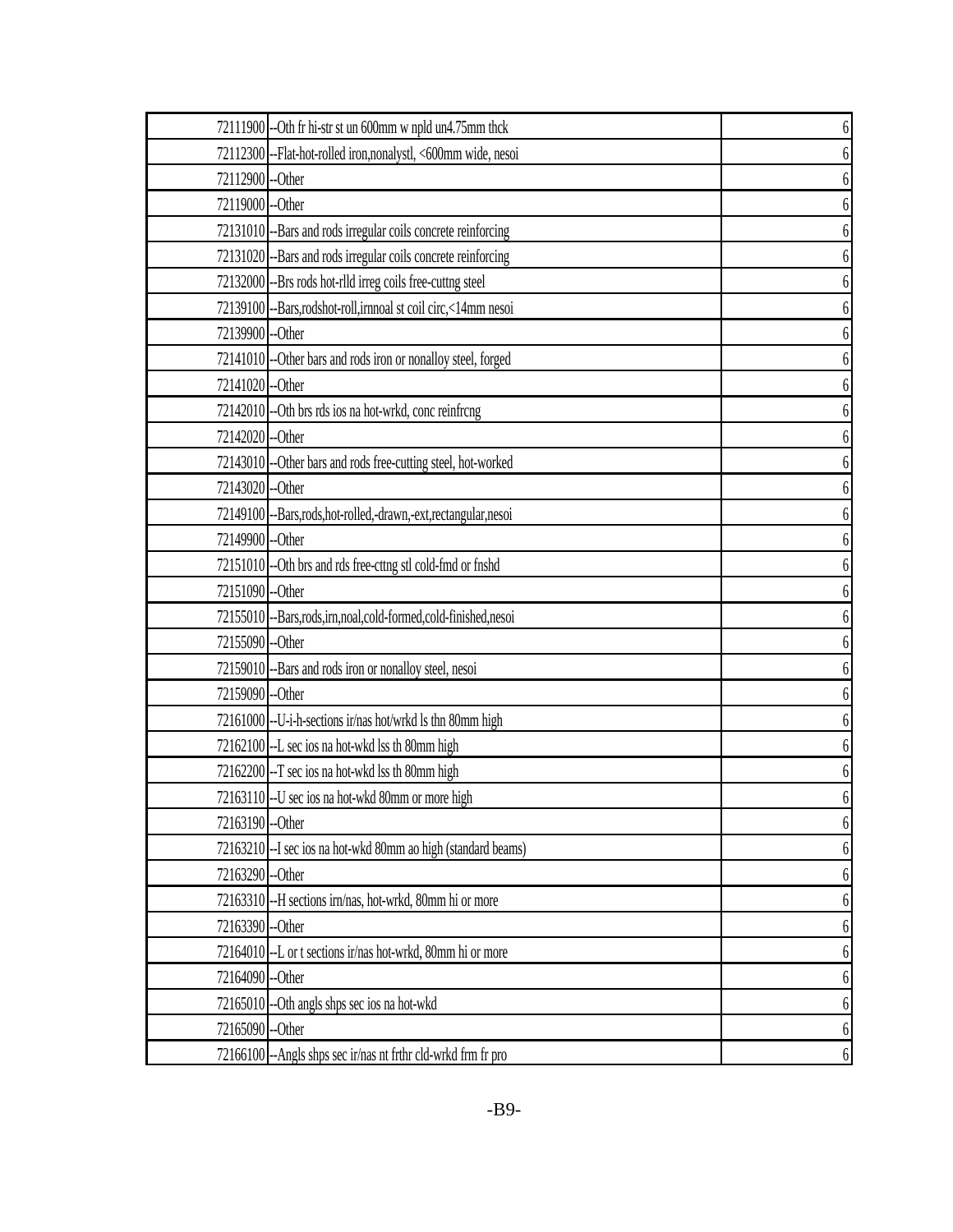| 72166900 -- Other |                                                                           |               |
|-------------------|---------------------------------------------------------------------------|---------------|
|                   | 72169100 -- Angls shps sec im/nas oth cld-wrkd fr fr products             |               |
| 72169900 -- Other |                                                                           |               |
| 72171000 -- Other |                                                                           |               |
| 72172000 - Other  |                                                                           |               |
| 72173000 - Other  |                                                                           |               |
| 72179000 - Other  |                                                                           |               |
|                   | 73030000 -- Tubes, pipes and hollow profiles of cast iron                 |               |
|                   | 73043191 -- Oth ios na ps tb hlw pfl smls cir cs cold-wrkd                |               |
|                   | 73043991 -- Oth ios na ps tb hlw pfl smls cir cs nt cld-wrkd              |               |
|                   | 73049091 -- Tubes, pipes etc, seamless nesoi, ir nesoi & steel            |               |
|                   | 73049099 -- Tubes, pipes etc, seamless nesoi, ir nesoi & steel            |               |
|                   | 73053920 - Other pipe, ov16in iron or steel, welded nesoi                 |               |
|                   | 73063091 -- Pipe etc nesoi, weld cir cr sect, iron or nonal st            |               |
|                   | 73069091 -- Pipes etc nesoi, riveted etc, of iron or steel                |               |
|                   | 73130000 -- Barbed wire and twisted wire for fencing, iron/stl            |               |
|                   | 73141900 -- Woven products iron or steel, nesoi                           |               |
|                   | 73142000 -- Grill netting fencing wld ir/st wr 3mmcs 100cm2msh            |               |
|                   | 73143100 -- Oth grll nttng a fncng wldd at intrsct galvnzed st            |               |
| 73143900 -- Other |                                                                           |               |
|                   | 73144100 -- Oth grill, nettg fncg ios ctd/pl w zn nesoi nt wld            |               |
|                   | 73144200 -- Grill netting fencing, plastic coated ios wr nesoi            |               |
| 73144900 -- Other |                                                                           |               |
|                   | 73145000 -- Expanded metal, iron or steel                                 |               |
|                   | ex8407 --Engines with a capacity not exceeding 30 cv                      |               |
|                   | ex8407 --Engines with a capacity exceeding 30 cv but not exceeding 100 cv | <sub>6</sub>  |
|                   | ex8408 --Engines with a capacity not exceeding 30 cv                      |               |
|                   | ex8408 --Engines with a capacity exceeding 30 cv but not exceeding 100 cv | $\mathfrak b$ |
|                   | 84145100 -- Table, floor etc fans electric not exceed 125 w               |               |
| 84145900 -- Other |                                                                           |               |
|                   | 87021000 -- Mv trnsp >ten prsns com-igntn intr comb pist(disl)            |               |
| 87029000 -- Other |                                                                           |               |
|                   | 87031010 -- Pass veh for snow; golf carts & similar vehicles              |               |
|                   | 87031020 -- Pass veh for snow; golf carts & similar vehicles              |               |
|                   | 87032110 -- Pass mtr veh, spark ign eng, not ov 1,000 cc                  |               |
|                   | 87032120 -- Pass mtr veh, spark ign eng, not ov 1,000 cc                  |               |
|                   | 87032210 -- Pass mtr veh, spark ign eng, >1000cc but =<1500cc             |               |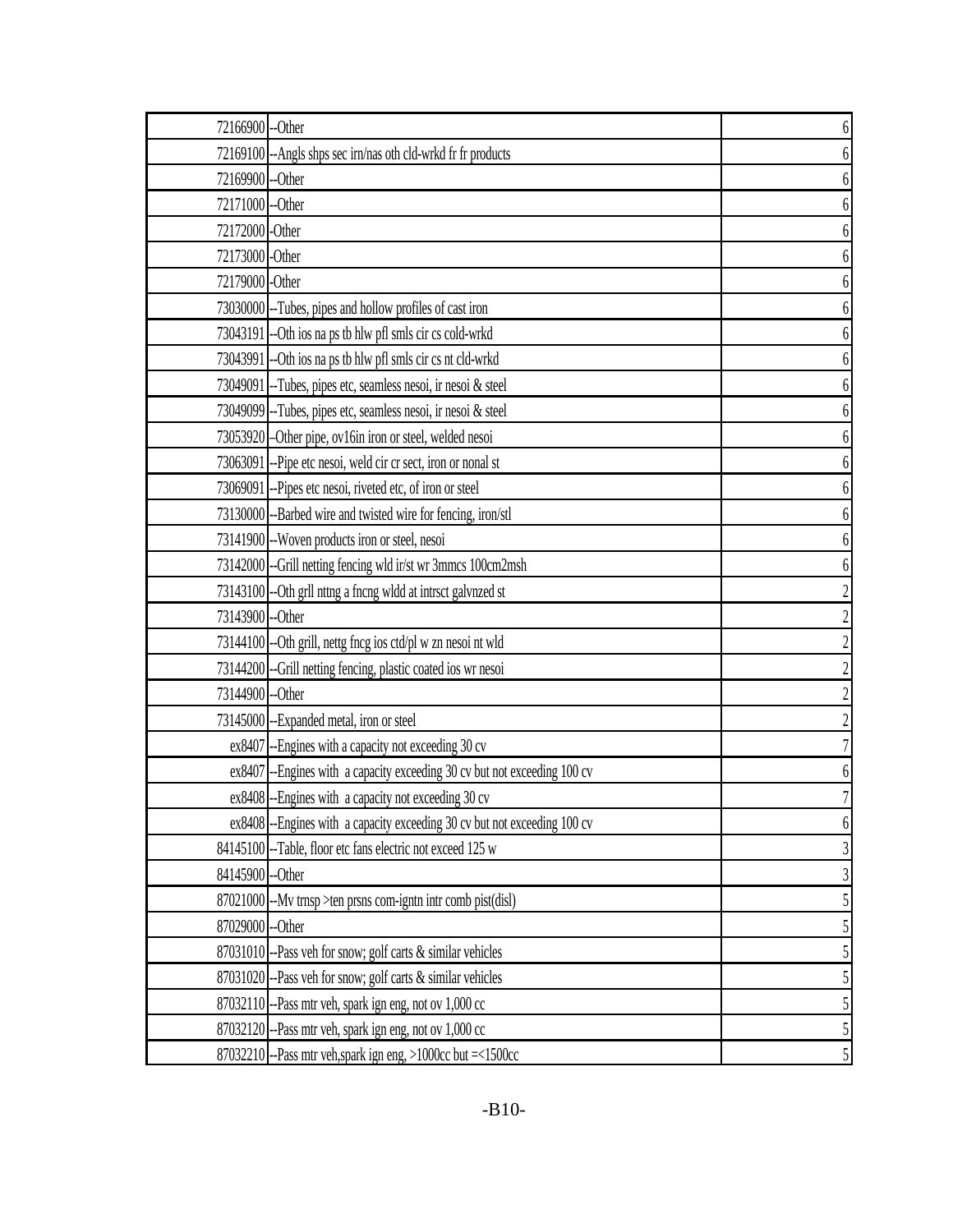|                   | 87032220 --Pass mtr veh, spark ign eng, >1000cc but =<1500cc      | $\sqrt{5}$              |
|-------------------|-------------------------------------------------------------------|-------------------------|
|                   | 87032310 -- Pass veh spk-ig int com rcpr p eng >1500 nov 3m cc    | $\sqrt{5}$              |
|                   | 87032320 --Pass veh spk-ig int com rcpr p eng >1500 nov 3m cc     | $\sqrt{5}$              |
|                   | 87032410 --Pass veh spk-ig int com rcpr p eng $>$ 3000 cc         | $\overline{5}$          |
|                   | 87032420 --Pass veh spk-ig int com rcpr p eng $>$ 3000 cc         | $\overline{5}$          |
|                   | 87033110 -- Pass mtr veh, diesel eng, not ov 1500 cc              | $\overline{5}$          |
|                   | 87033120 -- Pass mtr veh, diesel eng, not ov 1500 cc              | $\sqrt{5}$              |
|                   | 87033210 --Pass veh com-ig int com eng $> 1500$ nov 2500 cc       | $\overline{5}$          |
|                   | 87033220 -- Pass veh com-ig int com eng > 1500 nov 2500 cc        | $\sqrt{5}$              |
|                   | 87033310 --Pass veh com-ig int com eng > 2500 cc                  | $\overline{5}$          |
|                   | 87033320 --Pass veh com-ig int com eng $>$ 2500 cc                | $\sqrt{5}$              |
|                   | 87039010 -- Passenger motor vehicles, nesoi                       | 5                       |
|                   | 87039020 -- Passenger motor vehicles, nesoi                       | $\overline{5}$          |
|                   | 87042100 -- Trucks, nesoi, diesel eng, gvw 5 metric tons & und    | $\overline{5}$          |
|                   | 87043100 -- Mtr veh trans gds spk ig in c p eng, gvw nov 5 mtn    | $\overline{5}$          |
|                   | 87049010 -- Mtr veh of gross weight not $>$ 5 tons                | $\overline{5}$          |
|                   | ex8711 --Motorcycles with an engine capacity of less than 175cv   | $\overline{5}$          |
|                   | 87120010 -- Bicycles & oth cycles (inc del tricycle) no motor     | $\overline{5}$          |
|                   | 87120020 -- Bicycles & oth cycles (inc del tricycle) no motor     | $\overline{5}$          |
|                   | 87120090 -- Bicycles & oth cycles (inc del tricycle) no motor     | 5                       |
|                   | 87149100 -- Frames and forks, and prts for bicycles etc.          | $\overline{3}$          |
|                   | 87149200 -- Wheel rims and spokes for bicycles etc.               | $\overline{\mathbf{3}}$ |
|                   | 87149300 --Hubs, other than coster brakn hubs, hb brks, spk, whls | $\overline{3}$          |
|                   | 87149400 -- Brakes, incl coaster brkng hubs, hub brks, prts, nes  | $\overline{3}$          |
|                   | 87149500 -- Saddles for bicycles etc.                             | $\mathfrak{Z}$          |
|                   | 87149600 -- Pedals and crank-gear, parts of bicycles etc.         | $\mathfrak{Z}$          |
| 87149900 -- Other |                                                                   | $\overline{3}$          |
|                   | 89011090 -- other (cruise ships, etc, less than 5,000 dwt)        | 5                       |
| 89012090          | other (tankers, less than 5,000 dwt)                              | 5                       |
|                   | 89013090 -- other (refrig vessels, less than 5,000 dwt)           | 5                       |
|                   | 89019090 -- other (less than 5,000dwt)                            | 5                       |
|                   | 89020010 -- Fishing vessels; factory ships & shps, ves, nesoi     | 5                       |
| 89020090 -- Other |                                                                   | 5                       |

# **Annex B2: Export Quantitative Restrictions**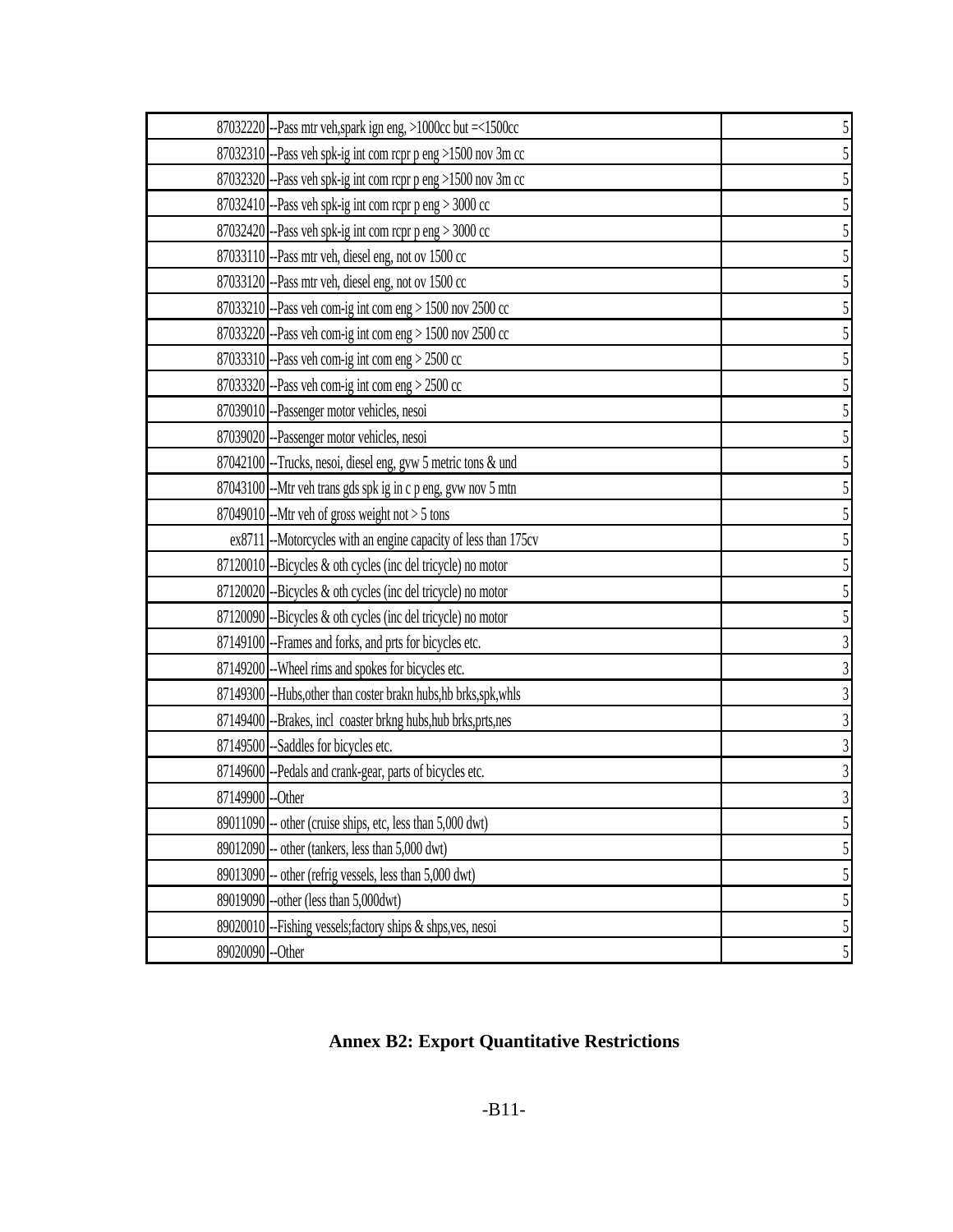| <b>HS Number</b> | <b>Description</b>                | <b>Phase-Out</b><br>Period <sup>*</sup> |
|------------------|-----------------------------------|-----------------------------------------|
| 10063000         | Semi-milled or wholly milled rice | Unbound                                 |
| 10064000         | Broken rice                       | Unbound                                 |

## **Annex B3 - Prohibited Imports**

- 1. Cigarettes (except for those as personal effects in prescribed quantity).
- 2. Used consumer goods (except for transferred assets including goods to service the personal requirements of individuals with diplomatic status of foreign countries, international organizations and personal effects in prescribed quantity).
- 1. Cars with right hand drive (including those in unassembled form and those with steering wheel modified prior to importation into Vietnam). As far as self-propelled specialpurpose vehicles with right hand drive operating in narrow fields, such as cranes, trench and canal digging machines, garbage trucks, road sweepers, road construction trucks, airport passenger buses, and forklifts are concerned, importation is permitted and the Minister of Trade shall approve when there is demand.
- 2. Used spare parts of automobiles of all kinds, motorbikes and motor tricycles including chassis mounted with used automobile engines of all kinds.
- 3. Used internal combustion engines with capacity of less than 30CV.
- 4. Motorcycles, scooters and motor tricycles with cylinder of 175 cc and higher. In case of importation for defense, security and professional sports, to be subject to Prime Minister's approval.
- 5. Other goods that may be within the scope of an exception set forth in Chapter I or Chapter VII of this Agreement.

## **Annex B4 - Export Prohibitions**

1. Logs, sawn and peeled timber; firewood, charcoal from wood or firewood; wood and forest products and semi-products which are subject to export prohibitions provided for in Decision 65/1998/QD-TTg dated 24 March 1998 by Prime Minister of Vietnam.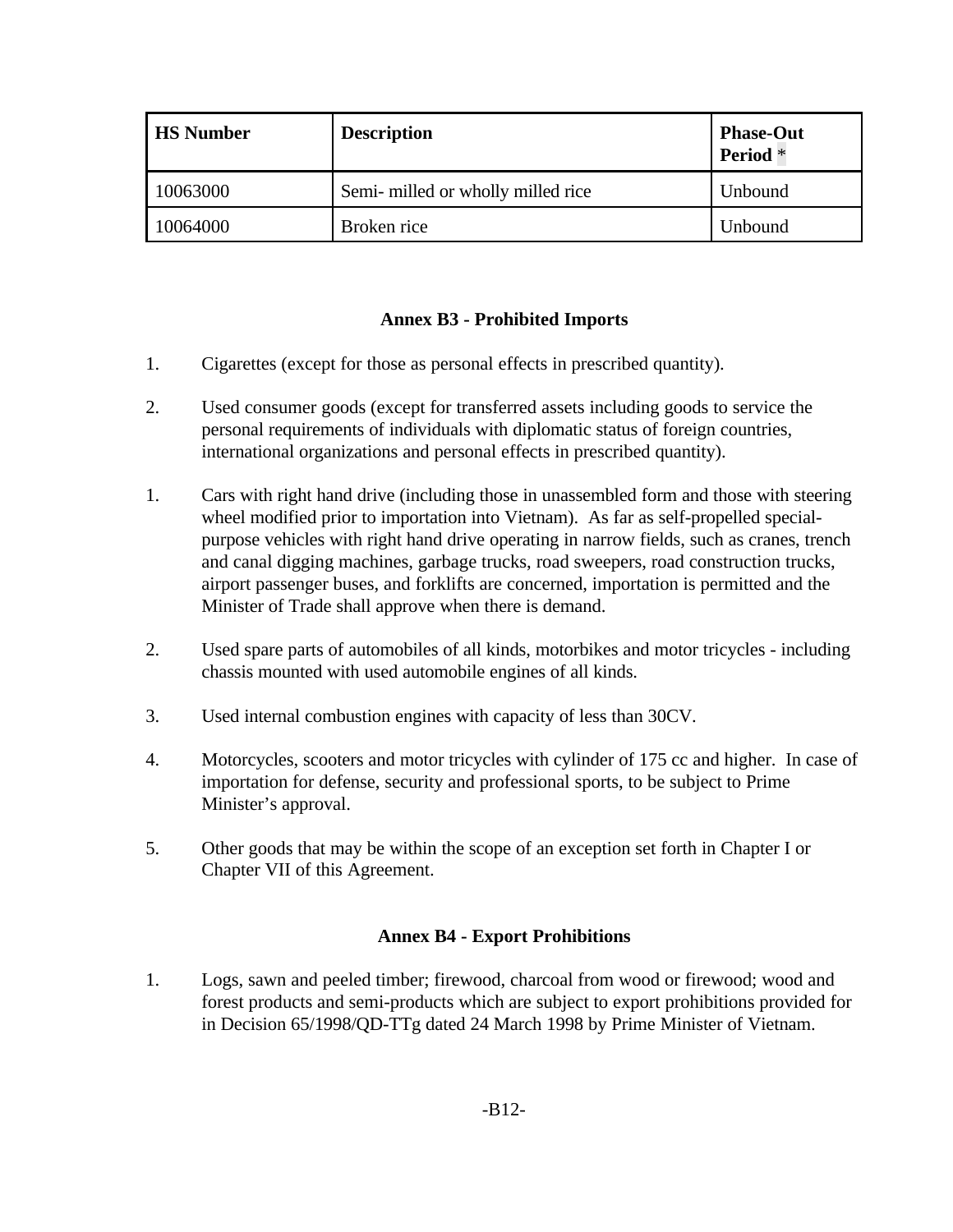2. Other goods that may be within the scope of an exception set forth in Chapter I or Chapter VII of this Agreement.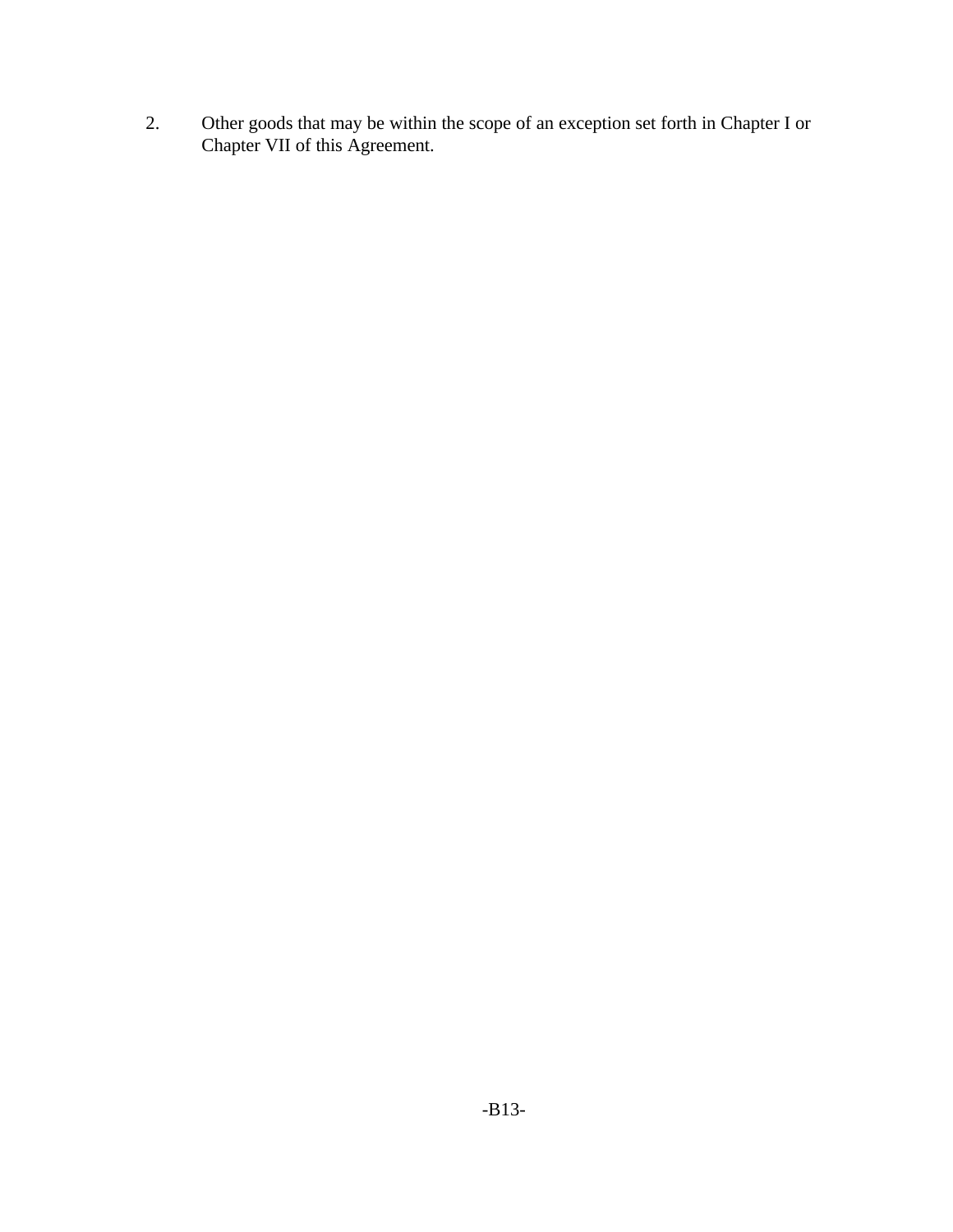## **ANNEX C**

#### **VIETNAM**

*Note:* 

*U = Unbound*

**\* Phase-out period in Annex C shall be calculated from the date of entry into force of this Agreement**

| <b>HS Number</b> | <b>Description</b>                                 | <b>Phase Out</b><br><b>Period</b><br>$(yrs.)^*$ |
|------------------|----------------------------------------------------|-------------------------------------------------|
| 27101100         | Aviation spirit                                    | U                                               |
| 27101200         | White spirit (for producing paints)                | U                                               |
| 27101900         | Other petroleum oils and oil preparations          | U                                               |
| 27102000         | <b>Diesel</b>                                      | U                                               |
| 27103000         | Mazut                                              | U                                               |
| 27104000         | Light oils                                         | U                                               |
| 27105000         | Medium oils                                        | U                                               |
| 27106000         | Naptha                                             | U                                               |
| 27107000         | Condensate                                         | U                                               |
| 27109000         | Petroleum oils, other                              | U                                               |
| 3102             | Mineral or chemical fertilizers, nitrogenous       | 5                                               |
| 3103             | Mineral or chemical fertilizers, phosphatic        | 5                                               |
| 3104             | Mineral or chemical fertilizers, potassic          | 5                                               |
| 3105             | Mineral or chemical fertilizers, other             | 5                                               |
| 3601             | Propellant powders                                 | U                                               |
| 3602             | Prepared explosives other than propellent powders  | U                                               |
| 3603             | Safety fuses; detonating fuse; percussion caps etc | U                                               |
| 3706             | Motion-picture film, exposed and developed         | $\mathbf U$                                     |
| 4901             | Books, brochures & similar printed matter          | U                                               |

## **Annex C1- Imports Subject to State Trading and Phase-Out Schedule**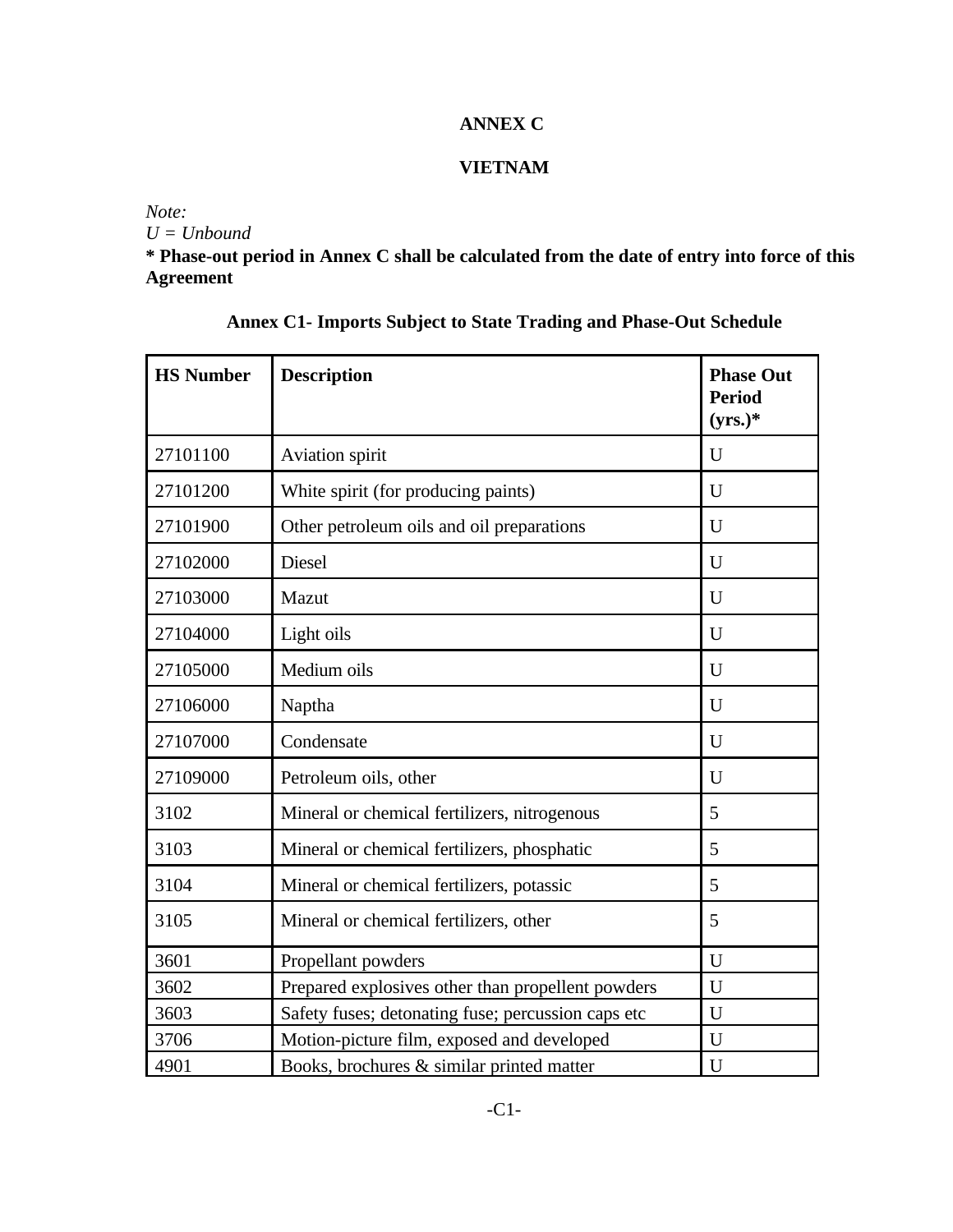| 4902       | Newspapers, journals & periodicals                  | U            |
|------------|-----------------------------------------------------|--------------|
| 4903       | Children's picture, drawing or coloring books       | U            |
| 4907       | Unused postage, check forms, banknotes, stock, etc. | U            |
| 4909       | Printed or illust post cards, greeting cards, etc.  | U            |
| 4910       | Calendars, calendar blocks of any kind, printed     | U            |
| 4911       | Printed matter nesoi, incl print pictures & photos  | U            |
| 8442       | Mach etc nesoi for typeset, making pr plates etc.   | U            |
| 8443       | Print mach incl ink-jet mach ancil t prnt pt nesoi  | U            |
| 8524       | Records, tapes & other recorded sound media etc     | U            |
| 8525       | Trans appar for radiotele etc; tv camera & rec      | U            |
| 8526       | Radar apparatus, radio navig aid & remote cont app  | U            |
| ex85291000 | Only satellite aerials for broadcasting             | U            |
| ex85299000 | Only aerials for equipment in 8525 adn 8526         | U            |
| 9704       | Postage or revenue stamps, firstday covers          | $\mathbf{I}$ |

## **Annex C2- Exports Subject to State Trading and Phase-Out Schedule**

| <b>HS</b><br><b>Number</b> | <b>Description</b>                | <b>Phase-Out</b><br>Period * |
|----------------------------|-----------------------------------|------------------------------|
| 10063000                   | Semi-milled or wholly-milled rice | U                            |
| 10064000                   | Broken rice                       | U                            |
| 27090010                   | Petroleum oils, crude             | U                            |
| 27090090                   | Petroleum oils, other             | U                            |
| 27112100                   | Natural gas                       | U                            |
| 27112900                   | Petroleum gases, other            | U                            |
| 7102                       | Diamonds                          | U                            |
| 7103                       | Precious stones                   | U                            |
| 7104                       | Synthetic precious stones         | U                            |
| 7105                       | Dust or powder of precious stones | U                            |
| 7106                       | Silver                            | U                            |
| 7108                       | Gold                              | U                            |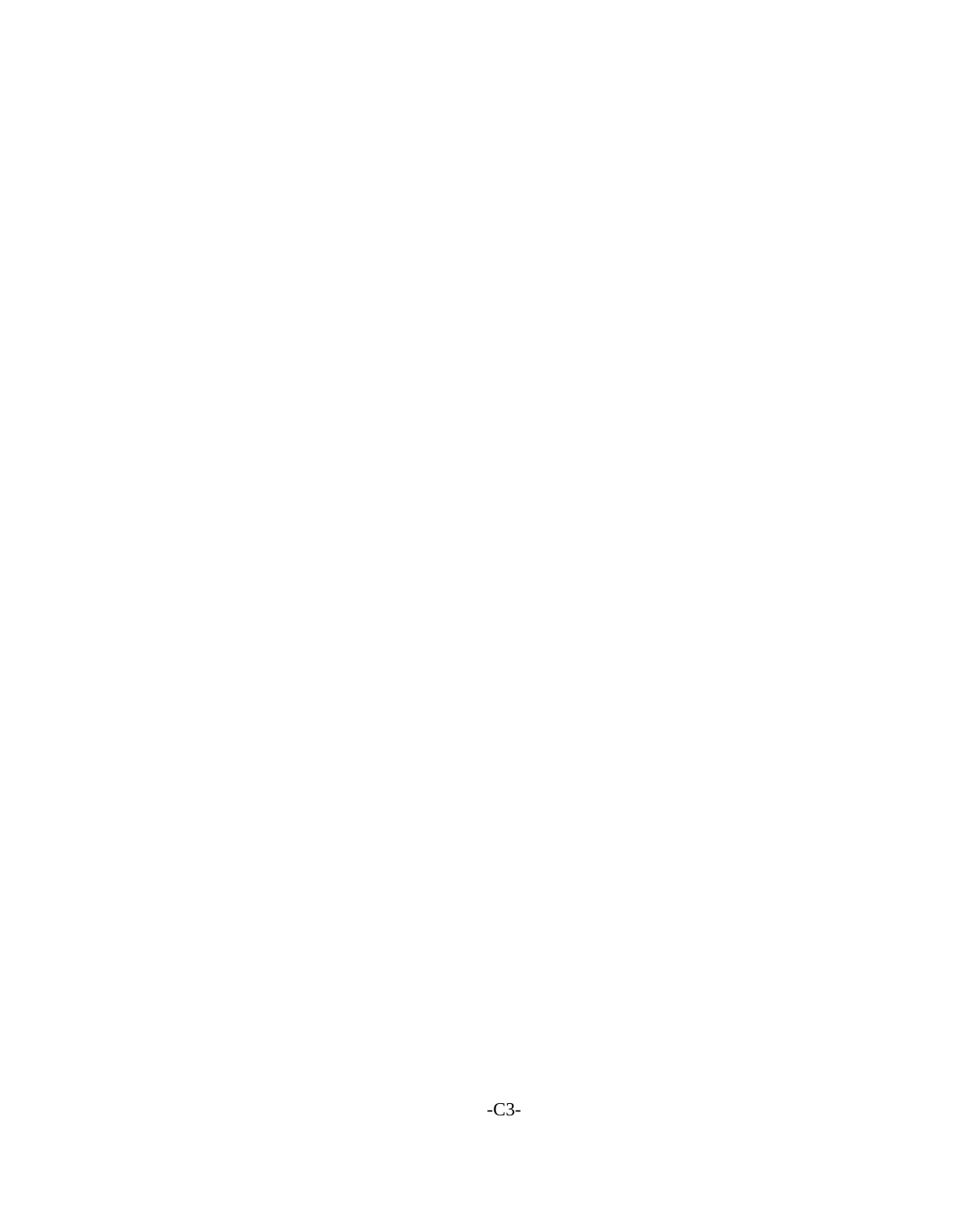#### **ANNEX D**

#### **VIETNAM**

## **Annex D1- Phase-out Periods for Restrictions on Import Trading Rights and Distribution Rights - Agricultural Products**

*NOTE:*

*0\* = No phase-out period U = Unbound* 

*\* - For purposes of Annex D1, phase-out periods for Import Trading Rights shall begin on the date on which joint ventures are first permitted under Article 2.7.D of Chapter I of this Agreement.*

*\*\* - For purposes of Annex D1, phase-out periods for Distribution Rights shall begin on the date on which joint ventures are first permitted under Annex G, section IV (Distribution Services) of this Agreement.*

| <b>HS</b><br><b>Number</b> | <b>Description</b>                                        | <b>Import</b><br><b>Trading</b><br><b>Rights -</b><br><b>Phase-out</b><br>Period*<br>(yrs.) | <b>Distribution</b><br><b>Rights -</b><br><b>Phase-out</b><br>Period**<br>(yrs.) |
|----------------------------|-----------------------------------------------------------|---------------------------------------------------------------------------------------------|----------------------------------------------------------------------------------|
|                            |                                                           |                                                                                             |                                                                                  |
| 0102                       | Live bovine animals                                       | U                                                                                           | U                                                                                |
| 0103                       | Live swine                                                | U                                                                                           | $\mathbf U$                                                                      |
| 0105                       | Live Poultry (not more than 185g)                         | U                                                                                           | U                                                                                |
| 0106                       | Other live animals                                        | U                                                                                           | U                                                                                |
|                            |                                                           |                                                                                             |                                                                                  |
| 0201                       | Meat of bovine animals, fresh/chilled                     | 5                                                                                           | 5                                                                                |
| 0202                       | Meat of bovine animals, frozen                            | 3                                                                                           | 5                                                                                |
| 0203                       | Meat of Swine - frsh/chilled/frzn                         | 3                                                                                           | 5                                                                                |
| 0206                       | Edible offals bovines -frsh/chilled/fz                    | 3                                                                                           | 5                                                                                |
| 0207                       | Poultry meat & offals.- frsh/chilled/fz                   | 5                                                                                           | 5                                                                                |
| 0209                       | Unrendered pig fat, free of lean meat and poultry<br>meat | 3                                                                                           | 5                                                                                |
| 0210                       | Meat and edible meat offal salted                         | 3                                                                                           | 5                                                                                |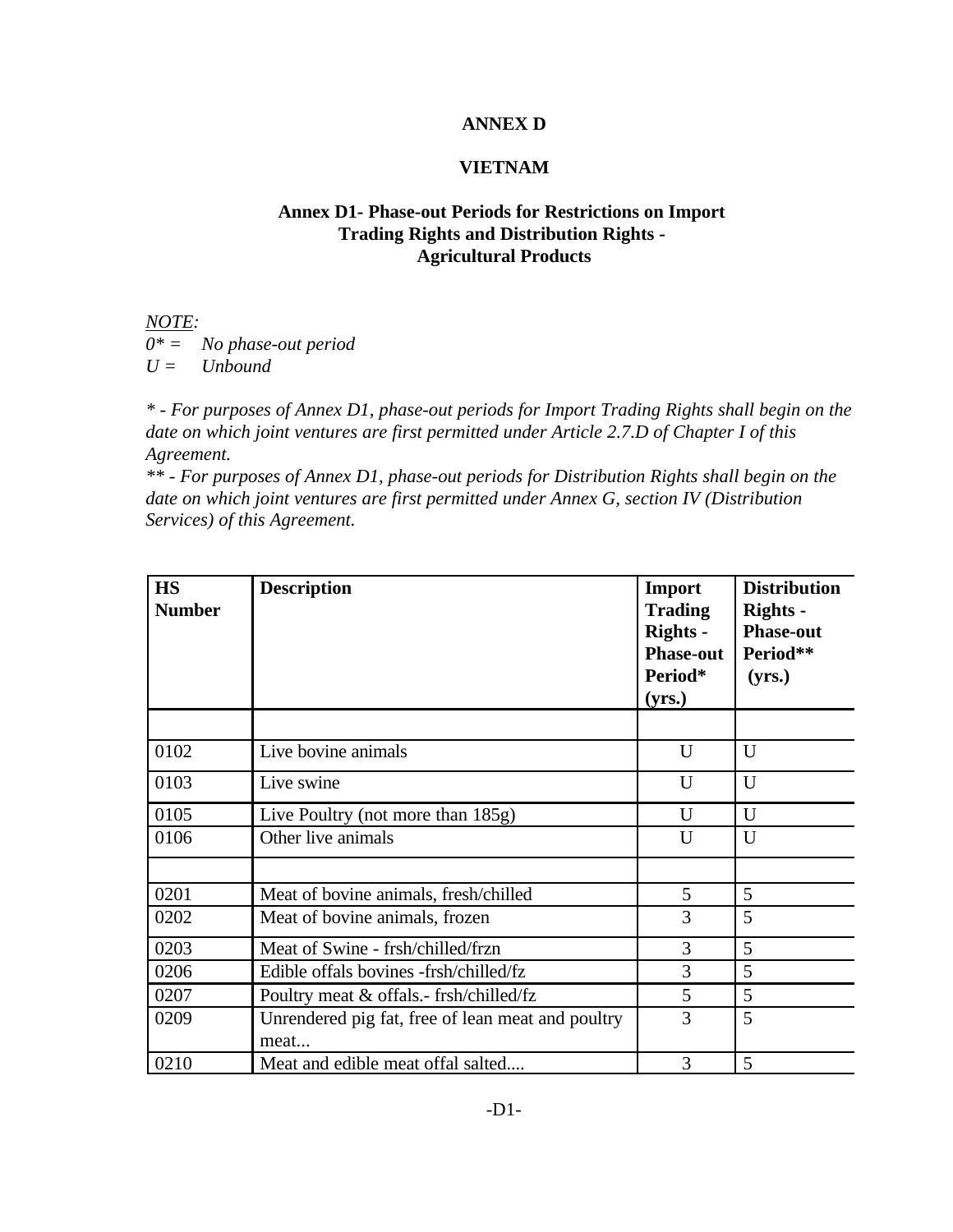| 0401              | Milk - fresh milk                                                   | 3              | 5            |  |
|-------------------|---------------------------------------------------------------------|----------------|--------------|--|
|                   |                                                                     |                |              |  |
| 0402              | <b>Condensed Milk or Cream</b>                                      | 5              | 5            |  |
|                   |                                                                     |                |              |  |
| 0403              | Buttermilk, yogurt, keohir and other fermented or<br>acidified milk | 5              | 5            |  |
|                   |                                                                     |                |              |  |
| 0404              | Whey, concentrated or containing added sugar                        | 3              | 5            |  |
| 0805              | Citrus Fruits: fresh or dried                                       | 5              | 5            |  |
|                   |                                                                     |                |              |  |
| 1005              | Corn                                                                | 3              | 5            |  |
| 1006              | Rice                                                                | U              | U            |  |
| 1101              | Wheat or meslin flour                                               | 5              | U            |  |
|                   |                                                                     |                |              |  |
| 1507              | Soybean oil and its fractions                                       | 3              | 5            |  |
|                   |                                                                     |                |              |  |
| 1508              | Ground nut oil and its fractions                                    | 5              | 5            |  |
| 1511              | Palm oil and its fractions                                          | 3              | 5            |  |
|                   |                                                                     |                |              |  |
| 1513              | Coconut (copra), palm kernel or babassu oil and<br>fractions        | 5              | 5            |  |
|                   |                                                                     |                |              |  |
| $160\overline{1}$ | Sausages and similar products, of meat, meat<br>offal or blood      | $\overline{3}$ | 5            |  |
|                   |                                                                     |                |              |  |
| 1602              | Other prepared and preserved meat                                   | 3              | 5            |  |
| 1701              | Cane or beet sugar and chemically pure sucrose,<br>in solid form    | 6              | $\mathbf{U}$ |  |
|                   |                                                                     |                |              |  |
| 2006              | Vegetables, fruit, nuts, fruit and other parts of                   | 5              | 5            |  |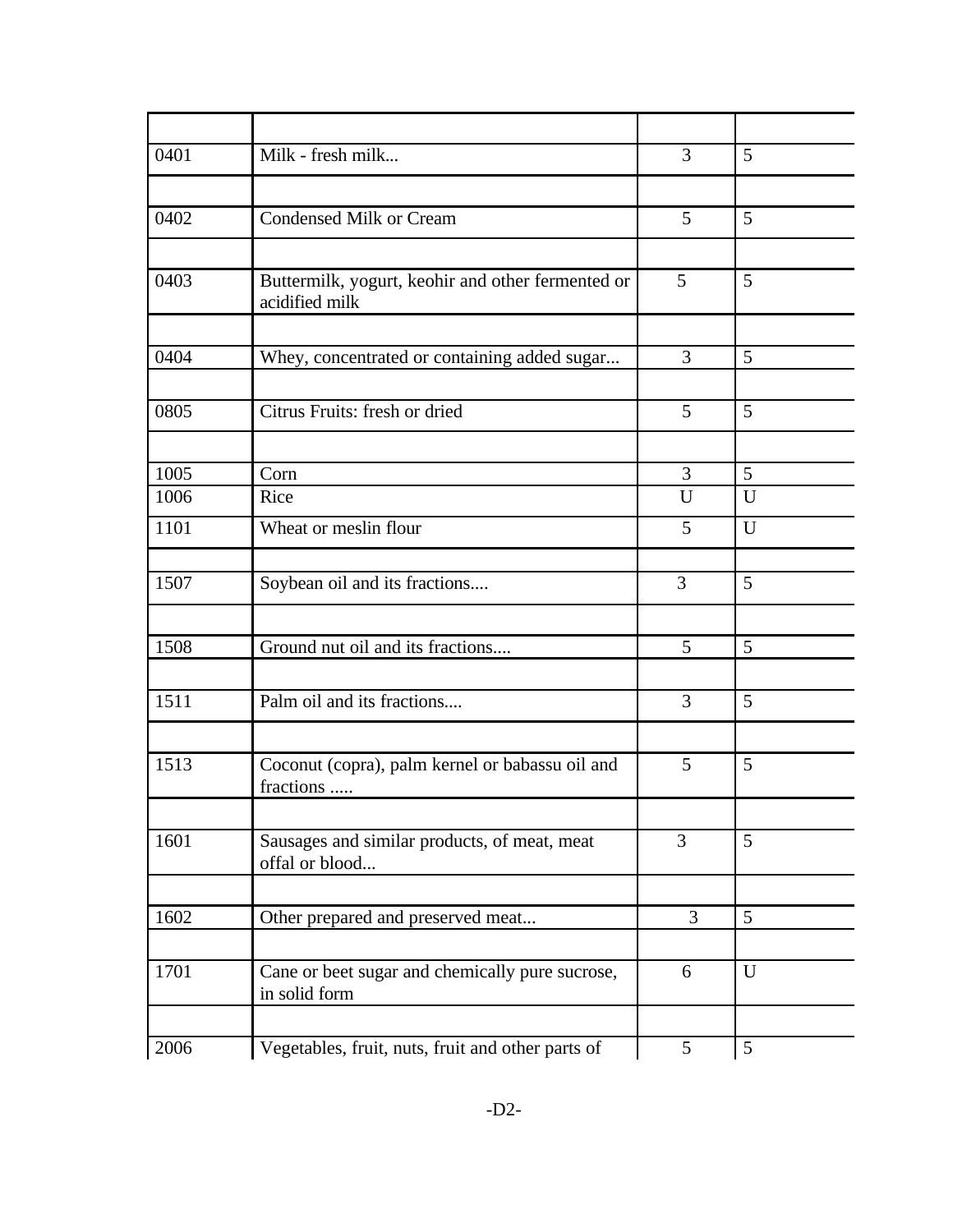|              | plants, pr/pr by sugar                                                                             |                 |                            |
|--------------|----------------------------------------------------------------------------------------------------|-----------------|----------------------------|
|              |                                                                                                    |                 |                            |
| 2007         | Jams, fruit jellies, marmalades, fruit or nut<br>puree                                             | 3               | 5                          |
|              |                                                                                                    |                 |                            |
| 2009         | Fruit juices (including grape must) and vegetable<br>juices                                        | 5               | 5                          |
|              |                                                                                                    |                 |                            |
| 2101         | Extracts, essences and concentrates, of coffee,<br>tea                                             | $\overline{3}$  | 5                          |
|              |                                                                                                    |                 |                            |
| 2203         | Beer made from malt                                                                                | 5               | U                          |
| 2204         | Wine or fresh grapes, including fortified wines;<br>grape must other than that of heading No. 2009 | 5               | $\mathbf{U}$               |
|              |                                                                                                    |                 |                            |
| 2205         | Vermouth and other wine of fresh grapes<br>flavored with plants                                    | 5               | $\mathbf{U}$               |
|              |                                                                                                    |                 |                            |
| 2206         | Other fermented beverages                                                                          | $5\overline{)}$ | $\mathbf U$                |
|              |                                                                                                    |                 |                            |
| 2207         | Undenatured ethyl alcohol > 80%                                                                    | 5               | $\mathbf{U}$               |
| 2208         | Undenatured ethyl alcohol < 80%                                                                    | 5               | U                          |
|              |                                                                                                    |                 |                            |
| 2302         | Brans, and other residues whether in the form of<br>pellets                                        | $0*$            | 5                          |
|              |                                                                                                    |                 |                            |
| 2303         | Residues of starch manufacture and similar<br>residues                                             | $0^*$           | 3                          |
|              |                                                                                                    |                 |                            |
| 2309         | Preparations of a kind used in animal feeding                                                      | $\overline{4}$  | 5                          |
|              |                                                                                                    |                 |                            |
| 2401         | Unmanufactured tobacco; tobacco refuse                                                             | U               | $\mathbf{U}$               |
| 2402<br>2403 | Cigars, cheroots, cigarillos and cigarettes<br>Other manufactured tobacco and manufactured         | U<br>U          | $\mathbf U$<br>$\mathbf U$ |
|              | tobacco substitutes                                                                                |                 |                            |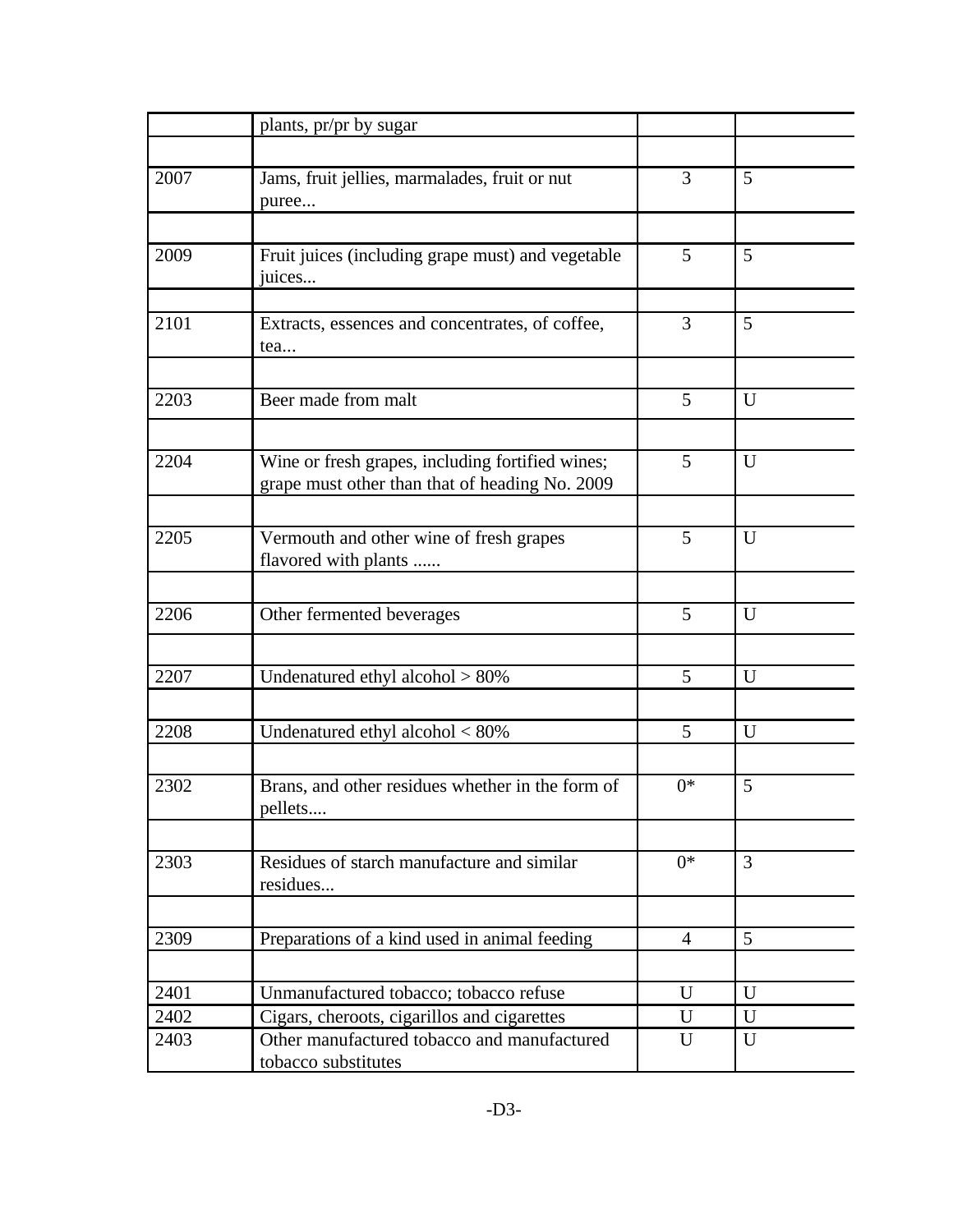## **Annex D1- Phase-out Periods for Restrictions on Import Trading Rights and Distribution Rights - Industrial Products**

*Notes:*

*0= No phase-out period*

*U= Unbound*

*C= Subject to state trading, Annex C*

*G= Subject to services commitment in Annex G on audio-visual services*

*\* - For purposes of Annex D1, phase-out periods for Import Trading Rights shall begin on the date on which joint ventures are first permitted under Article 2.7.D of Chapter I of this Agreement.*

*\*\* - For purposes of Annex D1, phase-out periods for Distribution Rights shall begin on the date on which joint ventures are first permitted under Annex G, section IV (Distribution Services) of this Agreement.*

| <b>HS</b><br><b>Number</b> | <b>Description</b>                                  | Import<br><b>Trading</b><br>rights -<br><b>Phase-out</b><br>Period*<br>(yrs.) | <b>Distribution</b><br>rights -<br><b>Phase-out</b><br>Period**<br>(yrs.) |
|----------------------------|-----------------------------------------------------|-------------------------------------------------------------------------------|---------------------------------------------------------------------------|
| 2523                       | Portland cement, aluminous cement, slag cement etc. |                                                                               |                                                                           |
| 2709                       | Crude oil from petroleum and bituminous minerals    |                                                                               | $\mathbf U$                                                               |
| 2710                       | Oil (not crude) from petrol & bitum mineral etc.    |                                                                               | $\mathbf U$                                                               |
| 2711                       | Petroleum gases & other gaseous hydrocarbons        | 6                                                                             | U                                                                         |
| 2802                       | Sulfur, sublimed or precipitated; collodial sulfur  |                                                                               | 5                                                                         |
| 2804                       | Hydrogen, rare gases and other nonmetals            |                                                                               |                                                                           |
| 2805                       | Alkali metals etc; rare-earth metals etc; mercury   |                                                                               |                                                                           |
| 2806                       | Hydrogen chloride; chlorosulfuric acid              |                                                                               | 5                                                                         |
| 2807                       | Sulfuric acid; oleum                                |                                                                               |                                                                           |
| 2808                       | Nitric acid, sulfonitric acids                      |                                                                               |                                                                           |
| 2809                       | Diphosphorus pentaoxide; phosphoric acid etc        |                                                                               |                                                                           |
| 2810                       | Oxides of boron; boric acids                        |                                                                               |                                                                           |
| 2813                       | Sulfides of nonmetals; commercial phosp trisulfide  |                                                                               |                                                                           |
| 2814                       | Ammonia, anhydrous or in aqueous solution           |                                                                               |                                                                           |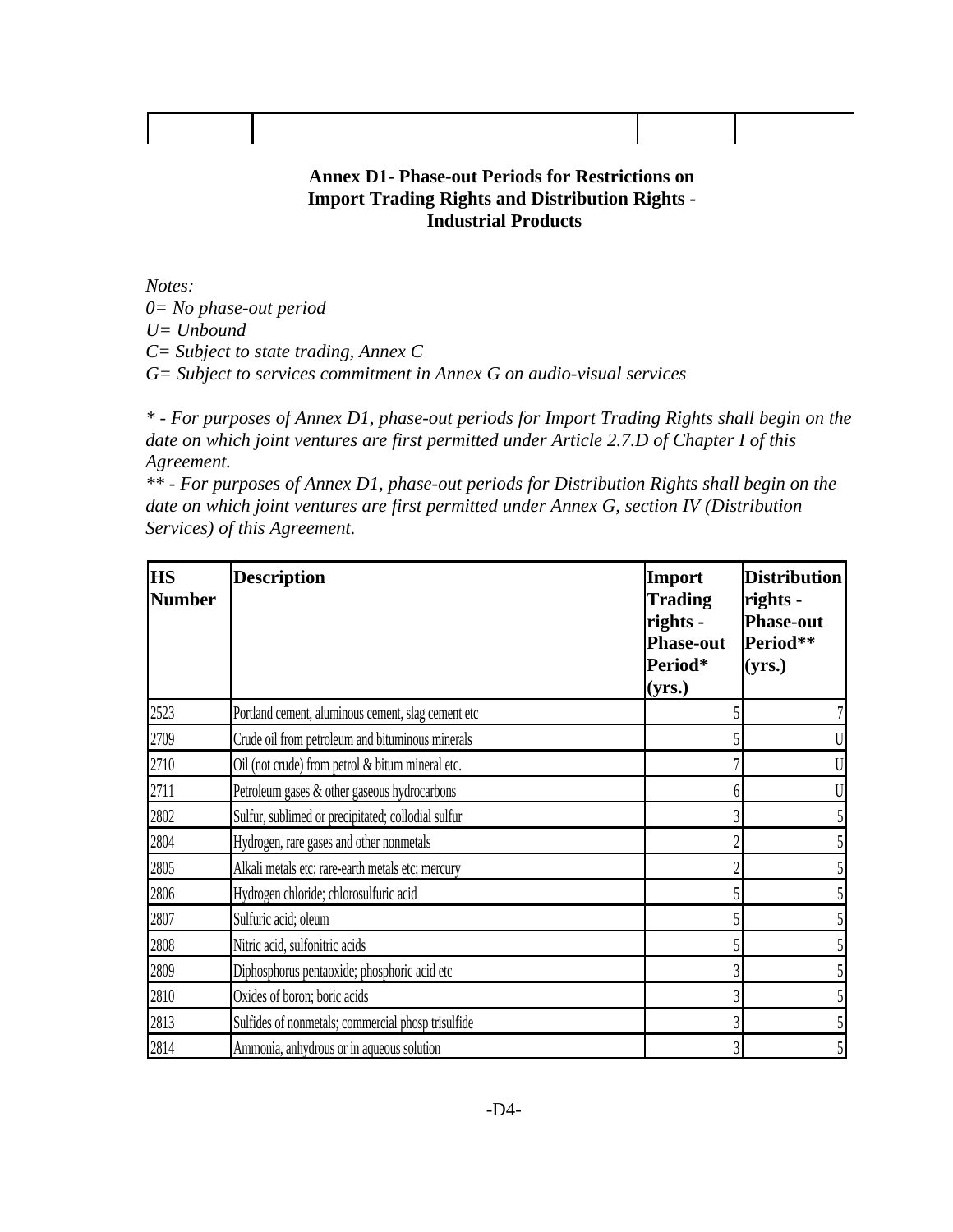| 2815 | Sodium hydrox; potass hydrox; sod or potass perox  |   |   |
|------|----------------------------------------------------|---|---|
| 2817 | Zinc oxide and zinc peroxide                       |   |   |
| 2818 | Artfl corundum w/nt chem defnd alum oxid/hydroxide | 3 |   |
| 2819 | Chromium oxides and hydroxides                     |   |   |
| 2820 | Manganese oxides                                   |   |   |
| 2821 | Iron oxides & hydroxides; earth colors nun 70% ir  | 3 |   |
| 2823 | <b>Titanium</b> oxides                             |   |   |
| 2824 | Lead oxides; red lead and orange lead              |   |   |
| 2829 | Chlorates etc; bromates etc; iodates etc.          |   |   |
| 2830 | Sulfides; polysulfides                             |   |   |
| 2833 | Sulfates; alums; peroxosulfates (persulfates)      | 3 |   |
| 2834 | Nitrites; nitrates                                 |   |   |
| 2835 | Phosphinates, phosphonates, phosphates & polyphosp | 3 |   |
| 2836 | Carbonates; peroxocarbonates; comm amm carbonate   |   |   |
| 2840 | Borates; peroxoborates                             | 3 |   |
| 2843 | Colloidal prec metal; prec metal comp & amalgrams  | 3 |   |
| 2847 | Hydrogen peroxide, whether/not solidified w/ urea  |   |   |
| 2907 | Phenols; phenol-alcohols                           | 3 |   |
| 2909 | Ethers, ether-alcohols, alcohol peroxides etc.     |   |   |
| 2910 | Epoxides with a 3-memb ring & halog, sulfon etc    |   |   |
| 2912 | Aldehydes, its cyclic polymers; paraformaldehyde   |   |   |
| 2914 | Ketones & quinones & halogenatd, sulfonatd der etc |   |   |
| 2915 | Sat acyclic nonocarbox acid & anhyd, halogon etc   |   |   |
| 2916 | Unsat acyclic & cyclic monocarbox acid & anhyd etc | 3 |   |
| 2917 | Polycarboxylic acids & anhyd etc, halog, sulf etc  |   |   |
| 2918 | Carboxylic acid, added oxygen & anhy etc, hal etc  |   |   |
| 2935 | Sulfonamides                                       | 3 |   |
| 2936 | Provitamins and vitamins & derivatives & intermixs | 3 | U |
| 2937 | Hormones; derivatives & steriods used as hormones  |   | U |
| 2938 | Glycosides, natural or synth & salts, ethers etc.  | 3 | U |
| 2939 | Veg alkaloids, nat or synth & salts, ethers etc.   | 3 | U |
| 2940 | Sugars, chem pure (exc sucrose, lactose, etc)      | 3 |   |
| 2941 | <b>Antibiotics</b>                                 | 3 | U |
| 2942 | Organic compounds nesoi                            |   |   |
| 3003 | Medicaments nesoi of mixtures, not dosage etc form | 6 | U |
| 3004 | Medicaments nesoi, mixed or not, in dosage etc fm  | 6 | U |
| 3006 | Pharmaceutical goods in note 4 to chapter 30       | 6 | U |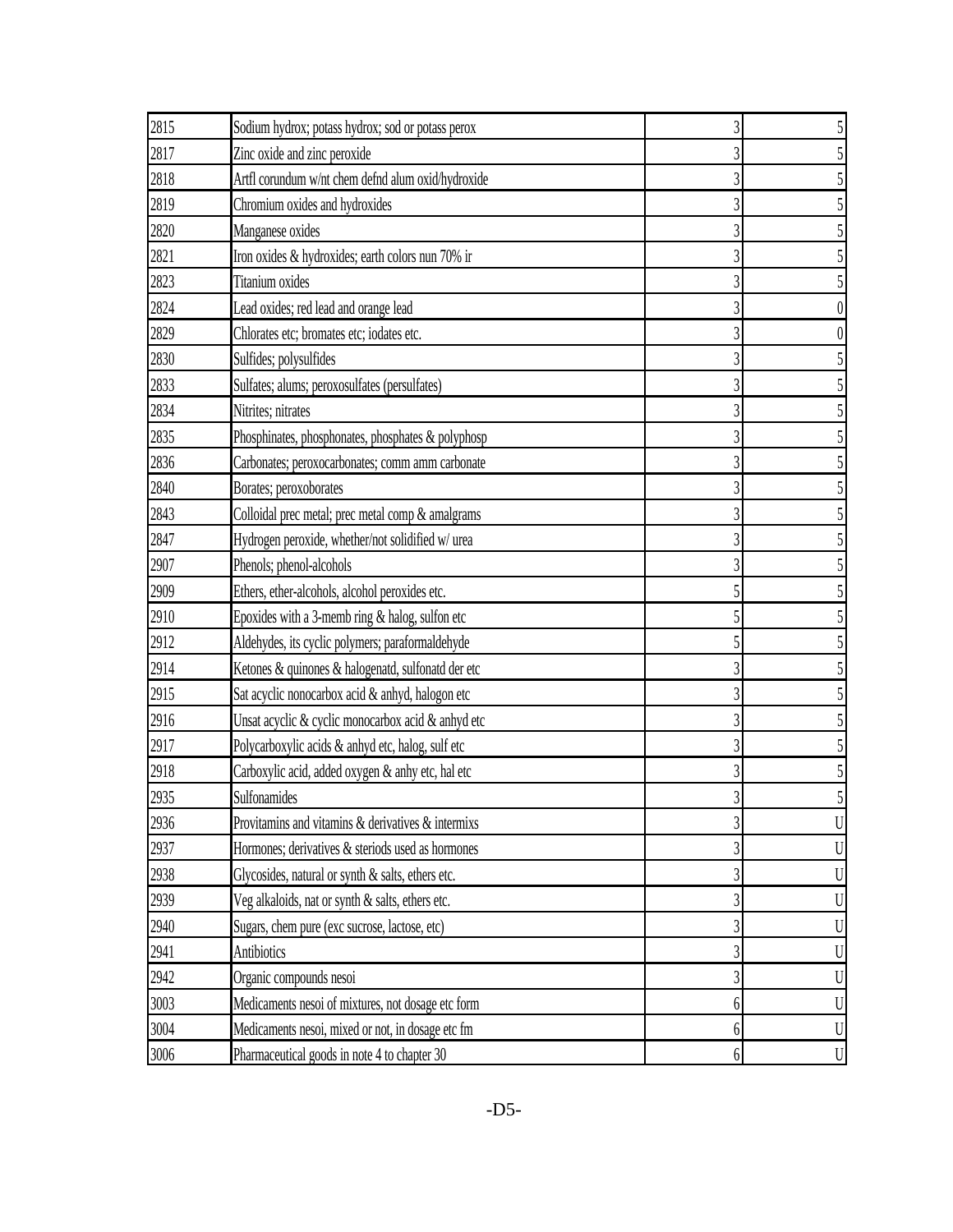| 3102     | Mineral or chemical fertilizers, nitrogenous        |                  | $\mathbf U$                |
|----------|-----------------------------------------------------|------------------|----------------------------|
| 3103     | Mineral or chemical fertilizers, phosphatic         |                  | $\mathbf U$                |
| 3104     | Mineral or chemical fertilizers, potassic           |                  | U                          |
| 3105     | Mineral or chemical fertilizers, other              |                  | $\mathbf U$                |
| 3208     | Paint & varnish from synth etc polymers nonaq, etc  |                  | $\sqrt{3}$                 |
| 3209     | Paint & varnish from synth etc polymers aqueous md  |                  | 3                          |
| 3210     | Paints & varnishes nesoi; watr pigmts for leather   |                  | 3                          |
| 3403     | Lubricating preps, antirust & treating textiles etc |                  | 5                          |
| 3601     | Propellant powders                                  |                  | $\boldsymbol{\mathrm{U}}%$ |
| 3602     | Prepared explosives other than propellent powders   |                  | U                          |
| 3603     | Safety fuses; detonating fuse; percussion caps etc  |                  | $\boldsymbol{\mathrm{U}}%$ |
| 3604     | Fireworks, signalling flares, rain rockets etc.     | $\left( \right)$ | $\mathbf U$                |
| 3706     | Motion-picture film, exposed and developed          |                  | ${\rm G}$                  |
| 3808     | Insecticides, rodenticides; fungicides etc, retail  |                  | $\boldsymbol{\mathrm{U}}%$ |
| 3812     | Prepared rubber accelerators; com plasticizers etc  |                  | 5                          |
| 3819     | Hydraulic brake fluids/liq for hydraulic trans etc  | 3                | 5                          |
| 3901     | Polymers of ethylene, in primary forms              |                  |                            |
| 3902     | Polymers of propylene or other olefins, prim forms  |                  |                            |
| 3903     | Polymers of styrene, in primary forms               |                  |                            |
| 3904     | Polymers of vinyl chloride etc., in primary forms   |                  |                            |
| 3905     | Polymers of vinyl acetate & oth vinyl polym, pr fm  |                  |                            |
| 3906     | Acrylic polymers in primary forms                   |                  |                            |
| 3907     | Polyethers, expoxides & polyesters, primary forms   |                  |                            |
| 3908     | Polyamides in primary forms                         |                  |                            |
| 3909     | Amino-resins, phenolics & polyurethanes, prim form  |                  |                            |
| 3910     | Silicones, in primary forms                         | 0                |                            |
| 3911     | Petro resins, polysulfides etc nesoi, primary form  |                  | 4                          |
| 3912     | Cellulose and chemical deriv nesoi, primary forms   | 0                | 4                          |
| 3913     | Natural polymers and modified natural polymers      | 0                | $\overline{4}$             |
| 40111000 | Tires of a kind used on motor cars                  |                  | 5                          |
| 40112010 | Tires with a width of 450 mm                        |                  | 5                          |
| 40114000 | Tires of a kind used on motorcycles                 |                  | 5                          |
| 40131010 | Inner tubes for tires of a width of 450 mm          |                  | $\mathfrak z$              |
| 40139020 | Inner tubes of a kind used on motorcycles           |                  | 3                          |
| 4801     | Newsprint, in rolls or sheets                       |                  | 7                          |
| 4802     | Paper, uncoat, for writing etc, rolls; hndmd paper  | 5                | 7                          |
| 4804     | Kraft paper & paperboard, uncoat nesoi, rolls etc   | 5                | 7 <sup>1</sup>             |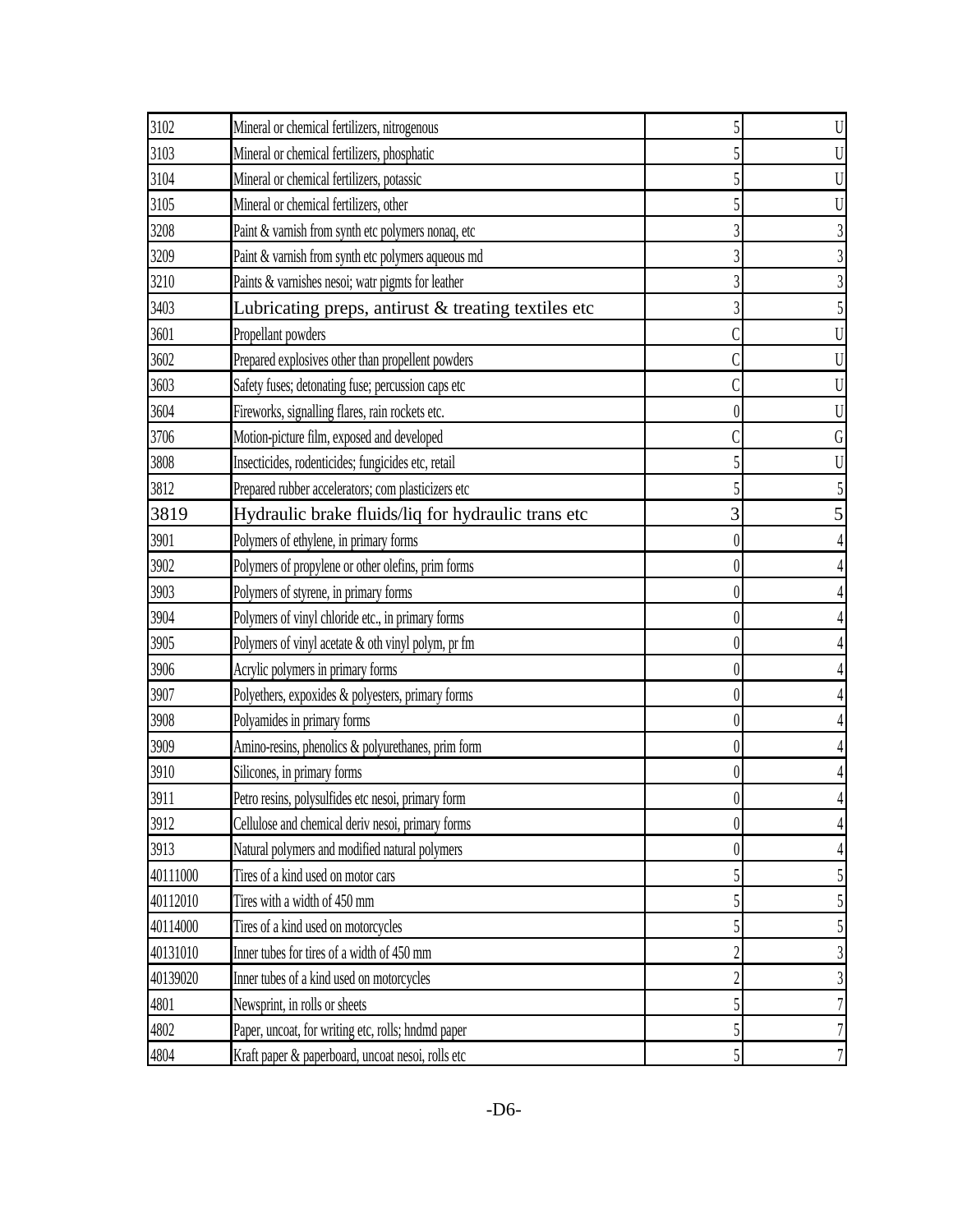| 4807 | Composite paper & paperboard, no surf coat, rl etc  |   |                |
|------|-----------------------------------------------------|---|----------------|
| 4810 | Paper & paperboard, coated with kaolin etc, rl etc  |   |                |
| 4820 | Registers, notebooks, binders, bus forms etc, papr  |   |                |
| 4823 | Paper, paperboard, cellul wad to size & arts nesoi  |   |                |
| 4901 | Books, brochures & similar printed matter           | C | U              |
| 4902 | Newspapers, journals & periodicals                  |   | U              |
| 4903 | Children's picture, drawing or coloring books       | C | U              |
| 4907 | Unused postage, check forms, banknotes, stock, etc  | C | U              |
| 4909 | Printed or illust post cards, greeting cards, etc.  | C | U              |
| 4910 | Calendars, calendar blocks of any kind, printed     |   | U              |
| 4911 | Printed matter nesoi, incl print pictures & photos  |   | U              |
| 5007 | Woven fabrics of silk or silk waste                 |   |                |
| 5111 | Woven fabrics of carded wool or fine animal hair    |   |                |
| 5112 | Woven fabrics of combed wool or fine animal hair    |   | 5              |
| 5208 | Woven cotton fabrics, nu 85% cot, wt nov 200 g/m2   |   |                |
| 5209 | Woven cotton fabrics, nu 85% cot, wt ov 200 g/m2    |   |                |
| 5210 | Woven cotton fabrics, un85% cot, mmfmix, nov200g/m2 |   |                |
| 5211 | Woven cotton fabrics, un85% cot, mmfmix, ov200g/m2  |   |                |
| 5212 | Woven cotton fabrics nesoi                          |   | 5              |
| 6001 | Pile fabrics, knitted or crocheted                  |   |                |
| 6002 | Knitted or crocheted fabrics, nesoi                 |   |                |
| 6810 | Articles of cement, concrete or artificial stone    |   | 5              |
| 6908 | Glazed ceramic flags & paving, hearth tiles, etc    |   | 5              |
| 6910 | Ceramic sinks, washbasins, water closet bowls etc   |   |                |
| 7004 | Drawn & blown glass, in sheets etc                  |   |                |
| 7005 | Float glass & surf ground or polished sheets etc    |   |                |
| 7016 | Glass paving blocks etc; gl cubes, lead window etc  |   | 7              |
| 7208 | Fl-rl iron & na steel nun600mm wd hot-rl, not clad  |   | $\sqrt{5}$     |
| 7209 | Fl-rl iron & na steel nun600mm wd cold-rl, no clad  |   | 5              |
| 7210 | Fl-rl iron & na steel nun600mm wd, clad etc         |   | 5              |
| 7211 | Fl-rl iron & na steel un 600mm wd, not clad etc     |   | 5              |
| 7212 | Fl-rl iron & na steel un 600mm wd, clad etc         |   | 5              |
| 7213 | Bars & rods, iron & na steel, h-r irreg coils       |   | 5              |
| 7214 | Bars & rods, iron & na steel nesoi, h-r etc         |   | 5              |
| 7215 | Bars & rods, iron & na steel nesoi                  |   | 5              |
| 7216 | Angles, shapes & sections of iron & nonalloy steel  |   | 5              |
| 7217 | Wire of iron & nonalloy steel                       | 5 | $\overline{5}$ |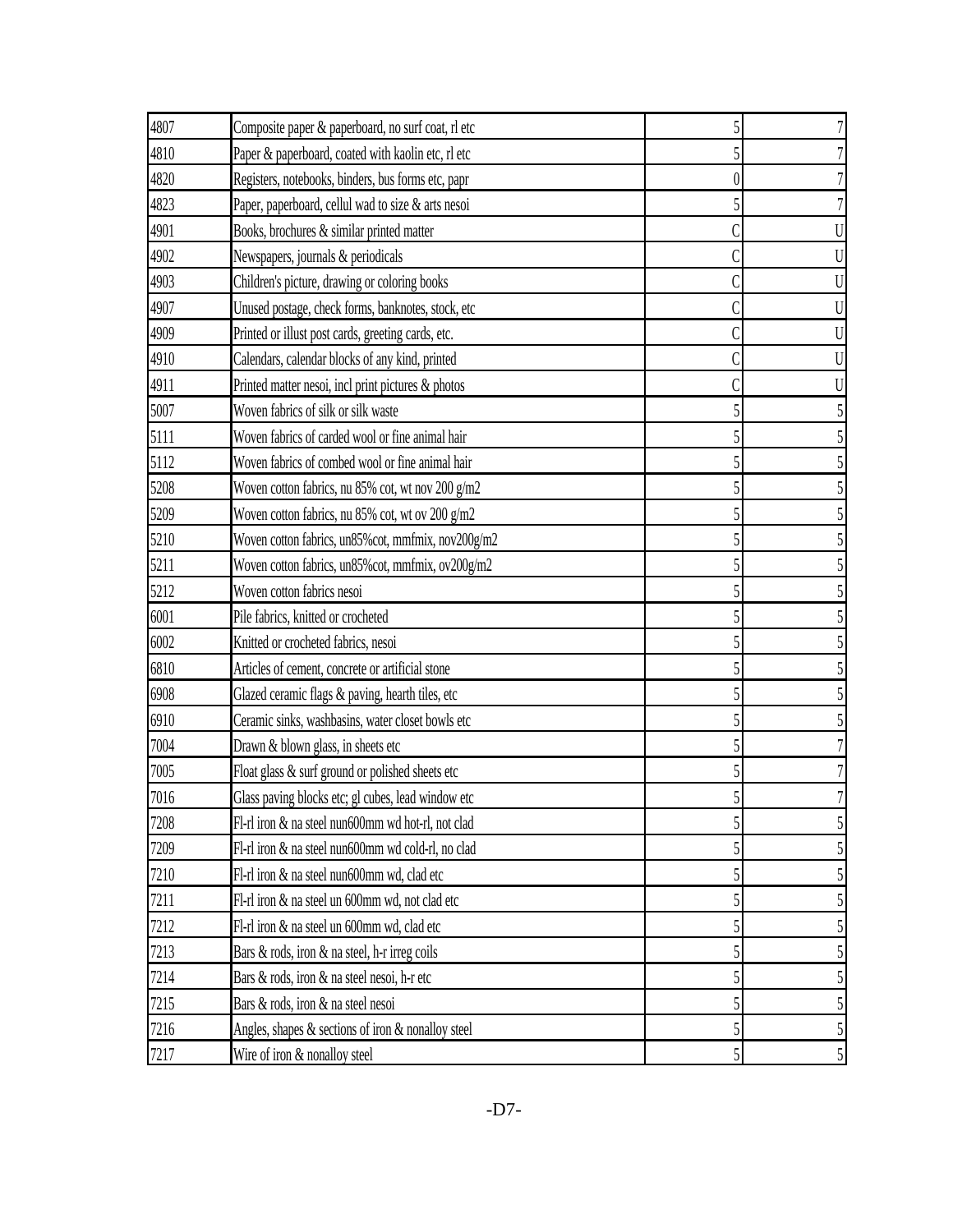| 7303     | Tubes, pipes and hollow profiles of cast iron      |                  |   |
|----------|----------------------------------------------------|------------------|---|
| 7304     | Tubes, pipes etc, seamless, iron nesoi & steel     |                  |   |
| 7305     | Tubes & pipes nesoi, ext dia ov406-4mm, ir & steel |                  |   |
| 7306     | Tubes, pipes & hollow profiles nesoi, iron & steel |                  |   |
| 7604     | Aluminum bars, rods and profiles                   |                  |   |
| 7614     | Stranded wire, cables etc, aluminum, no elec insul |                  |   |
| 8407     | Spark-ignition recip or rotary int comb piston eng |                  |   |
| 8408     | Compression-ignition internal comb piston engines  |                  |   |
| 8409     | Parts for engines of heading 8407 or 8408          |                  |   |
| 8414     | Air or vac pumps, compr & fans; hoods & fans; pts  | 3                |   |
| 8415     | Air conditioning machines (temp & hum change), pts | 3                |   |
| 8418     | Refrigerators, freezers etc; heat pumps nesoi, pts | 3                |   |
| 8420     | Calendering machines etc nesoi & cylinders, parts  |                  |   |
| 8421     | Centrifuges; filter etc mach for liq or gases; pts | 0                | 2 |
| 84248100 | Mech appl to disperse liq etc; sand etc blast mach | $\boldsymbol{0}$ | 2 |
| 8426     | Ship's derricks; cranes; mobile lifting frames etc | $\boldsymbol{0}$ |   |
| 8427     | Fork-lift trucks; oth works trucks with lifts etc. | $\boldsymbol{0}$ |   |
| 8428     | Lifting, handling, loading & unload machines nesoi | $\boldsymbol{0}$ |   |
| 8429     | Self-propelled bulldozers, graders, scrapers etc   |                  | 5 |
| 8430     | Mach nesoi, moving, grad etc; pile-dr; snoplow etc |                  |   |
| 8431     | Parts for machinery of headings 8425 to 8430       | 5                |   |
| 8432     | Agricult etc mach for soil etc; lawn rollers; pts  |                  |   |
| 8433     | Harvest etc machines, cleaning eggs etc nesoi, pts |                  |   |
| 8435     | Presses etc for wine, cider, fruit juice etc, pts  |                  |   |
| 8436     | Agri etc & poultry etc equip, inc incubators, pts  | 5                |   |
| 8437     | Mach for cleaning seed etc & work cereal etc, pts  |                  |   |
| 8438     | Mach nesoi, ind prep of food or drink etc, parts   | 5                |   |
| 8442     | Mach etc nesoi for typeset, making pr plates etc   | C                | U |
| 8443     | Print mach incl ink-jet mach ancil t prnt pt nesoi | C                |   |
| 8444     | Machines extruding, drawing etc manmade textiles   | 3                |   |
| 8445     | Machines for preparing textile fibers & yarns      | 3                |   |
| 8446     | Weaving machines (looms)                           | 3                |   |
| 8447     | Machines, knitting, stitch-bond, lace, net etc.    | 3                | 5 |
| 8448     | Auxiliary machinery for use with textile machines  |                  |   |
| 8451     | Machinery (not laundry) for cleaning, drying etc   | 3                |   |
| 8452     | Sewing machines (not book-sew), cover etc; needles | 3                | 5 |
| 8453     | Machinery for work leather etc & footwear etc, pts | 3                | 5 |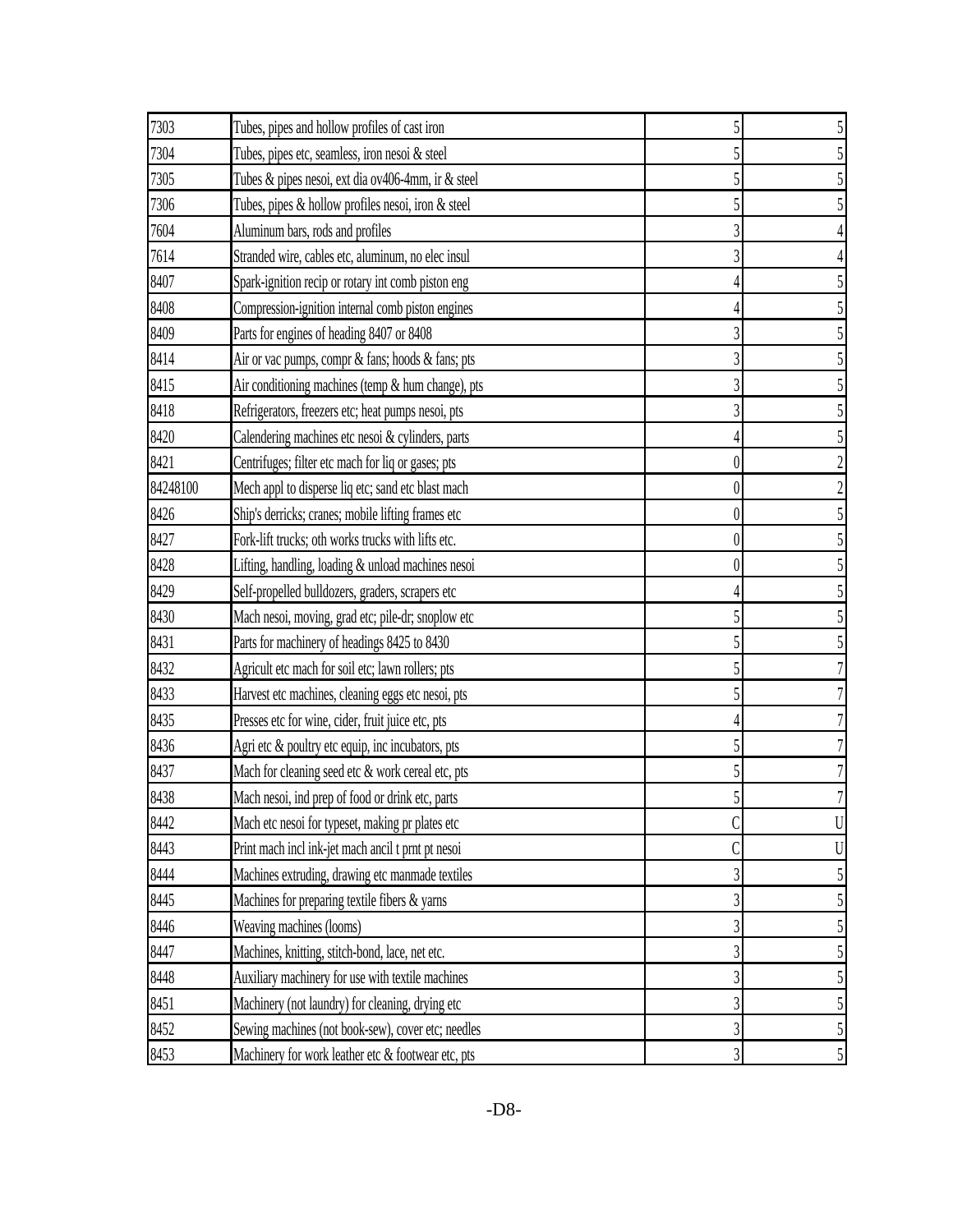| 8455 |                                                    |                  |   |
|------|----------------------------------------------------|------------------|---|
| 8458 | Metal-rolling mills and rolls therefor; parts      |                  |   |
|      | Lathes for removing metal, incl turning centers    |                  |   |
| 8459 | Machine tools for drilling, boring, milling etc    |                  |   |
| 8460 | Machine tools for honing or finishing metal etc    |                  |   |
| 8461 | Machine tools for shaping, slotting, gear cut etc  |                  |   |
| 8462 | Machine tools for forging, bending, stamping etc   |                  |   |
| 8466 | Parts etc for machine tools of head 8456 to 8465   |                  |   |
| 8468 | Machines, solder etc; gas surf temper machines, pt |                  |   |
| 8469 | Typewriters & word processing machines             |                  |   |
| 8470 | Calculating & account machines, cash registers etc |                  |   |
| 8471 | Automatic data process machines; magn reader etc   |                  |   |
| 8472 | Office machines nesoi (hectograph, addressing etc) |                  |   |
| 8473 | Parts etc for typewriters & other office machines  |                  |   |
| 8476 | Automatic goods-vending machines, parts            |                  |   |
| 8477 | Machinery for working rubber & plast etc nesoi, pt |                  |   |
| 8501 | Electric motors and generators (no sets)           |                  |   |
| 8502 | Electric generating sets and rotary converters     |                  |   |
| 8504 | Elec trans, static conv & induct, adp pwr supp, pt |                  |   |
| 8506 | Primary cells & batteries, parts                   |                  |   |
| 8507 | Electric storage batteries, incl separators, parts |                  |   |
| 8516 | Elec water, space & soil heaters; hair etc dry, pt | 5                |   |
| 8517 | Electric apparatus for line telephony etc, parts   | 0                |   |
| 8519 | Turntables, record & cassette players etc.         |                  |   |
| 8520 | Magnetic tape & other sound recorders              |                  |   |
| 8521 | Video recrdng/reproduc appar wheth/nt video tuner  |                  |   |
| 8524 | Records, tapes & other recorded sound media etc    |                  | U |
| 8525 | Trans appar for radiotele etc; tv camera & rec     |                  | U |
| 8526 | Radar apparatus, radio navig aid & remote cont app | C                | U |
| 8527 | Reception apparatus for radiotelephony etc         | 0                |   |
| 8528 | Tv recvrs, incl video monitors & projectors        |                  |   |
| 8529 | Parts for television, radio and radar apparatus    | U                |   |
| 8535 | Electrical apparatus for switching etc, ov 1000 v  |                  |   |
| 8536 | Electrical apparatus for switching etc, nov 1000 v | 3                |   |
| 8537 | Boards, panels etc elec switch and n/c appar etc.  |                  |   |
| 8540 | Thermionic, cold cathode or photocathode tubes, pt | 3                |   |
| 8542 | Electronic integrated circuits & microassembl, pts | $\boldsymbol{0}$ | 5 |
| 8544 | Insulated wire, cable etc; opt sheath fib cables   | 5                |   |
|      |                                                    |                  |   |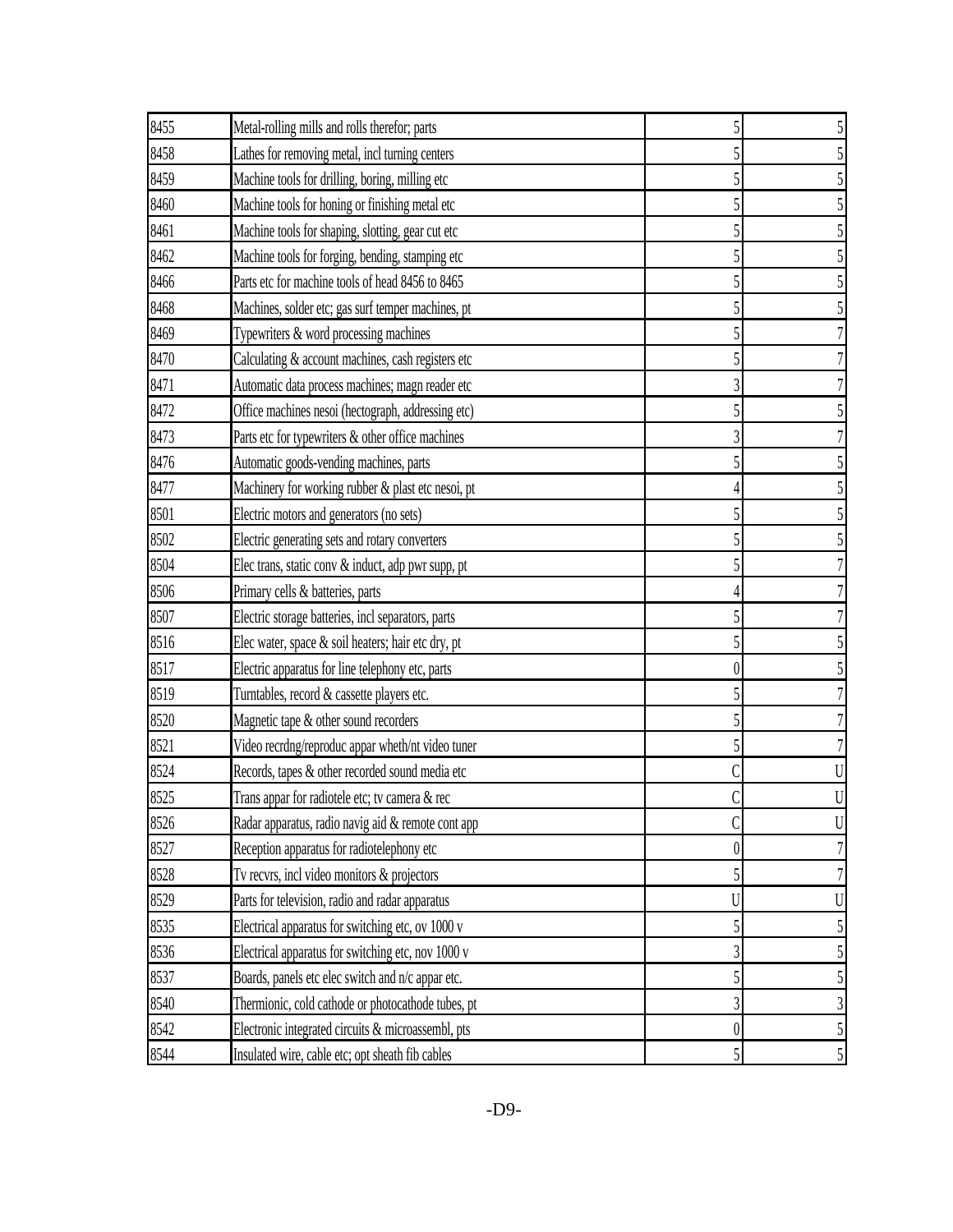| 8701 | Tractors (other than works trucks of heading 8709) |   |
|------|----------------------------------------------------|---|
| 8702 | Motor vehicle f trnspt >ten persons includ driver  |   |
| 8703 | Motor cars & vehicles for transporting persons     |   |
| 8704 | Motor vehicles for transport of goods              |   |
| 8705 | Special purpose motor vehicles nesoi               |   |
| 8706 | Chas w eng f trac, mtr veh f pass/gd & special pur |   |
| 8707 | Bodies (including cabs), for specif motor vehicles |   |
| 8708 | Parts & access for motor vehicles (head 8701-8705) |   |
| 8709 | Works trucks, self-prop, no lift; stat tractrs; pt |   |
| 8711 | Motorcycles (incl mopeds) & cycles with aux motor  |   |
| 8714 | Parts & access for cycles & invalid carriages      |   |
| 8716 | Trailers etc; other vehicles, not mech propeld, pt |   |
| 9001 | Opt fibers & bund etc; pol sheets; unmoun opt elem |   |
| 9704 | Postage or revenue stamps, firstday covers         | U |

## **Annex D2- Phase-Out Periods for Restrictions on Export Trading Rights**

*Notes:* 

*U=Unbound*

\*For purposes of Annex D2, phase-out periods for Export Trading Rights shall begin on the date upon which joint ventures are first permitted under Chapter I, Article 2, paragraph 7(D) of this Agreement

| <b>HS Heading</b> | <b>Description</b>                                 | <b>Phase-Out</b><br><b>Period</b><br>$(yrs.)^*$ |
|-------------------|----------------------------------------------------|-------------------------------------------------|
| 0901              | Coffee; coffee husks etc; substitutes with coffee  | 7                                               |
| 1006              | Rice                                               | U                                               |
| 2502              | Unroasted iron pyrites                             | 5                                               |
| 2509              | Chalk                                              | 5                                               |
| 2511              | Natural barium sulfate; nat barium carbonate nesoi | 5                                               |
| 2519              | Magnesite; fused magnesia; d-b magn; m oxide nesoi | 5                                               |
| 2524              | Asbestos                                           | 5                                               |
| 2525              | Mica, including splittings; mica waste             | 5                                               |
| 2526              | Natural steatite, roughly trimmed etc; talc        | 5                                               |
| 2527              | Natural cryolite; natural chiolite                 | 5                                               |
| 2528              | Natural borates & conc; natural boric acid nov 85% | 5                                               |
| 2529              | Feldspar; leucite; nepheline, n syenite; fluorspar | 5                                               |
| 2530              | Mineral substances nesoi                           | 5                                               |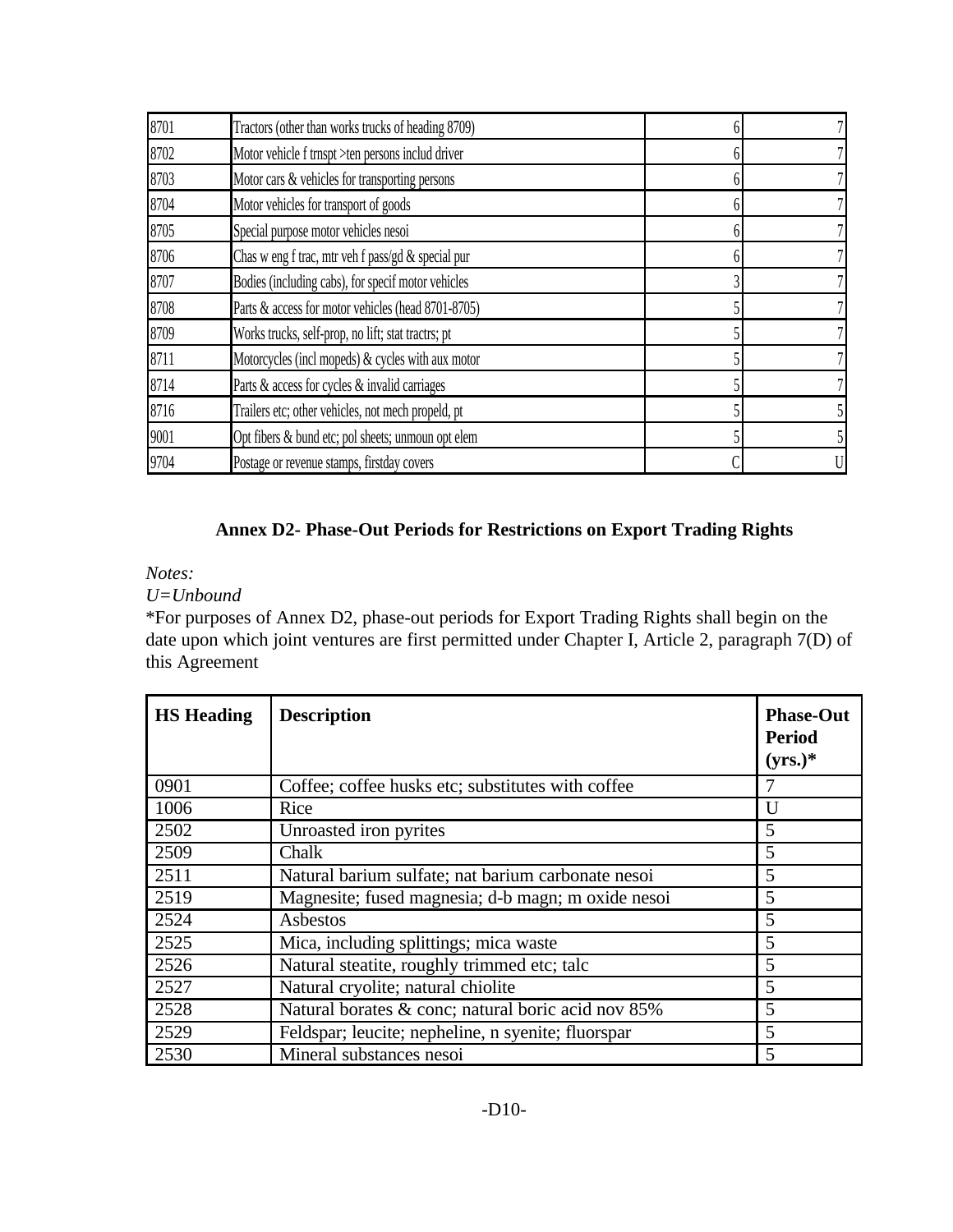| 2601 | Iron ores & concentrates, including roast pyrites                                                                                                                                                 | 5              |
|------|---------------------------------------------------------------------------------------------------------------------------------------------------------------------------------------------------|----------------|
| 2602 | Manganese ores a concntrts inc ferr mangn iron ore                                                                                                                                                | $\overline{5}$ |
| 2603 | Copper ores and concentrates                                                                                                                                                                      | 5              |
| 2604 | Nickel ores and concentrates                                                                                                                                                                      | $\overline{5}$ |
| 2605 | Cobalt ores and concentrates                                                                                                                                                                      | $\overline{5}$ |
| 2606 | Aluminum ores and concentrates                                                                                                                                                                    | 5              |
| 2607 | Lead ores and concentrates                                                                                                                                                                        | $\overline{5}$ |
| 2608 | Zinc ores and concentrates                                                                                                                                                                        | 5              |
| 2609 | Tin ores and concentrates.                                                                                                                                                                        | 5              |
| 2610 | Chromium ores and concentrates.                                                                                                                                                                   | 5              |
| 2611 | Tungsten ores and concentrates.                                                                                                                                                                   | 5              |
| 2612 | Uranium or thorium ores and concentrates.                                                                                                                                                         | 5              |
| 2613 | Molybdenium ores and concentrates.                                                                                                                                                                | 5              |
| 2614 | Titanium ores and concentrates.                                                                                                                                                                   | 5              |
| 2615 | Niobium, tantalum, vanadium or zirconium ores and<br>concentrates.                                                                                                                                | 5              |
| 2616 | Precius metal ores and concentrates.                                                                                                                                                              | 7              |
| 2617 | Other ores and concentrates.                                                                                                                                                                      | 5              |
| 2618 | Granulated slag (slag sand) from the manufacture of iron or<br>steel.                                                                                                                             | 3              |
| 2701 | Coal, briquettes, ovoids and similar solid fuels manufactured<br>from coal.                                                                                                                       | 3              |
| 2707 | Oils and other products of the distillation of high temperature<br>coal tars; similar products in which the weight of the aromatic<br>constituents exceeds that of the non-aromatic constituents. | 5              |
| 2708 | Pitch and pitch coke, obtained from coal or from other mineral<br>tars.                                                                                                                           | 5              |
| 2709 | Petroleum oils and oils obtained from bituminous minerals<br>crude.                                                                                                                               | U              |
| 2711 | Petroleum gases and other gaseous hydrocarbons.                                                                                                                                                   | U              |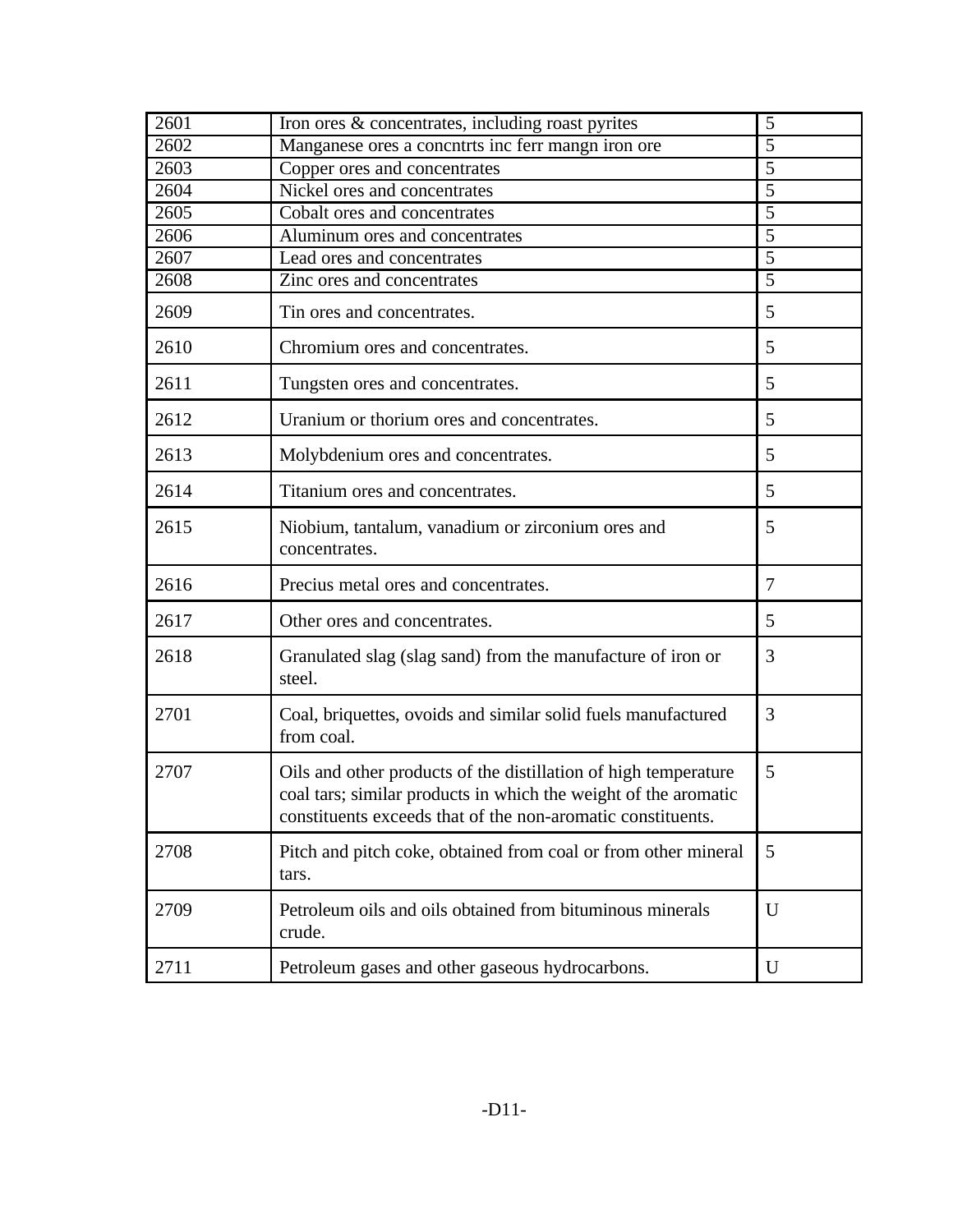| 2712 | Petroleum jelly, paraffin wax, micro-crystalline petroleum wax,<br>slack wax, ozokerite, lignite wax, peat wax, other mineral<br>waxes and similar products obtained by synthesis or by other<br>processes.                                                          | 3              |
|------|----------------------------------------------------------------------------------------------------------------------------------------------------------------------------------------------------------------------------------------------------------------------|----------------|
| 2713 | Petroleum coke, petroleum bitumen and other residues of<br>petroleum oils or of oils obtained from bituminous minerals.                                                                                                                                              | 5              |
| 2714 | Bitumen and asphalt, natural; bituminous or oil slade and tar<br>sands; asphaltites and asphaltic rocks.                                                                                                                                                             | 5              |
| 2715 | Bituminous mixtures based on natural asphalt, on natural<br>bitumen, on petroleum bitumen, on mineral tar or mineral tar<br>pitch (for example, bituminous mastics, cut-backs).                                                                                      | 5              |
| 2716 | Electrical energy                                                                                                                                                                                                                                                    | $\overline{7}$ |
| 4001 | Natural rubber                                                                                                                                                                                                                                                       | $\tau$         |
| 4002 | Synthetic rubber and factive derived from oils                                                                                                                                                                                                                       | $\overline{7}$ |
| 7102 | Diamonds, whether or not worked, but not mounted or set.                                                                                                                                                                                                             | $\mathbf U$    |
| 7103 | Precious stones (other than diamonds) and semi-precious<br>stone, whether or not worked or graded but not strung,<br>mounted or set; ungraded precious stones (other than<br>diamonds) and semi-precious stones, temporarily strung for<br>convenience of transport. | U              |
| 7104 | Synthetic and reconstructed precious or semi-precious stones,<br>whether or not worked or graded but not strung, mounted or<br>set; ungraded synthetic or reconstructed precious or semi-<br>precious stones, temporarily strung for convenience of<br>transport.    | U              |
| 7105 | Dust and powder of natural or synthetic precious or semi-<br>precious stones.                                                                                                                                                                                        | U              |
| 7106 | Silver (including silver plated with gold or platinum),<br>unwrought or in semi-manufactured forms.                                                                                                                                                                  | U              |
| 7108 | Gold (including gold plated with platinum) unwrought or in<br>semi-manufactured forms, or in powder form.                                                                                                                                                            | U              |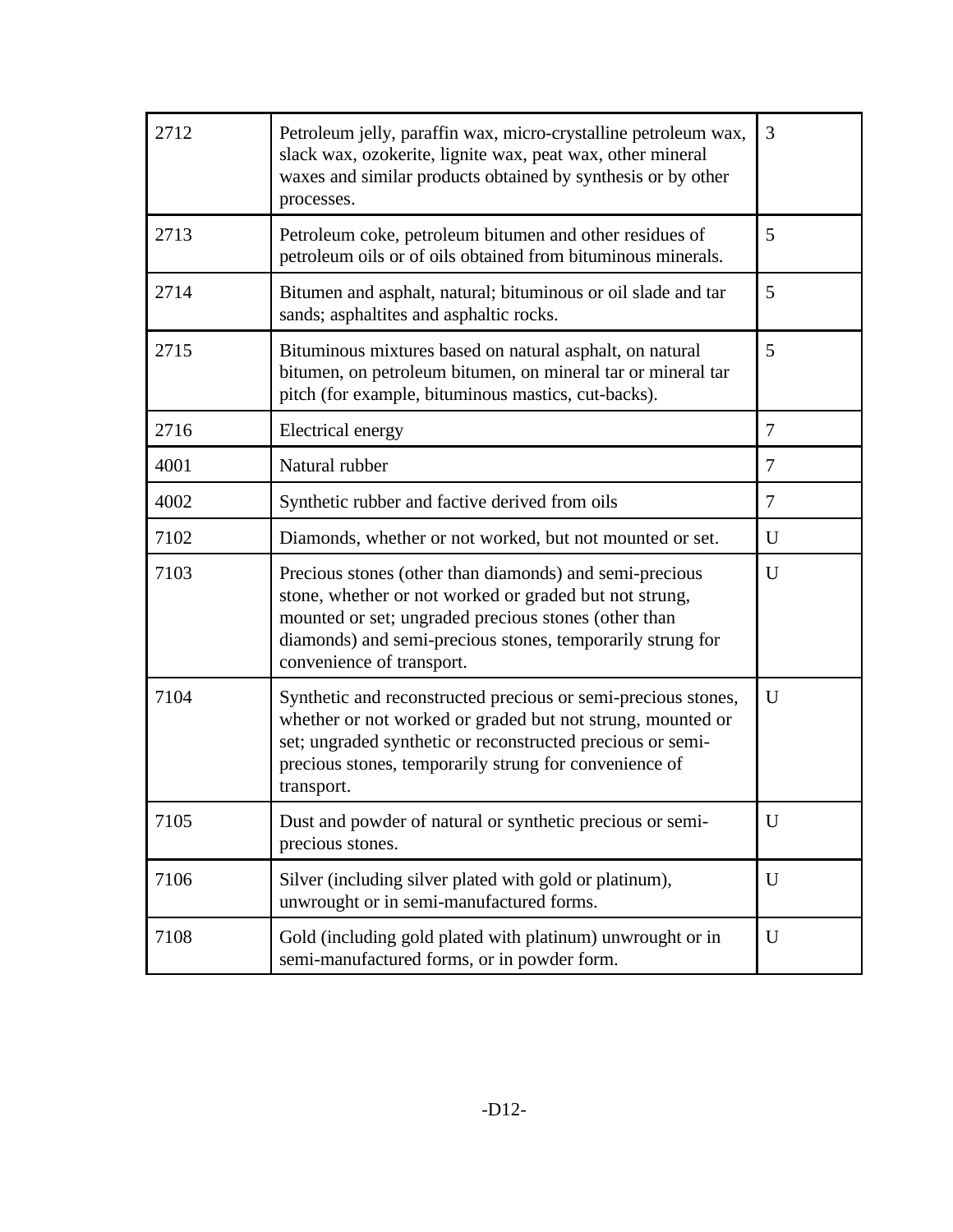# **ANNEX E - TARIFFS**

## **VIETNAM**

## Tariffs on Agricultural Products

*Notes:*

\* - *Tariffs marked with an (\*) are to be implemented 6 years from the date of entry into force of this Agreement.*

| <b>HS</b><br><b>Number</b> | <b>Description</b>                                                         | <b>Current</b><br><b>Tariffs</b> | <b>Tariffs to be</b><br><b>Implemented</b><br>by three<br>years after<br>the date of<br>entry into<br>force of this<br><b>Agreement</b> |
|----------------------------|----------------------------------------------------------------------------|----------------------------------|-----------------------------------------------------------------------------------------------------------------------------------------|
| 0204                       | Meat of sheeps or goats, chilled or                                        |                                  |                                                                                                                                         |
|                            | frozen                                                                     |                                  |                                                                                                                                         |
| 0204.10.00                 | - Carcasses and half-carcasses of lamb,<br>fresh or chilled                | 20%                              | 10%                                                                                                                                     |
|                            | - Other meat of sheep, fresh or chilled                                    |                                  |                                                                                                                                         |
| 0204.21.00                 | - Carcasses and half carcasses                                             | 20%                              | 10%                                                                                                                                     |
| 0204.22.00                 | - Other cuts with bone in                                                  | 20%                              | 10%                                                                                                                                     |
| 0204.23.00                 | - Boneless                                                                 | 20%                              | 10%                                                                                                                                     |
| 0204.30.00                 | - Carcasses and half carcasses of lamb,<br>frozen                          | 20%                              | 10%                                                                                                                                     |
|                            | - Other meat of sheep, frozen:                                             |                                  |                                                                                                                                         |
| 0204.41.00                 | - Carcasses and half carcasses                                             | 20%                              | 10%                                                                                                                                     |
| 0204.42.00                 | - Other cuts with bone in                                                  | 20%                              | 10%                                                                                                                                     |
| 0204.43.00                 | - Boneless                                                                 | 20%                              | 10%                                                                                                                                     |
| 0204.50.00                 | - Meat of goats                                                            | 20%                              | 10%                                                                                                                                     |
| 0206                       | Edible offal of bovine animals, swine,                                     |                                  |                                                                                                                                         |
|                            | sheep, goats, horses, asses, mules or<br>hinnies, fresh, chilled or frozen |                                  |                                                                                                                                         |
| 0206.10.00                 | - Of bovine animals, fresh or chilled                                      | 20%                              | 15%                                                                                                                                     |
|                            | - Of bovine animals, frozen                                                |                                  |                                                                                                                                         |
| 0206.21.00                 | - Tongues                                                                  | 20%                              | 15%                                                                                                                                     |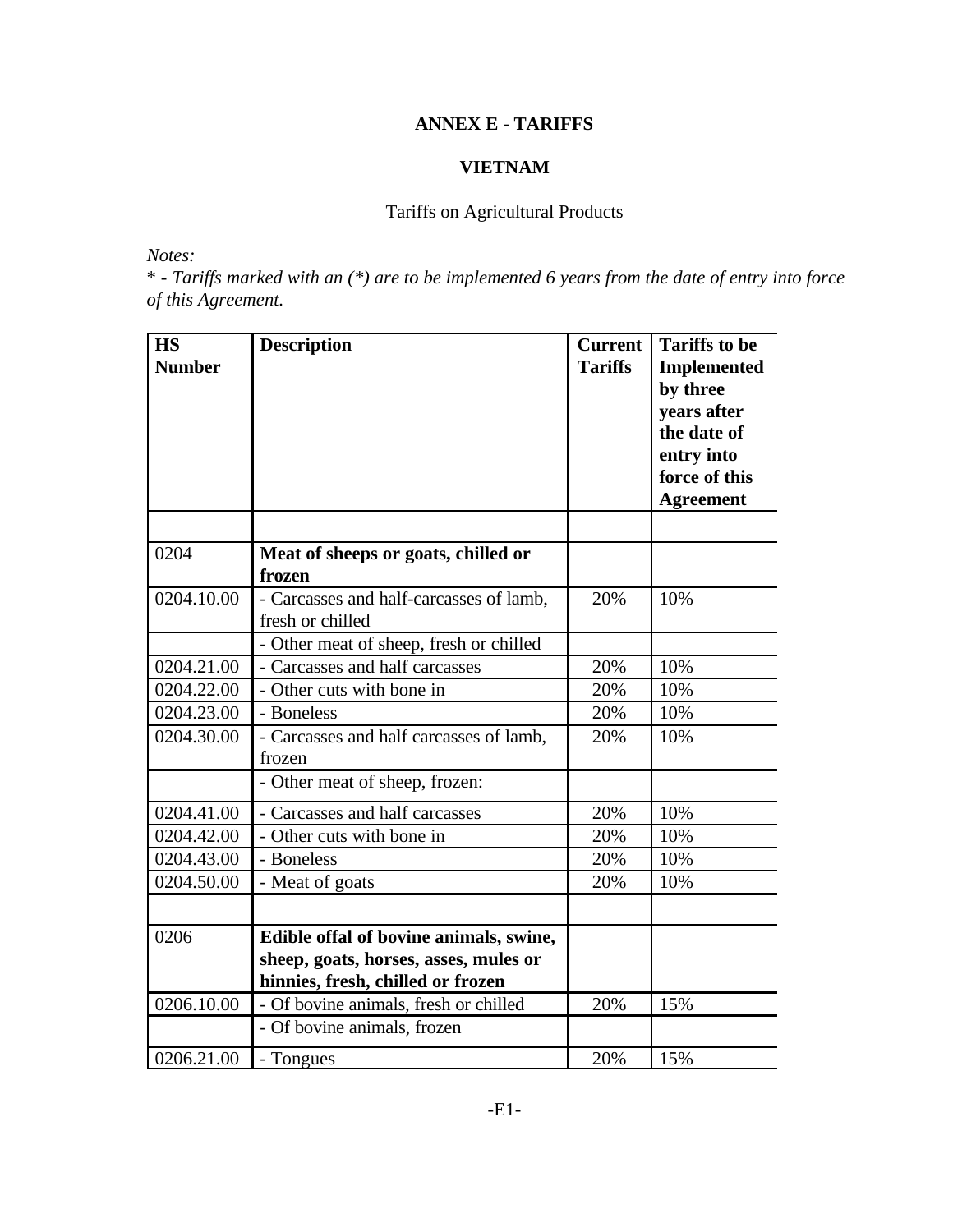| 0206.22.00 | - Livers                                     | 20% | 15% |
|------------|----------------------------------------------|-----|-----|
| 0206.29.00 | - Other                                      | 20% | 15% |
| 0206.30.00 | - Of swine, fresh or chilled                 | 20% | 15% |
|            | - Of swine, frozen:                          |     |     |
| 0206.41.00 | - Livers                                     | 20% | 15% |
| 0206.49.00 | - Other                                      | 20% | 15% |
| 0206.80.00 | - Other, fresh or chilled                    | 20% | 10% |
| 0206.90.00 | - Other, frozen                              | 20% | 10% |
|            |                                              |     |     |
| 0207       | Meat and edible offal, of the poultry        |     |     |
|            | of heading No. 01.05, fresh, chilled         |     |     |
|            | or frozen                                    |     |     |
|            | - Of duck, geese or guinea fowls:            |     |     |
| 0207.34.00 | - Fatty livers, fresh or chilled             | 20% | 15% |
| 0207.35.00 | - Other, fresh or chilled                    | 20% | 15% |
| 0207.36.00 | - Other, frozen                              | 20% | 15% |
|            |                                              |     |     |
| 0208       | Other meat and edible meat offal,            |     |     |
|            | fresh, chilled or frozen                     |     |     |
| 0208.10.00 | - Of rabbits or hares                        | 20% | 10% |
| 0208.20.00 | - Frog" legs                                 | 20% | 10% |
| 0208.90.00 | - Other                                      | 20% | 10% |
|            |                                              |     |     |
| 0406       | <b>Cheese and curd</b>                       |     |     |
| 0406.10    | - Fresh cheese (including whey cheese),      |     |     |
|            | not fermented, and curd                      |     |     |
| 0406.10.10 | - Fresh cheese (including whey cheese),      | 30% | 10% |
|            | not fermented                                |     |     |
| 0406.10.20 | - Curd                                       | 15% | 10% |
| 0406.20.00 | - Grated or powdered cheese, of all<br>kinds | 30% | 10% |
| 0406.30.00 | - Processed cheese, not grated or            | 30% | 10% |
|            | powdered                                     |     |     |
| 0406.40.00 | - Blue-veined cheese                         | 30% | 10% |
| 0406.90.00 | - Other                                      | 30% | 10% |
|            |                                              |     |     |
| 0409.00.00 | <b>Natural Honey</b>                         | 20% | 10% |
|            |                                              |     |     |
| 0410.00    | Edible products of animal origin, not        |     |     |
|            | elsewhere specified or included              |     |     |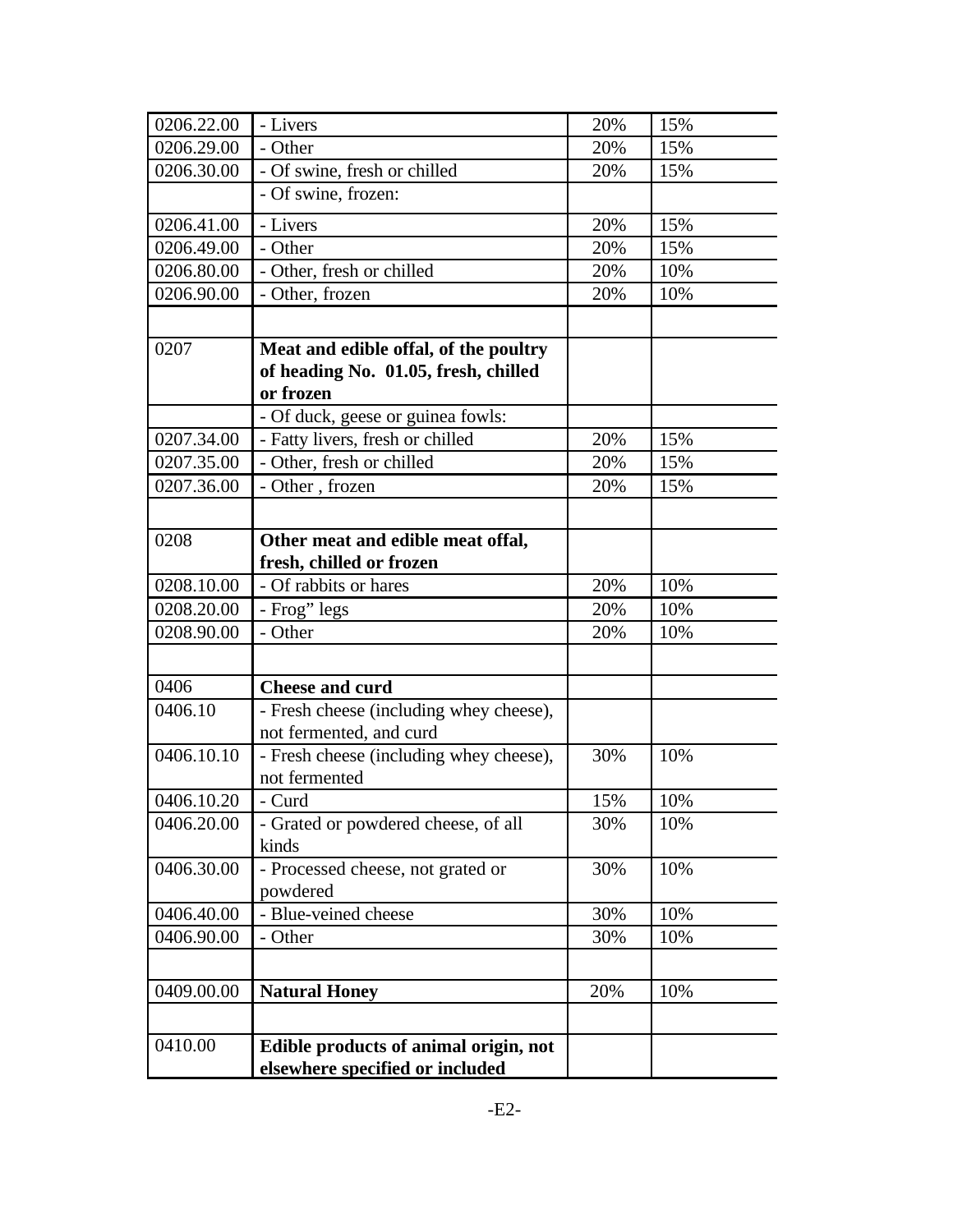| 0410.00.10 | - Swallow's net                         | 20% | $\overline{5\%}$ |
|------------|-----------------------------------------|-----|------------------|
| 0410.00.90 | - Other                                 | 20% | 5%               |
|            |                                         |     |                  |
| 0701       | Potatoes, fresh or chilled              |     |                  |
| 0701.90.00 | - Other                                 | 30% | 20%              |
|            |                                         |     |                  |
| 0702.00.00 | <b>Tomatoes, fresh or chilled</b>       | 30% | 20%              |
|            |                                         |     |                  |
| 0703       | Onions, shallots, garlic, leeks, and    |     |                  |
|            | alliaceous vegetables, fresh or chilled |     |                  |
| 0703.10.00 | - Onions and shallots                   | 30% | 20%              |
| 0703.20.00 | - Garlic                                | 30% | 20%              |
| 0703.90.00 | - Leeks and other alliaceous vegetables | 30% | 20%              |
|            |                                         |     |                  |
| 0704       | Cabbages, cauliflowers, kohlrabi,       |     |                  |
|            | kale and similar edible brassicas,      |     |                  |
|            | fresh or chilled                        |     |                  |
| 0704.10.00 | - Cauliflowers and headed broccoli      | 30% | 20%              |
| 0704.20.00 | - Brussels sprouts                      | 30% | 20%              |
| 0704.90.00 | - Other                                 | 30% | 20%              |
|            |                                         |     |                  |
| 0705       | Lettuce (lactuca sativa) and chicory    |     |                  |
|            | (cichorium spp.), fresh or chilled      |     |                  |
|            | - Lettuce:                              |     |                  |
| 0705.11.00 | - Cabbage lettuce (headed lettuce)      | 30% | 20%              |
| 0705.19.00 | - Other                                 | 30% | 20%              |
|            | - Chicory                               |     |                  |
| 0705.21.00 | - Witloof chicory (cichorium intybus    | 30% | 20%              |
|            | var. foliosum)                          |     |                  |
| 0705.29.00 | - Other                                 | 30% | 20%              |
|            |                                         |     |                  |
| 0706       | Carrots, turnip, salad beetroot,        |     |                  |
|            | salsify, celeriac, radishes and similar |     |                  |
|            | edible roots, fresh or chilled          |     |                  |
| 0706.10.00 | - Carrots and turnips                   | 30% | 20%              |
| 0706.90.00 | - Other                                 | 30% | 20%              |
|            |                                         |     |                  |
| 0707.00.00 | <b>Cucumbers and gherkins, fresh or</b> | 30% | 20%              |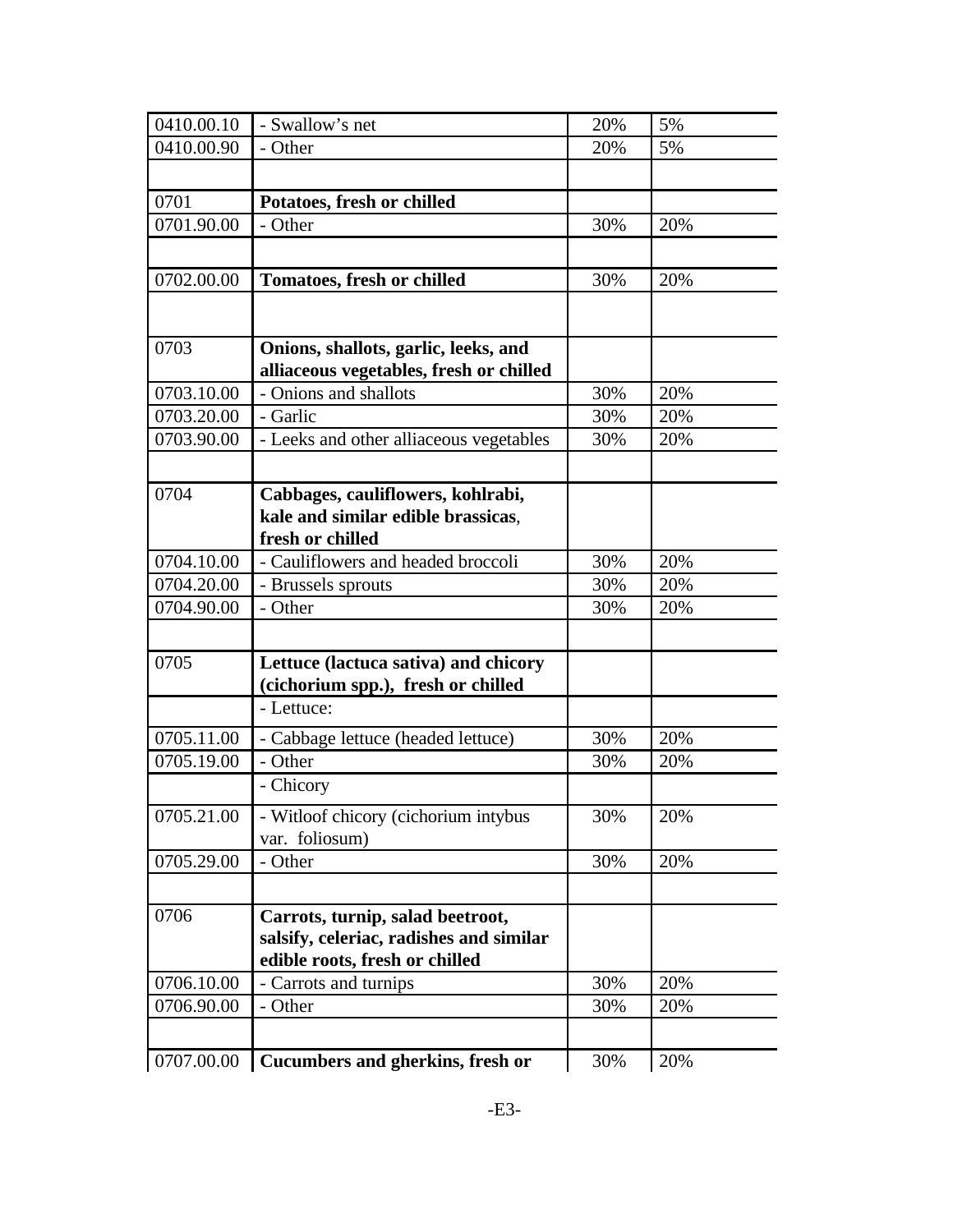|            | chilled                                                                                                                                                                                                               |     |     |
|------------|-----------------------------------------------------------------------------------------------------------------------------------------------------------------------------------------------------------------------|-----|-----|
|            |                                                                                                                                                                                                                       |     |     |
| 0709       | Other vegetables, fresh or chilled                                                                                                                                                                                    |     |     |
| 0709.10.00 | - Globe artichokes                                                                                                                                                                                                    | 30% | 15% |
| 0709.20.00 | - Asparagus                                                                                                                                                                                                           | 30% | 15% |
| 0709.30.00 | - Aubergines (egg plants)                                                                                                                                                                                             | 30% | 20% |
| 0709.40.00 | - Celery other than celeriac                                                                                                                                                                                          | 30% | 15% |
|            | - Mushrooms and truffles                                                                                                                                                                                              |     |     |
| 0709.51.00 | - Mushrooms                                                                                                                                                                                                           | 30% | 20% |
| 0709.52.00 | - Truffles                                                                                                                                                                                                            | 30% | 20% |
| 0709.60    | - Fruit of the genus Capsicum or of the<br>genus Pimenta                                                                                                                                                              |     |     |
| 0709.60.10 | - Chilies                                                                                                                                                                                                             | 30% | 20% |
| 0709.60.90 | - Other                                                                                                                                                                                                               | 30% | 20% |
| 0709.70.00 | - Spinach, New Zealand spinach and<br>orache spinach (garden spinach)                                                                                                                                                 | 30% | 20% |
| 0709.90.00 | - Other                                                                                                                                                                                                               | 30% | 20% |
|            |                                                                                                                                                                                                                       |     |     |
| 0710       | Vegetables (uncooked or cooked by<br>steaming or boiling in water), frozen                                                                                                                                            |     |     |
| 0710.10.00 | - Potatoes                                                                                                                                                                                                            | 30% | 20% |
| 0710.30.00 | - Spinach, New Zealand spinach and                                                                                                                                                                                    | 30% | 15% |
|            | orange spinach (garden spinach)                                                                                                                                                                                       |     |     |
|            |                                                                                                                                                                                                                       |     |     |
| 0711       | <b>Vegetables provisionally prepared (</b><br>for example, by sulphur dioxide gas,<br>in brine, in sulphur water or in other<br>preservative solutions), but<br>unsuitable in that state for immediate<br>consumption |     |     |
| 0711.20.00 | - Olives                                                                                                                                                                                                              | 30% | 15% |
| 0711.30.00 | - Capers                                                                                                                                                                                                              | 30% | 15% |
|            |                                                                                                                                                                                                                       |     |     |
| 0806       | <b>Grapes: fresh or dried</b>                                                                                                                                                                                         |     |     |
| 0806.10.00 | - Fresh                                                                                                                                                                                                               | 40% | 25% |
| 0806.20.00 | - Dried                                                                                                                                                                                                               | 40% | 25% |
|            |                                                                                                                                                                                                                       |     |     |
| 0808       | Apples, pears and quinces: fresh                                                                                                                                                                                      |     |     |
| 0808.10.00 | - Apples                                                                                                                                                                                                              | 40% | 25% |
| 0808.20.00 | - Pears and quinces                                                                                                                                                                                                   | 40% | 25% |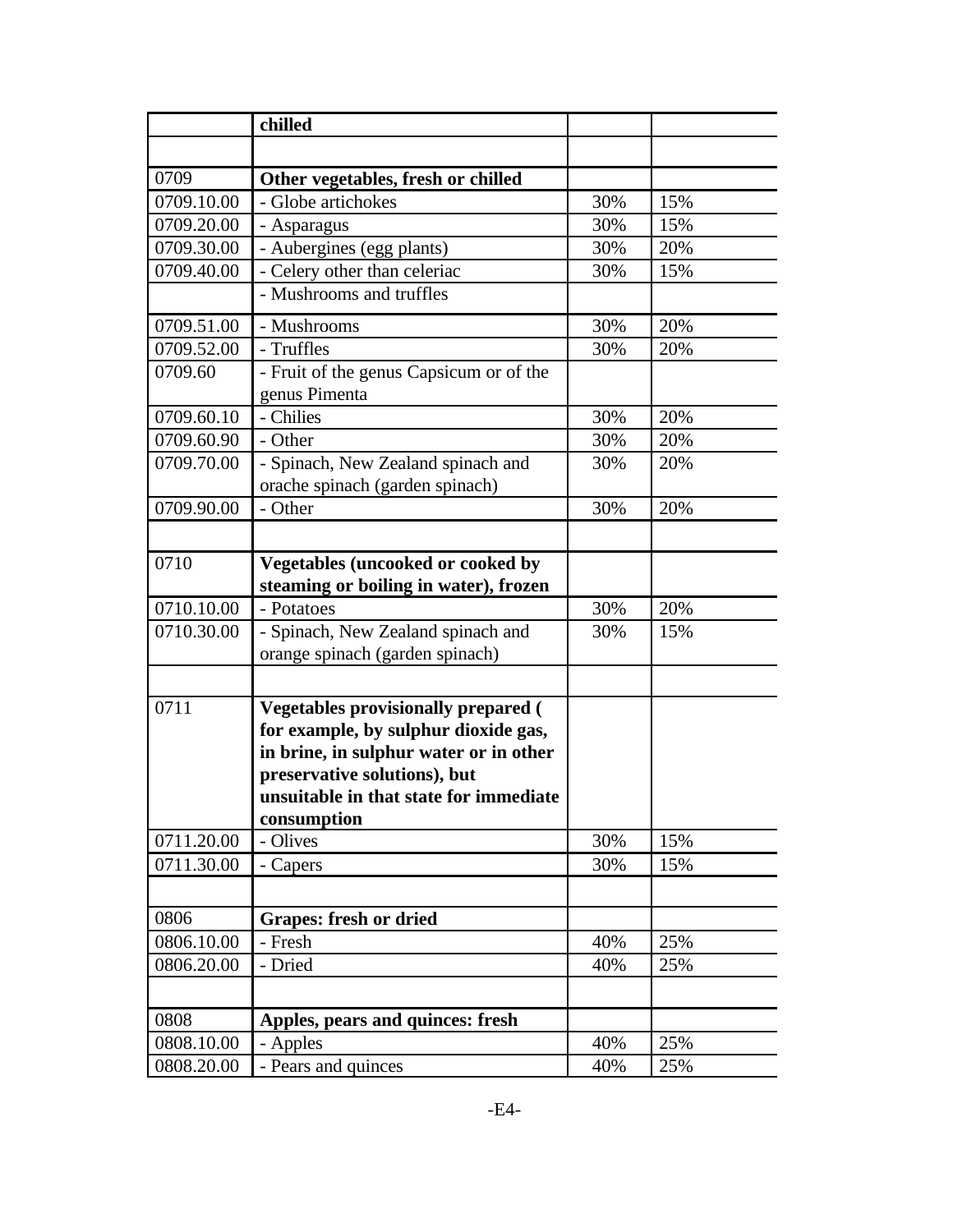| 0810                    | Other fruit, fresh                                                   |     |     |
|-------------------------|----------------------------------------------------------------------|-----|-----|
| 0810.10.00              | - Strawberries                                                       | 40% | 15% |
| 0810.20.00              | - Raspberries, blackberries, mulberries<br>and loganberries          | 40% | 15% |
| $0810.\overline{30.00}$ | - Black, white or red currants and<br>gooseberries                   | 40% | 15% |
| 0810.40.00              | - Cranberries, bilberries and other fruits<br>of the genus Vaccinium | 40% | 15% |
| 0810.50.00              | - Kiwifruit                                                          | 40% | 15% |
| 1002.00.00              | <b>Rye</b>                                                           | 3%  | 3%  |
|                         |                                                                      |     |     |
| 1003.00.00              | <b>Barley</b>                                                        | 3%  | 3%  |
|                         |                                                                      |     |     |
| 1004.00.00              | Oats                                                                 | 3%  | 3%  |
|                         |                                                                      |     |     |
| 1007.00.00              | <b>Grain sorghum</b>                                                 | 10% | 5%  |
| 1008                    | Buckwheat, millet and canary seed;                                   |     |     |
|                         | other cereals                                                        |     |     |
| 1008.10.00              | - Buckwheat                                                          | 10% | 5%  |
| 1008.20.00              | - Millet                                                             | 10% | 5%  |
| 1008.90.00              | - Other cereals                                                      | 10% | 5%  |
|                         |                                                                      |     |     |
| 1101                    | <b>Wheat or meslin flour</b>                                         |     |     |
| 1101.00.10              | - Wheat flour                                                        | 20% | 20% |
| 1102                    | Cereal flours other than of wheat or<br>meslin                       |     |     |
| 1102.10.00              | - Rye flour                                                          | 20% | 15% |
| 1102.20.00              | - Maize (corn) flour                                                 | 20% | 15% |
| 1102.90.00              | - Other                                                              | 20% | 15% |
| 1103                    | Cereal groats, meal and pellets                                      |     |     |
|                         | - Groats and meal:                                                   |     |     |
| 1103.13.00              | – Of maize (corn)                                                    | 10% | 10% |
|                         |                                                                      |     |     |
| 1104                    | Cereal grains otherwise worked(for                                   |     |     |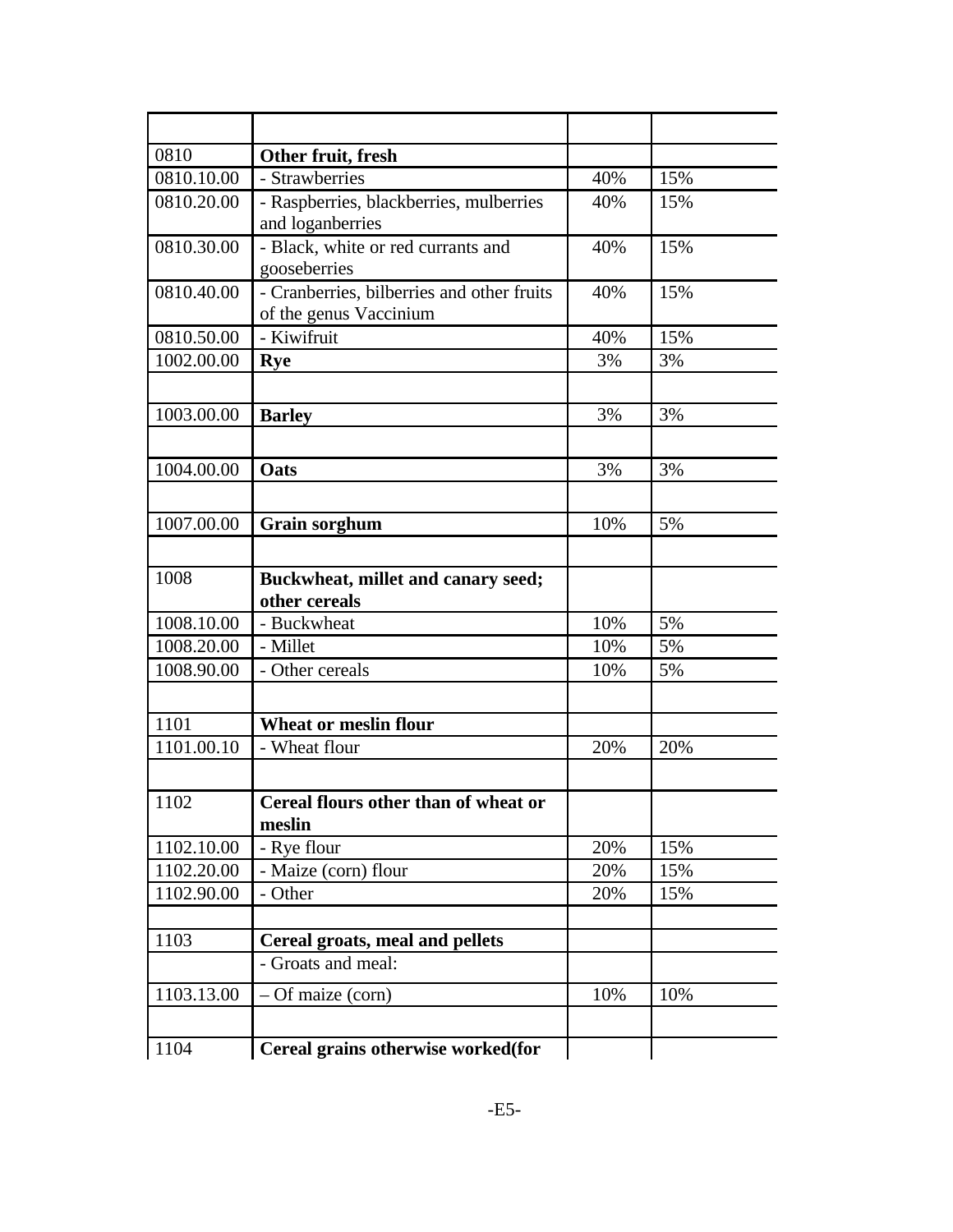|            | example, hulled, rolled, flaked,<br>pearled, sliced or kibbed), except rice  |     |     |
|------------|------------------------------------------------------------------------------|-----|-----|
|            | of heading No. 10.06; germ of<br>cereals, whole, rolled, flaked or<br>ground |     |     |
| 1104.23    | - Cereal grains otherwise worked (for                                        |     |     |
|            | example, hulled, rolled, flaked, pearled,                                    |     |     |
|            | sliced or kibbed)                                                            |     |     |
| 1104.23.00 | - Of maize (corn)                                                            | 10% | 10% |
|            |                                                                              |     |     |
| 1201.00.00 | Soya beans, whether or not broken                                            | 10% | 5%  |
|            |                                                                              |     |     |
| 1202       | Ground nuts, not roasted or                                                  |     |     |
|            | otherwise cooked, whether or not<br>shelled or broken                        |     |     |
| 1202.10.00 | - In shell                                                                   | 10% | 10% |
| 1202.20.00 | - Shelled, whether or not broken                                             | 10% | 10% |
|            |                                                                              |     |     |
| 1203.00.00 | Copra (coconut)                                                              | 10% | 10% |
|            |                                                                              |     |     |
| 1206.00.00 | Sunflower seeds, whether or not<br>broken                                    | 30% | 10% |
|            |                                                                              |     |     |
| 1207       | Other oil seeds and oleaginous fruits,<br>whether or not broken              |     |     |
| 1207.20.00 | - Cotton seeds                                                               | 10% | 5%  |
|            |                                                                              |     |     |
| 1507       | Soya-bean oil and its fractions,                                             |     |     |
|            | whether or not refined, but not                                              |     |     |
|            | chemically modified                                                          |     |     |
| 1507.90    | - Other:                                                                     |     |     |
| 1507.90.10 | - Refined                                                                    | 40% | 30% |
|            |                                                                              |     |     |
| 1508       | Ground-nut oil and its fractions,<br>whether or not refined, but not         |     |     |
|            | chemically modified                                                          |     |     |
| 1508.90    | - Other:                                                                     |     |     |
| 1508.90.10 | - Refined                                                                    | 40% | 30% |
|            |                                                                              |     |     |
|            |                                                                              |     |     |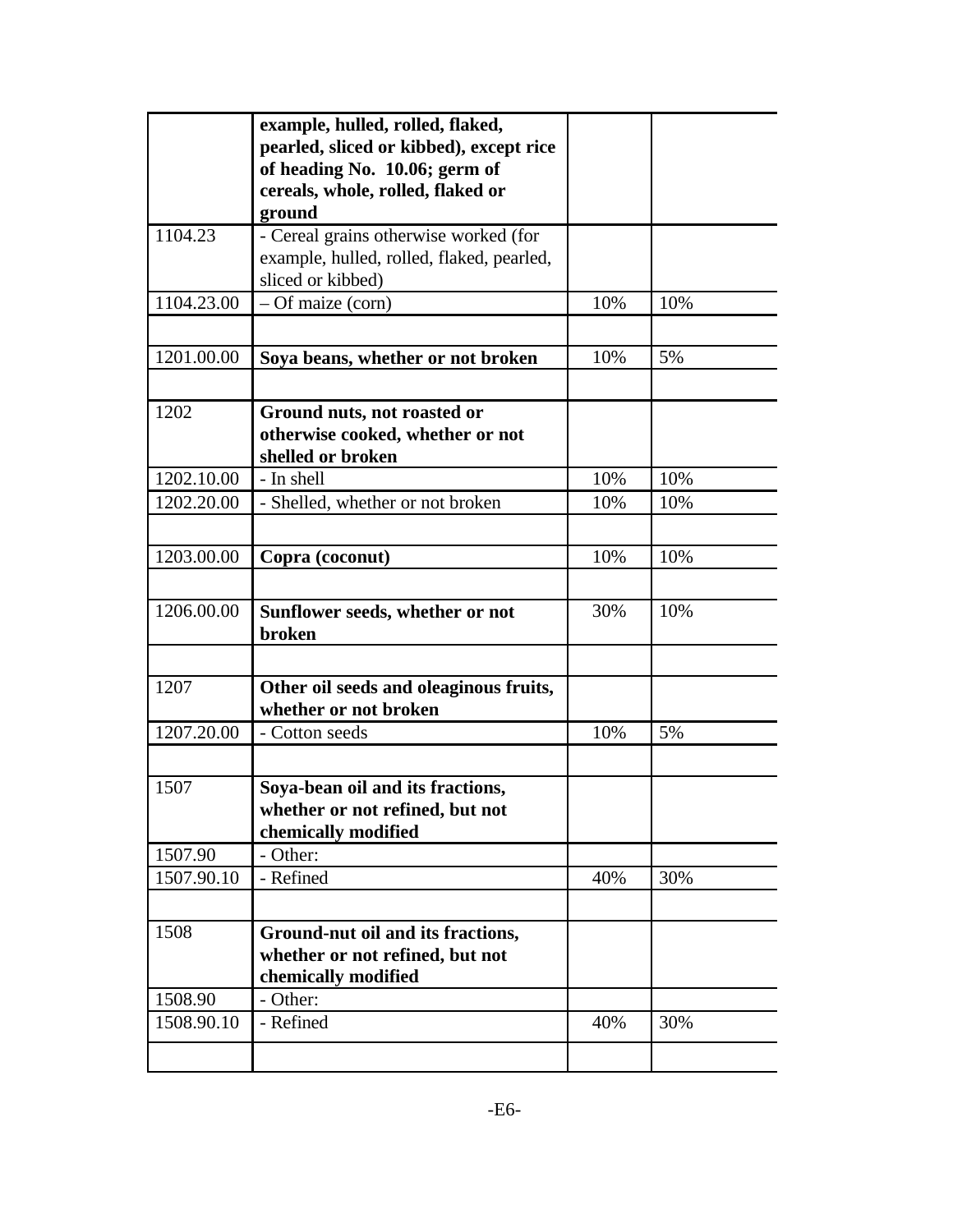| 1509       | Olive oil and its fractions, whether or<br>not refined, but not chemically<br>modified                                                                                                                                  |     |     |
|------------|-------------------------------------------------------------------------------------------------------------------------------------------------------------------------------------------------------------------------|-----|-----|
| 1509.10.00 | - Virgin                                                                                                                                                                                                                | 5%  | 5%  |
| 1509.90    | - Other:                                                                                                                                                                                                                |     |     |
| 1509.90.10 | - Refined                                                                                                                                                                                                               | 40% | 30% |
|            |                                                                                                                                                                                                                         |     |     |
| 1510       | Other oils and their fractions,<br>obtained solely from olives, whether<br>or not refined, but not chemically<br>modified, including blends of these<br>oils or fractions with oils or fractions<br>of heading No. 1519 |     |     |
| 1510.00.10 | - Crude oils                                                                                                                                                                                                            | 5%  | 5%  |
|            | - Other:                                                                                                                                                                                                                |     |     |
| 1510.00.91 | - Refined                                                                                                                                                                                                               | 40% | 30% |
| 1511       | Palm oil and its fractions, whether or<br>not refined, but not chemically<br>modified                                                                                                                                   |     |     |
| 1511.10    | - Crude oil                                                                                                                                                                                                             |     |     |
| 1511.10.10 | - Palm oil                                                                                                                                                                                                              | 5%  | 5%  |
| 1511.10.90 | - Other                                                                                                                                                                                                                 | 5%  | 5%  |
| 1511.90    | - Other:                                                                                                                                                                                                                |     |     |
| 1511.90.90 | - Other                                                                                                                                                                                                                 | 40% | 30% |
|            |                                                                                                                                                                                                                         |     |     |
| 1512       | Sunflower-seed, safflower or cotton-<br>seed oil and fractions thereof,<br>whether or not refined but not<br>chemically modified                                                                                        |     |     |
|            | - Sunflower-seed or safflower oil and                                                                                                                                                                                   |     |     |
| 1512.11.00 | fractions thereof:<br>- Crude oil                                                                                                                                                                                       | 5%  | 5%  |
| 1512.19    | - Other                                                                                                                                                                                                                 |     |     |
| 1512.19.10 | -Refined:                                                                                                                                                                                                               | 40% | 30% |
|            |                                                                                                                                                                                                                         |     |     |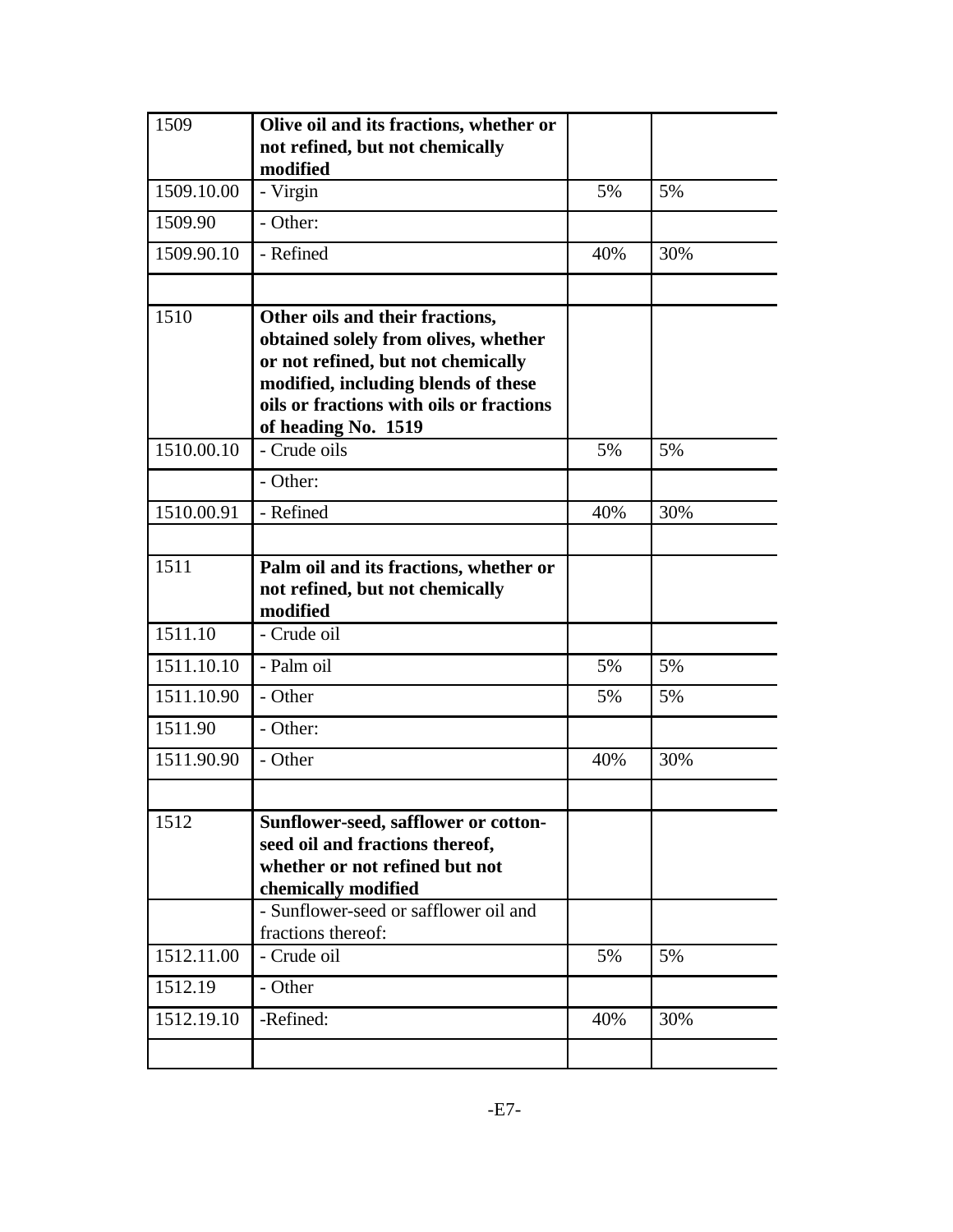| 1513       | Coconut (copra), palm kernel or<br>babassu oil and fractions thereof,                                                                                                                               |     |     |
|------------|-----------------------------------------------------------------------------------------------------------------------------------------------------------------------------------------------------|-----|-----|
|            | whether or not refined but not<br>chemically modified                                                                                                                                               |     |     |
|            | - Coconut (copra) oil and its fractions:                                                                                                                                                            |     |     |
| 1513.19    | $-$ Other:                                                                                                                                                                                          |     |     |
| 1513.19.10 | - Refined                                                                                                                                                                                           | 40% | 30% |
|            |                                                                                                                                                                                                     |     |     |
| 1514       | Rape, colza or mustard oil and<br>fractions thereof, whether or not<br>refined, but not chemically modified                                                                                         |     |     |
| 1514.10.00 | - Crude oil                                                                                                                                                                                         | 5%  | 5%  |
| 1514.90    | - Other:                                                                                                                                                                                            |     |     |
| 1514.90.10 | - Refined                                                                                                                                                                                           | 40% | 30% |
| 1515       | Other fixed vegetable fats and oils<br>(including jojoba oil) and their<br>fractions, whether or not refined, but<br>not chemically modified                                                        |     |     |
| 1515.90    | - Other:                                                                                                                                                                                            |     |     |
| 1515.90.99 | - Other                                                                                                                                                                                             | 40% | 30% |
|            |                                                                                                                                                                                                     |     |     |
| 1516       | Animal or vegetable fats and oils and<br>their fractions, partly or wholly<br>hydrogenated, inter-esterified, re-<br>esterified or elaidinised, whether or<br>not refined, but not further prepared |     |     |
| 1516.10.00 | - Animal fats and oils and their fractions                                                                                                                                                          | 40% | 30% |
| 1516.20.00 | - Vegetable fats and oils and their<br>fractions                                                                                                                                                    | 40% | 30% |
| 1517       | Margarine; edible mistures or<br>preparations of animal or vegetable<br>fats or oils or of fractions of different                                                                                   |     |     |
|            | fats or oils of this Chapter, other<br>than edible fats or oils or their                                                                                                                            |     |     |
| 1517.10.00 | fractions of heading<br>- Margarine, excluding liquid margarine                                                                                                                                     | 40% | 30% |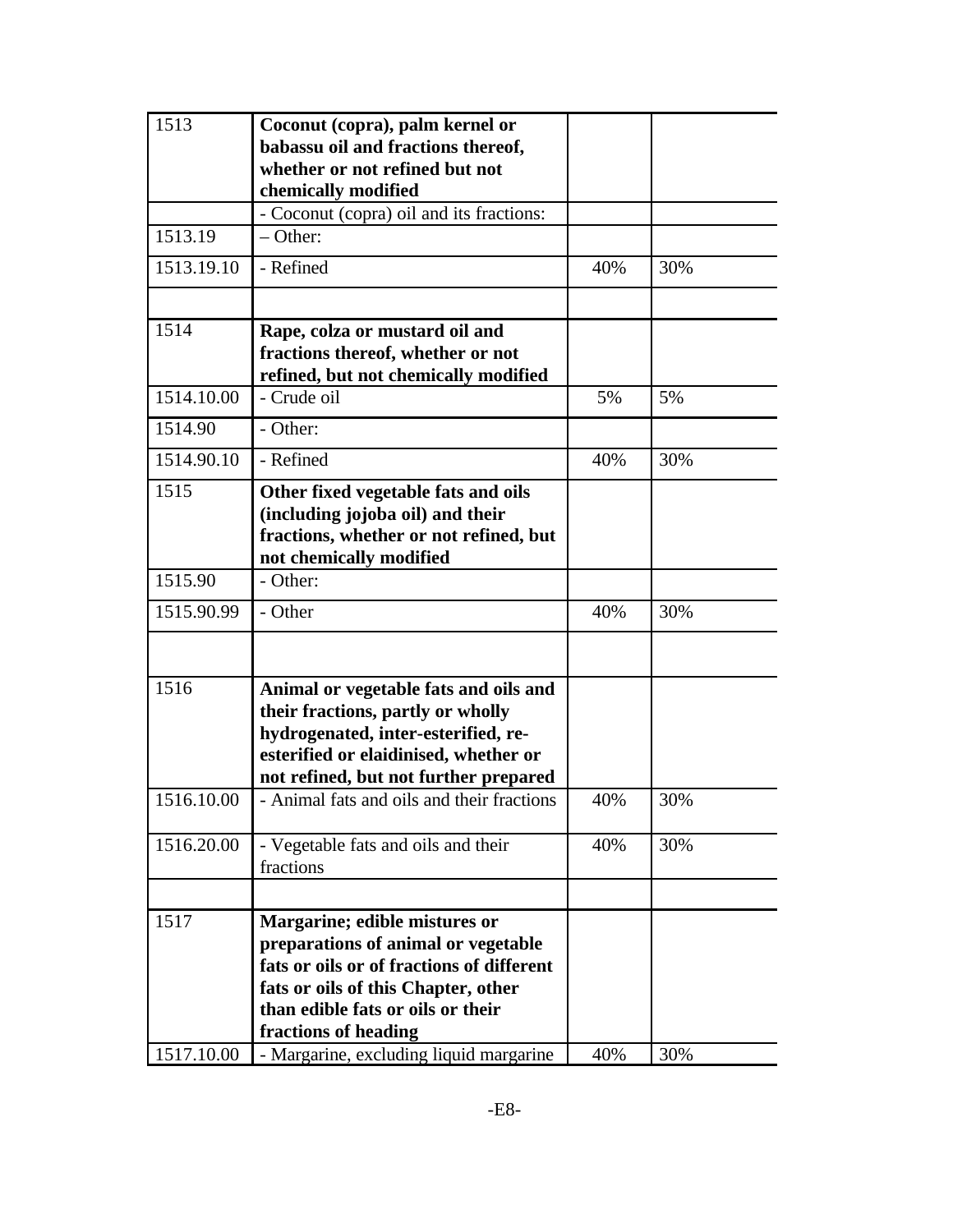| 1601       | Sausages and similar products, of<br>meat, meat offal or blood; food<br>preparations based on these products | 50% | $40\% *$ |
|------------|--------------------------------------------------------------------------------------------------------------|-----|----------|
|            |                                                                                                              |     |          |
| 1602       | Other prepared and preserved meat,<br>meat offal or blood                                                    |     |          |
| 1602.10.00 | - Homogenized preparations                                                                                   | 50% | 40%*     |
| 1602.20.00 | - Of liver of any animal                                                                                     | 50% | 40%*     |
|            | - Of poultry of heading No. 0105:                                                                            |     |          |
| 1602-31.00 | - Of turkeys                                                                                                 | 50% | 40%*     |
| 1602.32.00 | - Of fowls of the species Gallus<br>domesticus                                                               | 50% | 40%*     |
| 1602.39.00 | - Other                                                                                                      | 50% | 40%*     |
|            | - Of swine:                                                                                                  |     |          |
| 1602.41.00 | - Hams and cuts thereof                                                                                      | 50% | 40%*     |
| 1602.42.00 | - Shoulders and cuts thereof                                                                                 | 50% | 40%*     |
| 1602.49.00 | - Other, including mixtures                                                                                  | 50% | 40%*     |
| 1602.50.00 | - Of bovine animals                                                                                          | 50% | 40%*     |
| 1602.90.00 | - Other, including preparations of blood<br>of any animal                                                    | 50% | 40%*     |
|            |                                                                                                              |     |          |
| 1603.00.00 | Extracts and juices of meat, fish or<br>crustaceans, molluscs or other<br>aquatic invertebrates              | 50% | 30%      |
| 1604       | Prepared or preserved fish; caviar<br>and caviar substitutes prepared from<br>fish eggs                      |     |          |
|            | - Fish, whole or in pieces, but not<br>minced:                                                               |     |          |
| 1604.11.00 | - Salmon                                                                                                     | 50% | 40%      |
| 1604.12.00 | - Herrings                                                                                                   | 50% | 40%      |
| 1604.13.00 | - Sardines, sardinella and brisling or<br>sprats                                                             | 50% | 40%      |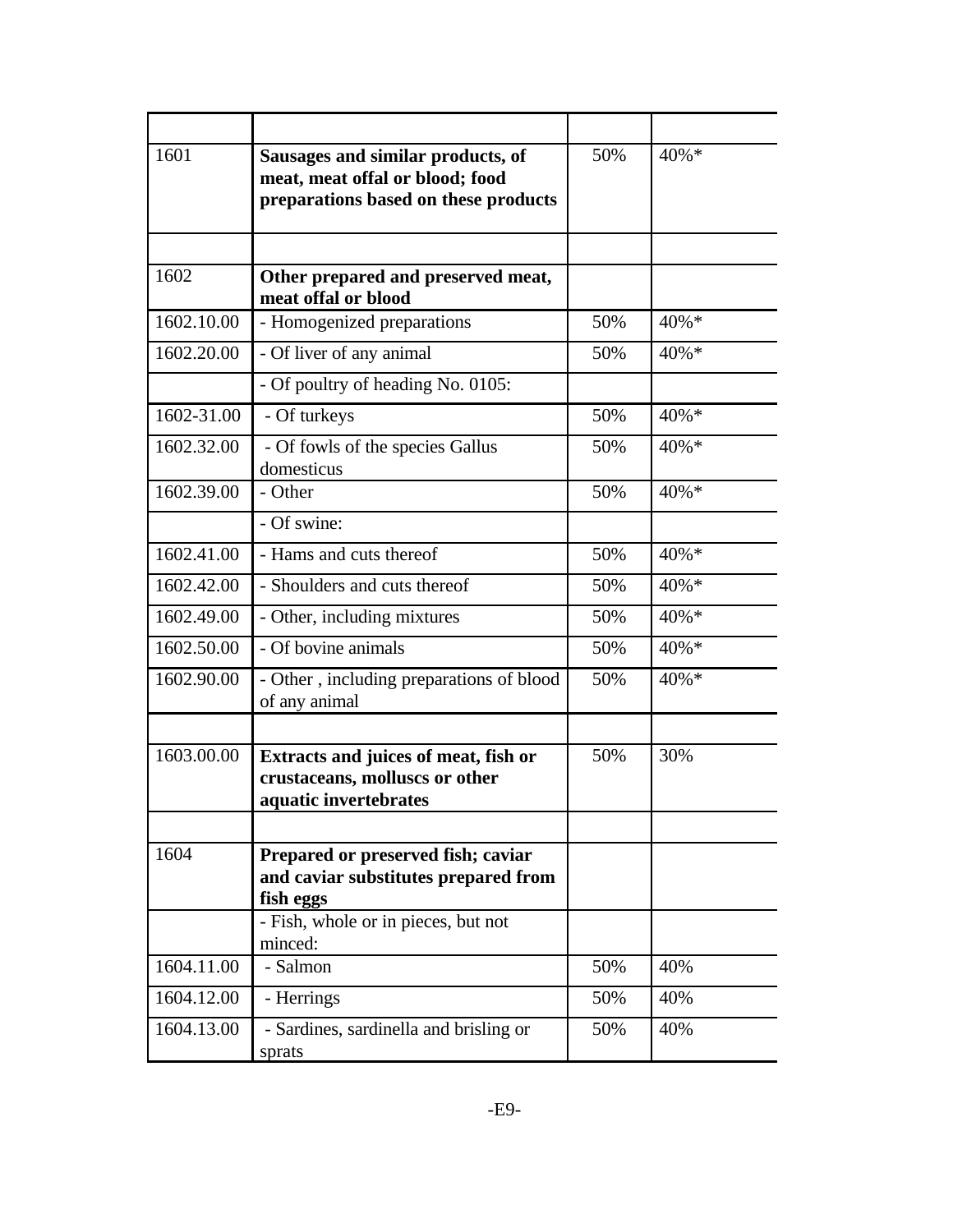| 1604.14.00 | - Tunas, skipjack and bonito (Sarda                                                                                                                                                                                                       | 50% | 40% |
|------------|-------------------------------------------------------------------------------------------------------------------------------------------------------------------------------------------------------------------------------------------|-----|-----|
| 1604.15.00 | spp.)<br>- Mackerel                                                                                                                                                                                                                       | 50% | 40% |
| 1604.16.00 | - Anchovies                                                                                                                                                                                                                               | 50% | 40% |
| 1604.19.00 | - Other                                                                                                                                                                                                                                   | 50% | 40% |
| 1604.20.00 | - Other prepared or preserved fish                                                                                                                                                                                                        | 50% | 40% |
| 1604.30.00 | - Caviar and caviar substitutes                                                                                                                                                                                                           | 50% | 40% |
|            |                                                                                                                                                                                                                                           |     |     |
| 1605       | <b>Crustaceans, molluscs and other</b><br>aquatic invertebrates, prepared or<br>preserved                                                                                                                                                 |     |     |
| 1605.10.00 | - Crab                                                                                                                                                                                                                                    | 50% | 40% |
| 1605.20.00 | - Shrimps and prawns                                                                                                                                                                                                                      | 50% | 40% |
| 1605.30.00 | - Lobster                                                                                                                                                                                                                                 | 50% | 40% |
| 1605.40.00 | - Other crustaceans                                                                                                                                                                                                                       | 50% | 40% |
| 1605.90.00 | - Other                                                                                                                                                                                                                                   | 50% | 40% |
|            |                                                                                                                                                                                                                                           |     |     |
| 1806       | <b>Chocolate and other food</b>                                                                                                                                                                                                           |     |     |
| 1806.10.00 | preparations containing cocoa                                                                                                                                                                                                             | 30% | 20% |
|            | - Cocoa powder, containing added<br>sugar or other sweetening matter                                                                                                                                                                      |     |     |
| 1806.20.00 | - Other preparations in blocks or slabs<br>weighing more than 2 kg or in liquid,<br>paste, powder, granular or other bulk<br>form in containers or immediate<br>packing, of a content exceeding 2 kg<br>- Other, in blocks, slabs or bars | 30% | 20% |
|            |                                                                                                                                                                                                                                           |     |     |
| 1902       | Pasta, whether or not cooked or<br>stuffed (with meat or other<br>substances or otherwise prepared,<br>such as spaghetti, macaroni, noodles,<br>lasagne, gnocchi, ravioli, cannelloni;<br>couscous, whether or not prepared               |     |     |
|            | - Uncooked pasta, not stuffed or<br>otherwise prepared:                                                                                                                                                                                   |     |     |
| 1902.11.00 | - Containing eggs                                                                                                                                                                                                                         | 50% | 40% |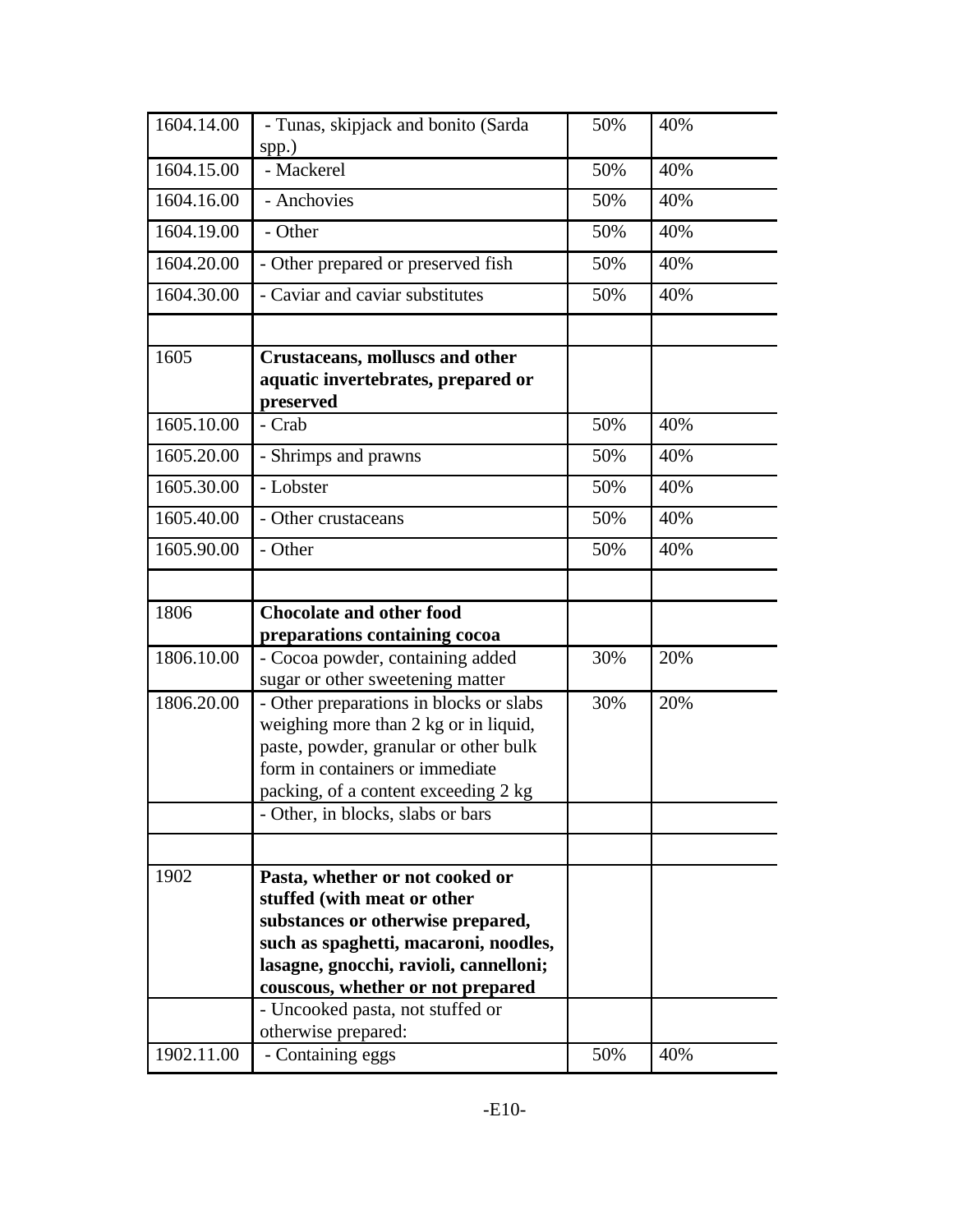| 2004                     | Other vegetables, prepared or<br>preserved otherwise than by vinegar<br>or acetic acid, frozen other than          |            |            |
|--------------------------|--------------------------------------------------------------------------------------------------------------------|------------|------------|
|                          |                                                                                                                    |            |            |
| 2003.20.00               | - Truffles                                                                                                         | 50%        | 40%        |
| 2003.10.00               | - Mushrooms                                                                                                        | 50%        | 40%        |
| 2003                     | Mushroom and truffles, prepared or<br>preserved otherwise than by vinegar<br>or acetic acid                        |            |            |
|                          |                                                                                                                    |            |            |
| 2002.90.90               | - Tomato paste<br>- Other                                                                                          | 50%        | 40%        |
| 2002.90.10               |                                                                                                                    | 50%        | 40%        |
| 2002.10.00<br>2002.90    | - Tomatoes, whole or in pieces<br>- Other:                                                                         | 50%        | 40%        |
| 2002                     | <b>Tomatoes prepared or preserved</b><br>otherwise than by vinegar or acetic<br>acid                               |            |            |
|                          |                                                                                                                    |            |            |
| 2001.90.00               | - Other                                                                                                            | 50%        | 40%        |
| 2001.10.00<br>2001.20.00 | - Cucumbers and gherkins<br>- Onions                                                                               | 50%<br>50% | 40%<br>40% |
| 2001                     | Vegetables, fruit, nuts and other<br>edible parts of plants, prepared or<br>preserved by vinegar or acetic acid    |            |            |
|                          | similar form                                                                                                       |            |            |
| 1903.00.00               | Tapioca and substitutes therefor<br>prepared from starch, in the form of<br>flakes, grains, pearls, siftings or in | 50%        | 40%        |
|                          |                                                                                                                    |            |            |
| 1902.40.00               | - Other pasta<br>- Couscous                                                                                        | 50%<br>50% | 40%<br>40% |
| 1902.20.00<br>1902.30.00 | - Stuffed pasta, whether or not cooked<br>or otherwise prepared                                                    | 50%        | 40%        |
| 1902.19.00               | - Other                                                                                                            | 50%        | 40%        |
|                          |                                                                                                                    |            |            |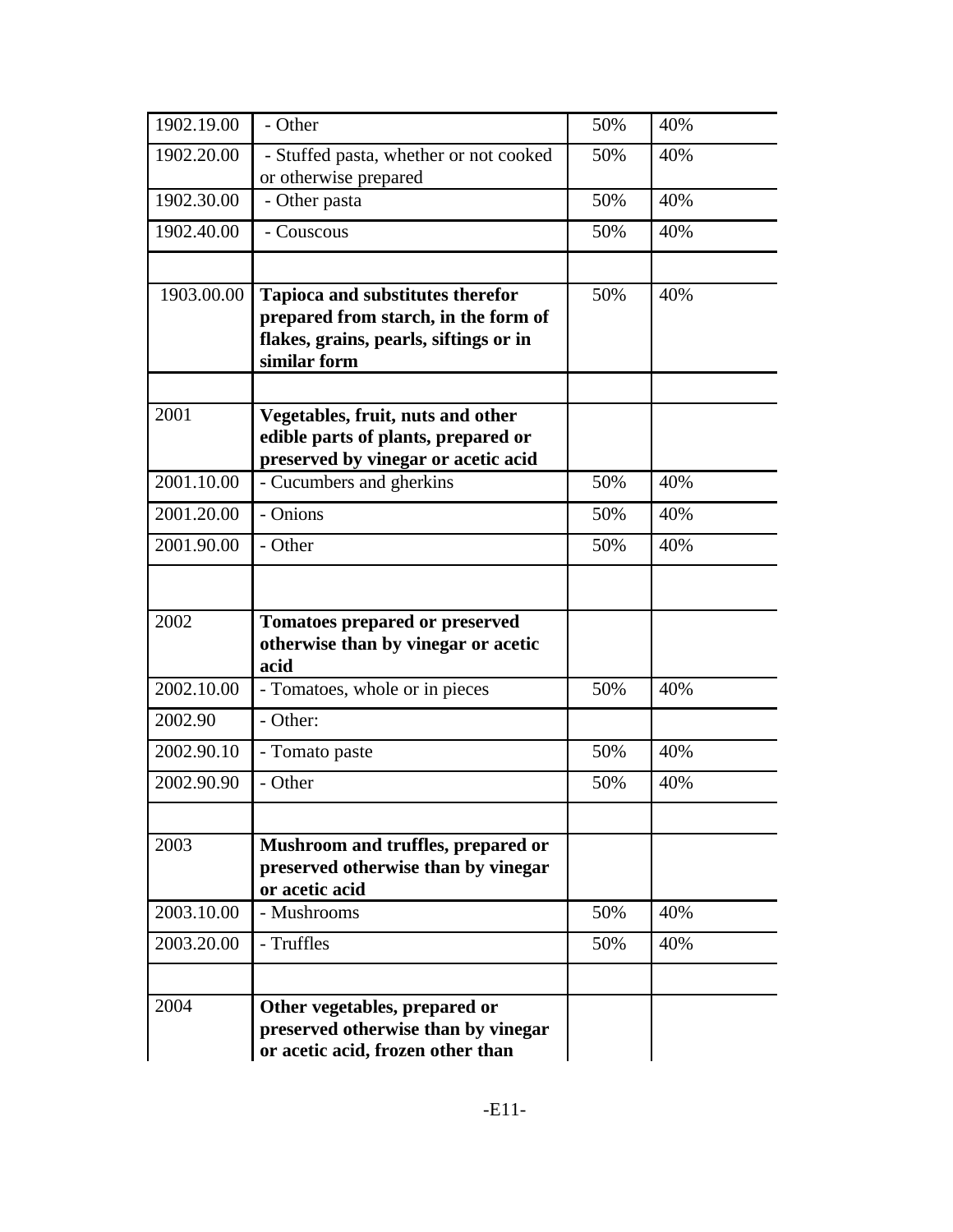|            | products of heading No. 2006                                                                                                                                                                                  |     |     |
|------------|---------------------------------------------------------------------------------------------------------------------------------------------------------------------------------------------------------------|-----|-----|
| 2004.10.00 | - Potatoes                                                                                                                                                                                                    | 50% | 40% |
| 2004.90.00 | - Other vegetables and mixtures of<br>vegetables                                                                                                                                                              | 50% | 40% |
|            |                                                                                                                                                                                                               |     |     |
| 2005       | Other vegetables prepared or<br>preserved otherwise than by vinegar<br>or acetic acid, not frozen, other than<br>products of heading No. 20.06                                                                |     |     |
| 2005.10.00 | - Homogenized vegetables                                                                                                                                                                                      | 50% | 40% |
| 2006       | Vegetables, fruit, nuts, fruit-peel and<br>other parts of plants, preserved by<br>sugar (drained, glace or crystallised)                                                                                      |     |     |
| 2006.00.10 | - Fruits or nuts                                                                                                                                                                                              | 50% | 40% |
| 2006.00.90 | - Other                                                                                                                                                                                                       | 50% | 40% |
| 2007       | Jams, fruit jellies, marmalades, fruit<br>or nut puree and fruit or nut pastes,<br>being cooked preparations, whether<br>or not containing added sugar or<br>other sweetening matter                          |     |     |
| 2007.10.00 | - Homogenized preparation                                                                                                                                                                                     | 50% | 40% |
|            | - Other:                                                                                                                                                                                                      |     |     |
| 2007.91.00 | - Citrus fruit                                                                                                                                                                                                | 50% | 40% |
| 2007.99.00 | - Other                                                                                                                                                                                                       | 50% | 40% |
| 2008       | Fruit, nuts and other edible parts of<br>plants, otherwise prepared or<br>preserved, whether or not containing<br>added sugar or other sweetening<br>matter or spirit, not elsewhere<br>specified or included |     |     |
|            | - Nuts, ground-nuts and other seeds,<br>whether or not mixed together:                                                                                                                                        |     |     |
| 2008.11    | - Ground nut:                                                                                                                                                                                                 |     |     |
| 2008.11.10 | - Oil-roasted and the like                                                                                                                                                                                    | 50% | 40% |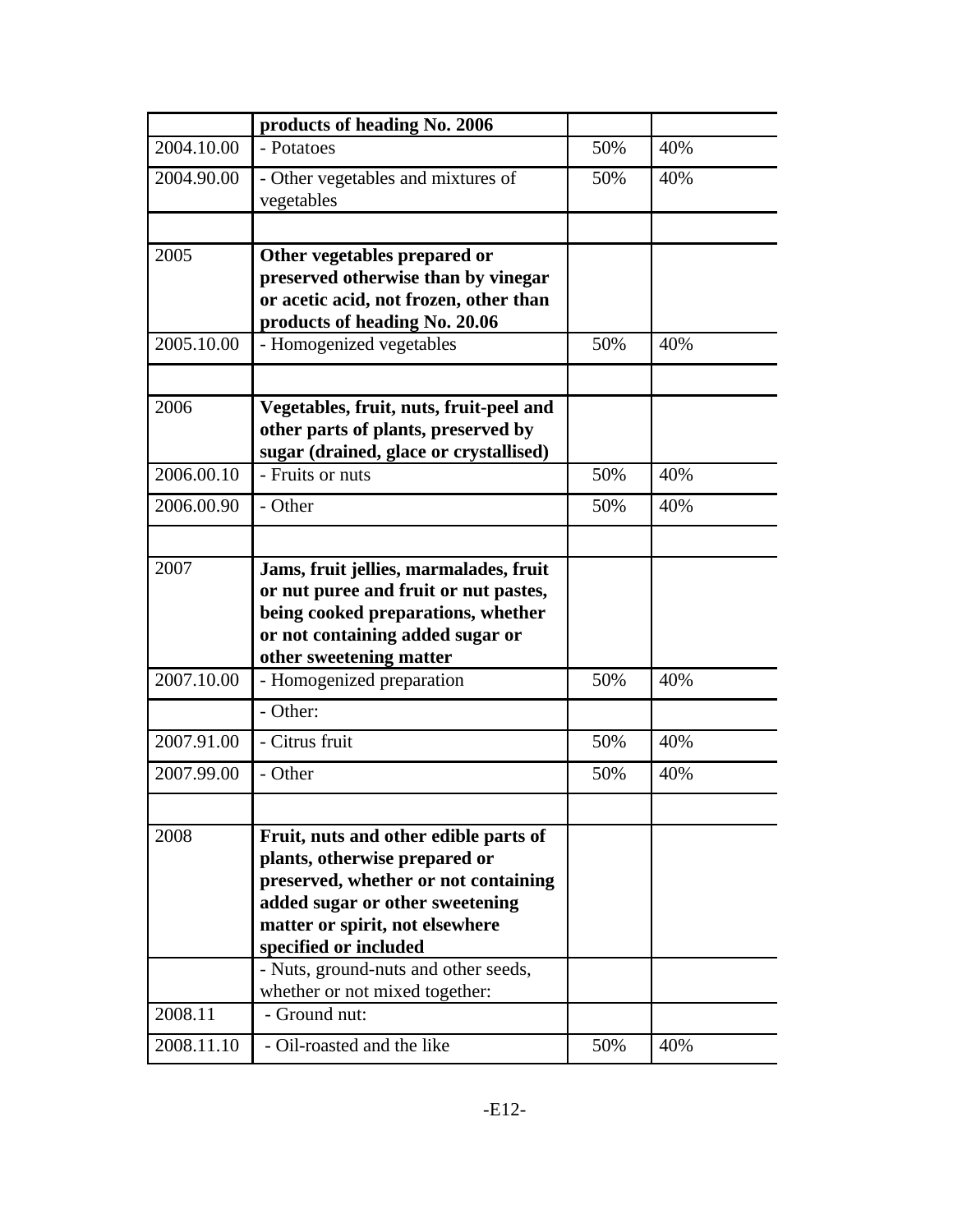| 2008.11.20               | - Coated with sugar                                                                                                                                                                                    | 50%        | 40%        |
|--------------------------|--------------------------------------------------------------------------------------------------------------------------------------------------------------------------------------------------------|------------|------------|
| 2008.11.90               | - Other                                                                                                                                                                                                | 50%        | 40%        |
| 2008.19                  | - Other, including mixtures                                                                                                                                                                            |            |            |
| 2008.19.10               | - Prepared cashew                                                                                                                                                                                      | 50%        | 40%        |
| 2008.19.90               | - Other                                                                                                                                                                                                | 50%        | 40%        |
| 2008.20.00               | - Pineapples                                                                                                                                                                                           | 50%        | 40%        |
| 2008.30.00               | - Citrus fruit                                                                                                                                                                                         | 50%        | 40%        |
| 2008.40.00               | - Pears                                                                                                                                                                                                | 50%        | 40%        |
| 2008.50.00               | - Apricots                                                                                                                                                                                             | 50%        | 40%        |
| 2008.60.00               | - Cherries                                                                                                                                                                                             | 50%        | 40%        |
| 2008.70.00               | - Raspberries                                                                                                                                                                                          | 50%        | 40%        |
| 2008.80.00               | - Strawberries                                                                                                                                                                                         | 50%        | 40%        |
|                          | - Other, including mixtures other than<br>those of subheading No. 2008.19:                                                                                                                             |            |            |
| 2008.91.00               | - Palm hearts                                                                                                                                                                                          | 50%        | 40%        |
| 2008.92.00               | - Mixtures                                                                                                                                                                                             | 50%        | 40%        |
| 2008.99.00               | - Other                                                                                                                                                                                                | 50%        | 40%        |
| 2009                     | Fruit juices (including grape must)<br>and vegetable juices, unfermented<br>and not containing added spirit,<br>whether or not containing added<br>sugar or other sweetening matter<br>- Orange juice: |            |            |
|                          |                                                                                                                                                                                                        |            |            |
| 2009.11.00               | - Frozen                                                                                                                                                                                               | 50%        | 40%        |
| 2009.19.00               | - Other                                                                                                                                                                                                | 50%        | 40%        |
| 2009.20.00               | - Grapefruit juice                                                                                                                                                                                     | 50%        | 40%        |
| 2009.30.00<br>2009.40.00 | - Juice of any other single citrus fruit<br>- Pineapple juice                                                                                                                                          | 50%<br>50% | 40%<br>40% |
| 2009.50.00               | - Tomatoes juice                                                                                                                                                                                       | 50%        | 40%        |
|                          |                                                                                                                                                                                                        |            |            |
| 2009.60.00               | - Grape juice (including grape must)                                                                                                                                                                   | 50%        | 40%        |
| 2009.70.00               | - Apple juice                                                                                                                                                                                          | 50%        | 40%        |
| 2009.80.00               | - Juice of any other fruit or vegetable                                                                                                                                                                | 50%        | 40%        |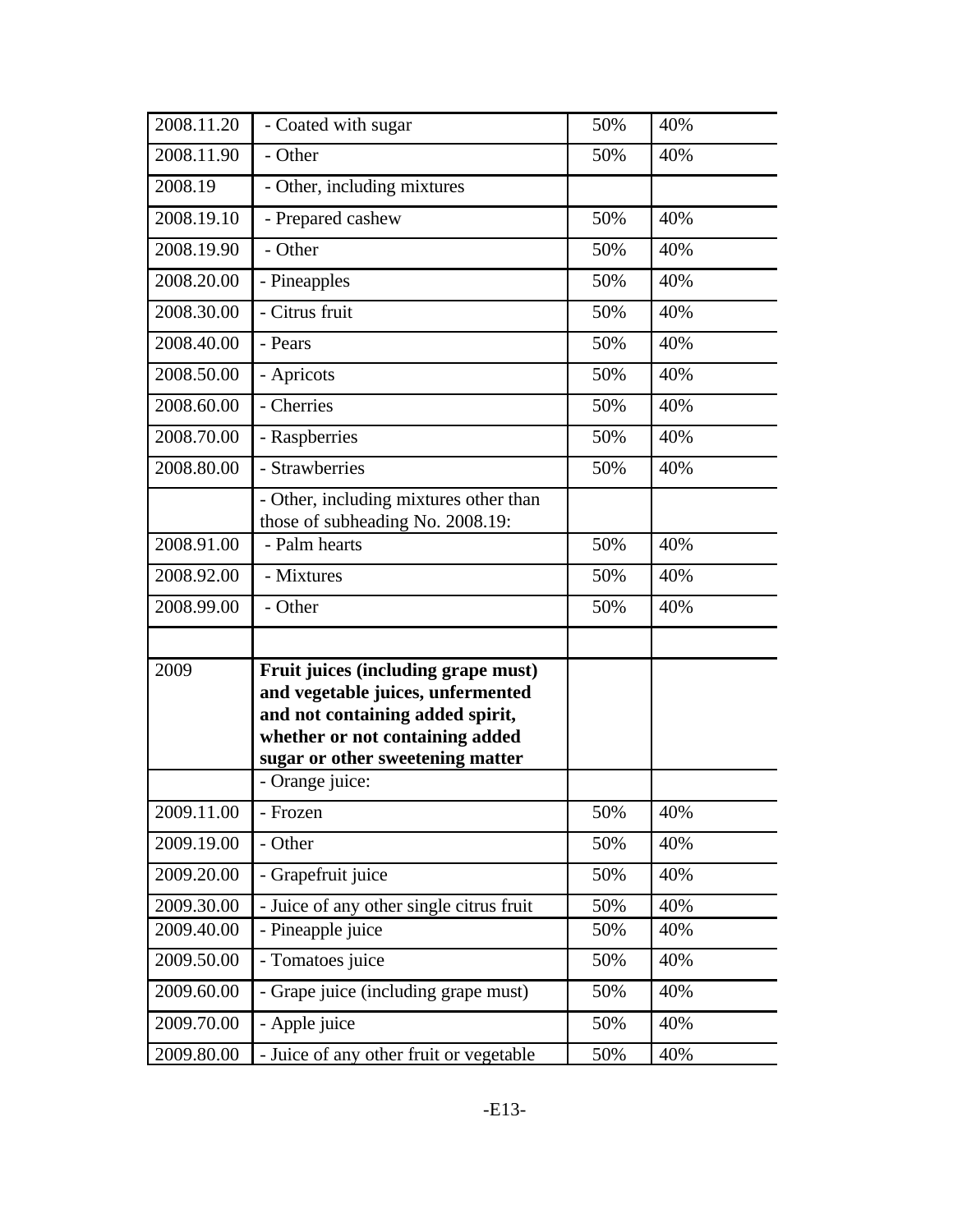| 2009.90.00 | - Mixtures of juices                                                                                                                                                                                                                    | 50%  | 40% |
|------------|-----------------------------------------------------------------------------------------------------------------------------------------------------------------------------------------------------------------------------------------|------|-----|
|            |                                                                                                                                                                                                                                         |      |     |
| 2201       | Waters, including natural or artificial<br>mineral waters and aerated waters,<br>not containing added sugar or other<br>sweetening matter nor flavoured; ice<br>and snow                                                                |      |     |
| 2201.90.00 | - Other                                                                                                                                                                                                                                 | 50%  | 40% |
|            |                                                                                                                                                                                                                                         |      |     |
| 2202       | <b>Waters, including mineral waters</b><br>and aerated water containing added<br>sugar or other sweetening matter or<br>flavoured, and other non-alcoholic<br>beverages, not including fruit or<br>vegetable juices of heading No. 2009 |      |     |
| 2202.10    | - Waters, including mineral waters and<br>aerates waters, containing added sugar<br>or other sweetening matter or<br>flavoured:                                                                                                         |      |     |
| 2202.10.10 | - Beverages, flavoved with fruit juices<br>or essences (orangeade, lemonade,<br>strawberrade)                                                                                                                                           | 50%  | 40% |
| 2202.10.20 | - Cola waters and the like                                                                                                                                                                                                              | 50%  | 40% |
| 2202.10.90 | - Other                                                                                                                                                                                                                                 | 50%  | 40% |
| 2202.90.00 | - Other                                                                                                                                                                                                                                 | 50%  | 40% |
| 2203.00.00 | <b>Beer made from malt</b>                                                                                                                                                                                                              | 100% | 80% |
| 2207       | Undenatured ethyl alcohol of an<br>alcoholic strength by volume of 80%<br>vol or higher; ethyl alcohol or other<br>spirits, denatured, of any strength                                                                                  |      |     |
| 2207.10.00 | - Undenatured ethyl alcohol of an<br>alcoholic strength by volume of 80%<br>vol or higher                                                                                                                                               | 50%  | 40% |
| 2207.20    | - Ethyl alcohol or other spirits,<br>denatured, of any strength:                                                                                                                                                                        |      |     |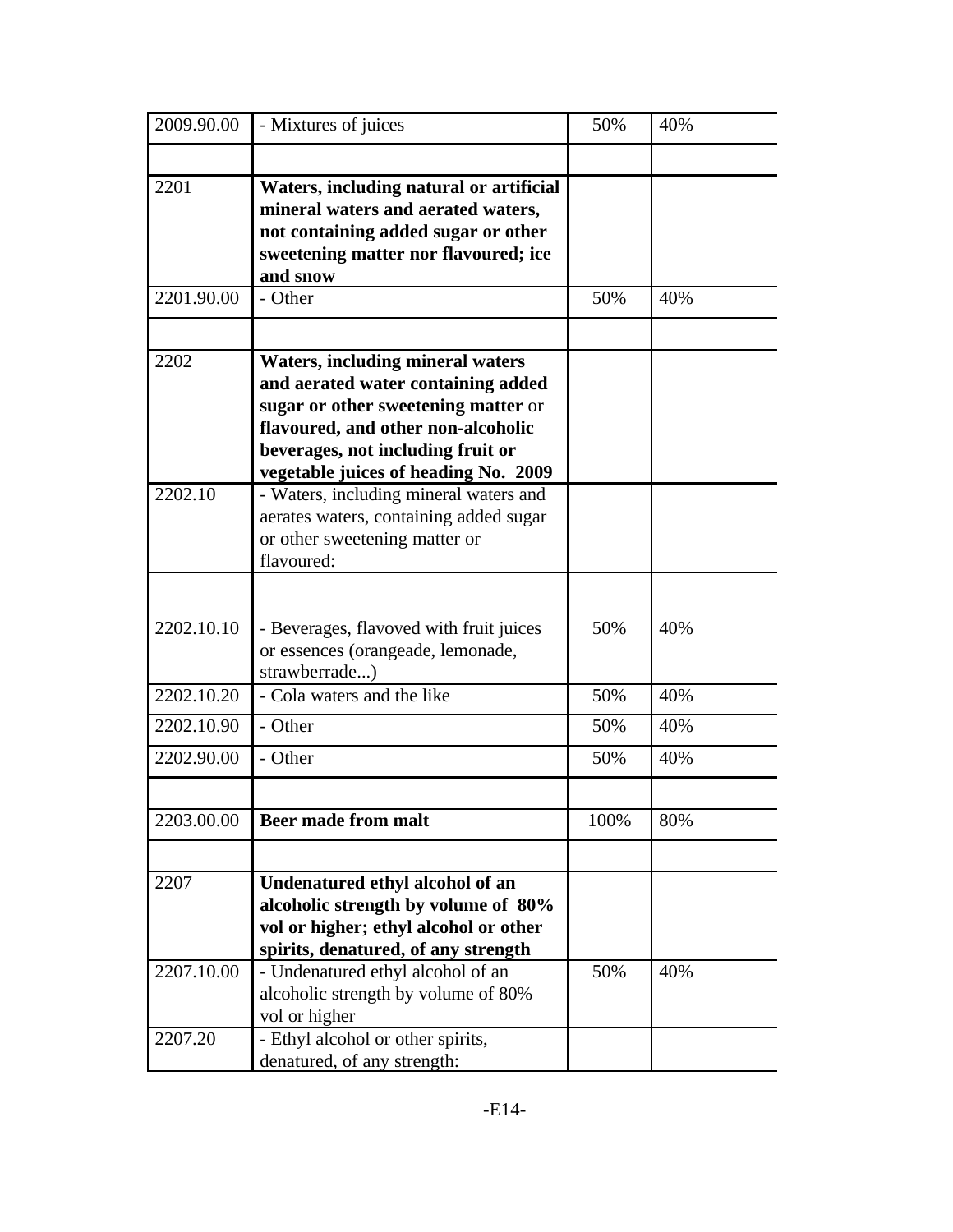| 2207.20.90 | - Other                                                                                                                                      | 50% | 40% |
|------------|----------------------------------------------------------------------------------------------------------------------------------------------|-----|-----|
| 2209.00.00 | Vinegar and substitutes for vinegar<br>obtained from acetic acid                                                                             | 50% | 20% |
| 2304.00.00 | Oil-cake and other solid residues,<br>whether or not ground or in the form<br>of pellets, resulting from the<br>extraction of soya-bean oil. | 10% | 10% |
| 2309       | Preparations of a kind used in animal<br>feeding                                                                                             |     |     |
| 2309.10.00 | - Dog or cat food, put up for retail sale                                                                                                    | 10% | 10% |
| 2309.90    | - Other:                                                                                                                                     |     |     |
| 2309.90.10 | - Shrimp food                                                                                                                                | 10% | 10% |

# **Tariffs on Industrial Products - Vietnam**

|          | <b>HS Number Product Description</b>          | <b>Current</b> | <b>Tariffs to be</b> |
|----------|-----------------------------------------------|----------------|----------------------|
|          |                                               | <b>Tariffs</b> | <b>Implemented</b>   |
|          |                                               | (ad valorem)   | three years          |
|          |                                               |                | after the            |
|          |                                               |                | date of entry        |
|          |                                               |                | into force of        |
|          |                                               |                | this                 |
|          |                                               |                | <b>Agreement</b>     |
|          |                                               |                | (ad valorem)         |
| 33030000 | Perfumes and toilet waters                    | 50             | 30                   |
|          |                                               |                |                      |
| 3304     | Beauty or make-up preparations and            |                |                      |
|          | preparations for care of the skin (other than |                |                      |
|          | medicaments), including sunscreen or suntan   |                |                      |
|          | preparations; manicure or pedicure            |                |                      |
|          | preparations                                  |                |                      |
| 33043000 | - Manicure or pedicure preparations           | 50             | 30                   |
|          | - Other:                                      |                |                      |
| 33049900 | Other                                         | 50             | 30                   |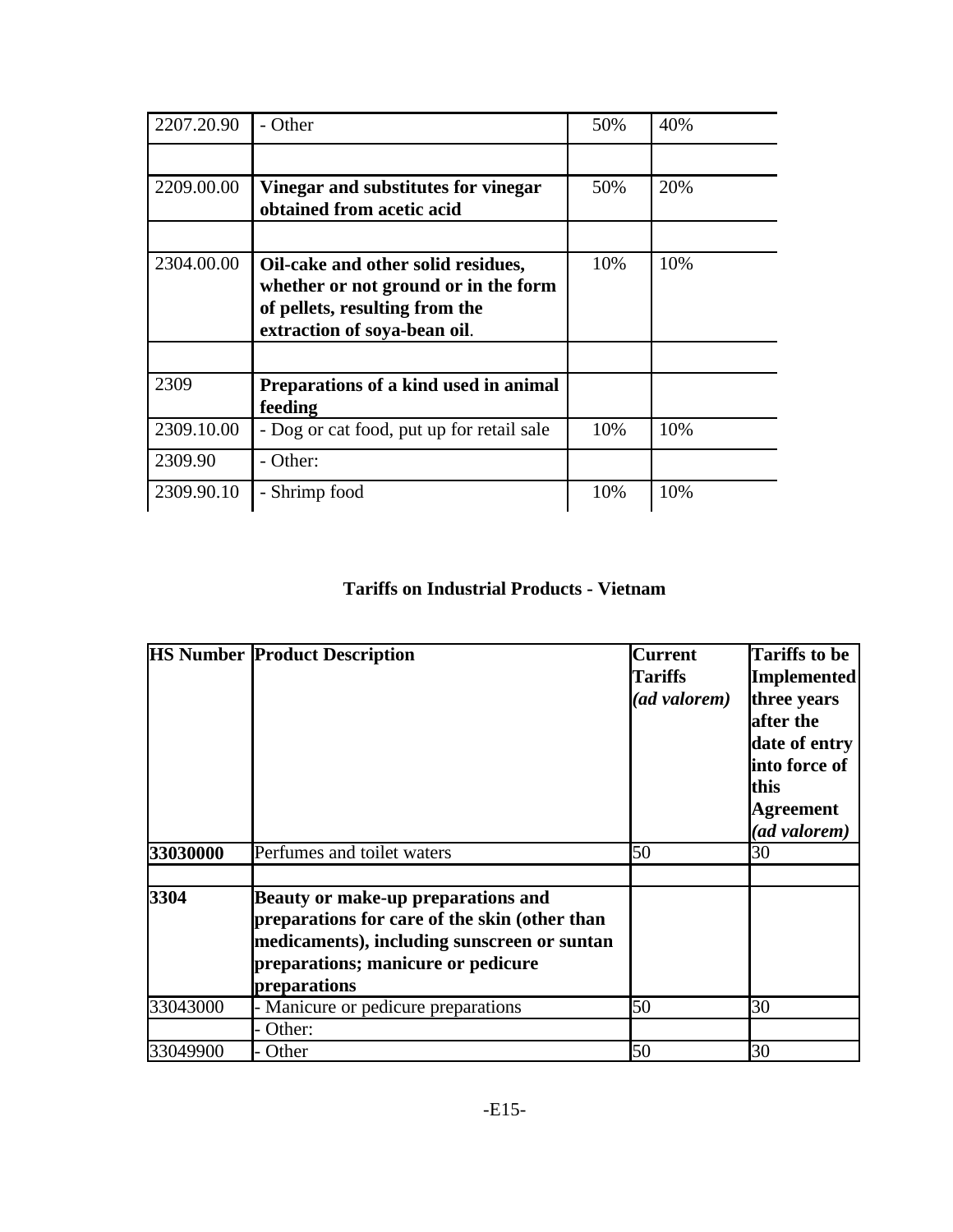| 3305     | Preparations for use on the hair                |                 |    |
|----------|-------------------------------------------------|-----------------|----|
| 33051000 | - Shampoos                                      | 50              | 40 |
| 33053000 | - Hair lacquers                                 | 50              | 30 |
| 330590   | Other:                                          |                 |    |
| 33059010 | - Hair dyes                                     | 50              | 30 |
| 33059090 | Other                                           | 50              | 30 |
| 3401     | Soap; organic surface-active products and       |                 |    |
|          | preparations for use as soap, in the form of    |                 |    |
|          | bars, cakes, molded pieces or shapes, whether   |                 |    |
|          | or not containing soap; paper, wadding, felt,   |                 |    |
|          | and nonwovens, impregnated, coated or           |                 |    |
|          | covered with soap or detergent                  |                 |    |
| 34012000 | -Soap in other form (soap noodles only)         | 50              | 30 |
|          |                                                 |                 |    |
| 3402     | Organic surface-active agents (other than       |                 |    |
|          | soap); surface-active preparations, washing     |                 |    |
|          | preparations (including auxiliary washing       |                 |    |
|          | preparations) and cleaning preparations,        |                 |    |
|          | whether or not containing soap, other than      |                 |    |
|          | those of heading No. 34.01                      |                 |    |
| 340290   | - Other:                                        |                 |    |
| 34029090 | Other (surfactant for hair care only)           | 20              | 10 |
| 3701     | Photographic plates and film in the flat,       |                 |    |
|          | sensitized, unexposed, of any materials other   |                 |    |
|          | than paper, paperboard or textiles; instant     |                 |    |
|          | print film in the flat, sensitized, unexposed,  |                 |    |
|          | whether or not in packs                         |                 |    |
| 37013000 | -Other plated and film, with any side exceeding | $\overline{15}$ | 10 |
|          | 255 mm                                          |                 |    |
|          |                                                 |                 |    |
| 3702     | Photographic film in rolls, sensitized,         |                 |    |
|          | unexposed; of any materials other than paper,   |                 |    |
|          | paperboard or textiles, instant print film      |                 |    |
|          | inrolls, sensitized, unexposed                  |                 |    |
| 37023100 | - for colour photography (polychrome)           | 30              | 20 |
|          | Other film, for color photography (polychrome)  |                 |    |
| 37025400 | - Of a width exceeding 16 mm but not exceeding  | 30              | 20 |
|          | 35 mm and of a length not exceeding 30 m, excl. |                 |    |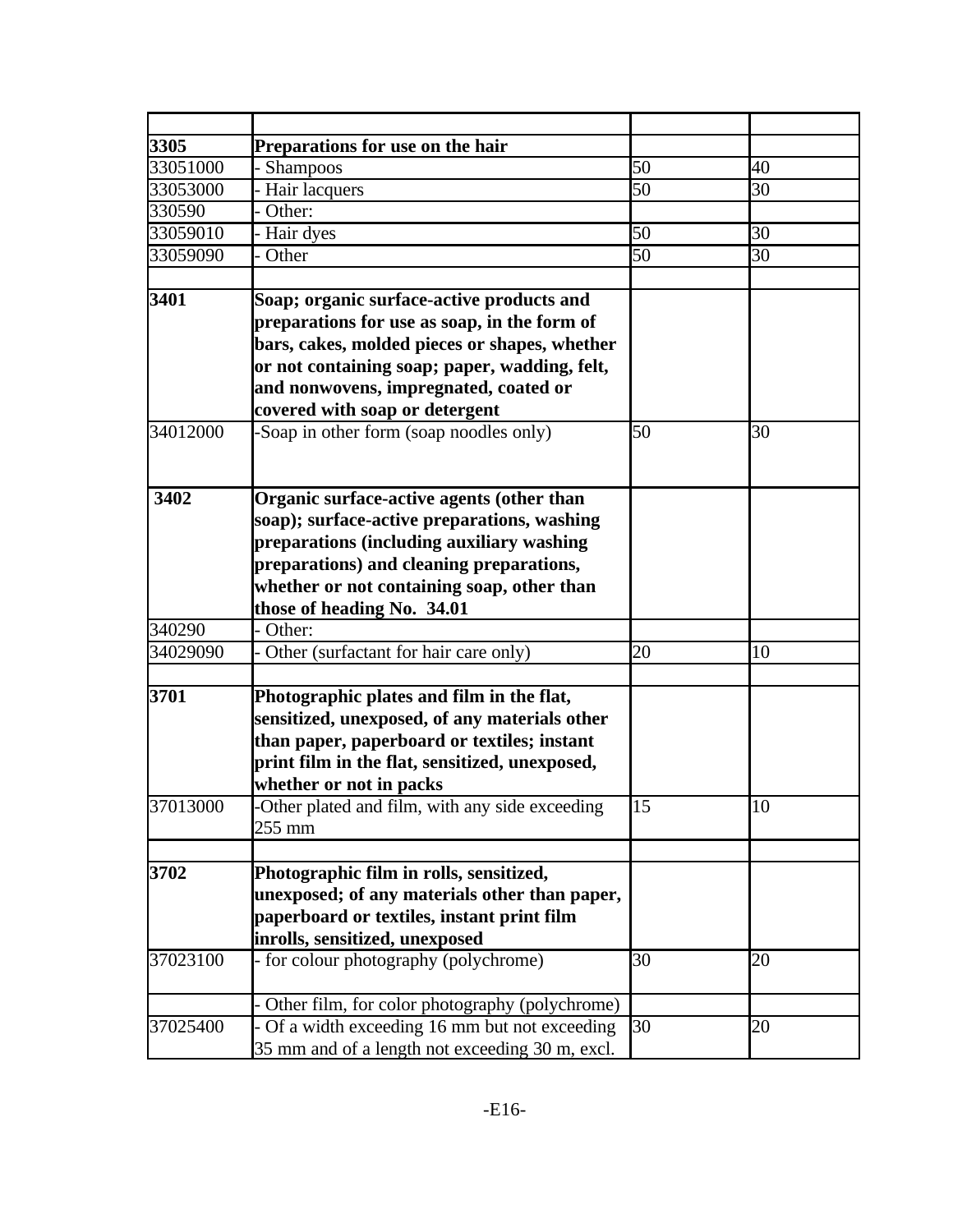|          | for slides                                                                                                                                                                                      |    |    |
|----------|-------------------------------------------------------------------------------------------------------------------------------------------------------------------------------------------------|----|----|
| 37025500 | - Of a width exceeding 16 mm but not exceeding                                                                                                                                                  | 30 | 20 |
|          | 35 mm and of a length exceeding 30 m                                                                                                                                                            |    |    |
| 37025600 | - Of a width exceeding 35mm                                                                                                                                                                     | 30 | 20 |
|          |                                                                                                                                                                                                 |    |    |
| 3703     | Photographic paper, paperboard and textiles,<br>sensitized, unexposed                                                                                                                           |    |    |
| 37032000 | Other, for colour photography (polychrome)                                                                                                                                                      | 30 | 20 |
|          |                                                                                                                                                                                                 |    |    |
| 4804     | Uncoated kraft paper and paperboard, in rolls<br>or sheets, other than that of heading No. 48.02<br>or 48.03                                                                                    |    |    |
|          | - Kraftliner:                                                                                                                                                                                   |    |    |
| 48041100 | Unbleached                                                                                                                                                                                      | 30 | 20 |
| 6406     | Parts of footwear; removable in-soles, heel<br>cushions and similar articles; gaiters, leggings<br>and similar articles, and parts therof                                                       |    |    |
| 64069900 | Of other materials                                                                                                                                                                              | 20 | 10 |
|          |                                                                                                                                                                                                 |    |    |
| 7323     | Table, kitchen or other household articles and<br>parts thereof, of iron or steel; iron or steel<br>wool; pot scourers and scouring or polishing<br>pads, gloves and the like, of iron or steel |    |    |
| 73239900 | -Other                                                                                                                                                                                          | 30 | 20 |
|          |                                                                                                                                                                                                 |    |    |
| 8408     | <b>Compression-ignition internal combustion</b>                                                                                                                                                 |    |    |
|          | piston engines (diesel, semi-diesel)                                                                                                                                                            |    |    |
| 840820   | - Engines of a kind used for propulsion of vehicles<br>of Chapter 87                                                                                                                            |    |    |
|          | - For other vehicles of Chapter 87                                                                                                                                                              |    |    |
| 84082021 | - For motor vehicles of sub-heading No. 8711,<br>8703                                                                                                                                           | 40 | 30 |
| 8415     | Air conditioning machines, comprising a                                                                                                                                                         |    |    |
|          | motor-driven fan and elements for changing                                                                                                                                                      |    |    |
|          | the temperature and humidity, including those                                                                                                                                                   |    |    |
|          | machines in which the humidity can not be                                                                                                                                                       |    |    |
|          | separately regulated                                                                                                                                                                            |    |    |
| 841583   | - Not incorporating a refrigerating unit                                                                                                                                                        |    |    |
| 84158310 | - Of a capacity not exceeding 90,000BTU/h                                                                                                                                                       | 50 | 30 |
| 84158320 | -Of a capacity exceeding 90,000BTU/h but not<br>exceeding 180,000 BTU/h                                                                                                                         | 40 | 30 |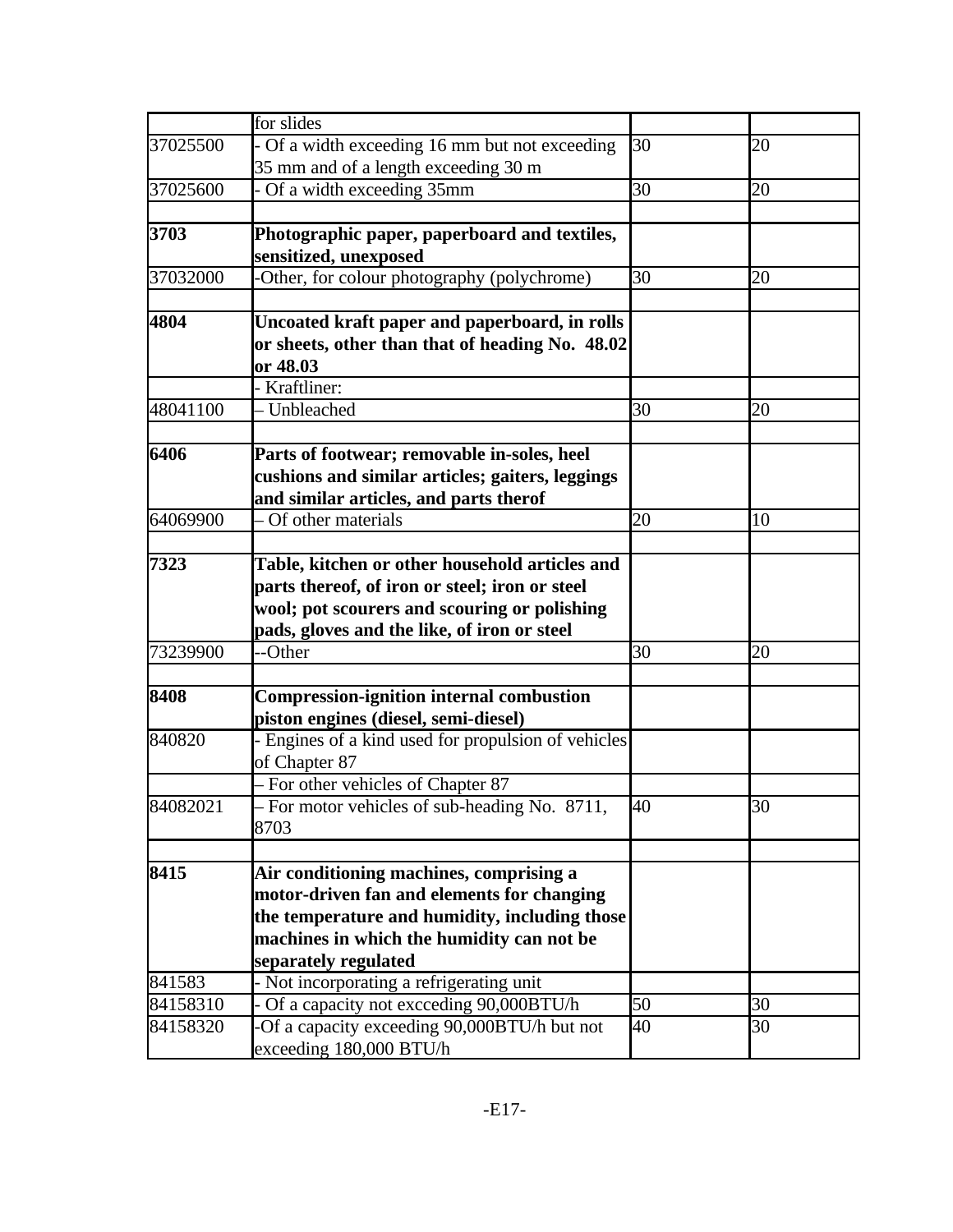| 84158390 | -Other                                             | $\overline{30}$ | 20 |
|----------|----------------------------------------------------|-----------------|----|
| 841590   | -Parts:                                            |                 |    |
| 84159019 | Other                                              | 30              | 20 |
|          |                                                    |                 |    |
| 8418     | Refrigerators, freezers and other refrigerating    |                 |    |
|          | of freezing equipment, electric or other; heat     |                 |    |
|          | pumps other than air conditioning machines         |                 |    |
|          | of heading No. 84.15                               |                 |    |
| 841830   | -Freezers if the chest type, not exceeding 800 l   |                 |    |
|          | capacity:                                          |                 |    |
| 84183010 | - With capacity not exceeding 200 1                | 50              | 30 |
| 84183090 | - With capacity exceeding 200 1 but not            | 30              | 20 |
|          | exceeding 800 1                                    |                 |    |
| 841840   | -Freezers of the upright type, not exceeding 900 l |                 |    |
|          | capacity:                                          |                 |    |
| 84184010 | - With capacity not exceeding 200 1                | $\overline{50}$ | 40 |
| 84184090 | - With capacity exceeding 200 1 but not            | 30              | 20 |
|          | exceeding 900 1                                    |                 |    |
| 841850   | -Other refrigerating or freezing chests, cabinets, |                 |    |
|          | display counters, show cases and similar           |                 |    |
|          | refrigerating or freezing furniture:               |                 |    |
| 84185010 | - With capacity not exceeding 200 1                | 50              | 40 |
| 84185090 | - With capacity exceeding 200 1                    | 30              | 20 |
|          |                                                    |                 |    |
|          |                                                    |                 |    |
| 8419     | Machinery, plant or laboratory equipment,          |                 |    |
|          | whether or not electrically heated, for the        |                 |    |
|          | treatment of materials by a process involving a    |                 |    |
|          | change of temperature such as heating,             |                 |    |
|          | cooking, roasting, 'distilling, rectifying,        |                 |    |
|          | sterilizing, pasteurizing, steaming, drying,       |                 |    |
|          | evaporating, vaporising, condensing or             |                 |    |
|          | cooling, other than machinery or plant of a        |                 |    |
|          | kind used for domestic purposes; instanteous       |                 |    |
|          | or storage water heaters, non-electric             |                 |    |
|          | - Other machinery, plant and equipment:            |                 |    |
| 84198100 | -For making hot drinks or for cooking or heating   | 30              | 20 |
|          | food                                               |                 |    |
|          |                                                    |                 |    |
| 8421     | Centrifuges, including centrifugal dryers;         |                 |    |
|          | filtering or purifying machinery and               |                 |    |
|          | apparatus for liquids or gases.                    |                 |    |
| 842121   | -For filtering or purifying water                  |                 |    |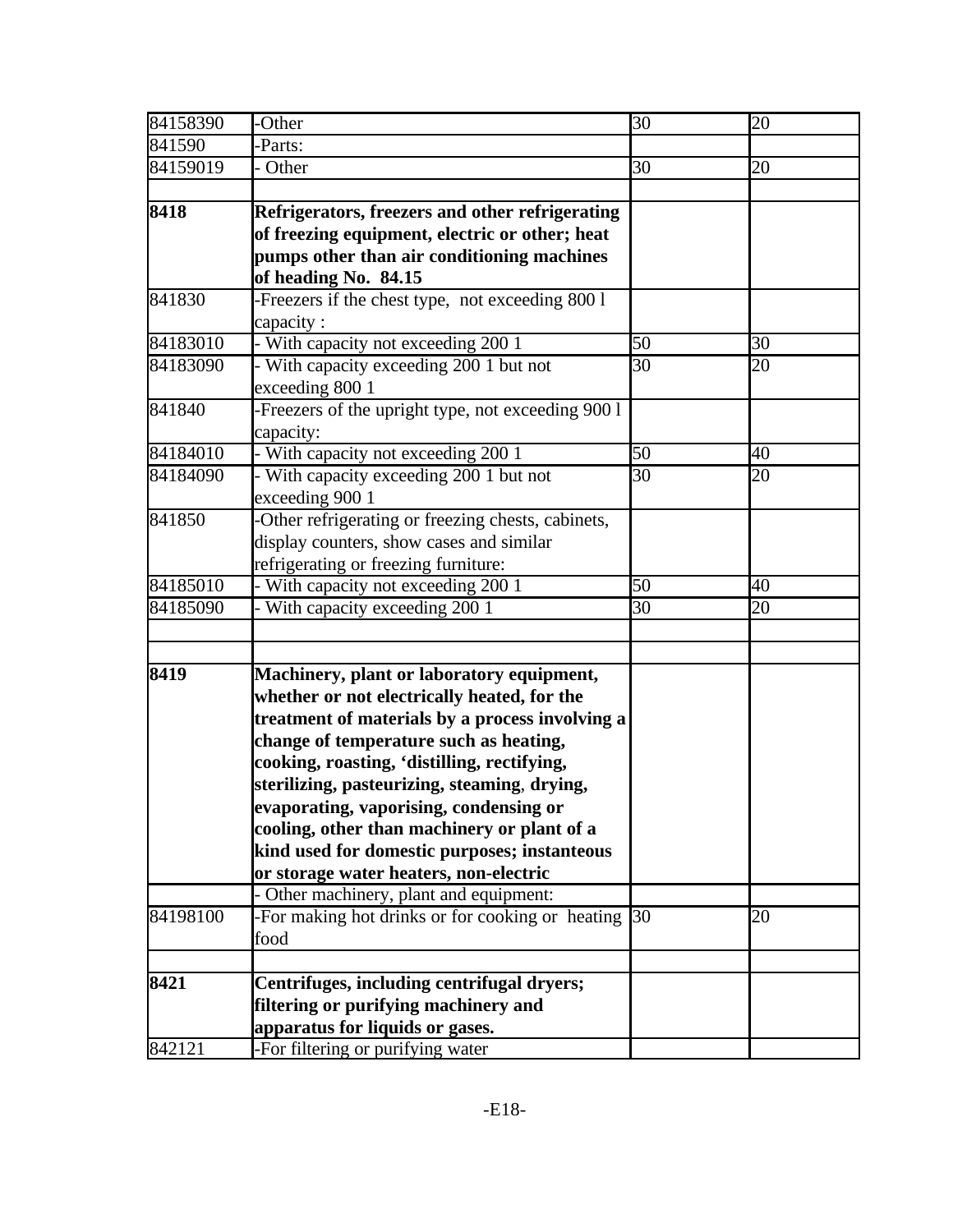| 84212110 | -Electrical operated with filtering capacity not     | 20              | 15 |
|----------|------------------------------------------------------|-----------------|----|
|          | exceeding 500 1/h                                    |                 |    |
|          |                                                      |                 |    |
| 8450     | Household or laundry-type washing machines,          |                 |    |
|          | including machines which both wash and dry           |                 |    |
|          | - Machines, each of a dry linen capacity not         |                 |    |
|          | exceeding 10 kg:                                     |                 |    |
| 84501100 | -Fully-automatic machines                            | 50              | 40 |
| 84501200 | -Other machines, with built-in centrifugal drier     | 50              | 40 |
| 84501900 | -Other                                               | 50              | 40 |
| 84502000 | -Machines, each of a dry linen capacity exceeding 50 |                 | 40 |
|          | 10 kg:                                               |                 |    |
| 84509000 | -Parts                                               | $\overline{50}$ | 40 |
|          |                                                      |                 |    |
| 8481     | Taps, cocks, valves and similar appliances for       |                 |    |
|          | pipes, boiler shells, tanks, vats or the like,       |                 |    |
|          | including pressure-reducing valves and               |                 |    |
|          | thermostatically controlled valves                   |                 |    |
| 848180   | -Other appliances:                                   |                 |    |
| 84818060 | -Valves for water pipe                               | 20              | 15 |
|          |                                                      |                 |    |
| 8508     | Electro-mechanical tools for working in the          |                 |    |
|          | hand, with self-contained electric motor.            |                 |    |
| 85081000 | -Drills of all kinds                                 | 10              | 5  |
|          |                                                      |                 |    |
| 8516     | Electric instantaneous or storage water heaters      |                 |    |
|          | and immersion heaters; electric space heating        |                 |    |
|          | apparatus and soil heating apparatus; electro-       |                 |    |
|          | thermic hair dressing apparatus (for example,        |                 |    |
|          | 'hair dryers, hair curlers, curling tong heaters)    |                 |    |
|          | and hand dryers; electric smoothing irons;           |                 |    |
|          | other electro-thermic appliances of a kind used      |                 |    |
|          | for domestic purposes; electric heating              |                 |    |
|          | resistors, other than those of heading No.           |                 |    |
|          | 8545                                                 |                 |    |
| 851660   | -Other ovens; cookers, cooking plates, boiling       |                 |    |
|          | rings, grillers and roasters                         |                 |    |
| 85166020 | -Boilers including boiling rings                     | 40              | 30 |
| 85166030 | Ovens cooker                                         | 40              | 30 |
| 85166090 | -Other                                               | 40              | 30 |
|          |                                                      |                 |    |
| 8523     | Prepared unrecorded media for sound                  |                 |    |
|          | recording or similar recording of other              |                 |    |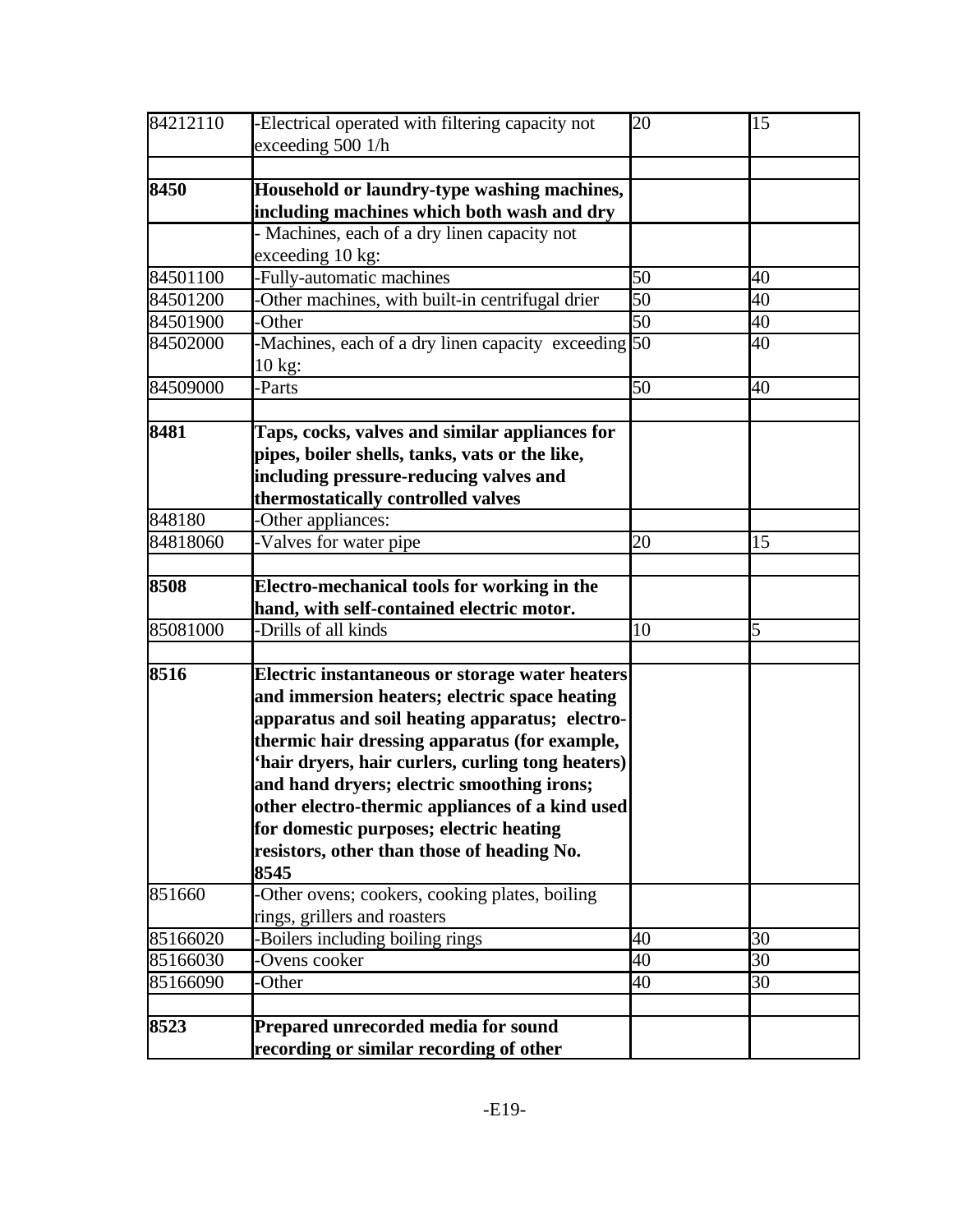|          | phenomena, other than products of Chapter<br>37                                                                                                                                                     |    |                 |
|----------|-----------------------------------------------------------------------------------------------------------------------------------------------------------------------------------------------------|----|-----------------|
| 852313   | -Of a width exceeding 6.5 mm:                                                                                                                                                                       |    |                 |
| 85231320 | -Computer magnetic tapes                                                                                                                                                                            | 20 | 15              |
| 8525     | Transmission apparatus for radio-telephony,<br>radio-telegraphy, radio-broadcasting or<br>television, whether or not incorporating<br>reception apparatus or sound recording or<br>reproducing.     |    |                 |
| 852520   | -Transmission apparatus incorporating reception<br>apparatus:                                                                                                                                       |    |                 |
| 85252010 | Cordless telephones (mobile phones)                                                                                                                                                                 | 20 | 10              |
| 85254000 | -Still image video cameras and other video<br>camera recorders                                                                                                                                      | 30 | 20              |
| 8527     | Reception apparatus for radio-telephony,<br>radio-telegraphy or radio broadcasting,<br>whether or not combined, in the same housing,<br>with sound recording or reproducing<br>apparatus or a clock |    |                 |
| 852790   | -Other                                                                                                                                                                                              |    |                 |
| 85279010 | -Pager                                                                                                                                                                                              | 15 | 10              |
| 8529     | Parts suitable for use soley or principally with<br>the apparatus of headings Nos. 85.25 tp 85.28                                                                                                   |    |                 |
| 85291000 |                                                                                                                                                                                                     | 30 | 20              |
| 9006     | Photographic (other than cinematographic)<br>cameras; photographic flashlight apparatus<br>and flashbulbs other than discharge lamps of<br>heading No. 8539                                         |    |                 |
| 90065300 | -Other, for roll film of a width of 35 mm                                                                                                                                                           | 30 | 20              |
| 9504     | Articles for funfair, table or parlour games,<br>including pintables, billards, special tables for<br>casino games and automatic bowling alley<br>equipment                                         |    |                 |
| 95041000 | -Video games of a kind used with a television<br>receiver                                                                                                                                           | 50 | 30              |
| 95049000 | -Other                                                                                                                                                                                              | 50 | $\overline{30}$ |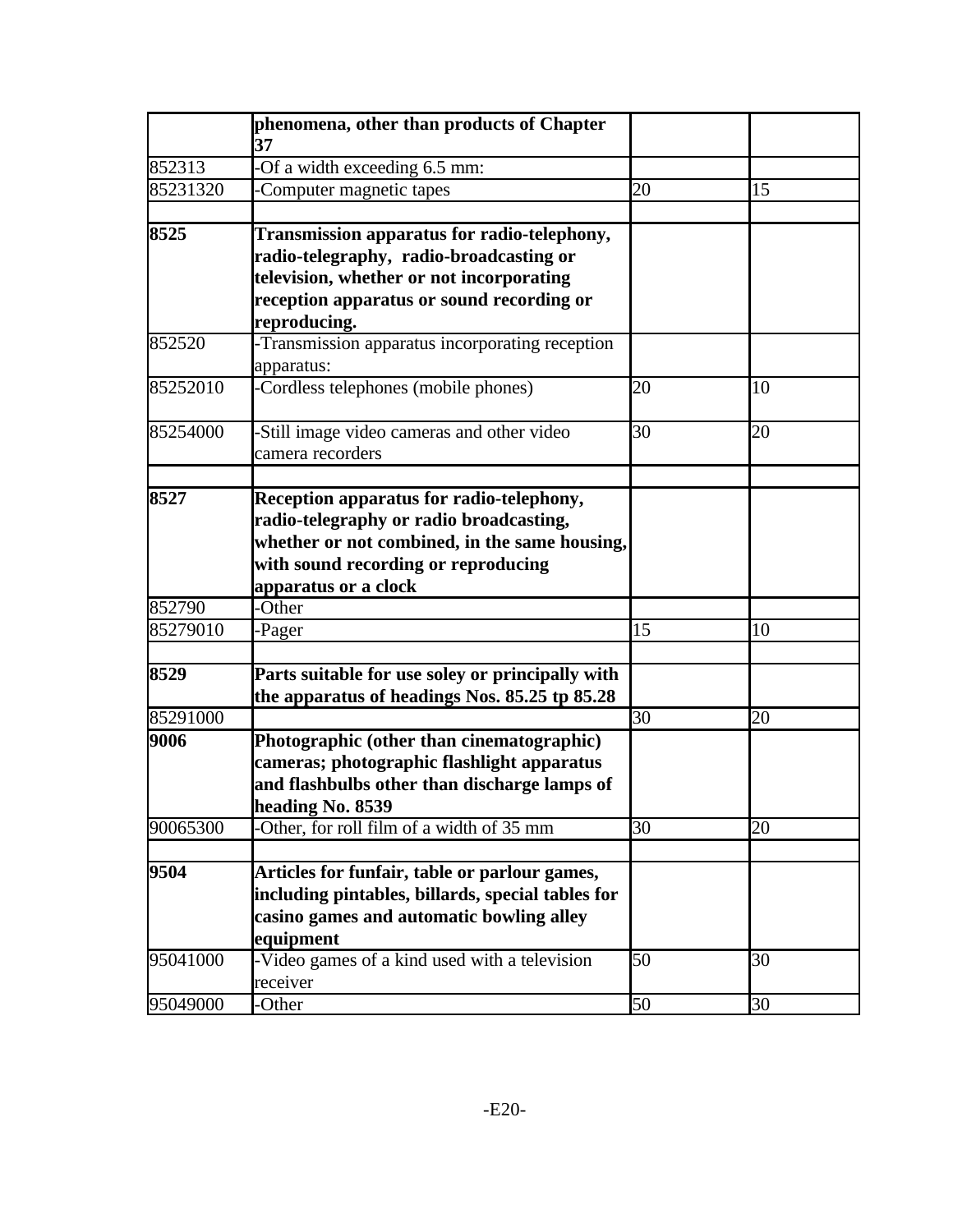#### **CHAPTER II**

#### **INTELLECTUAL PROPERTY RIGHTS**

#### **Article 1 Objectives, Principles and Scope of Obligations**

- 1. Each Party shall provide in its territory to the nationals of the other Party adequate and effective protection and enforcement of intellectual property rights.
- 2. The Parties recognize the underlying public policy objectives of national systems for the protection of intellectual property, including developmental and technological objectives, and ensure that measures to protect and enforce intellectual property rights do not themselves become barriers to legitimate trade.
- 3. To provide adequate and effective protection and enforcement of intellectual property rights, each Party shall, at a minimum, give effect to this Chapter and the substantive economic provisions of:
	- A. the Geneva Convention for the Protection of Producers of Phonograms Against Unauthorized Duplication of their Phonograms, 1971 (Geneva Convention);
	- B. the Berne Convention for the Protection of Literary and Artistic Works, 1971 (Berne Convention);
	- C. the Paris Convention for the Protection of Industrial Property, 1967 (Paris Convention);
	- D. the International Convention for the Protection of New Varieties of Plants, 1978 (UPOV Convention (1978)), or the International Convention for the Protection of New Varieties of Plants, 1991 (UPOV Convention (1991)); and
	- E. the Convention Relating to the Distribution of Programme-Carrying Signals Transmitted by Satellite (1974).

If a Party has not acceded to the specified text of any such Conventions on or before the date of entry into force of this Agreement, it shall promptly make every effort to accede.

4. A Party may implement in its domestic law more extensive protection and enforcement of intellectual property rights than is required under this Chapter, provided that such protection and enforcement are not inconsistent with this Chapter.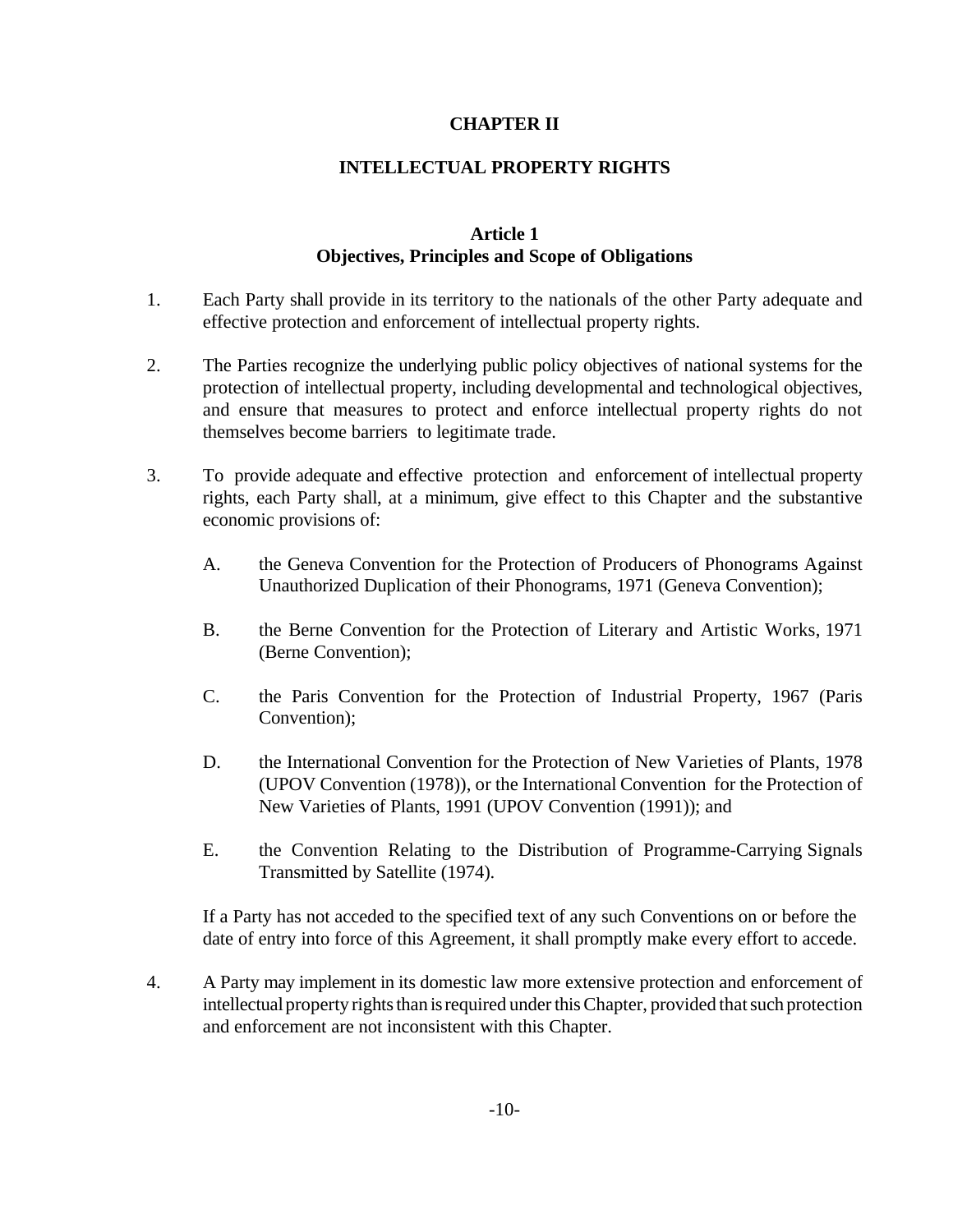## **Article 2 Definitions**

For purposes of this Chapter:

- 1. "confidential information" includes trade secrets, privileged information, and other undisclosed information that has not become subject to an unrestricted public disclosure under the Party's domestic law.
- 2. "encrypted program-carrying satellite signal" means a program-carrying satellite signal that istransmitted in a form whereby the aural or visual characteristics, or both, are modified or altered for the purpose of preventing the unauthorized reception of a program carried in that signal by persons without the authorized equipment that is designed to eliminate the effects of such modification or alteration.
- 3. "intellectual property rights" refers to copyrights and related rights, trademarks, patents, layout designs (topographies) of integrated circuits, encrypted program-carrying satellite signals, confidential information (trade secrets), industrial designs and rights in plant varieties.
- 4. "lawful distributor of an encrypted satellite signal" in a Party means the person who originally transmitted the signal.
- 5. "national" of a Party shall, in respect of the relevant intellectual property rights, be understood as those natural or legal persons that would meet the criteria for eligibility for protection provided for in the Paris Convention, the Berne Convention, the Geneva Convention, the Convention Relating to the Distribution of Programme-Carrying Signals Transmitted by Satellite, the International Convention for the Protection of Performers, Producers of Phonograms and Broadcasting Organizations, the UPOV Convention (1978), the UPOV Convention (1991) or the Treaty on Intellectual Property in Respect of Integrated Circuits adopted at Washington in 1989, as if each Party were a Party to those Conventions, and with respect to intellectual property rights that are not the subject of these Conventions, "national of a Party" shall be understood at least to include any person that is a citizen or permanent resident of that Party.
- 6. "public" includes, with respect to rights of communication and performance of works provided for under Articles 11, 11*bis*(1) and 14(1)(ii) ofthe Berne Convention, with respect to dramatic, dramatico-musical, musical and cinematographic works, at least, any aggregation of individuals intended to be the object of, and capable of perceiving, communications or performances of works, regardless of whether they can do so at the same or different times or in the same or different places, provided that such an aggregation is larger than a family and its immediate circle of acquaintances or is not a group comprising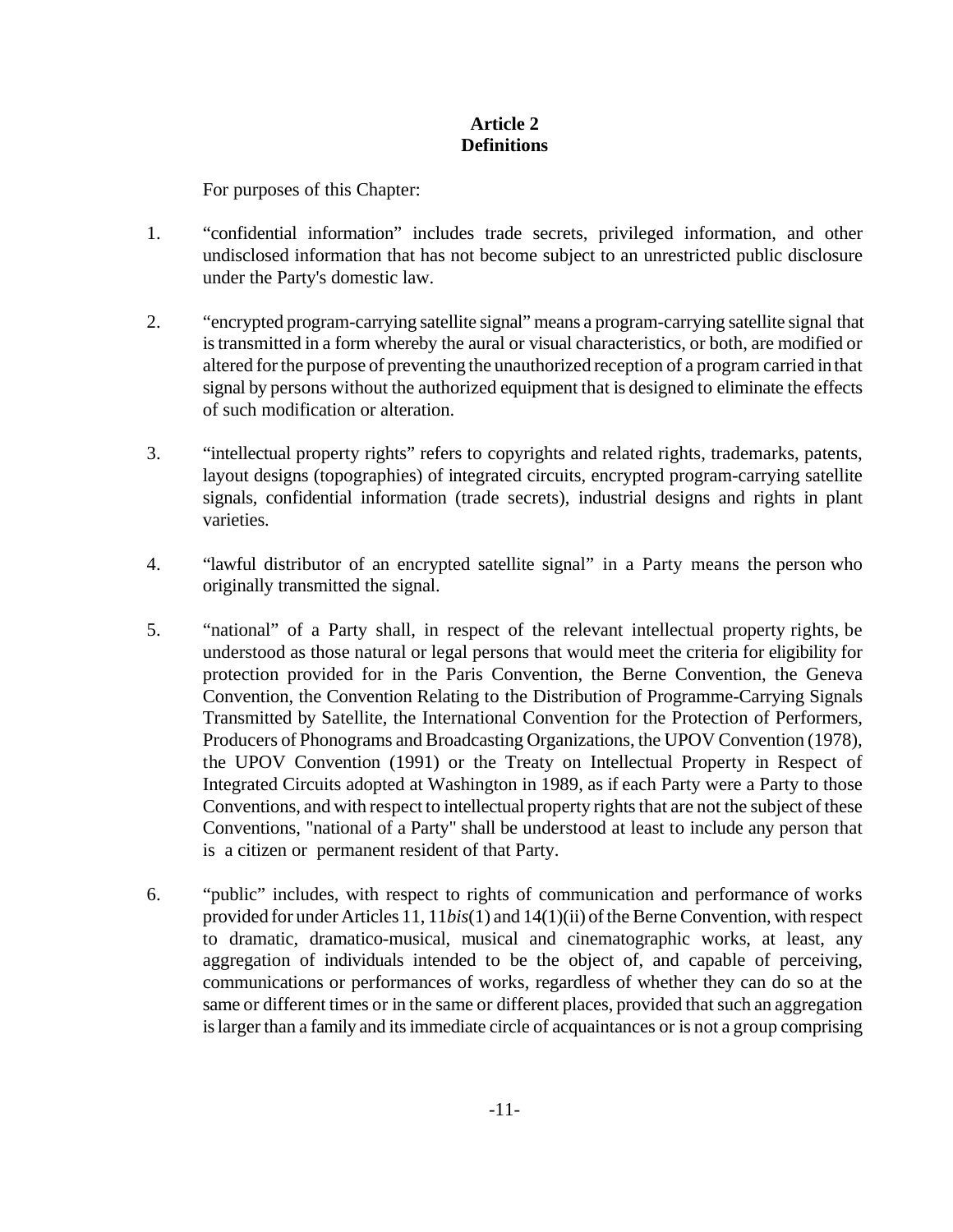a limited number of individuals having similarly close ties that has not been formed for the principal purpose of receiving such performances and communications of works.

7. "right holder" includes the right holder personally, any other natural or legal person authorized by the right holder who is an exclusive licensee of the right, or other authorized persons, including federations and associations, having legal standing under domestic law to assert such rights.

## **Article 3 National Treatment**

- 1. Each Party shall accord to nationals of the other Party treatment no less favorable than it accords to its own nationals with regard to the acquisition, protection, enjoyment and enforcement of all intellectual property rights and any benefits derived therefrom.
- 2. A Party shall not, as a condition of according national treatment under this Article, require right holders to comply with any formalities or conditions (including fixation, publication or exploitation in the territory of a Party) in order to acquire, enjoy, enforce and exercise rights or benefits in respect of copyright and related rights.
- 3. A Party may derogate from paragraph 1 in relation to its judicial and administrative procedures for the protection or enforcement of intellectual property rights, including any procedure requiring a national of the other Party to designate for service of process an address in the Party's territory or to appoint an agent in the Party's territory, if the derogation is consistent with the relevant Convention listed in Article 1.3 above, provided that such derogation:
	- A. is necessary to secure compliance with measures that are not inconsistent with this Agreement; and
	- B. is not applied in a manner that would constitute a restriction on trade.
- 4. No Party shall have any obligation under this Article with respect to procedures provided in multilateral agreements concluded under the auspices of the World Intellectual Property Organization relating to the acquisition or maintenance of intellectual property rights.

### **Article 4 Copyright and Related Rights**

1. Each Party shall protect all works that embody original expression within the meaning of the Berne Convention. In particular: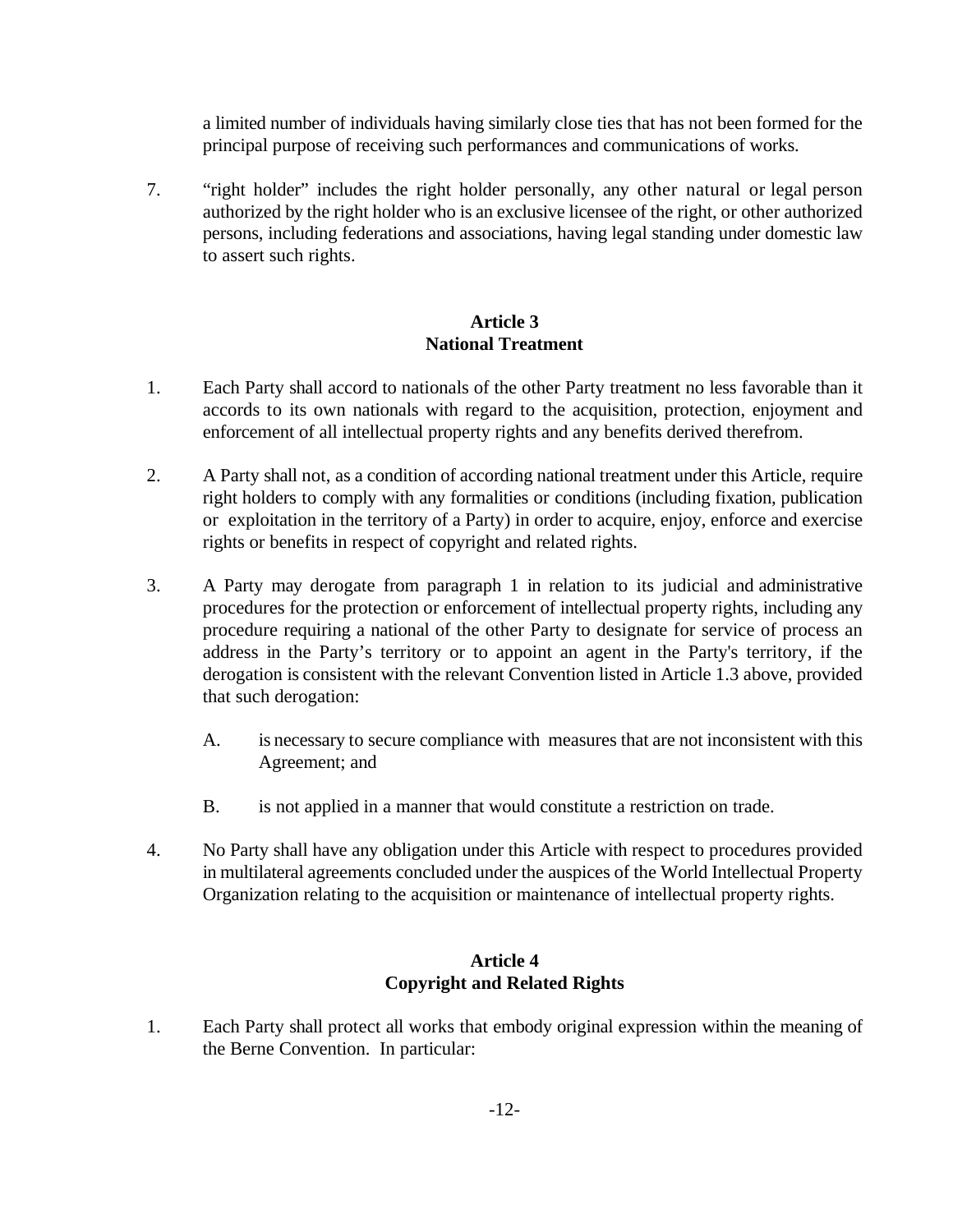- A. all types of computer programs are literary works within the meaning of the Berne Convention and each Party shall protect them as such; and
- B. compilations of data or other material, whether in machine readable or other form, which by reason of the selection or arrangement of their contents constitute intellectual creations, shall be protected as works.

The protection a Party provides under subparagraph (B) shall not extend to the data or material itself, or prejudice any copyright subsisting in that data or material.

- 2. Each Party shall provide to authors and their successors in interest those rights enumerated in the Berne Convention in respect of works covered by paragraph 1, and shall provide the right to authorize or prohibit:
	- A. the importation into the Party's territory of copies of the work;
	- B. the first public distribution of the original and each copy of the work by sale, rental or otherwise;
	- C. the communication of a work to the public; and
	- D. the rental of the original or a copy of a computer program for the purposes of commercial advantage.

Subparagraph (D) shall not apply where the copy of the computer program is not itself an essential object of the rental. Each Party shall provide that putting the original or a copy of a computer program on the market with the right holder's consent shall not exhaust the rental right.

- 3. Each Party shall provide that for copyright and related rights:
	- A. any person acquiring or holding any economic rights may freely and separately transfer such rights by contract; and
	- B. any person acquiring or holding any such economic rights by virtue of a contract, including contracts of employment underlying the creation of works and sound recordings, shall be able to exercise those rights in its own name and enjoy fully the benefits derived from those rights.
- 4. Each Party shall provide that, where the term of protection of a work is to be calculated on a basis other than the life of a natural person, the term shall be not less than 75 years from the end of the calendar year of the first authorized publication of the work or, failing such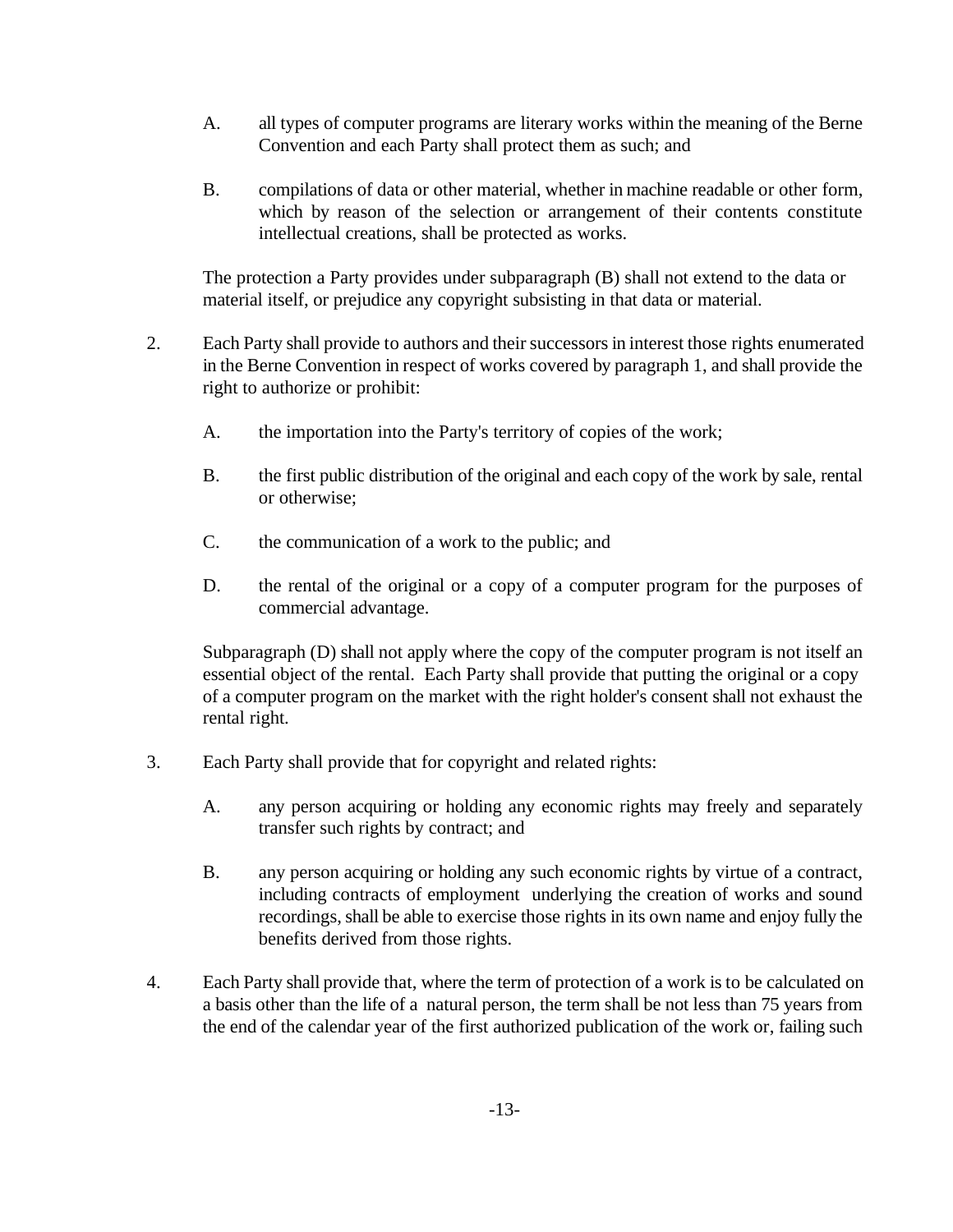authorized publication within 25 years from the creation of the work, not less than 100 years from the end of the calendar year of the creation of the work.

- 5. Neither Party may grant translation or reproduction licenses permitted under the Appendix to the Berne Convention where legitimate needs in that Party's territory for copies or translations of the work could be met by the right holder's voluntary actions but for obstacles created by the Party's measures.
- 6. Each Party shall provide to the right holder in a sound recording the right to authorize or prohibit:
	- A. the direct or indirect reproduction, in whole or in part, of the sound recording;
	- B. the importation into the Party's territory of copies of the sound recording;
	- C. the first public distribution of the original and each copy of the sound recording by sale, rental or otherwise; and
	- D. the rental, lease or lending of the original or a copy of the sound recording for the purposes of commercial advantage.

Each Party shall provide that putting the original or a copy of a sound recording on the market with the right holder's consent shall not exhaust the rental right.

- 7. Each Party shall provide to performers the right to authorize or prohibit:
	- A. the fixation of their live musical performances in a sound recording;
	- B. the reproduction of unauthorized fixations of their live musical performances in a sound recording;
	- C. the transmission or other communication to the public of sounds in a live musical performance; and
	- D. the distribution, sale, rental, disposal or transfer of the unauthorized fixations of their live performances in a sound recording, regardless of where the fixations were made.
- 8. Each Party shall, through operation of this Agreement, apply the provisions of Article 18 of the Berne Convention to works and, with such modifications as may be necessary, to existing sound recordings.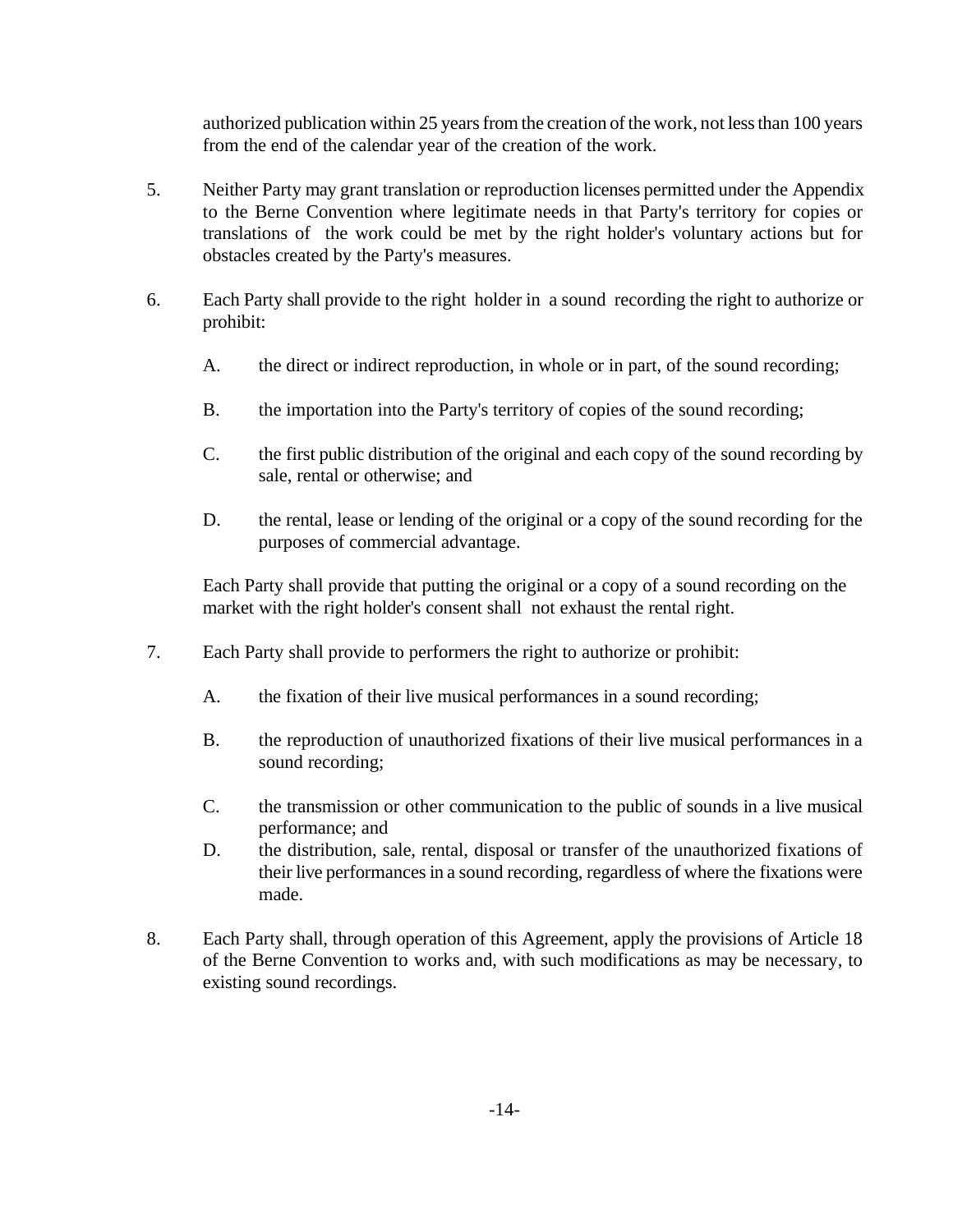9. Each Party shall confine limitations or exceptions to the rights provided for in this Article to certain special cases that do not conflict with a normal exploitation of the work, and do not unreasonably prejudice the legitimate interests of the right holder.

## **Article 5 Protection of Encrypted Program-Carrying Satellite Signals**

- 1. For serious violations involving the protection of encrypted program-carrying satellite signals, each Party shall make available appropriate remedies, including civil and criminal remedies.
- 2. Serious violations involving the protection of encrypted program-carrying satellite signals shall include the following:
	- A. The manufacture, assembly, modification, or distribution (including import, export, sale or lease) of a device or system, by any person knowing or having reason to know that the device or system is primarily of assistance in the unauthorized decoding of an encrypted program-carrying satellite signal; and
	- B. The willful receipt or further distribution of an encrypted program-carrying satellite signal that has been decoded without the authorization of the lawful distributor of the signal (regardless of the location of such person) or of any other person or persons designated by the original transmitter as authorized distributors of such signal in such Party.
- 3. Each Party shall provide that civil remedies provided for pursuant to paragraph 1 of this Article shall be available to any person that holds an interest in the encrypted programcarrying satellite signal or the content thereof.

### **Article 6 Trademarks**

- 1. For the purposes of this Agreement, a trademark consists of any sign, or any combination of signs, capable of distinguishing the goods or services of one person from those of another, including words, personal names, designs, letters, numerals, combinations of colors, figurative elements or the shape of goods or of their packaging. Trademarks shall include service marks, collective marks and certification marks.
- 2. Each Party shall provide to the owner of a registered trademark the right to prevent all persons not having the owner's consent from using in commerce identical or similar signs for goods or services that are identical, or similar to those goods or services in respect of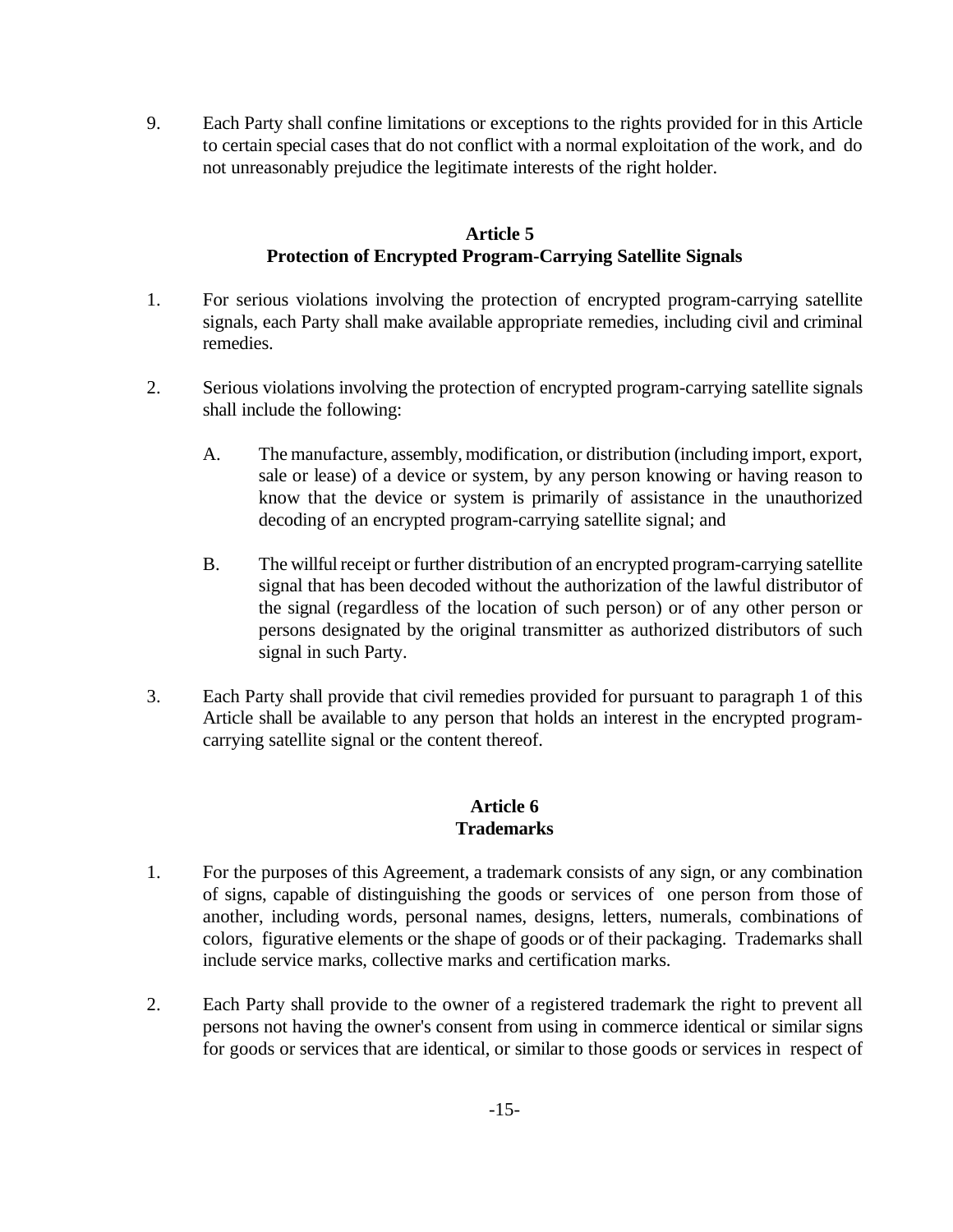which the owner's trademark is registered, where such use would result in a likelihood of confusion. In the case of the use of an identical sign for identical goods or services, a likelihood of confusion shall be presumed. The rights described above shall not prejudice any prior rights, nor shall they affect the possibility of making rights available on the basis of use.

- 3. A Party may make registrability depend on use. However, actual use of a trademark shall not be a condition for filing an application for registration. Neither Party may refuse an application solely on the ground that intended use has not taken place before the expiry of a period of three years from the date of application for registration.
- 4. Each Party shall provide a system for the registration of trademarks, which shall include:
	- A. examination of applications;
	- B. notice to be given to an applicant of the reasons for the refusal to register a trademark;
	- C. a reasonable opportunity for the applicant to respond to the notice;
	- D. publication of each trademark either before or promptly after it is registered; and
	- E. a reasonable opportunity for interested personsto petition to cancel the registration of a trademark.
- 5. The nature of the goods or services to which a trademark is to be applied shall in no case form an obstacle to the registration of a trademark.
- 6. Article 6*bis* of the Paris Convention shall apply, with such modifications as may be necessary, to services. In determining whether a trademark is well-known, account shall be taken of the knowledge of the trademark in the relevant sector of the public, including knowledge in the Party's territory obtained as a result of the promotion of the trademark. Neither Party may require that the reputation of the trademark extend beyond the sector of the public that normally deals with the relevant goods or services or that the trademark be registered.
- 7. Each Party shall use the International Classification of Goods and Services for registration. Neither Party shall use such classification as the only basis for determining the likelihood of confusion.
- 8. Each Party shall provide that the initial registration of a trademark be for a term of at least 10 years, and that the registration be indefinitely renewable for terms of not less than 10 years when conditions for renewal have been met.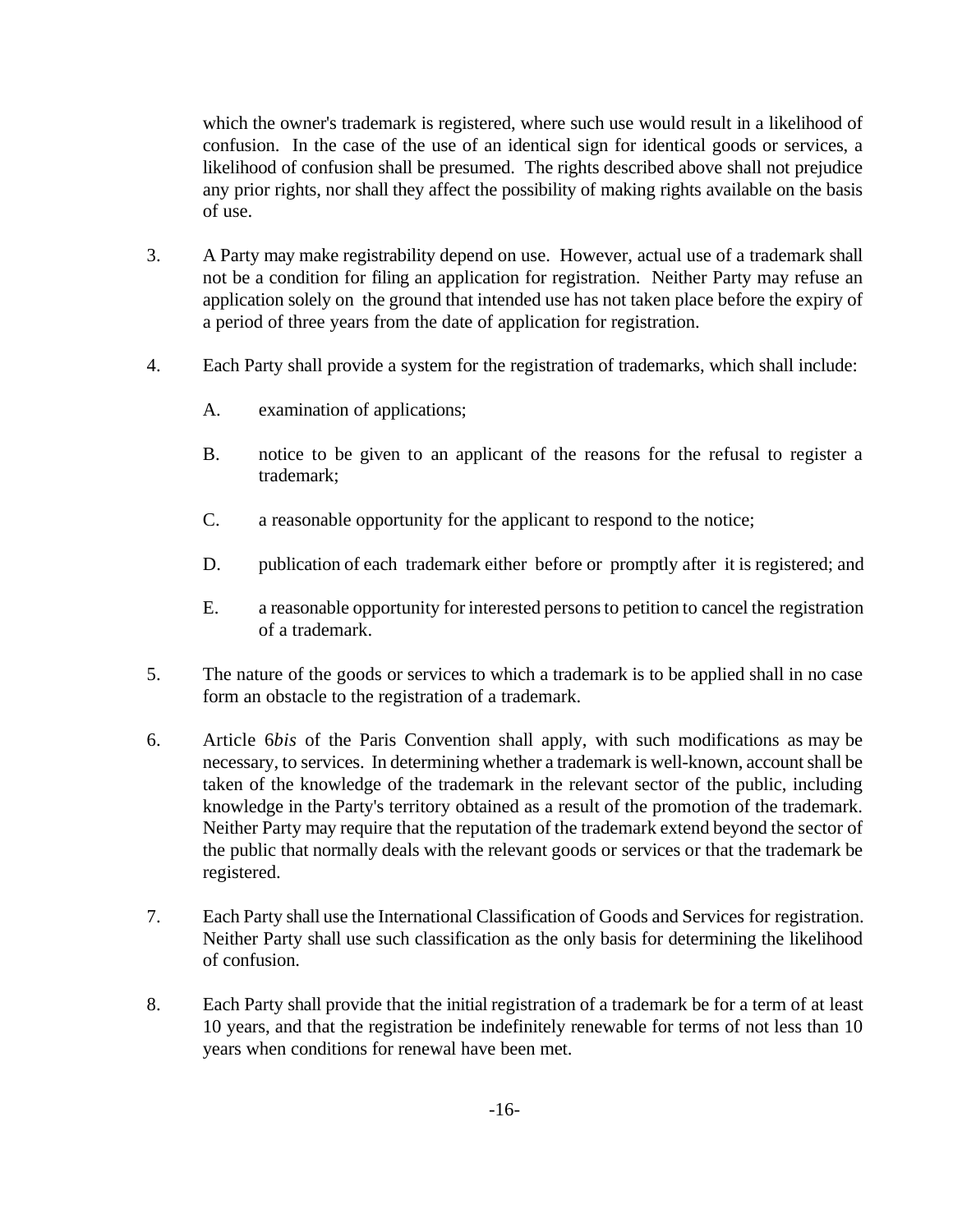- 9. Each Party shall require the use of a trademark to maintain a registration. The registration may be canceled for the reason of non-use only after an uninterrupted period of at least three years of non-use, unless valid reasons based on the existence of obstacles to such use are shown by the trademark owner. The law shall recognize, as valid reasons for nonuse, circumstances arising independently of the will of the trademark owner that constitute an obstacle to the use of the trademark, such asimport restrictions on, or other government requirements for, goods or services identified by the trademark.
- 10. Each Party shall recognize the use of a trademark by a person other than the trademark owner, where such use is subject to the owner's control, as use of the trademark for purposes of maintaining the registration.
- 11. Neither Party may encumber the use of a trademark in commerce by special requirements, such as a use that reduces the trademark's function as an indication of source or a use with another trademark.
- 12. A Party may determine conditions on the licensing and assignment of trademarks, it being understood that the compulsory licensing of trademarks shall not be permitted. The owner of a registered trademark shall have the right to assign its trademark with or without the transfer of the business to which the trademark belongs. However, a Party may require a transfer of goodwill in a mark as part of a valid transfer of the mark.
- 13. A Party may provide limited exceptions to the rights conferred by a trademark, such as fair use of descriptive terms, provided that such exceptions take into account the legitimate interests of the trademark owner and of other persons.
- 14. A Party may refuse to register trademarks that consist of or comprise immoral, deceptive or scandalous matter, or matter that may disparage or falsely suggest a connection with persons, living or dead, institutions, beliefs or a Party's nationalsymbols, or bring them into contempt or disrepute. Each Party shall prohibit the registration as a trademark of words that generically designate goods or services or types of goods or services to which the trademark applies.

### **Article 7 Patents**

1. Subject to the provision of paragraph 2 of this Article, each Party shall make patents available for any invention, whether a product or process, in all fields of technology, provided that such invention is new, resulted from an inventive step and is capable of industrial application. For purposes of this Article, a Party may deem the terms "inventive step" and "capable of industrial application" to be synonymous with the terms "nonobvious" and "useful", respectively.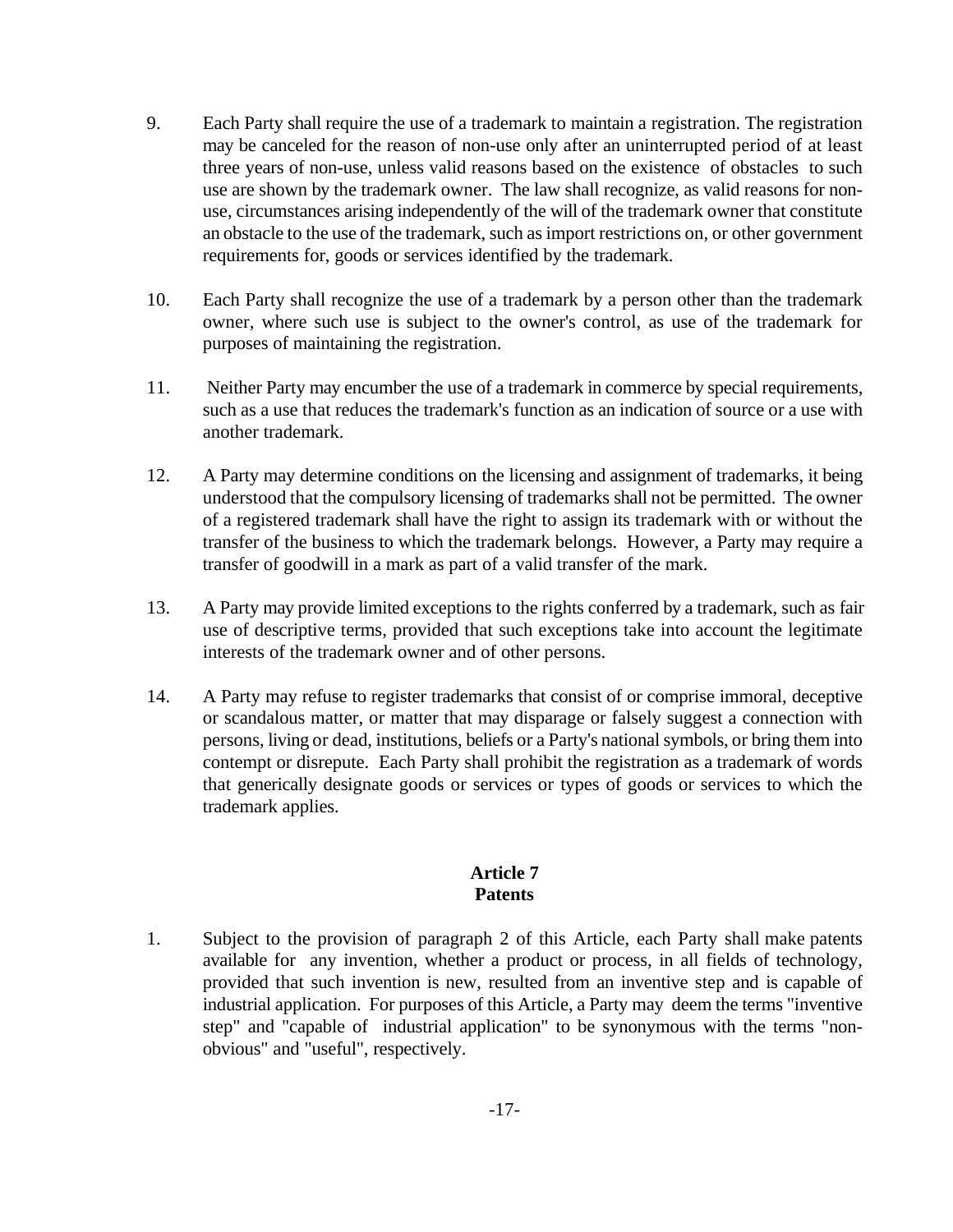- 2. Parties may exclude from patentability:
	- A. inventions, the prevention within their territory of the commercial exploitation of which is necessary to protect public order or morality, including to protect human, animal or plant life or health or to avoid serious prejudice to the environment, provided that such exclusion is not made merely because the exploitation is prohibited by their law;
	- B. diagnostic, therapeutic and surgical methods for the treatment of humans or animals;
	- C. essentially biological processes for the production of plants or animals other than non-biological and microbiological processes; animal varieties; plant varieties. The exclusion for plant varieties is limited to those plant varieties that satisfy the definition provided in Article  $1(v_i)$  of the UPOV Convention (1991); such definition shall apply *mutatis mutandis* to animal varieties. The exclusions for plant and animal varieties shall not apply to plant or animal inventions that could encompass more than one variety. Moreover, the Parties shall provide for the protection of plant varieties by an effective *sui generis* system in accordance with subparagraph 3.D of Article 1 of this Chapter.
- 3. Each Party shall provide that:
	- A. where the subject matter of a patent is a product, the patent shall confer on the patent owner the right to prevent other persons from making, using, selling, offering for sale or importing for these purposes the subject matter of the patent, without the patent owner's consent; and
	- B. where the subject matter of a patent is a process, the patent shall confer on the patent owner the right to prevent other persons from using that process and from using, selling, offering for sale or importing for these purposes at least the product obtained directly by that process, without the patent owner's consent.
- 4. A Party may provide limited exceptions to the exclusive rights conferred by a patent, provided that such exceptions do not conflict with a normal exploitation of the patent and do not unreasonably prejudice the legitimate interests of the patent owner.
- 5. Patents shall be available and patent rights enjoyable without discrimination as to the field of technology or whether products are imported or locally produced.
- 6. A Party may revoke a patent only when grounds exist that would have justified a refusal to grant the patent.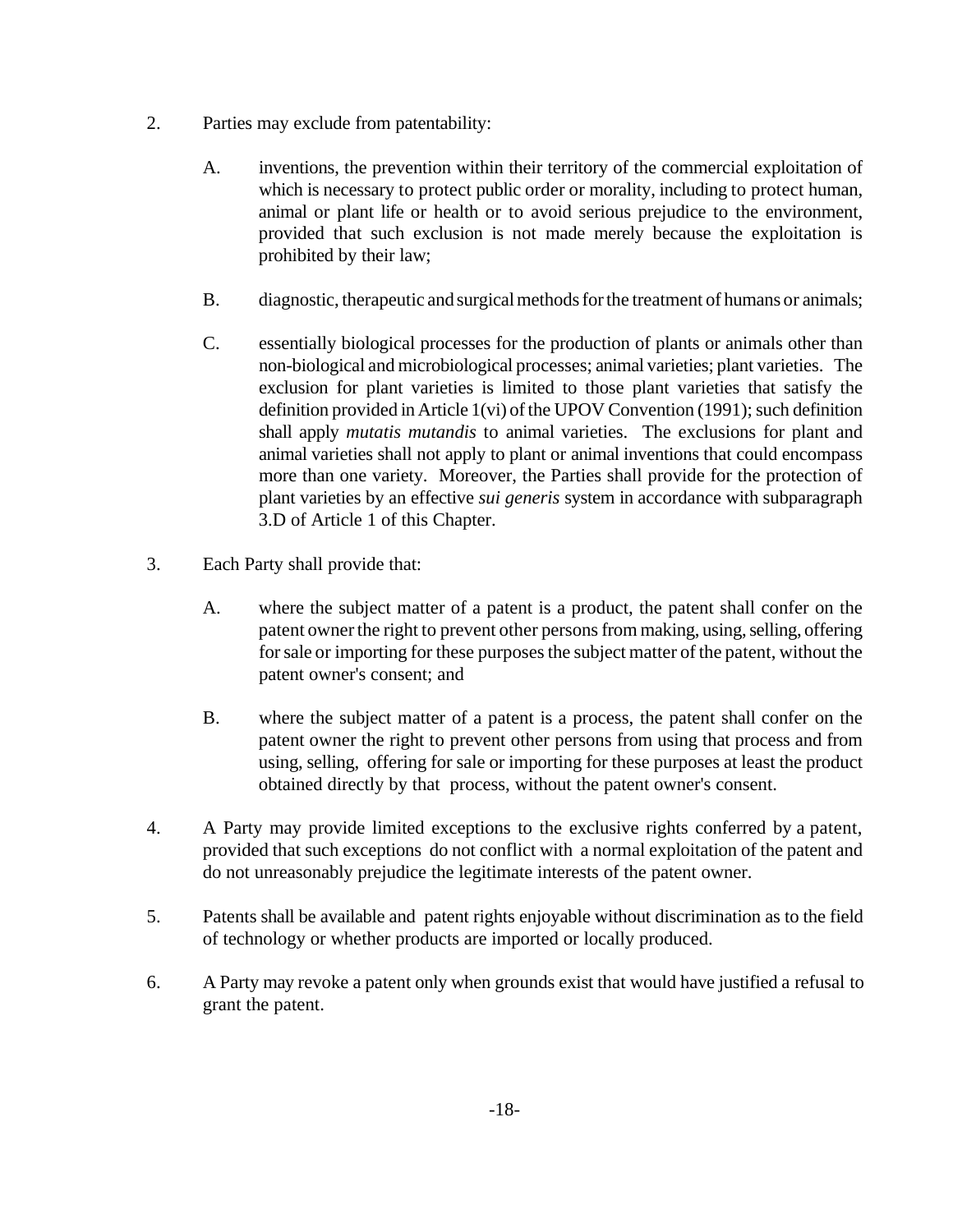- 7. Each Party shall permit patent owners to assign and transfer by succession their patents, and to conclude licensing contracts.
- 8. A Party may decline to allow use without the authorization of the right holder of a patent. However, where the law of a Party allows for use of the subject matter of a patent, other than use allowed under paragraph 4, without the authorization of the right holder, including use by the government or other persons authorized by the government, the Party shall respect the following provisions:
	- A. authorization of such use shall be considered on its individual merits;
	- B. such use may be permitted only if, prior to such use, the proposed user has made efforts to obtain authorization from the right holder on reasonable commercial terms and conditions and such efforts have not been successful within a reasonable period of time. The requirement to make such efforts may be waived by a Party in the case of a national emergency or other circumstances of extreme urgency or in cases of public non-commercial use. In situations of national emergency or other circumstances of extreme urgency, the right holder shall, nevertheless, be notified as soon as reasonably practicable. In the case of public non-commercial use, where the government or contractor, without making a patent search, knows or has demonstrable grounds to know that a valid patent is or will be used by or for the government, the right holder shall be informed promptly;
	- C. the scope and duration of such use shall be limited to the purpose for which it was authorized, and in the case of semiconductor technology shall only be for public non-commercial use or to remedy a practice determined after judicial or administrative process to be anti-competitive;
	- D. such use shall be non-exclusive;
	- E. such use shall be non-assignable, except with that part of the enterprise or goodwill that enjoys such use;
	- F. any such use shall be authorized predominantly for the supply of the Party's domestic market;
	- G. authorization for such use shall be liable, subject to adequate protection of the legitimate interests of the persons so authorized, to be terminated if and when the circumstances that led to it cease to exist and are unlikely to recur. The competent authority shall have the authority to review, on petition of an interested party, the continued existence of these circumstances;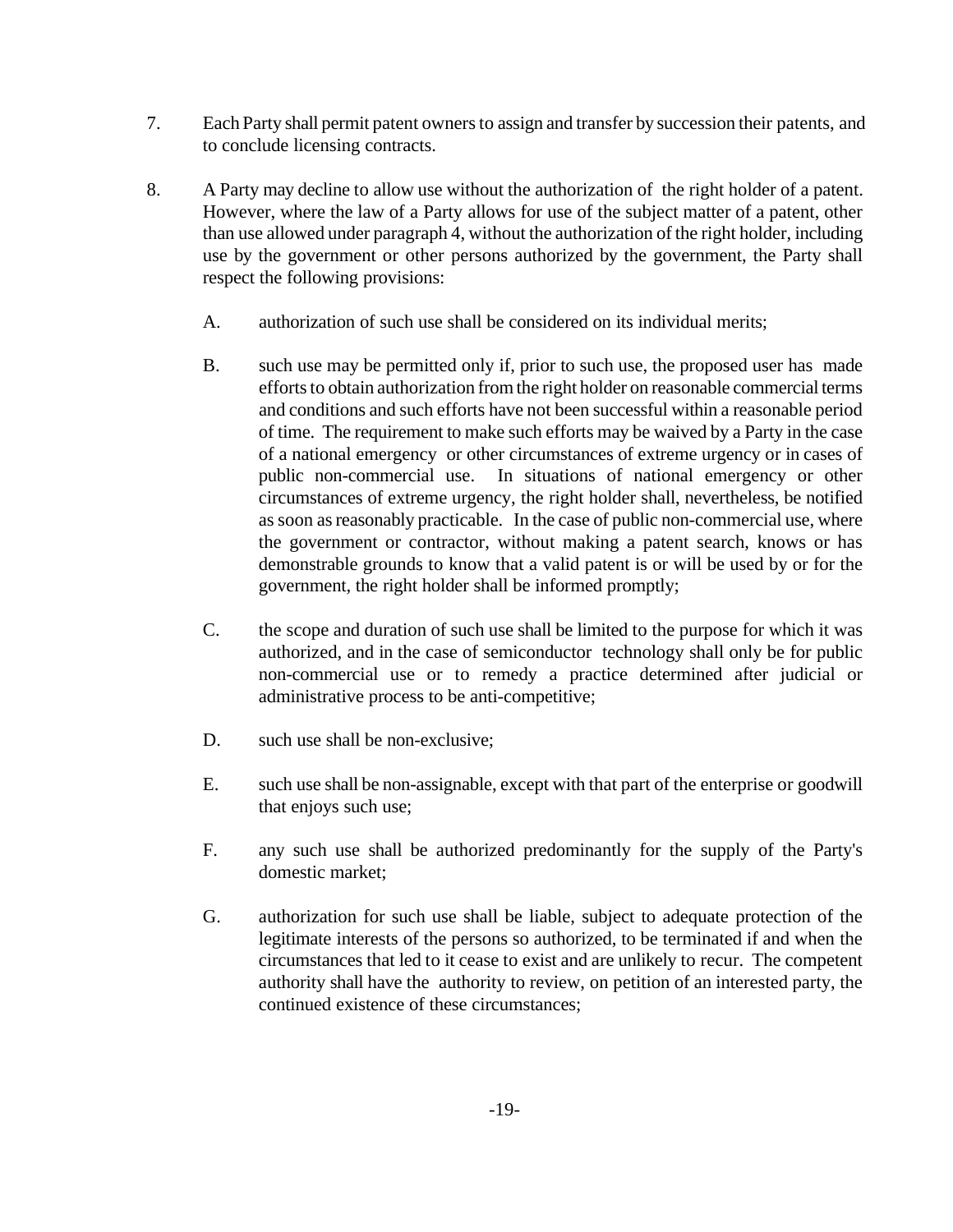- H. the right holder shall be paid adequate remuneration in the circumstances of each case, taking into account the economic value of the authorization;
- I. the legal validity of any decision relating to the authorization shall be subject to judicial or other independent review by a distinct higher authority;
- J. any decision relating to the remuneration provided in respect of such use shall be subject to judicial or other independent review by a distinct higher authority;
- K. the Party shall not be obliged to apply the conditions set out in subparagraphs B and F of this Article where such use is permitted to remedy a practice determined after judicial or administrative process to be anticompetitive. The need to correct anticompetitive practices may be taken into account in determining the amount of remuneration in such cases. Competent authorities shall have the authority to refuse termination of authorization if and when the conditions that led to such authorization are likely to recur; and
- L. the Party shall not authorize the use of the subject matter of a patent to permit the exploitation of another patent except as a remedy for an adjudicated violation of domestic laws regarding anticompetitive practices.
- 9. Where the subject matter of a patent is a process for obtaining a product, each Party shall, in any infringement proceeding, place on the defendant the burden of establishing that the allegedly infringing product was made by a process other than the patented process in one or more of the following situations:
	- A. the product obtained by the patented process is new; or
	- B. a substantial likelihood exists that the allegedly infringing product was made by the process and the patent owner has been unable through reasonable efforts to determine the process actually used.

In the gathering and evaluation of evidence, the legitimate interests of the defendant in protecting its trade secrets shall be taken into account.

10. Each Party shall provide a term of protection for patents that shall not end before the expiration of a period of twenty years counted from the date of filing. A Party may extend the term of patent protection, in appropriate cases, to compensate for delays caused by regulatory approval processes.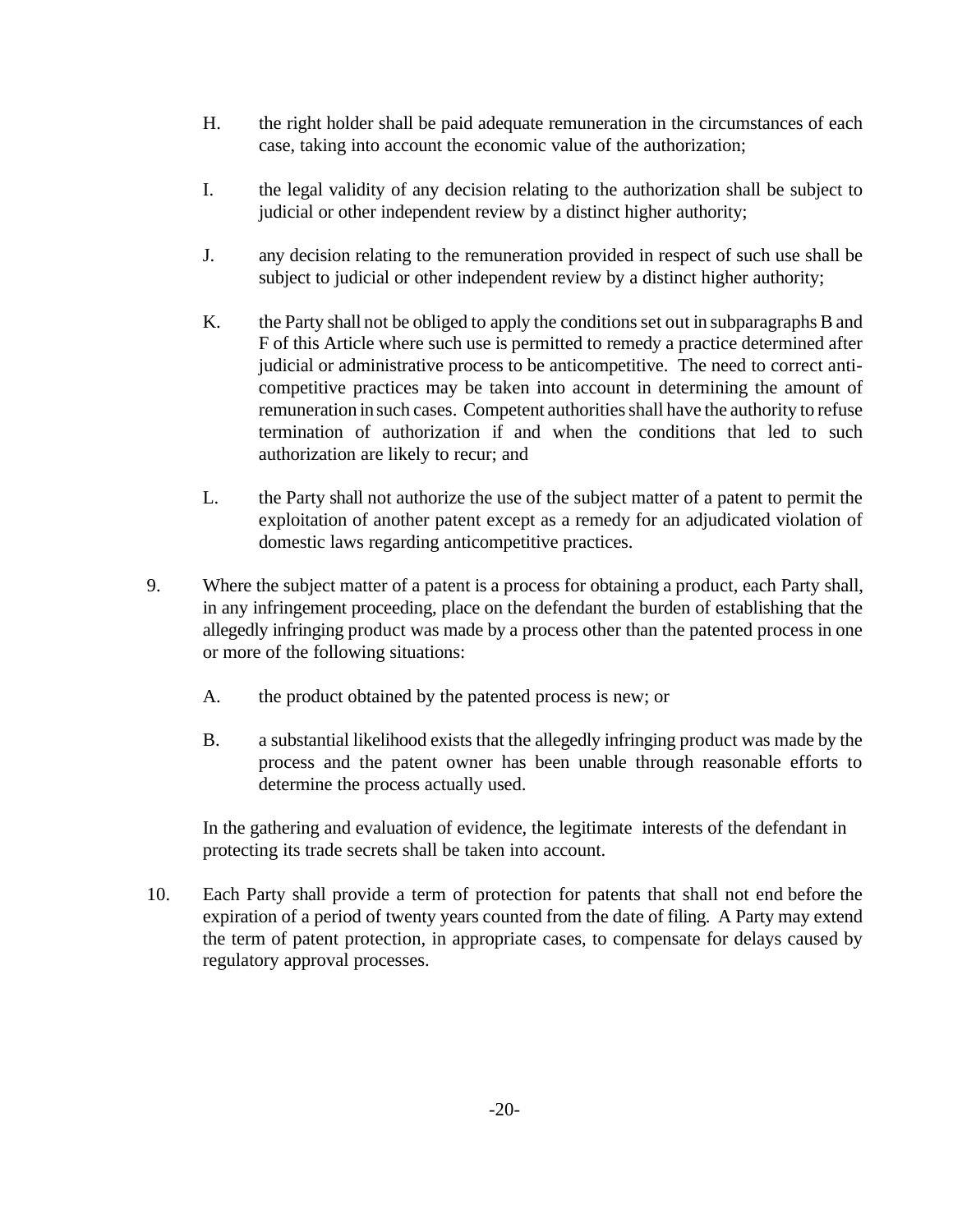## **Article 8 Layout Designs (Topographies) of Integrated Circuits**

- 1. Each Party shall protect layout designs (topographies) of integrated circuits ("layout designs") in accordance with Articles 2 through 7, 12 and 16(3), other than Article 6(3), of the Treaty on Intellectual Property in Respect of Integrated Circuits as opened for signature on May 26, 1989, and, in addition, shall comply with the provisions of paragraphs 2 through 8 of this Article.
- 2. Subject to paragraph 3, each Party shall make it unlawful for any person without the right holder's authorization to reproduce, import or distribute a protected layout design, an integrated circuit in which a protected layout design is incorporated, or an article incorporating such an integrated circuit only insofar as it continues to contain an unlawfully reproduced layout design.
- 3. Neither Party may make unlawful any of the acts referred to in paragraph 2 performed in respect of an integrated circuit that incorporates an unlawfully reproduced layout design, or any article that incorporates such an integrated circuit, where the person performing those acts or ordering those acts to be done did not know and had no reasonable ground to know, when it acquired the integrated circuit or article incorporating such an integrated circuit, that it incorporated an unlawfully reproduced layout design.
- 4. Each Party shall provide that, after the person referred to in paragraph 3 has received sufficient notice that the layout design was unlawfully reproduced, such person may perform any of the acts with respect to the stock on hand or ordered before such notice, but shall be liable to pay the right holder for doing so an amount equivalent to a reasonable royalty such as would be payable under a freely negotiated license in respect of such a layout design.
- 5. Neither Party may permit the compulsory licensing of layout designs of integrated circuits.
- 6. Any Party that requires registration as a condition for protection of a layout design shall provide that the term of protection shall not end before the expiration of a period of 10 years counted from the date of filing an application for registration or from the date on which the layout design is first commercially exploited in the world, whichever occurs first.
- 7. Where a Party does not require registration as a condition for protection of a layout design, the Party shall provide a term of protection of not less than 10 years from the date of the first commercial exploitation of the layout design, wherever in the world it occurs.
- 8. Notwithstanding paragraphs 6 and 7, a Party may provide that the protection shall lapse 15 years after the creation of the layout design.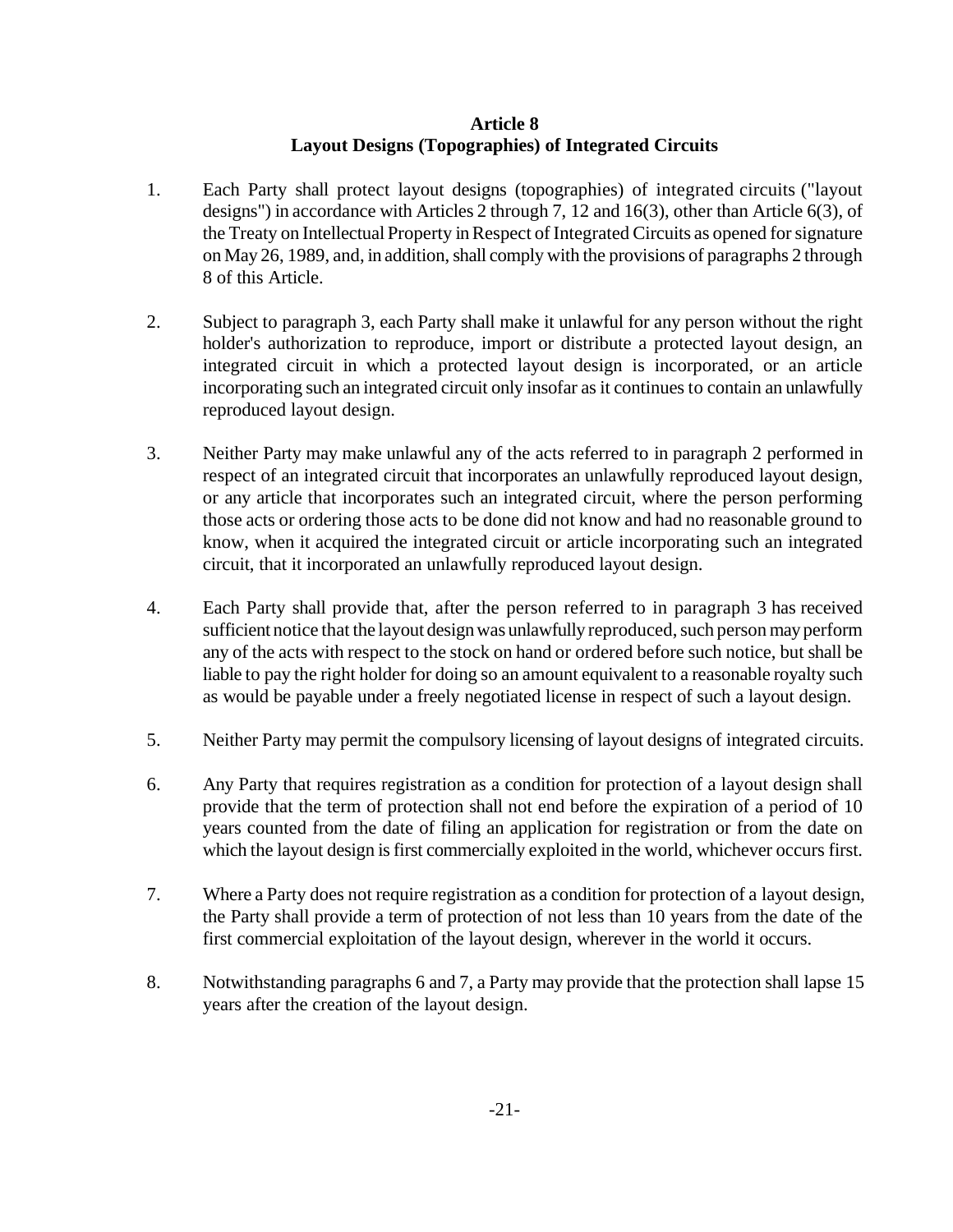### **Article 9 Confidential Information (Trade Secrets)**

- 1. In the course of ensuring effective protection against unfair competition as provided in Article 10*bis* of the Paris Convention (1967), each Party shall protect confidential information in accordance with paragraph 2 below and data submitted to government or governmental agencies in accordance with paragraphs 5 and 6 below.
- 2. Each Party shall provide the legal means for any person to prevent confidential information from being disclosed to, acquired by, or used by others without the consent of the person lawfully in control of the information in a manner contrary to honest commercial practices, in so far as, and for so long as:
	- A. the information is not generally known or readily ascertainable;
	- B. the information has commercial value because it is secret; and
	- C. the person lawfully in control of the information has taken reasonable steps under the circumstances to keep it secret.
- 3. For the purposes of this Agreement, "in a manner contrary to honest commercial practices" shall mean at least practices such as breach of contract, breach of confidence and inducement to breach, and includes the acquisition of undisclosed information by third parties who knew, or were negligent in failing to know, that such practices were involved in the acquisition.
- 4. Neither Party may discourage or impede the voluntary licensing of confidential information by imposing excessive or discriminatory conditions on such licenses or conditionsthat dilute the value of the confidential information.
- 5. If a Party requires, as a condition for approving the marketing of pharmaceutical or agrochemical products, the submission of undisclosed test or other data, the origination of which involves a considerable effort, the Party shall protect such data against unfair commercial use. In addition, each Party shall protect such data against disclosure, except where necessary to protect the public.
- 6. Each Party shall provide that for data of a type referenced in paragraph 5 that are submitted to the Party after the date of entry into force of this Agreement, no other applicant for product approval may, without permission of the person that submitted them, rely on that data in support of an application for product approval during a reasonable period of time after their submission. For this purpose, a reasonable period shall normally mean not less than five years from the date on which the Party granted approval to the person that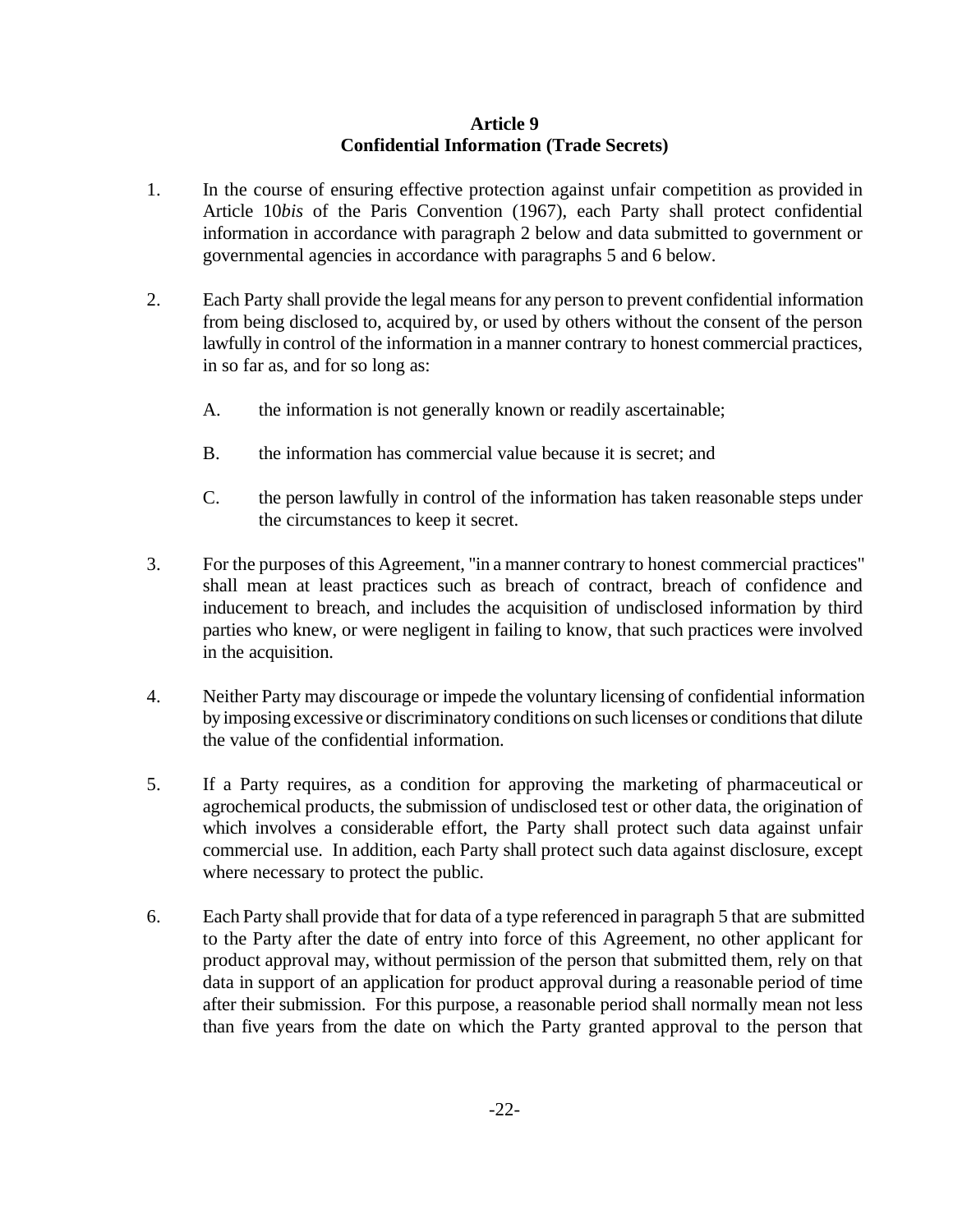produced the data for approval to market its product, taking into account the nature of the data and the person's efforts and expenditures in producing them.

# **Article 10 Industrial Designs**

- 1. Each Party shall provide for the protection of independently created industrial designs that are new or original. A Party may provide that:
	- A. designs are not new or original if they do not significantly differ from known designs or combinations of known design features; and
	- B. such protection shall not extend to designs dictated essentially by technical or functional considerations.
- 2. Each Party shall ensure that the requirements for securing protection for textile designs, in particular in regard to any cost, examination or publication, do not unreasonably impair a person's opportunity to seek and obtain such protection. A Party may comply with this obligation through industrial design law or copyright law.
- 3. Each Party shall provide the owner of a protected industrial design the right to prevent other persons not having the owner's consent from making, selling, importing or otherwise distributing articles bearing or embodying a design that is a copy, or substantially a copy, of the protected design, when such acts are undertaken for commercial purposes.
- 4. AParty may provide limited exceptionsto the protection of industrial designs, provided that such exceptions do not conflict with the normal exploitation of protected industrial designs and do not unreasonably prejudice the legitimate interests of the owner of the protected design.
- 5. Each Party shall provide a term of protection for industrial designs available for the amount of at least 10 years.

# **Article 11 Enforcement of Intellectual Property Rights**

1. As specified in this Article and Articles 12 through 15 hereof, each Party shall provide procedures in its domestic law that permit effective action against infringement of the intellectual property rights covered by this Chapter. These procedures shall include expeditious remedies to prevent infringement and remedies substantial enough to deter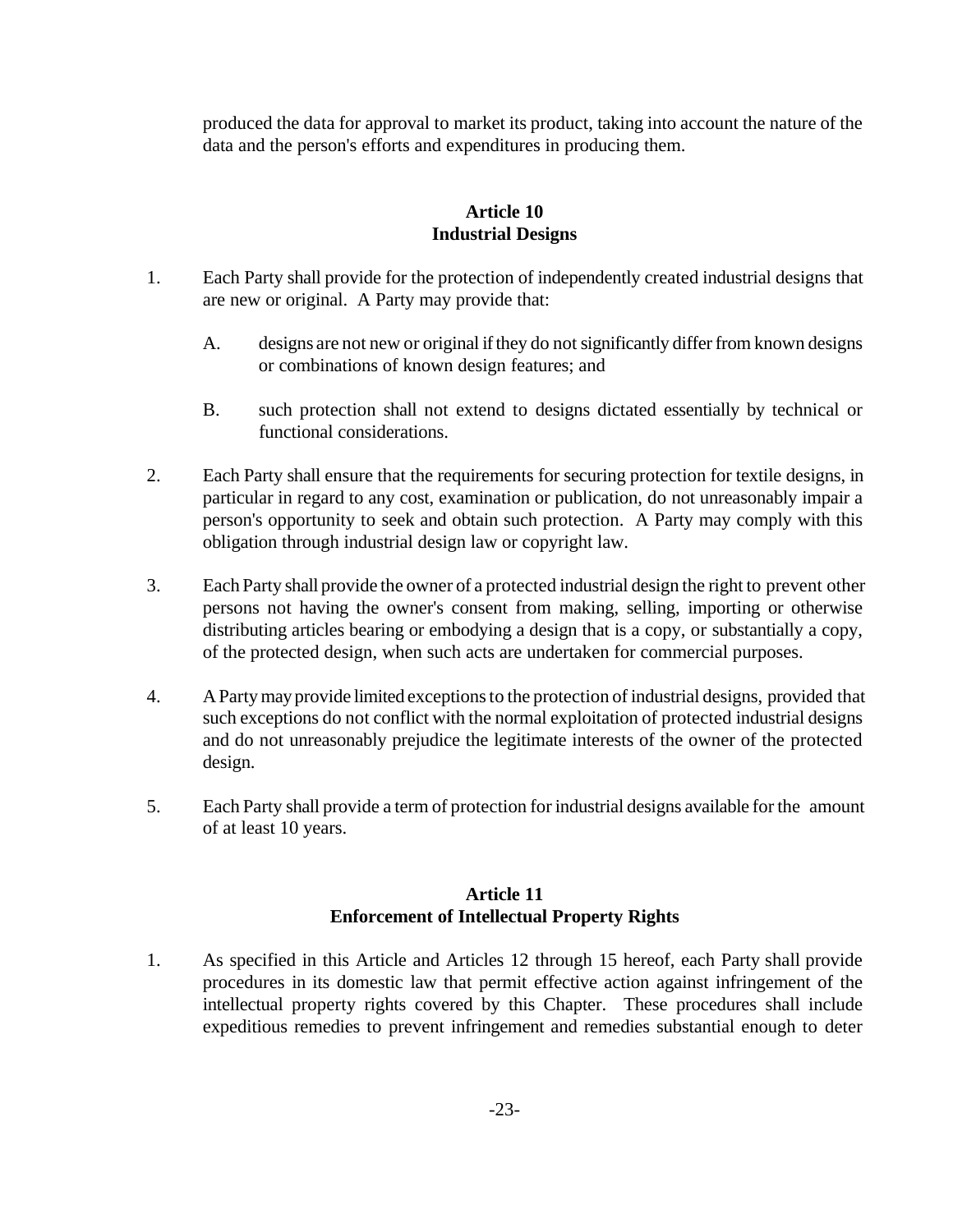future infringement. Each Party shall apply enforcement procedures in a manner that does not create barriers to legitimate trade and contains effective safeguards against abuse.

- 2. Each Party shall ensure that its enforcement procedures are fair and equitable, are not unnecessarily complicated or costly, and do not entail unreasonable time limits or unwarranted delays.
- 3. Each Party shall ensure that decisions on the merits of a case in judicial and administrative enforcement proceedings are:
	- A. in writing and state the reasons on which the decisions are based;
	- B. made available without undue delay at least to the parties in a proceeding; and
	- C. based only on evidence in respect of which such parties were offered the opportunity to be heard.
- 4. Each Party shall ensure that parties in a proceeding have an opportunity to have final administrative decisions reviewed by a judicial authority of that Party and, subject to jurisdictional provisions in its domestic laws concerning the importance of a case, to have reviewed at least the legal aspects of initial judicial decisions on the merits of a case. Notwithstanding the above, neither Party shall be required to provide for judicial review of acquittals in criminal cases.

# **Article 12 Specific Procedural and Remedial Aspects of Civil and Administrative Procedures**

- 1. Each Party shallmake available to right holders civiljudicial proceduresforthe enforcement of any intellectual property right covered by this Agreement. Each Party shall provide that:
	- A. defendants have the right to written notice that is timely and contains sufficient detail, including the basis of the claims;
	- B. parties in a proceeding are allowed to be represented by independent legal counsel;
	- C. enforcement procedures do not include imposition of overly burdensome requirements concerning mandatory personal appearances;
	- D. all partiesin a proceeding are duly entitled to substantiate their claims and to present relevant evidence; and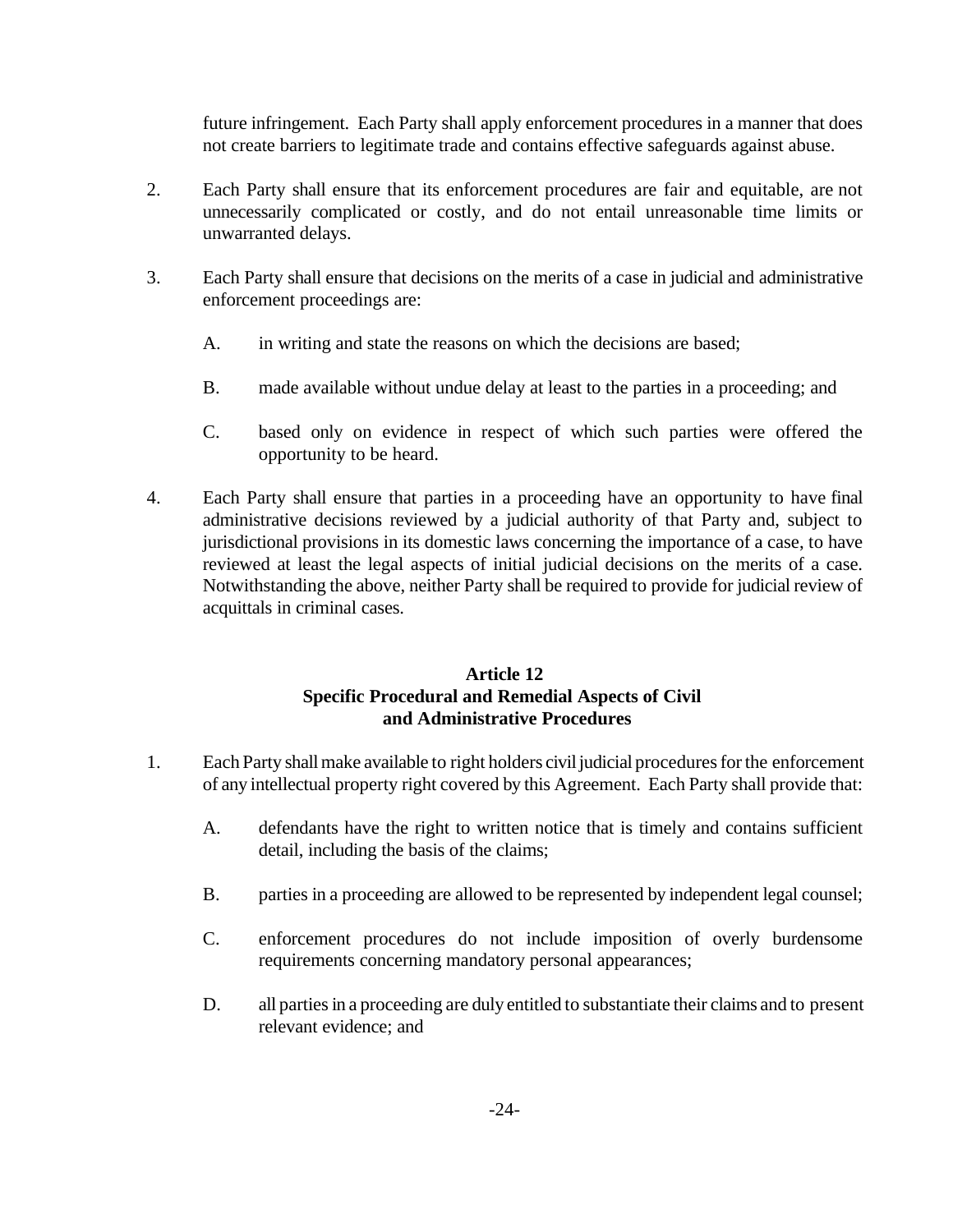- E. the procedures include a means to identify and protect confidential information.
- 2. Each Party shall authorize its judicial authorities:
	- A. where a party in a proceeding has presented reasonably available evidence sufficient to support its claims and has specified evidence relevant to the substantiation of its claims that is within the control of the opposing party, to order the opposing party to produce such evidence, subject in appropriate cases to conditions that ensure the protection of confidential information;
	- B. where a party in a proceeding voluntarily and without good reason refuses access to, or otherwise does not provide relevant evidence under that party's control within a reasonable period, or significantly impedes a proceeding relating to an enforcement action, to make preliminary and final determinations, affirmative or negative, on the basis of the evidence presented, including the complaint or the allegation presented by the party adversely affected by the denial of access to evidence, subject to providing the parties an opportunity to be heard on the allegations or evidence;
	- C. to order a party in a proceeding to desist from an infringement, including measures to prevent the entry into the channels of commerce of imported goods that involve the infringement of an intellectual property right, immediately after customs clearance of such goods.
	- D. to order the infringer of an intellectual property right to pay the right holder damages adequate to compensate for the injury the right holder has suffered because of the infringement and the profits of the infringer that are attributable to the infringement and are not taken into account in computing the actual damages;
	- E. to order an infringer of an intellectual property right to pay the right holder's expenses, which may include appropriate attorney's fees; and
	- F. to order a party in a proceeding at whose request measures were taken and who has abused enforcement procedures to provide adequate compensation to any party wrongfully enjoined or restrained in the proceeding for the injury suffered because of such abuse and to pay that party's expenses, which may include appropriate attorney's fees.
- 3. With respect to the authority referred to in subparagraph 2.D, a Party shall, at least with respect to works protected by copyright or neighboring rights, provide judicial authorities with the authority to order the payment of pre-established damages. Judicial authorities shall exercise such authority at their discretion.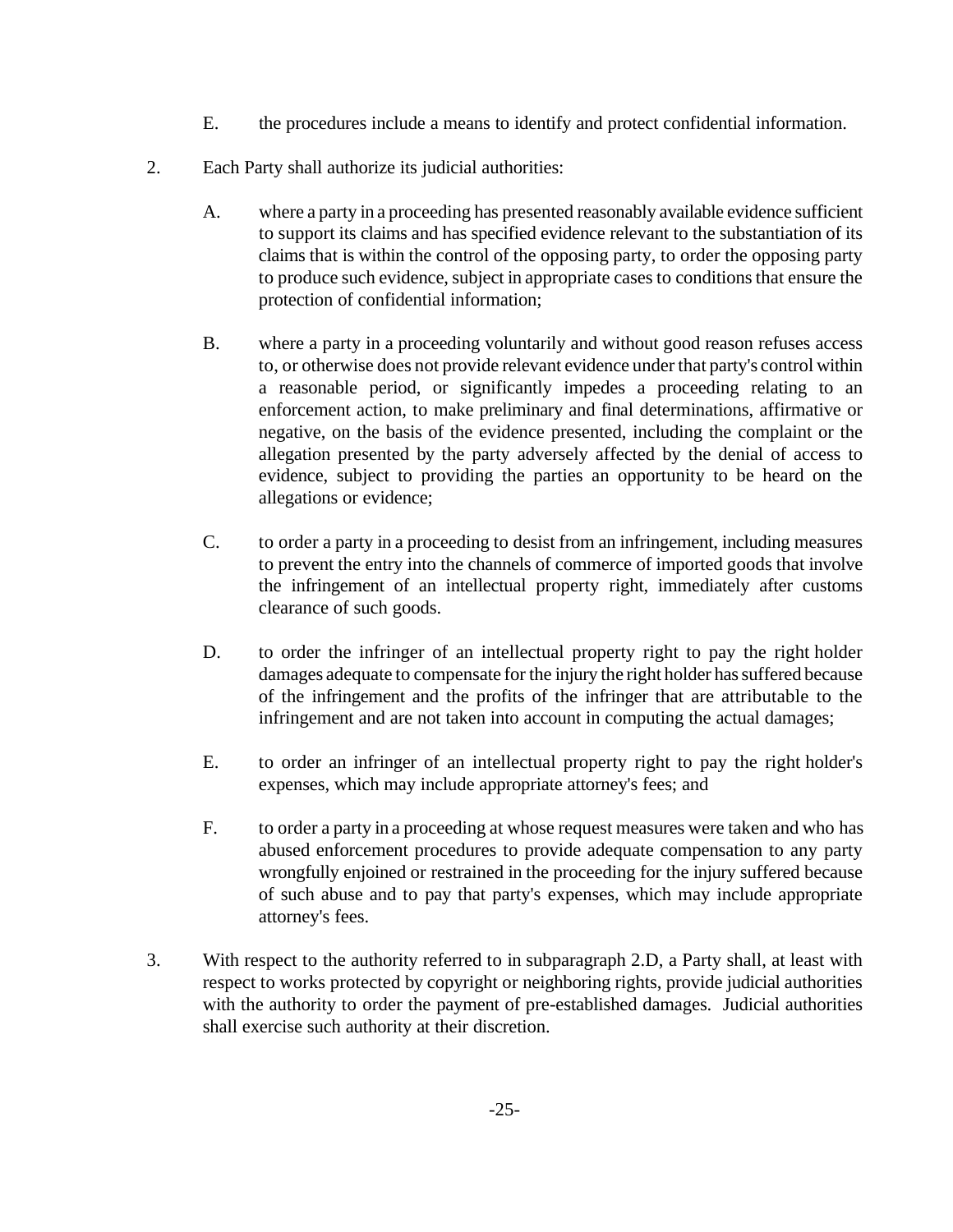- 4. Each Party shall, in order to create an effective deterrent to infringement and counterfeiting, authorize its judicial authorities to order that:
	- A. goods that they have found to be infringing be, without compensation of any sort, disposed of outside the channels of commerce in such a manner as to avoid any injury caused to the right holder or, unless this would be contrary to existing constitutional requirements, destroyed; and
	- B. materials and implements the predominant use of which has been in the creation of the infringing goods be, without compensation of any sort, disposed of outside the channels of commerce in such a manner as to minimize the risks of further infringements.

In considering whether to issue such an order, judicial authorities shall take into account the need for proportionality between the seriousness of the infringement and the remedies ordered, as well asthe interests of other persons. In regard to counterfeit trademark goods, the simple removal of the trademark unlawfully affixed shall not be sufficient, other than in exceptional cases, to permit release of the goods into the channels of commerce.

- 5. In respect of the administration of any law pertaining to the protection or enforcement of intellectual property rights, each Party may exempt public authorities and officials from liability, unless their actions were not taken or intended in good faith in the course of the administration of such laws.
- 6. Notwithstanding the other provisions of Articles 11 through 15 of this Chapter, in any case of infringement of an intellectual property right brought against a Party to this Agreement, remedies available against that Party may be limited to the payment to the right holder of adequate remuneration in the circumstances of each case, taking into account the economic value of the use.
- 7. Each Party shall provide that, where a civil remedy can be ordered as a result of administrative procedures on the merits of a case, such procedures shall conform to principles equivalent in substance to those set out in this Article.

# **Article 13 Provisional Measures**

- 1. Each Party shall authorize its judicial authorities to order prompt and effective provisional measures:
	- A. to prevent an infringement of any intellectual property right, and in particular to prevent the entry into the channels of commerce in their jurisdiction of allegedly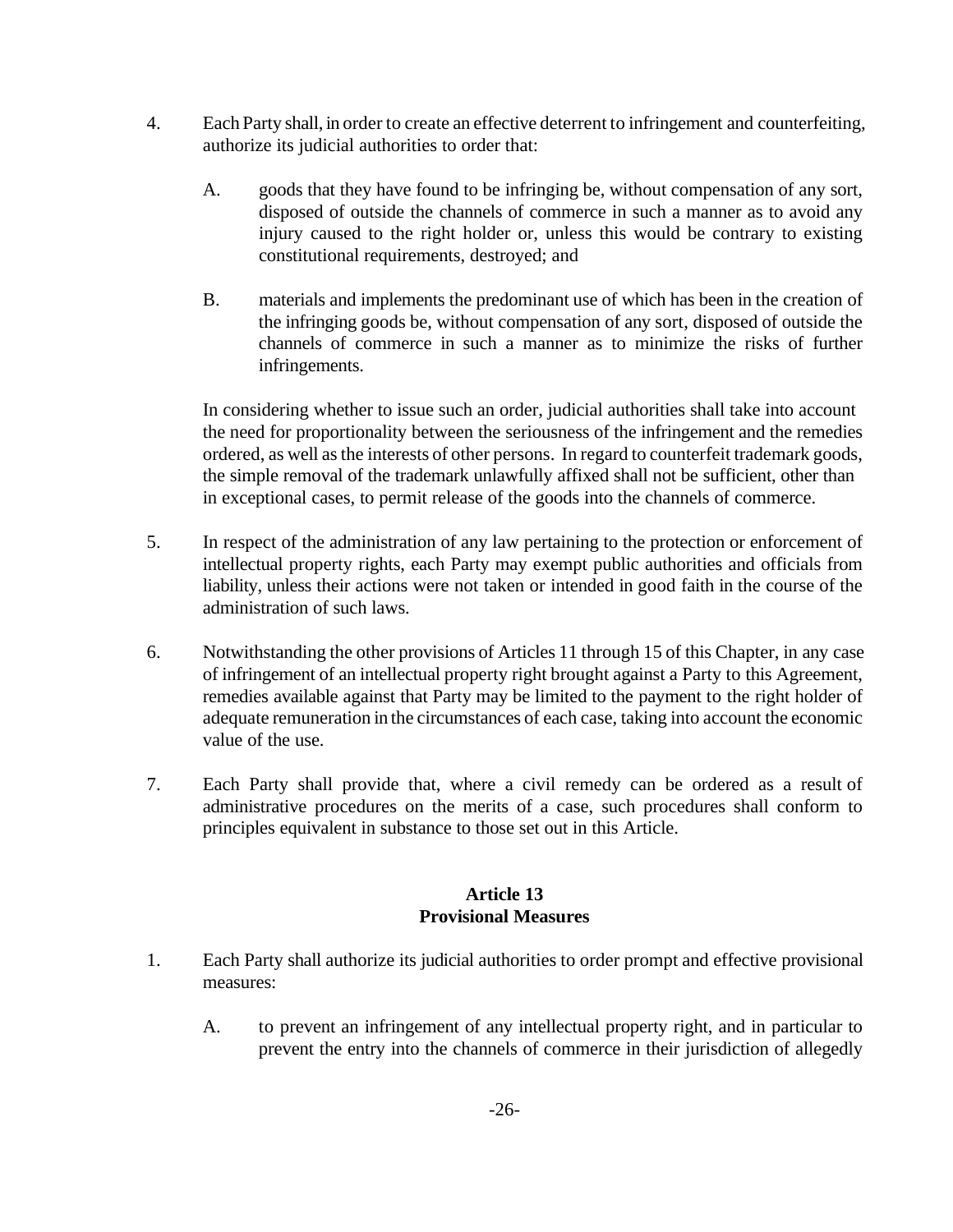infringing goods, including imported goods immediately after customs clearance; and

- B. to preserve relevant evidence in regard to the alleged infringement.
- 2. Each Party shall authorize its judicial authorities to require any applicant for provisional measures to provide to the judicial authorities any evidence reasonably available to that applicant that the judicial authorities consider necessary to enable them to determine with a sufficient degree of certainty whether:
	- A. the applicant is the right holder;
	- B. the applicant's right is being infringed or such infringement is imminent; and
	- C. any delay in the issuance of such measures is likely to cause irreparable harm to the right holder, or there is a demonstrable risk of evidence being destroyed.

Each Party shall authorize its judicial authorities to require the applicant to provide a security or equivalent assurance sufficient to protect the interests of the defendant and to prevent abuse.

- 3. Each Party shall authorize its judicial authorities to require an applicant for provisional measures to provide other information necessary for the identification of the relevant goods by the authority that will execute the provisional measures.
- 4. Each Party shall authorize its judicial authorities to order provisional measures on an *ex parte* basis, in particular where any delay is likely to cause irreparable harm to the right holder, or where there is a demonstrable risk of evidence being destroyed.
- 5. Each Party shall authorize that where provisional measures are adopted by that Party's judicial authorities on an *ex parte* basis:
	- A. a person affected shall be given notice of those measures without delay but in any event no later than immediately after the execution of the measures;
	- B. a defendant shall, on request, have those measures reviewed by that Party's judicial authorities for the purpose of deciding, within a reasonable period after notice of those measures is given, whether the measures shall be modified, revoked or confirmed, and shall be given an opportunity to be heard in the review proceedings.
- 6. Without prejudice to paragraph 5, each Party shall provide that, on the request of the defendant, the Party's judicial authorities shall revoke or otherwise cease to apply the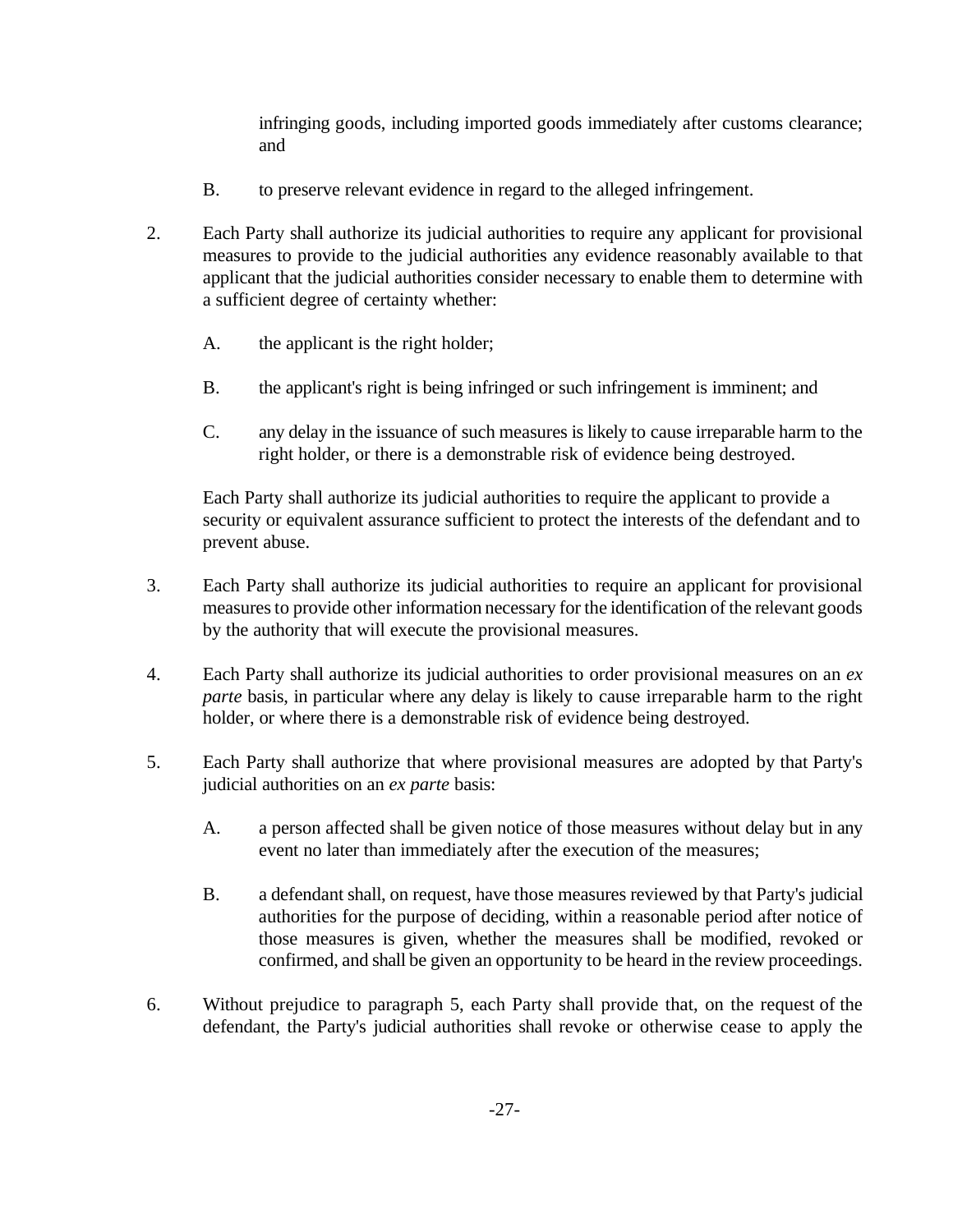provisional measures taken on the basis of paragraphs 1 and 4 if proceedings leading to a decision on the merits are not initiated:

- A. within a reasonable period as determined by the judicial authority ordering the measures where the Party's domestic law so permits; or
- B. in the absence of such a determination, within a period of no more than 20 working days or 31 calendar days, whichever is longer.
- 7. Each Party shall authorize its judicial authorities to order, on request of the defendant, that the applicant provide compensation for injury caused by provisional measures:
	- A. if the provisional measures are revoked or lapse because of any act or omission of the applicant, or
	- B. if the judicial authorities subsequently find there has been no infringement or threat of infringement of any intellectual property right.
- 8. Each Party shall provide that, where a provisional measure can be ordered as a result of administrative procedures, such procedures shall conform to principles equivalent in substance to those set out in this Article.

# **Article 14 Criminal Procedures and Penalties**

- 1. Each Party shall provide criminal procedures and penalties to be applied at least in cases of willful trademark counterfeiting or infringement of copyrights or neighboring rights on a commercial scale. Each Party shall provide that penalties available include imprisonment or monetary fines, or both, sufficient to provide a deterrent, consistent with the level of penalties applied for crimes of a corresponding gravity.
- 2. Each Party shall provide that, in appropriate cases, its judicial authorities may order the seizure, forfeiture and destruction of infringing goods and of any materials and implements the predominant use of which has been in the commission of the offense.
- 3. Each Party may provide that, in appropriate cases, its judicial authorities may impose criminal penalties for the infringement of intellectual property rights other than those in paragraph 1 of this Article, where they are committed wilfully and on a commercial scale.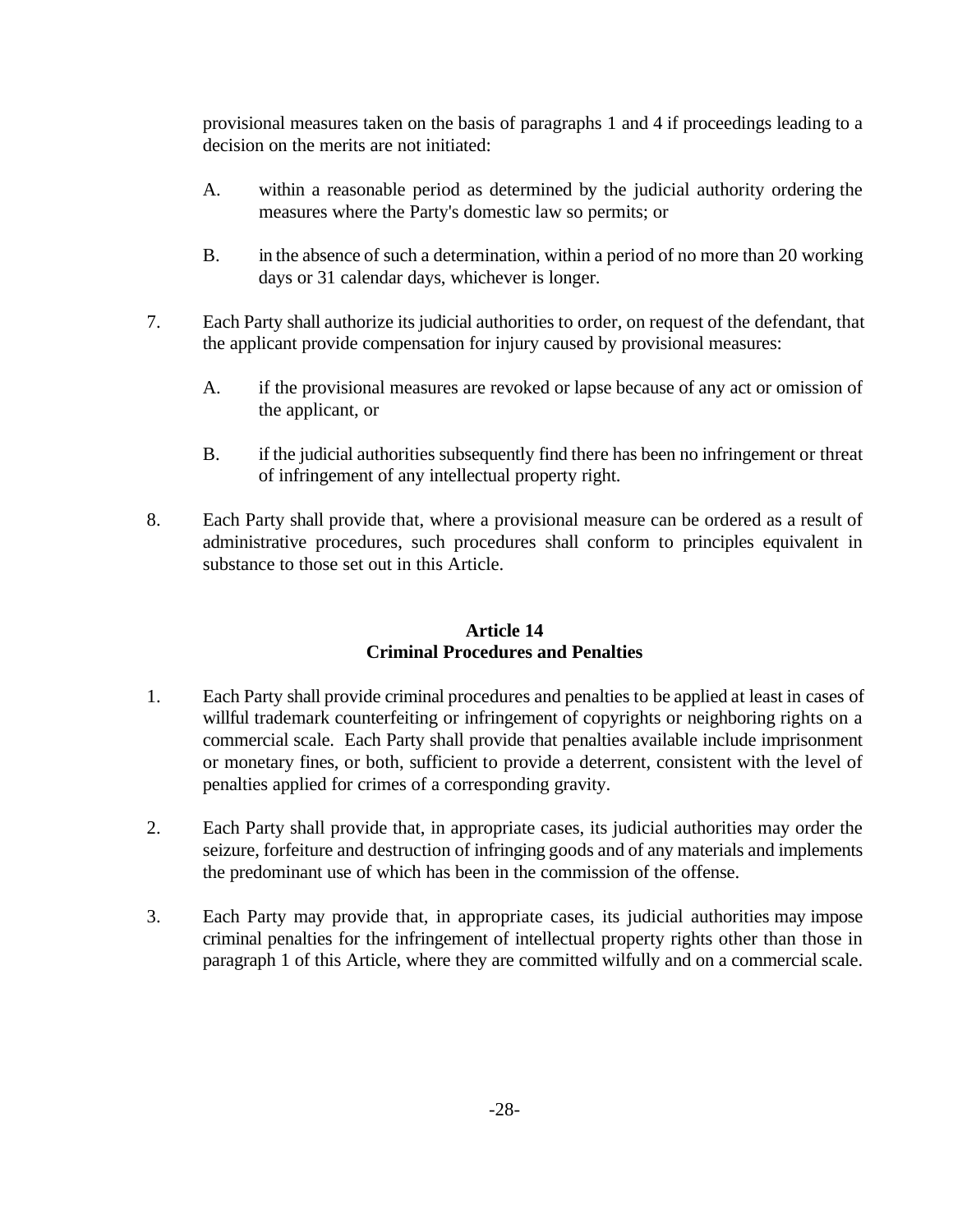# **Article 15 Enforcement of Intellectual Property Rights at the Border**

- 1. Each Party shall adopt procedures to enable a right holder, who has valid grounds for suspecting that the importation of counterfeit trademark goods or unauthorized copies of works protected by copyrights or neighboring rights may take place, to lodge an application in writing with its competent authorities, whether administrative or judicial, for the suspension by the customs administration of the release of such goods into free circulation. No Party shall be obligated to apply such procedures to goods in transit. A Party may permit such an application to be made in respect of goods that involve other infringements of intellectual property rights, provided that the requirements of this Article are met. A Party may also provide for corresponding procedures concerning the suspension by the customs administration of the release of infringing goods destined for exportation from its territory.
- 2. Each Party shall require any applicant who initiates procedures under paragraph 1 to provide adequate evidence:
	- A. to satisfy that Party's competent authorities that, under its domestic laws, there is *prima facie* an infringement of its intellectual property right; and
	- B. to supply a sufficiently detailed description of the goods to make them readily recognizable by the customs administration.

The competent authorities shall inform the applicant within a reasonable period whether they have accepted the application and, if so, the period for which the customs administration will take action.

- 3. Each Party shall authorize its competent authoritiesto require an applicant under paragraph 1 to provide a security or equivalent assurance sufficient to protect the defendant and the competent authorities and to prevent abuse. Such security or equivalent assurance shall not unreasonably deter recourse to these procedures.
- 4. A Party's customs administration, upon receiving an application pursuant to procedures adopted in accordance with this Article, may suspend the release of goods involving industrial designs, patents, integrated circuits or trade secrets into free circulation on the basis of a decision other than by a judicial or other independent authority; provided, however, if the period set forth in paragraphs 6 through 8 has expired without the granting of provisional relief by the duly empowered authority, and provided that all other conditions for importation have been complied with, such Party shall permit the owner, importer or consignee of such goods to receive such goods for entry into commerce on the posting of a security in an amount sufficient to protect the right holder against any infringement. Payment of such security shall not prejudice any other remedy available to the right holder,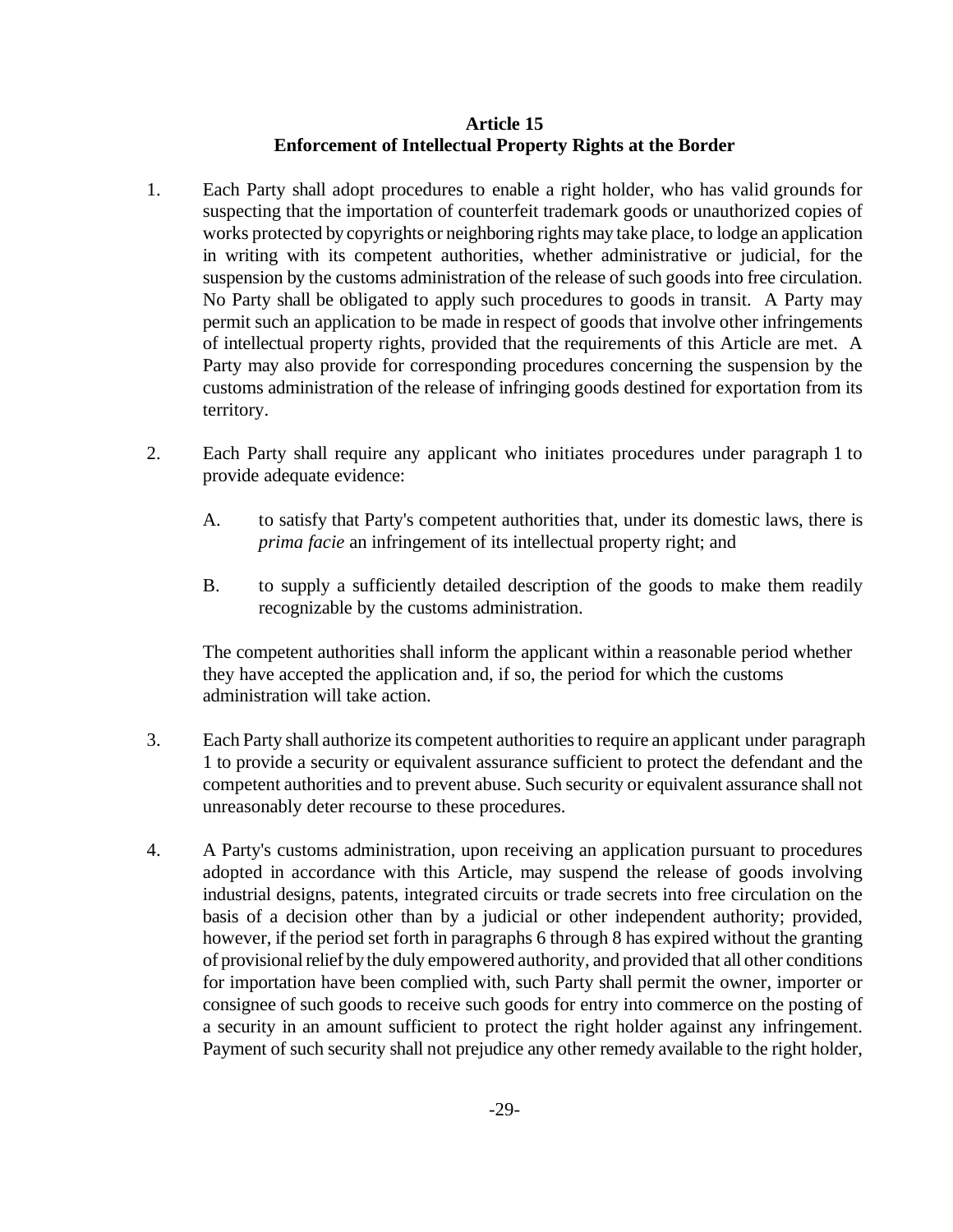it being understood that the security shall be released if the right holder fails to pursue its right of action within a reasonable period of time.

- 5. Each Party shall ensure that its customs administration will promptly notify the importer and the applicant when the customs administration suspends the release of goods pursuant to paragraph 1.
- 6. Each Party shall ensure that its customs administration will release goods from suspension if within a period not exceeding 10 working days after the applicant under paragraph 1 has been served notice of the suspension the customs administration has not been informed that:
	- A. a party other than the defendant has initiated proceedings leading to a decision on the merits of the case, or
	- B. a competent authority has taken provisional measures prolonging the suspension, provided that all other conditions for importation or exportation have been met. Each Party shall provide that, in appropriate cases, the customs administration may extend the suspension by another 10 working days.
- 7. Each Party shall ensure that if proceedings leading to a decision on the merits of the case have been initiated, a review, including a right to be heard, shall take place on request of the defendant with a view to deciding, within a reasonable period, whether the measures shall be modified, revoked or confirmed.
- 8. Notwithstanding paragraphs 6 and 7, where the suspension of the release of goods is carried out or continued in accordance with a provisional judicial measure, Article 13.6 of this Chapter shall apply.
- 9. Each Party shall ensure that its competent authorities have the authority to order the applicant under paragraph 1 to pay the importer, the consignee and the owner of the goods appropriate compensation for any injury caused to them through the wrongful detention of goods or through the detention of goods released pursuant to paragraph 6.
- 10. Without prejudice to the protection of confidential information, each Party shall ensure that its competent authorities have the authority to give the right holder sufficient opportunity to have any goods detained by the customs administration inspected in order to substantiate its claims. Each Party shall also ensure that its competent authorities have the authority to give the importer an equivalent opportunity to have any such goods inspected. Where the competent authorities have made a positive determination on the merits of a case, a Party may provide the competent authorities the authority to inform the right holder of the names and addresses of the consignor, the importer and the consignee, and of the quantity of the goods in question.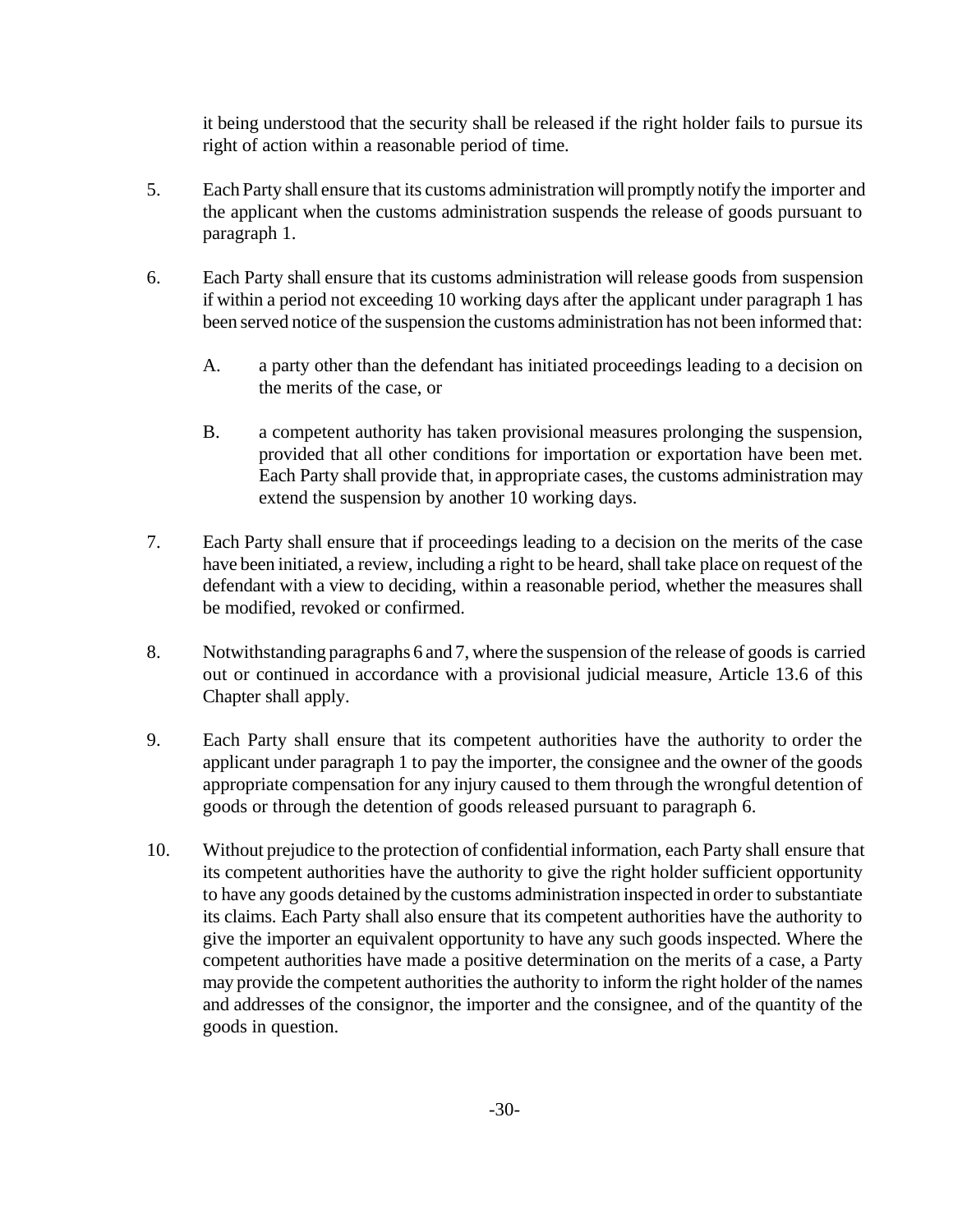- 11. Where a Party requires its competent authorities to act on their own initiative and to suspend the release of goods in respect of which they have acquired *prima facie* evidence that an intellectual property right is being infringed:
	- A. The competent authorities may at any time seek from the right holder any information that might assist them to exercise these powers;
	- B. the importer and the right holder shall be promptly notified of the suspension by the Party's competent authorities, and where the importer lodges an appeal against the suspension with competent authorities, the suspension shall be subject to the conditions, with such modifications as may be necessary, set out in paragraphs 6 through 8; and
	- C. the Party may exempt public authorities and officials from liability, except when the offending actions were not taken or intended in good faith.
- 12. Without prejudice to other rights of action open to the right holder and subject to the defendant's right to seek judicial review, each Party shall provide that its competent authorities shall have the authority to order the destruction or disposal of infringing goods in accordance with the principles set out in Article 12.4 of this Chapter. In regard to counterfeit trademark goods, the authorities shall not allow the re-exportation of the infringing goods in an unaltered state or subject them to a different customs procedure, other than in exceptional circumstances.
- 13. A Party may exclude from the application of paragraphs 1 through 12 small quantities of goods of a non-commercial nature contained in travelers' personal luggage or sent in small consignments that are not repetitive.

#### **Article 16 Existing Subject Matter**

To the extent this Agreement requires a Party to increase its level of protection and enforcement of intellectual property rights, it gives rise to obligations in respect of all subject matter existing at the date of application of this Agreement for the Party in question, and which is protected in that Party on the date the Agreement enters into force, or which meets or comes subsequently to meet the criteria for protection under the terms of this Agreement. In respect of this Article, copyright obligations with respect to existing works shall be solely determined under Article 18 of the Berne Convention (1971), and obligations with respect to the rights of producers of phonograms and performers in existing phonograms shall be determined solely under Article 18 of the Berne Convention (1971), which is applied with such modifications as may be necessary.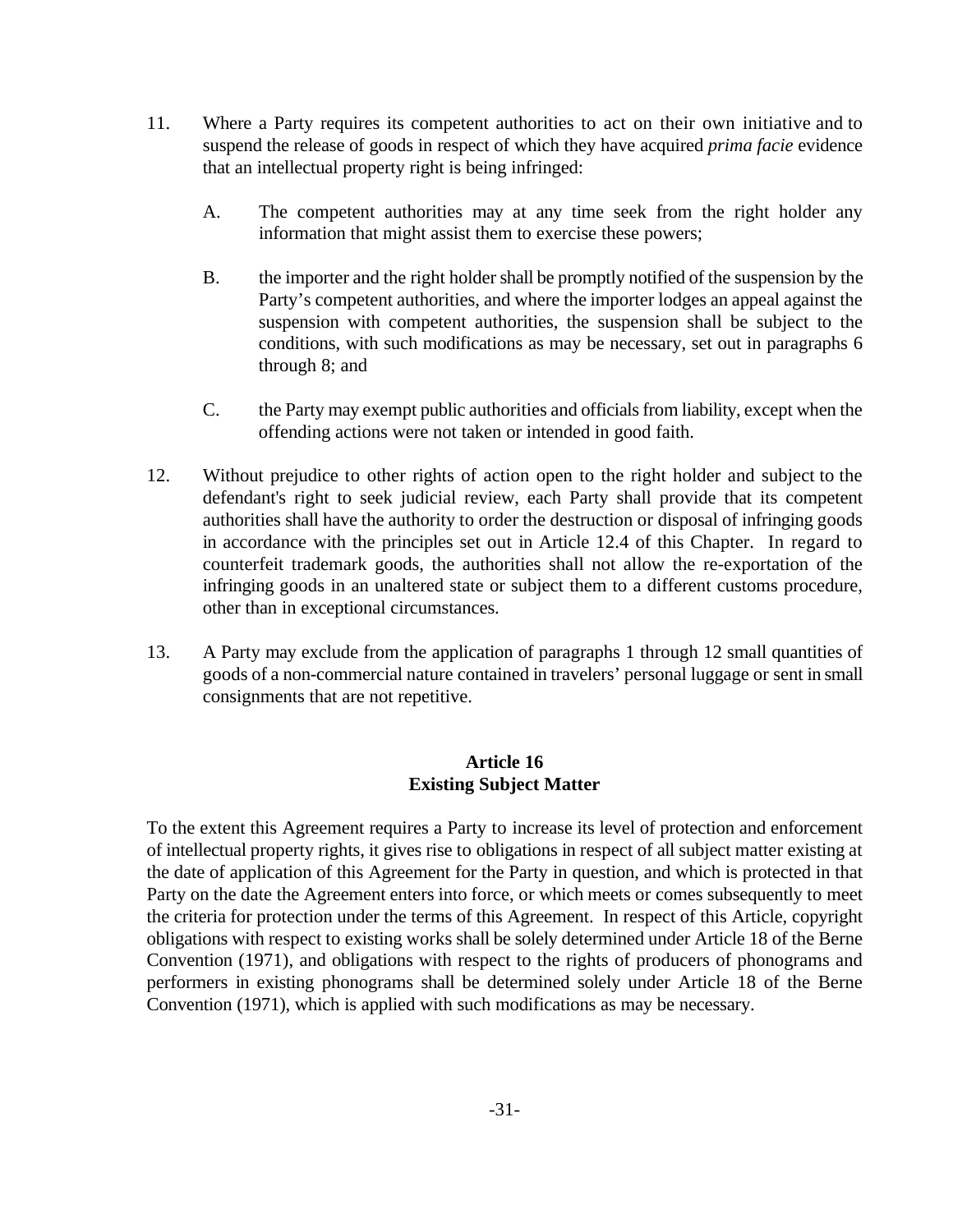# **Article 17 Technical Cooperation**

- 1. The Parties agree to enhance mutually beneficial cooperation in the field of intellectual property rights. To this end, the United States agrees to provide Vietnam with technical assistance to strengthen its regime for the protection and enforcement of intellectual property rights. Such technical assistance shall be provided on mutually agreed terms and is subject to the availability of appropriated funds. This assistance may be provided through, or in conjunction with, private industry or international organizations.
- 2. Cooperative activities under this Article may be undertaken in the fields of intellectual property described in Article 2.3 of this Chapter as well as the enforcement of intellectual property rights. Cooperative activities under this Article may include, but are not limited to, such activities as the exchange of experience and training of staff, and have the aim of strengthening the legislative and regulatory framework in the field of intellectual property law, strengthening the administration of intellectual property protection, and strengthening the implementation and effective enforcement of intellectual property laws in Vietnam.
- 3. To assist in further strengthening its regime for the protection and enforcement of intellectual property rights, Vietnam agrees to seek appropriate technical assistance from relevant international organizations or other interested countries, organizations or agencies.

# **Article 18 Transitional Provisions**

- 1. Vietnam agrees to implement fully the obligations of this Chapter within the following time periods:
	- A. With respect to all obligations in Articles 6 and 7, twelve months from the date of entry into force of this Agreement.
	- B. With respect to all obligations in Article 4 except the obligation in Article 4.4, and with respect to all obligations in Article 9, eighteen months from the date of entry into force of this Agreement.
	- C. With respect to the obligations in Articles 1.3.A, 1.3.E, 4.4 and 5, thirty months from the date of entry into force of this Agreement.
	- D. With respect to all obligations not referenced in sub-paragraphs 1.A, 1.B or 1.C of this Article, twenty-four monthsfrom the date of entry into force of this Agreement.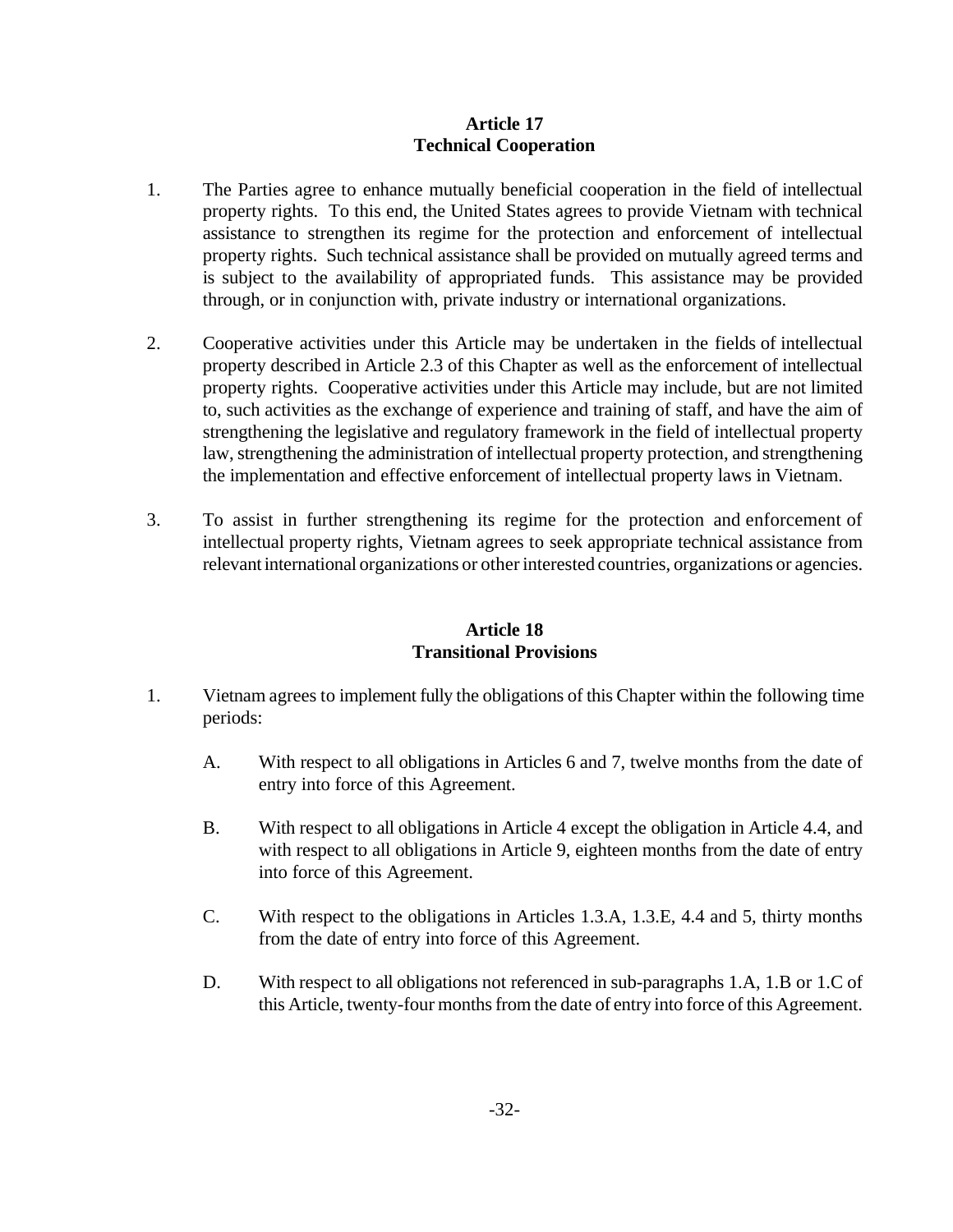- 2. The United States agrees to implement fully the obligations of this Chapter upon entry into force of this Agreement, with the exception of the obligations in Article 8 and Article 3.1 as regards the protection of layout designs (topographies) of integrated circuits, which shall be implemented twenty-four months from the date of entry into force of this Agreement.
- 3. Vietnam shall comply fully with the obligations of this Chapter which coincide with those of the WTO Agreement on Trade-Related Aspects of Intellectual Property Rights (1994) upon its accession to the WTO, if such accession occurs before the expiration of the time periods provided in paragraph 1 of this Article.
- 4. Each Party shall immediately comply with the obligations of this Chapter to the extent possible under its existing laws, and shall not take any measures during the time periods provided in paragraphs 1 and 2 that would result in a lesser degree of consistency with this Chapter.
- 5. In case of any conflict between the provisions of this Agreement and The Agreement between the Government of the United States of America and the Government of the Socialist Republic of Vietnam on the Establishment of Copyright Relations, signed in Hanoi on June 27, 1997, the provisions of this Agreement shall prevail to the extent of the conflict.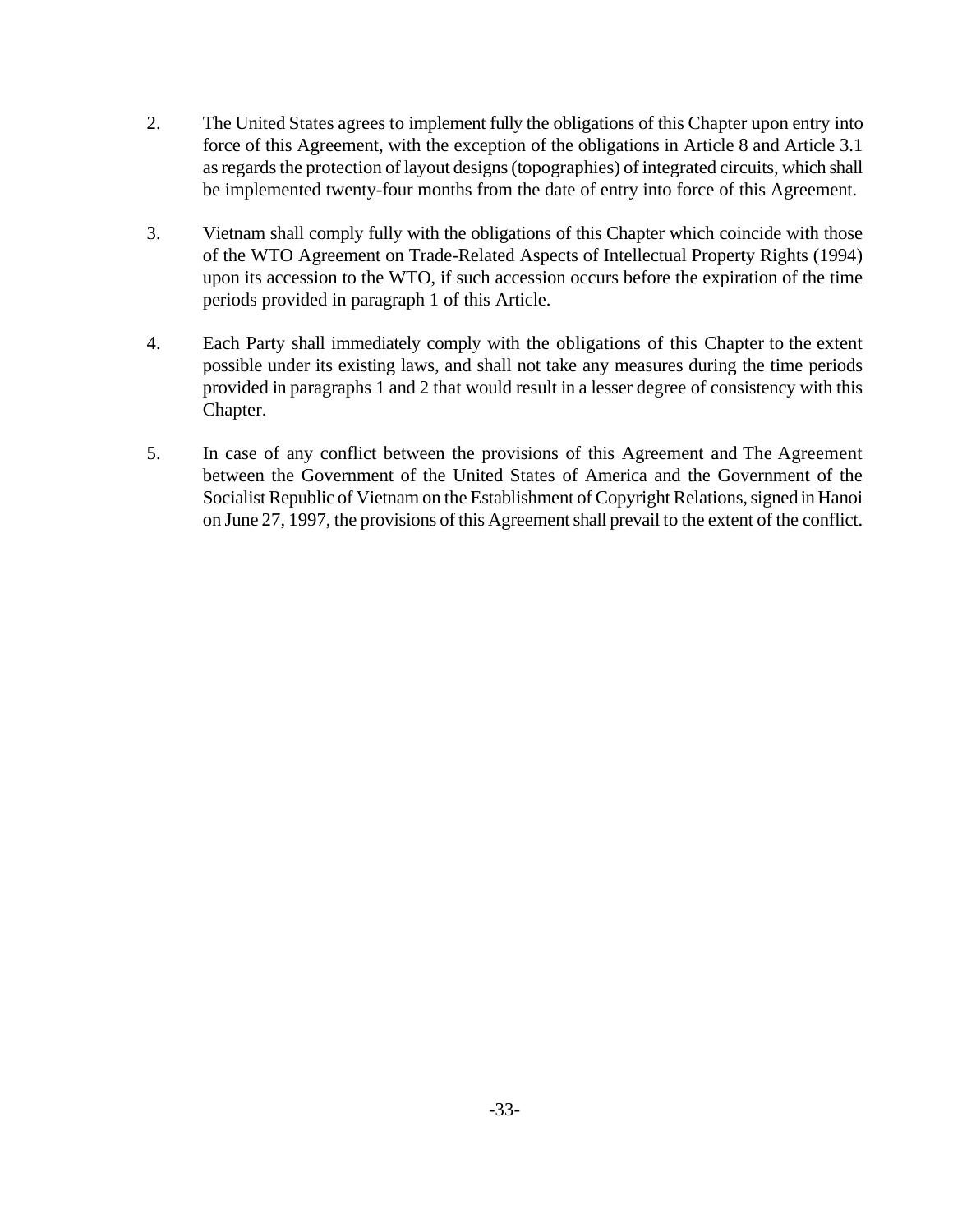#### **CHAPTER III**

#### **TRADE IN SERVICES**

## **Article 1 Scope and Definition**

- 1. This Chapter applies to measures by the Parties affecting trade in services.
- 2. For the purposes of this Chapter, trade in services is defined as the supply of a service:
	- A. from the territory of one Party into the territory of the other Party;
	- B. in the territory of one Party to the service consumer of the other Party;
	- C. by a service supplier of one Party, through commercial presence in the territory of the other Party;
	- D. by a service supplier of one Party, through presence of natural persons of a Party in the territory of the other Party.
- 3. For the purposes of this Chapter:
	- A. "measures by a Party" means measures taken by:
		- (i) central, regional or local governments and authorities; and
		- (ii) non-governmental bodies in the exercise of powers delegated by central, regional or local governments or authorities;

In fulfilling its obligations and commitments under this Chapter, each Party shall take such reasonable measures as may be available to it to ensure their observance by regional and local governments and authorities and non-governmental bodies within its territory;

- B. "services" includes any service in any sector except services supplied in the exercise of governmental authority;
- C. "a service supplied in the exercise of governmental authority" means any service which is supplied neither on a commercial basis, nor in competition with one or more service suppliers.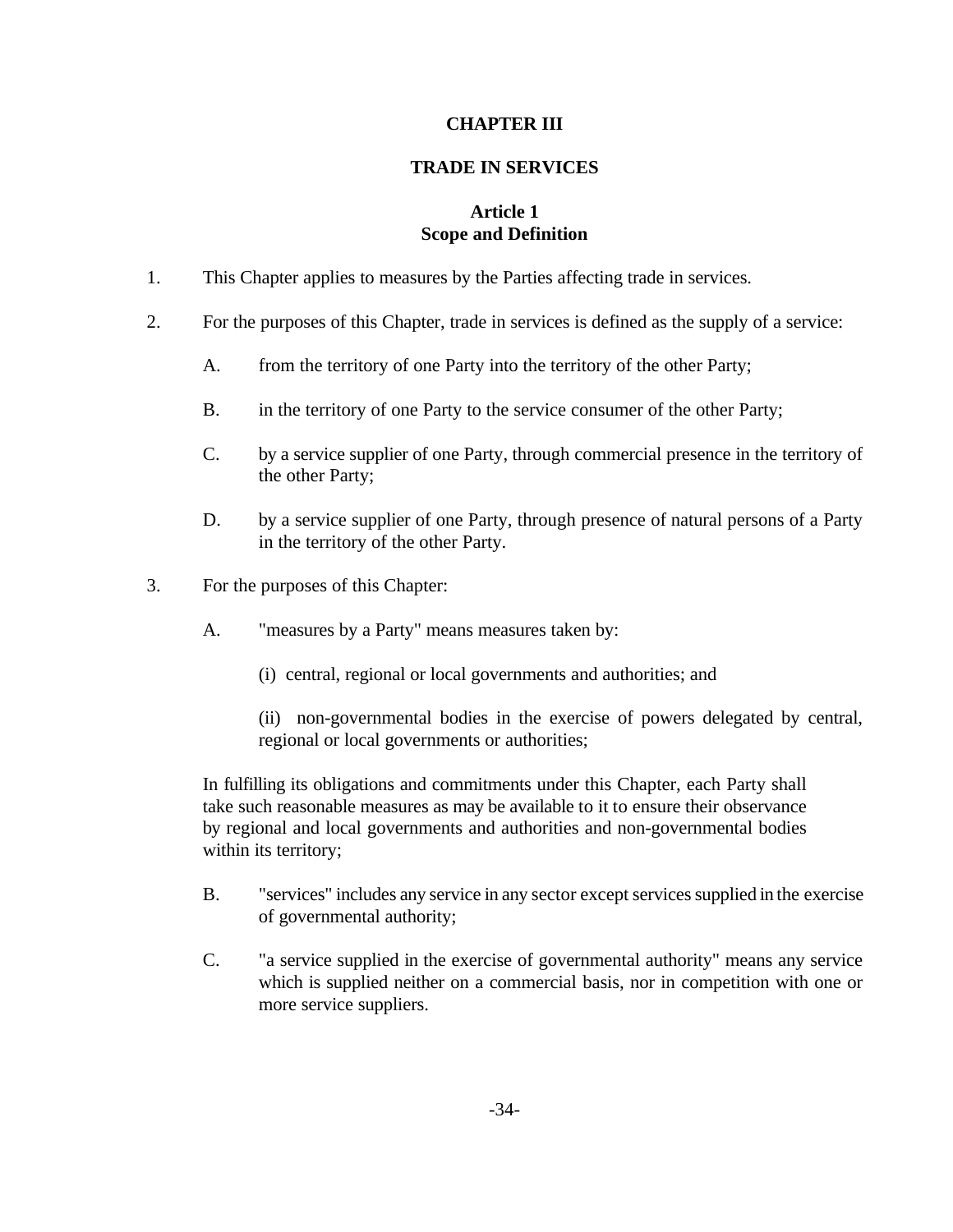# **Article 2 Most-Favored-Nation Treatment**

- 1. With respect to any measure covered by this Chapter, each Party shall accord immediately and unconditionally to services and service suppliers of the other Party treatment no less favorable than that it accords to like services and service suppliers of any other country.
- 2. A Party may maintain a measure inconsistent with paragraph 1 provided that such a measure is listed in Listing of Article 2 Exemptions in Annex G.
- 3. The provisions of this Chapter shall not be so construed as to prevent either Party from conferring or according advantages to adjacent countries in order to facilitate exchanges limited to contiguous frontier zones of services that are both locally produced and consumed.

#### **Article 3 Economic Integration**

- 1. This Chapter shall not apply to advantages accorded by either Party by virtue of such Party's membership in, or having entered into, an agreement liberalizing trade in services between or among the parties to such an agreement, provided that such an agreement:
	- A. has substantial sectoral coverage, $2$  and
	- B. provides for the absence or elimination of substantially all discrimination, in the sense of Article 7, between or among the parties, in the sectors covered under subparagraph (A), through:
		- i) elimination of existing discriminatory measures, and/or
		- ii) prohibition of new or more discriminatory measures,

either at the entry into force of that agreement or on the basis of a reasonable timeframe, except for measures permitted under Articles 1, 2, and 3 of Chapter VII.

2. A service supplier of any Party that is a juridical person constituted under the laws of a party to an agreement referred to in paragraph 1 shall be entitled to treatment granted under such agreement, provided that it engages in substantive business operations in the territory of the parties to such agreement.

<sup>&</sup>lt;sup>2</sup> This condition is understood in terms of number of sectors, volume of trade affected and modes of supply. In order to meet this condition, agreements should not provide for the *a priori* exclusion of any mode of supply.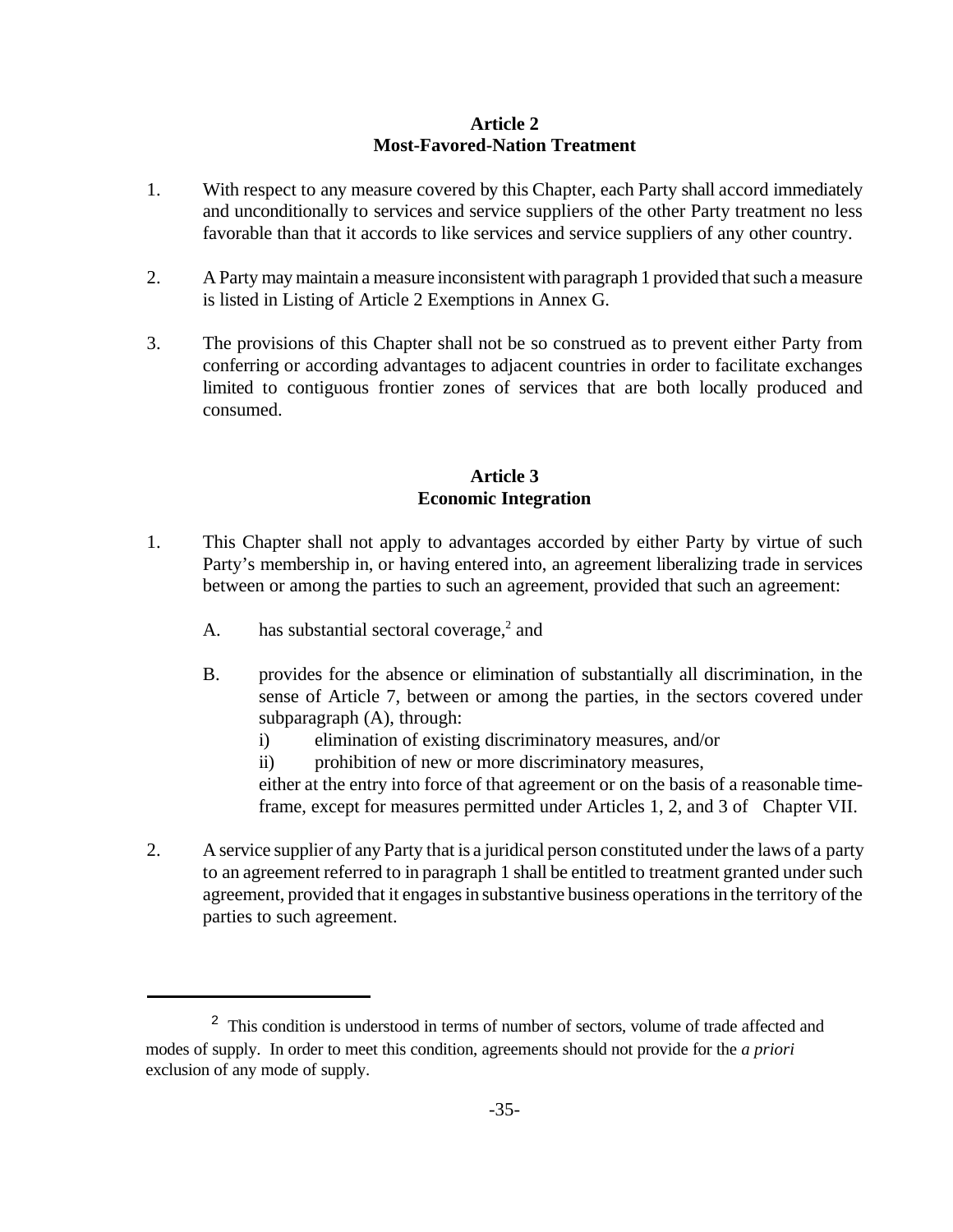# **Article 4 Domestic Regulation**

- 1. In sectors where specific commitments are undertaken, each Party shall ensure that all measures of general application affecting trade in services are administered in a reasonable, objective and impartial manner.
- 2. A. Each Party shall maintain or institute as soon as practicable judicial, arbitral or administrative tribunals or procedures which provide, at the request of an affected service supplier, for the prompt review of, and where justified, appropriate remedies for, administrative decisions affecting trade in services. Where such procedures are not independent of the agency entrusted with the administrative decision concerned, the Party shall ensure that the procedures in fact provide for an objective and impartial review.
	- B. The provisions of subparagraph A shall not be construed to require a Party to institute such tribunals or procedures where this would be inconsistent with its constitutional structure or the nature of its legal system.
- 3. Where authorization is required for the supply of a service on which a specific commitment has been made, the competent authorities of a Party shall, within a reasonable period of time after the submission of an application considered complete under domestic laws and regulations, inform the applicant of the decision concerning the application. At the request of the applicant, the competent authorities of the Party shall provide, without undue delay, information concerning the status of the application.
- 4. A. The Party shall not apply licensing and qualification requirements and technical standards that nullify or impair such specific commitments in a manner which:
	- (i) does not comply with the following criteria:
		- (a) such requirements or standards shall be based on objective and transparent criteria, such as competence and the ability to supply the service;
		- (b) such requirements or standards shall not be more burdensome than necessary to ensure the quality of the service;
		- (c) in the case of licensing procedures, they shall not in themselves be a restriction on the supply of the service.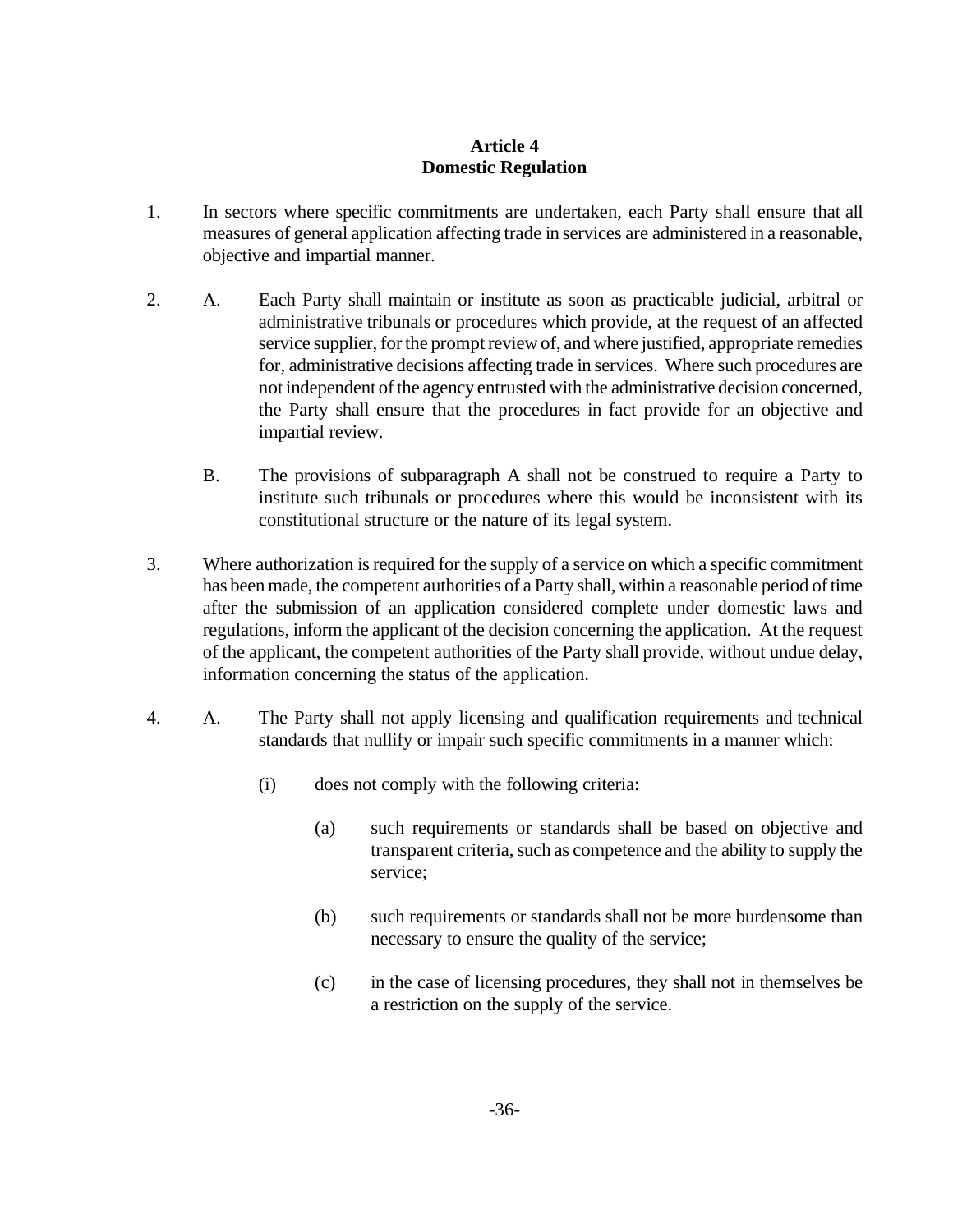- (ii) could not reasonably have been expected of that Party at the time the specific commitments in those sectors were made.
- B. In determining whether a Party is in conformity with the obligation under subparagraph 4.A, account shall be taken of international standards of relevant international organizations<sup>3</sup> applied by that Party.
- 5. In sectors where specific commitments regarding professional services are undertaken, each Party shall provide for adequate procedures to verify the competence of professionals of the other Party.

# **Article 5 Monopolies and Exclusive Service Suppliers**

- 1. Each Party shall ensure that any monopoly supplier of a service in its territory does not, in the supply of the monopoly service in the relevant market, act in a manner inconsistent with that Party's obligations under Article 2 and specific commitments.
- 2. Where a Party's monopoly supplier competes, either directly or through an affiliated company, in the supply of a service outside the scope of its monopoly rights and which is subject to that Party's specific commitments, the Party shall ensure that such a supplier does not abuse its monopoly position to act in its territory in a manner inconsistent with such commitments.
- 3. The provisions of this Article shall also apply to cases of exclusive service suppliers, where a Party, formally or in effect, (*a*) authorizes or establishes a small number of service suppliers and (*b*) substantially prevents competition among those suppliers in its territory.

<sup>&</sup>lt;sup>3</sup> The term "relevant international organizations" refers to international bodies whose membership is open to the relevant bodies of at least all Members of the WTO.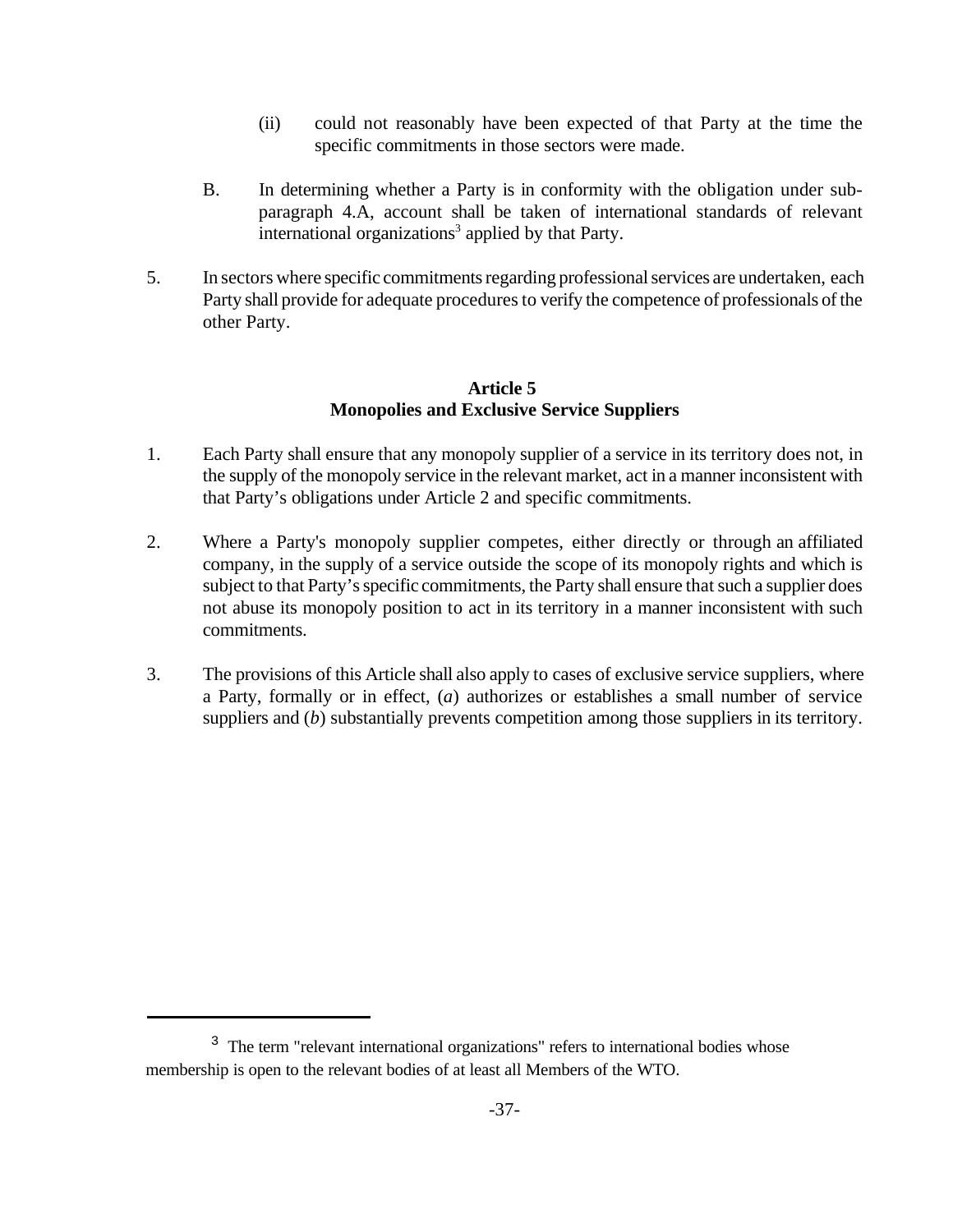# **Article 6 Market Access**

- 1. With respect to market access through the modes of supply identified in Article 1, each Party shall accord services and service suppliers of the other Party treatment no less favorable than that provided for under the terms, limitations and conditions agreed and specified in its Schedule in Annex G.<sup>4</sup>
- 2. In sectors where market-access commitments are undertaken, the measures which a Party shall not maintain or adopt either on the basis of a regional subdivision or on the basis of its entire territory, unless otherwise specified in its Schedule, are defined as:
	- A. limitations on the number of service suppliers whether in the form of numerical quotas, monopolies, exclusive service suppliers or the requirements of an economic needs test;
	- B. limitations on the total value of service transactions or assets in the form of numerical quotas or the requirement of an economic needs test;
	- C. limitations on the total number of service operations or on the total quantity of service output expressed in terms of designated numerical units in the form of quotas or the requirement of an economic needs test;<sup>5</sup>
	- D. limitations on the total number of natural persons that may be employed in a particular service sector or that a service supplier may employ and who are necessary for, and directly related to, the supply of a specific service in the form of numerical quotas or the requirement of an economic needs test;
	- E. measures which restrict or require specific types of legal entity or joint venture through which a service supplier may supply a service; and

<sup>&</sup>lt;sup>4</sup> If a Party undertakes a market-access commitment in relation to the supply of a service through the mode of supply referred to in subparagraph 2(A) of Article 1 and if the cross-border movement of capital is an essential part of the service itself, that Party is thereby committed to allow such movement of capital. If a Party undertakes a market-access commitment in relation to the supply of a service through the mode of supply referred to in subparagraph 2(C) of Article 1, it is thereby committed to allow related transfers of capital into its territory.

<sup>&</sup>lt;sup>5</sup> Subparagraph  $2(C)$  does not cover measures of a Party which limit inputs for the supply of services.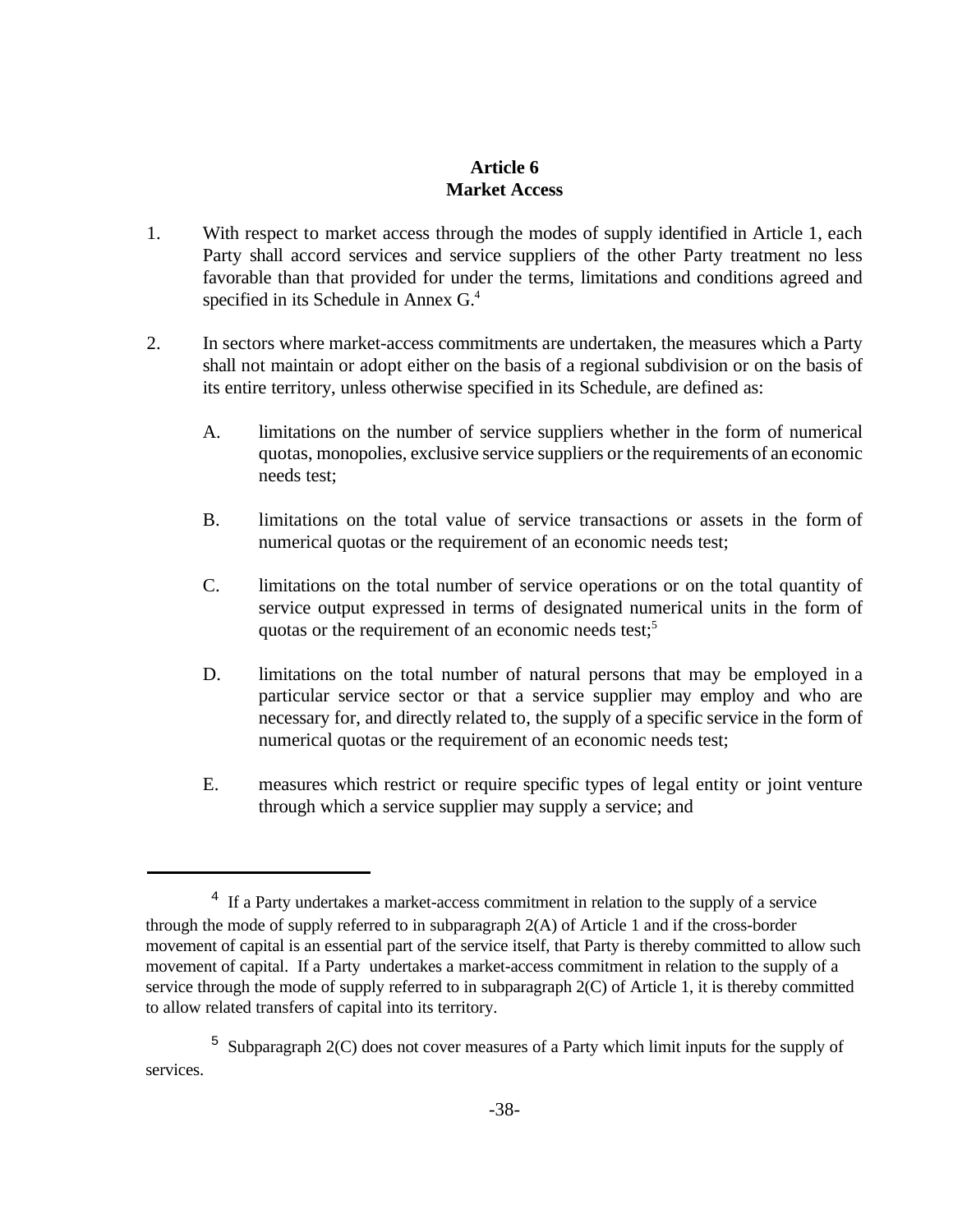F. limitations on the participation of foreign capital in terms of maximum percentage limit on foreign shareholding or the total value of individual or aggregate foreign investment.

#### **Article 7 National Treatment**

- 1. In the sectors inscribed in its Schedule in Annex G, and subject to any conditions and qualifications set out therein, each Party shall accord to services and service suppliers of the other Party, in respect of all measures affecting the supply of services, treatment no less favorable than that it accords to its own like services and service suppliers.<sup>6</sup>
- 2. A Party may meet the requirement of paragraph 1 by according to services and service suppliers of the other Party, either formally identical treatment or formally different treatment to that it accords to its own like services and service suppliers.
- 3. Formally identical or formally different treatment shall be considered to be less favorable if it modifies the conditions of competition in favor of services or service suppliers of the Party compared to like services or service suppliers of the other Party.

# **Article 8 Additional Commitments**

The Parties may negotiate commitments with respect to measures affecting trade in services not subject to scheduling under Articles 6 or 7, including those regarding qualifications, standards or licensing matters. Such commitments shall be inscribed in a Party's Schedule.

# **Article 9 Schedules of Specific Commitments**

- 1. Each Party shall set out in Annex G the specific commitments it undertakes under Articles 6 and 7 of this Chapter. With respect to sectors where such commitments are undertaken, such Annex shall specify:
	- A. terms, limitations and conditions on market access;

<sup>&</sup>lt;sup>6</sup> Specific commitments assumed under this Article shall not be construed to require either Party to compensate for any inherent competitive disadvantages which result from the foreign character of the relevant services or service supplier.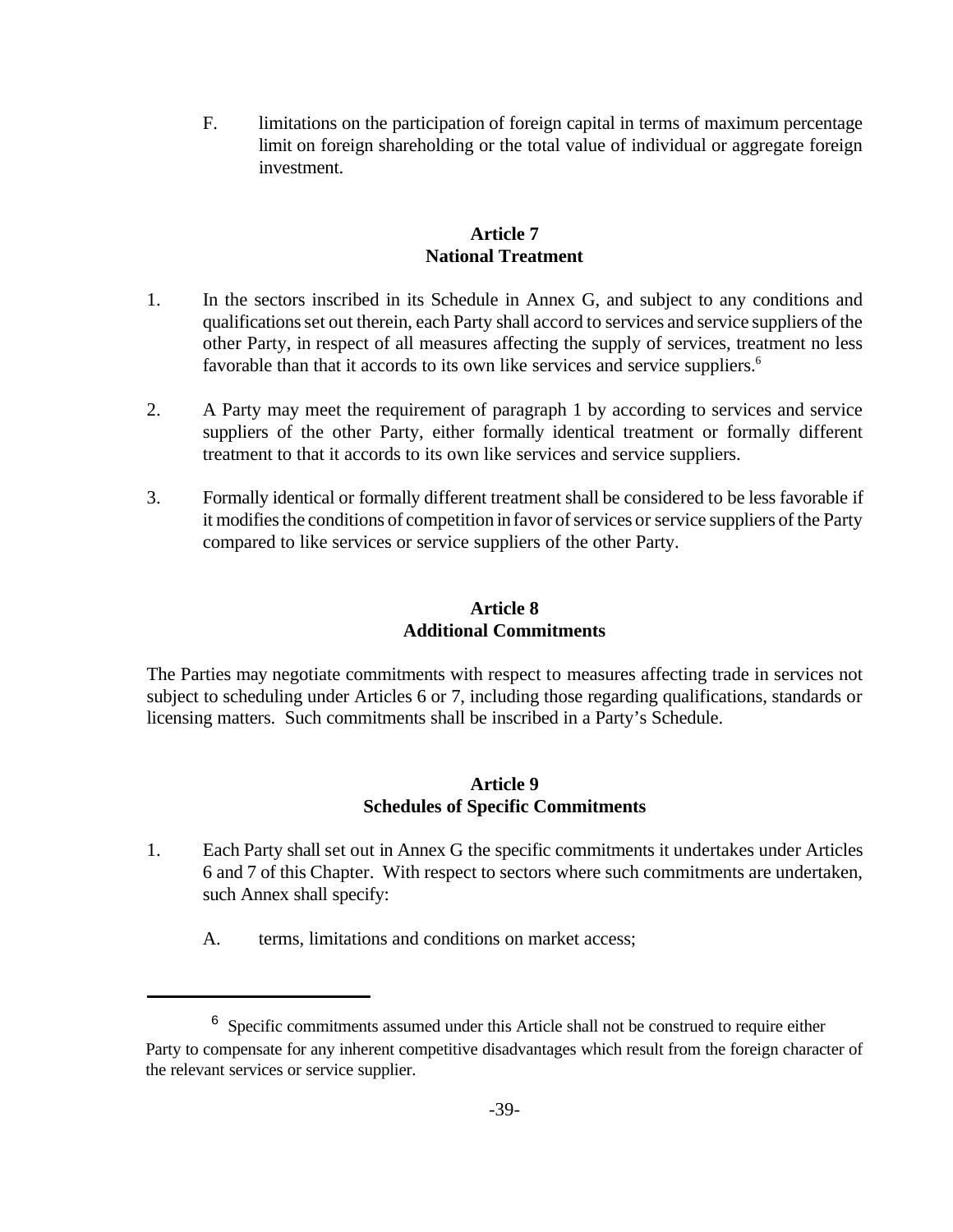- B. conditions and qualifications on national treatment;
- C. undertakings relating to additional commitments;
- D. where appropriate the time-frame for implementation of such commitments; and
- E. the date of entry into force of such commitments.
- 2. Measures inconsistent with both Articles 6 and 7 shall be inscribed in the column relating to Article 6. In this case the inscription will be considered to provide a condition or qualification to Article 7 as well.
- 3. Schedules of specific commitments shall be annexed to this Chapter and shall form an integral part thereof.

#### **Article 10 Denial of Benefits**

A Party may deny the benefits of this Chapter:

- 1. to the supply of a service, if it establishes that the service is supplied from or in the territory of a non-Party;
- 2. in the case of the supply of a maritime transport service, if applicable, if it establishes that the service is supplied:
	- A. by a vessel registered under the laws of a non-Party, and
	- B. by a person which operates and/or uses the vessel in whole or in part but which is of a non-Party;
- 3. to a service supplier that is a juridical person, if it establishes that it is not a service supplier of the other Party.

# **Article 11 Definitions**

For the purpose of this Chapter and Annex G:

1. "measure" means any measure by a Party, whether in the form of a law, regulation, rule, procedure, decision, administrative action, or any other form;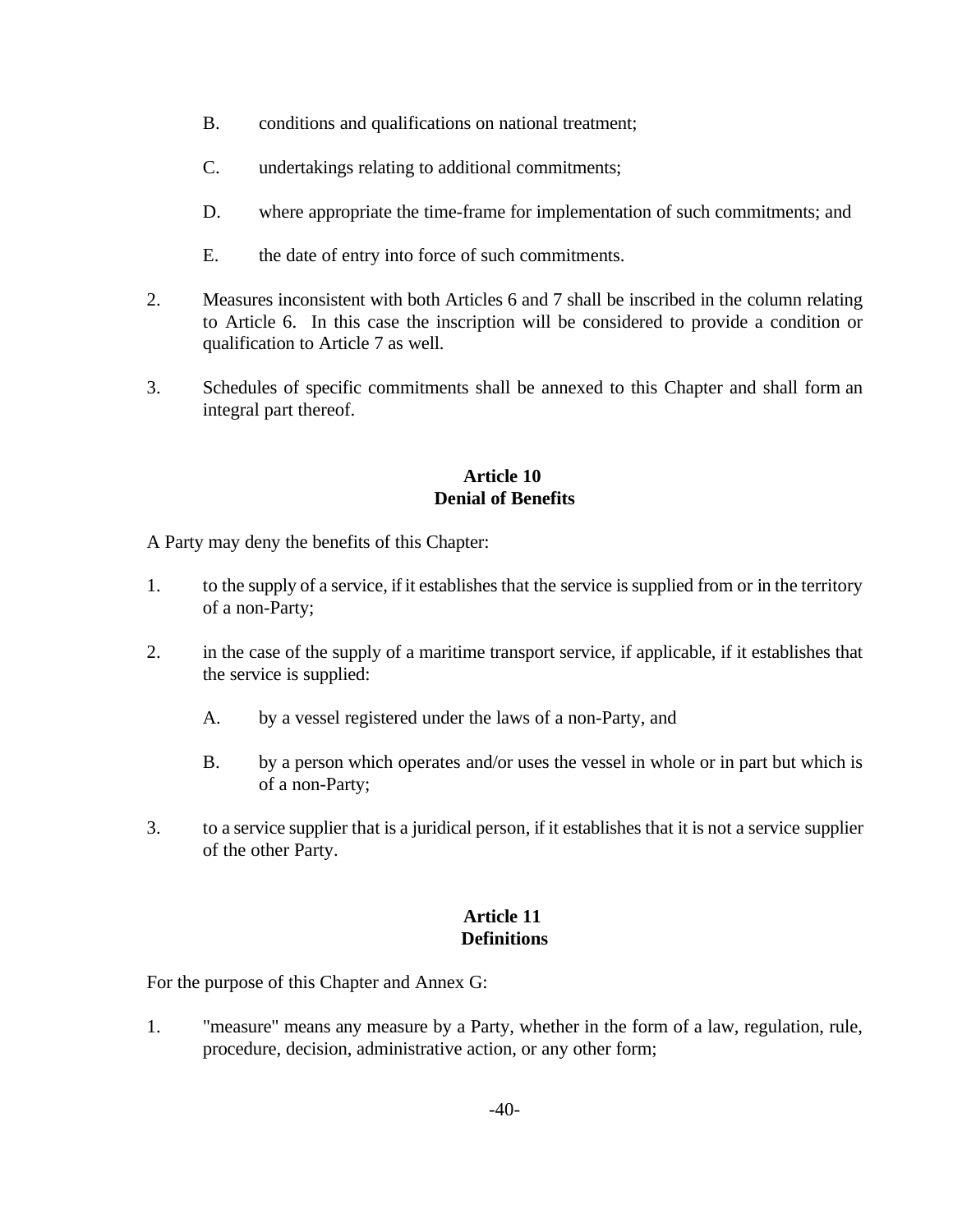- 2. "supply of a service" includes the production, distribution, marketing, sale and delivery of a service;
- 3. "measures by a Party affecting trade in services" include measures in respect of
	- A. the purchase, payment or use of a service;
	- B. the access to and use of, in connection with the supply of a service, services which are required by a Party to be offered to the public generally;
	- C. the presence, including commercial presence, of persons of a Party for the supply of a service in the territory of another Party;
- 4. "commercial presence" means any type of business or professional establishment, including through
	- A. the constitution, acquisition or maintenance of a juridical person, or
	- B. the creation or maintenance of a branch or a representative office,

within the territory of a Party for the purpose of supplying a service;

- 5. "sector" of a service means,
	- A. with reference to a specific commitment, one or more, or all, subsectors of that service, as specified in a Party's Schedule,
	- B. otherwise, the whole of that service sector, including all of its subsectors;
- 6. "service of the other Party" means a service which is supplied,
	- A. from or in the territory of that other Party, or in the case of maritime transport, by a vessel registered under the laws of that other Party, or by a person of that other Party which supplies the service through the operation of a vessel and/or its use in whole or in part; or
	- B. in the case of the supply of a service through commercial presence or through the presence of natural persons, by a service supplier of that other Party;
- 7. "service supplier" means any person that supplies a service;<sup>7</sup>

<sup>&</sup>lt;sup>7</sup> Where the service is not supplied directly by a juridical person but through other forms of commercial presence such as a branch or a representative office, the service supplier (i.e. the juridical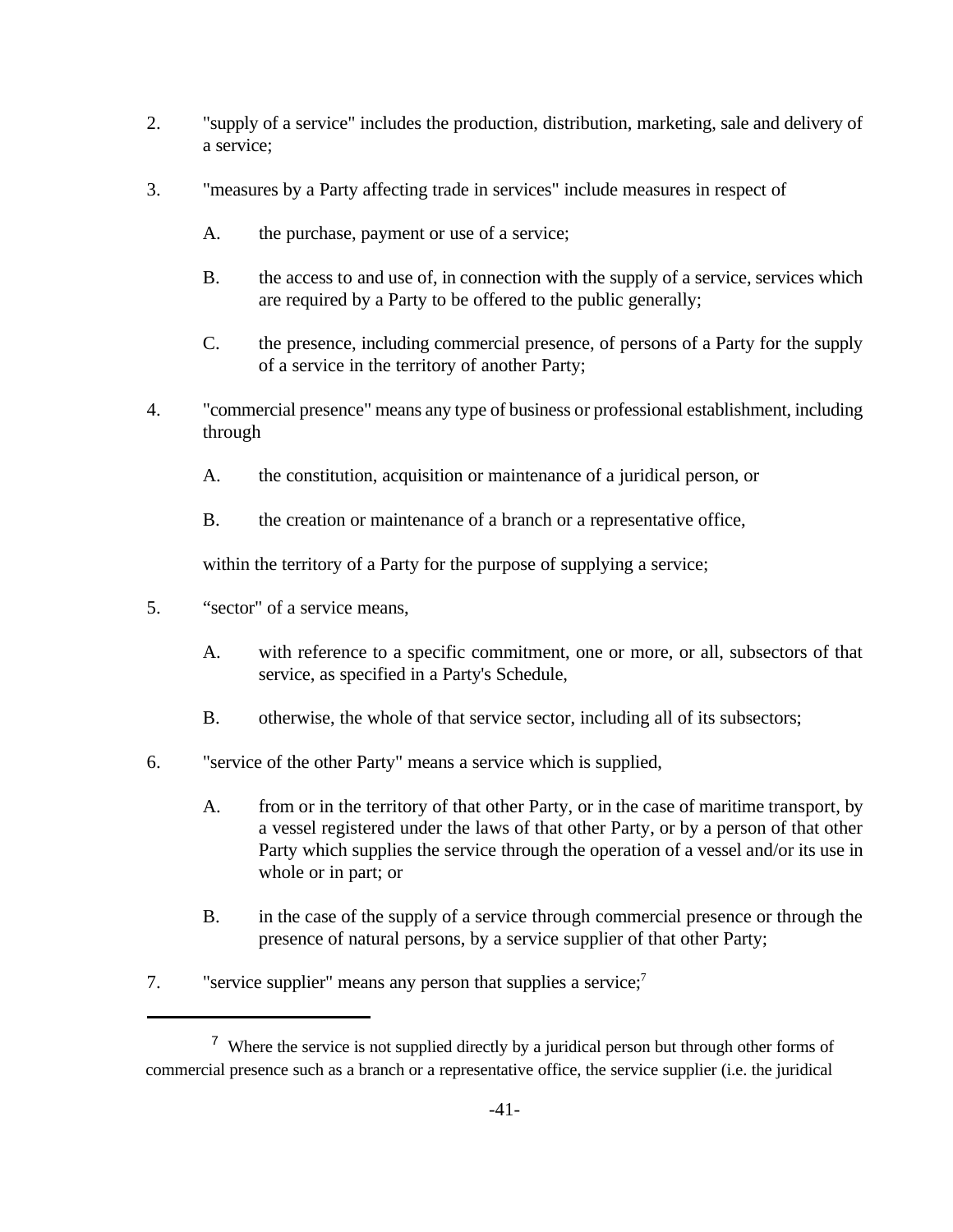- 8. "monopoly supplier of a service" means any person, public or private, which in the relevant market of the territory of a Party is authorized or established formally or in effect by that Party as the sole supplier of that service;
- 9. "service consumer" means any person that receives or uses a service;
- 10. "person" means either a natural person or a juridical person;
- 11. "natural person of the other Party" means a natural person who resides in the territory of that other Party, and who under the law of that other Party:
	- A. is a national of that other Party; or
	- B. hasthe right of permanent residence in that other Party, in the case of a Party which:
		- i) does not have nationals; or
		- ii) accords substantially the same treatment to its permanent residents as it does to its nationals in respect of measures affecting trade in services;
- 12. "juridical person" means any legal entity duly constituted or otherwise organized under applicable law, whether for profit or otherwise, and whether privately-owned or governmentally-owned, including any corporation, trust, partnership, joint venture, sole proprietorship or association;
- 13. "juridical person of the other Party" means a juridical person which is either:
	- A. constituted or otherwise organized under the law of the other Party, and is engaged in substantive business operations in the territory of that Party; or
	- B. in the case of the supply of a service through commercial presence, owned or controlled by:
		- i) natural persons of that Party; or
		- ii) juridical persons of that other Party identified under subparagraph (i);

person) shall, nonetheless, through such presence be accorded the treatment provided for service suppliers under this Chapter. Such treatment shall be extended to the presence through which the service is supplied and need not be extended to any other parts of the supplier located outside the territory where the service is supplied.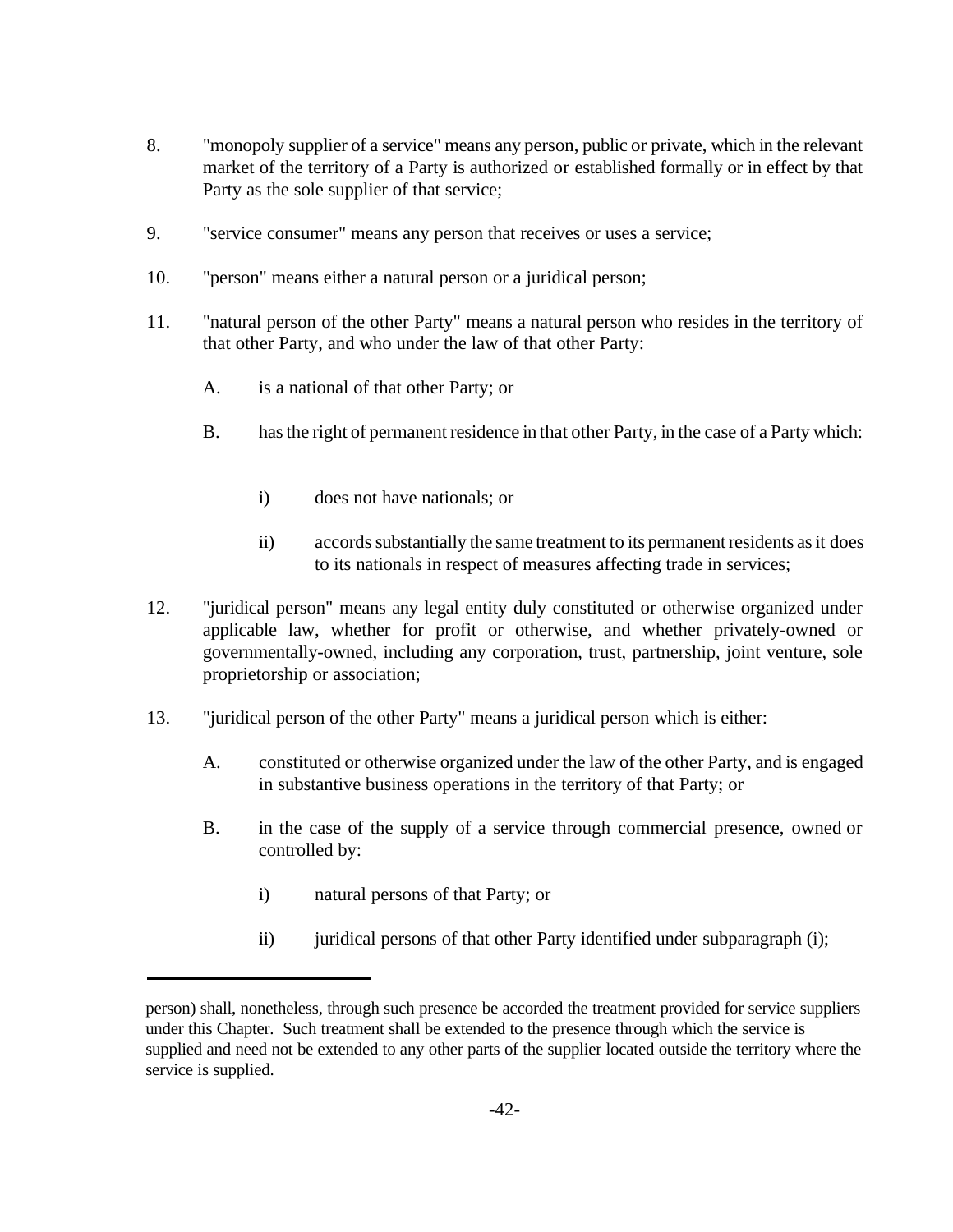- 14. a juridical person is:
	- A. "owned" by persons of a Party if more than 50 per cent of the equity interest in it is beneficially owned by persons of that Party;
	- B. "controlled" by persons of a Party if such persons have the power to name a majority of its directors or otherwise to legally direct its actions;
	- C. "affiliated" with another person when it controls, or is controlled by, that other person; or when it and the other person are both controlled by the same person;
- 15. "company" means any entity constituted or organized under applicable law, whether or not for profit, and whether privately or governmentally owned or controlled, and includes a corporation, trust, partnership, sole proprietorship, branch, joint venture, association, or other organization;
- 16. "enterprise" means a company.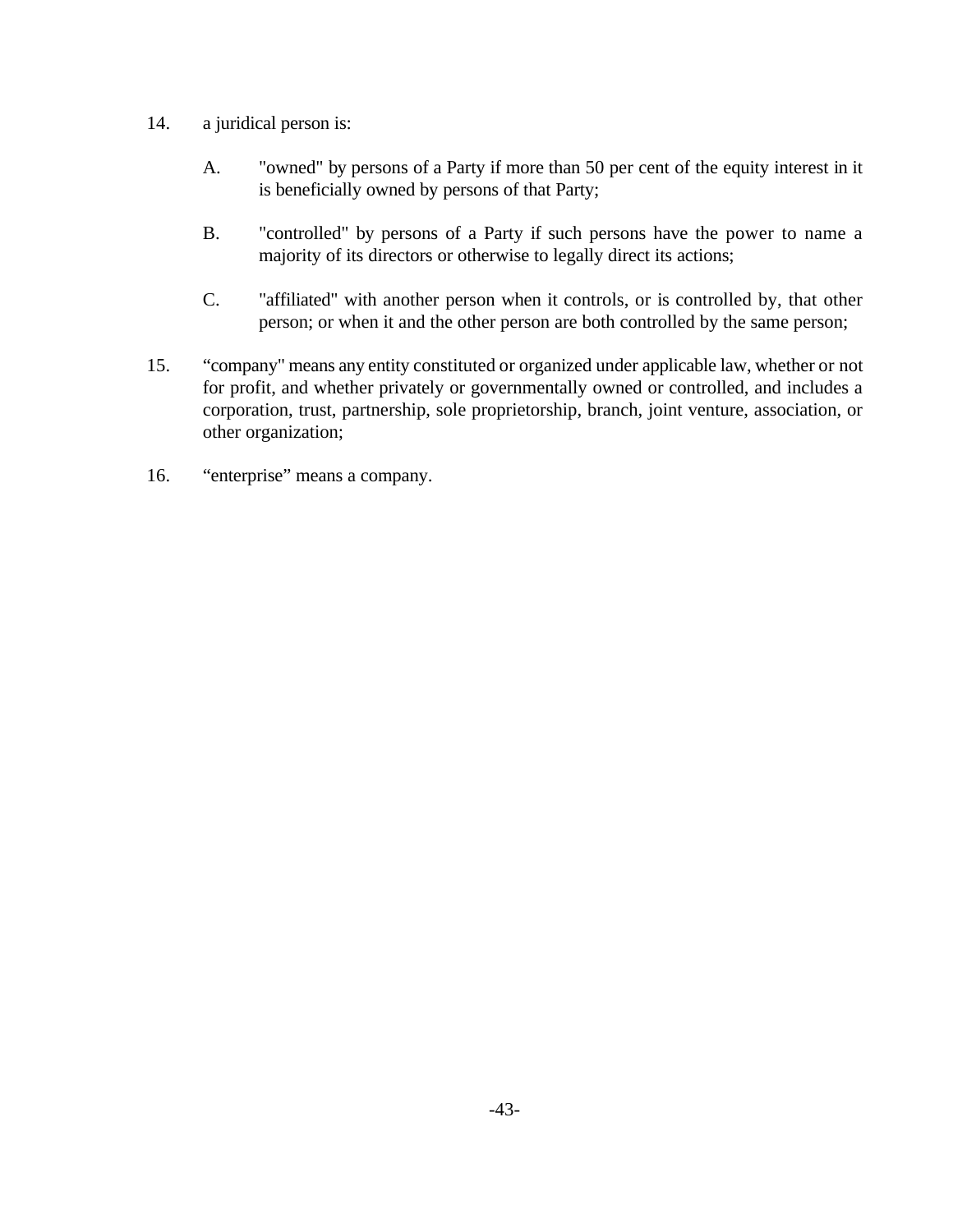#### **ANNEX F**

# **ANNEX ON FINANCIAL SERVICES, ANNEX ON MOVEMENT OF NATURAL PERSONS, ANNEX ON TELECOMMUNICATIONS, AND TELECOMMUNICATIONS REFERENCE PAPER**

#### **Annex on Financial Services**

The Parties agree that the Annex on Financial Services to the WTO Agreement on Trade in Services (GATS) is hereby incorporated into this Agreement by reference, *mutatis mutandis*, as if its provisions were fully set forth herein, with the exceptions of Paragraph 3 and Paragraph 4 of such Annex which shall not be so incorporated.

For greater clarity, the Parties understand that:

- 1. References in the Annex on Financial Services to the GATS to "Member" and "Members" shall mean "Party" and "Parties," respectively, in this Agreement; and
- 2. References in the Annex on Financial Services to the GATS to Article 1 of the GATS shall mean Article 1 of Chapter III of this Agreement.

#### **Annex on Movement of Natural Persons**

The Parties agree that the Annex on the Movement of Natural Persons to the WTO Agreement on Trade in Services (GATS) is hereby incorporated into this Agreement by reference, *mutatis mutandis*, as if its provisions were fully set forth herein.

For greater clarity, the Parties understand that:

- 1. References in the Annex on the Movement of Natural Persons to the GATS to "Member" and "Members" shall mean "Party" and "Parties," respectively, in this Agreement;
- 2. References in the Annex on the Movement of Natural Persons to the GATS to the "Agreement" shall mean Chapter III of this Agreement; and
- 3. References in the Annex on the Movement of Natural Persons to the GATS to "Parts III and IV of the Agreement" shall mean Articles 5, 6, 7 and 8 of Chapter III of this Agreement.

#### **Annex on Telecommunications**

The Parties agree that the Annex on Telecommunications to the WTO Agreement on Trade in Services (GATS) is hereby incorporated into this Agreement by reference, *mutatis mutandis*, as if its provisions were fully set forth herein, with the exceptions of Paragraph 6 and Paragraph 7 of such Annex which shall not be so incorporated.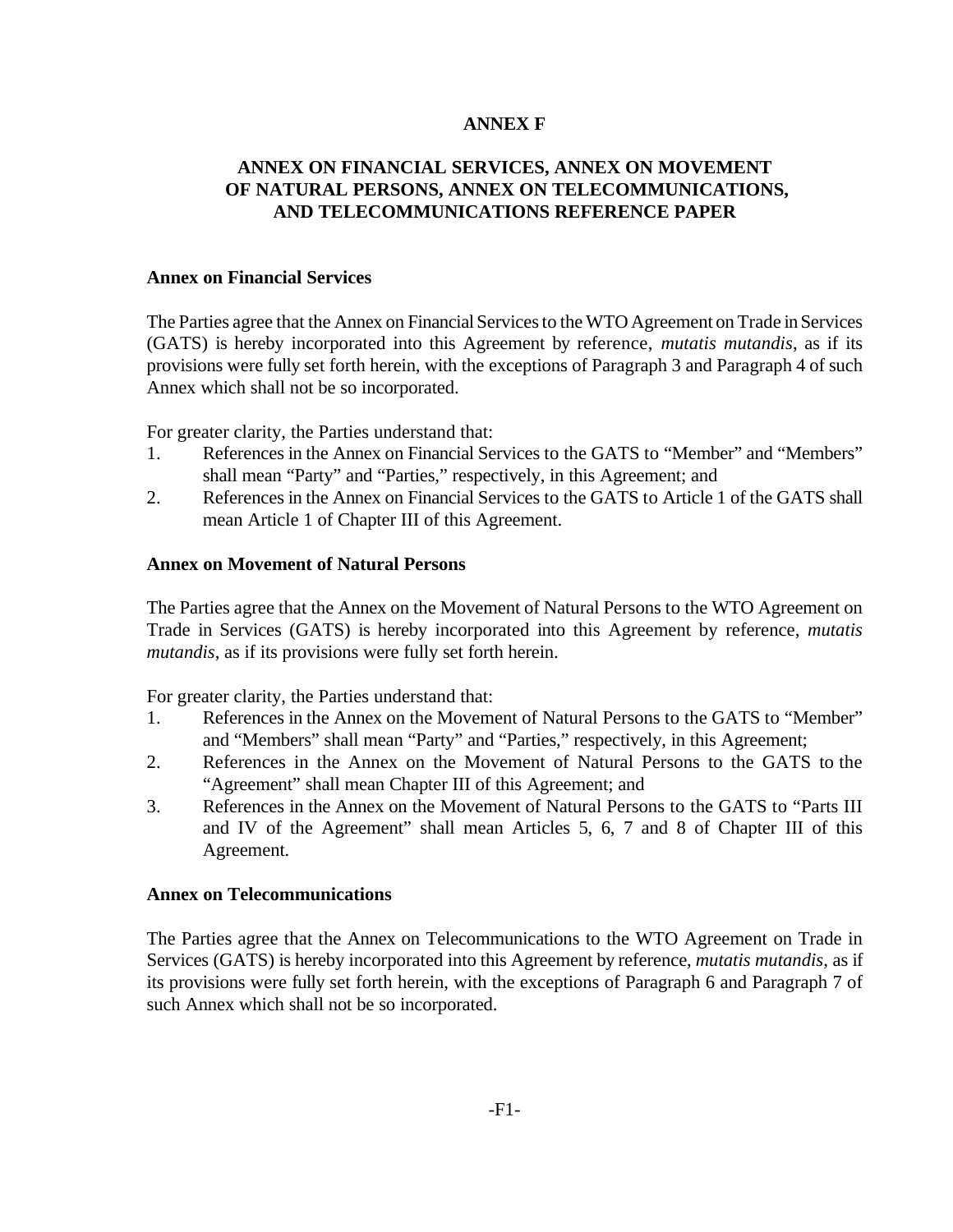For greater clarity, the Parties understand that references in the Annex on Telecommunications to the GATS to "Member" and "Members" shall mean "Party" and "Parties," respectively, in this Agreement.

#### **Telecommunications Reference Paper**

The Parties agree that the Telecommunications Reference Paper ("Reference Paper") to the WTO Agreement on Trade in Services (GATS), as contained in the attachment to WTO document GATS/SC/90/Suppl.2, is hereby incorporated into this Agreement by reference, *mutatis mutandis*, as if its provisions were fully set forth herein.

For greater clarity, the Parties understand that references in such Reference Paper to "Member" and "Members" shall mean "Party" and "Parties," respectively, in this Agreement.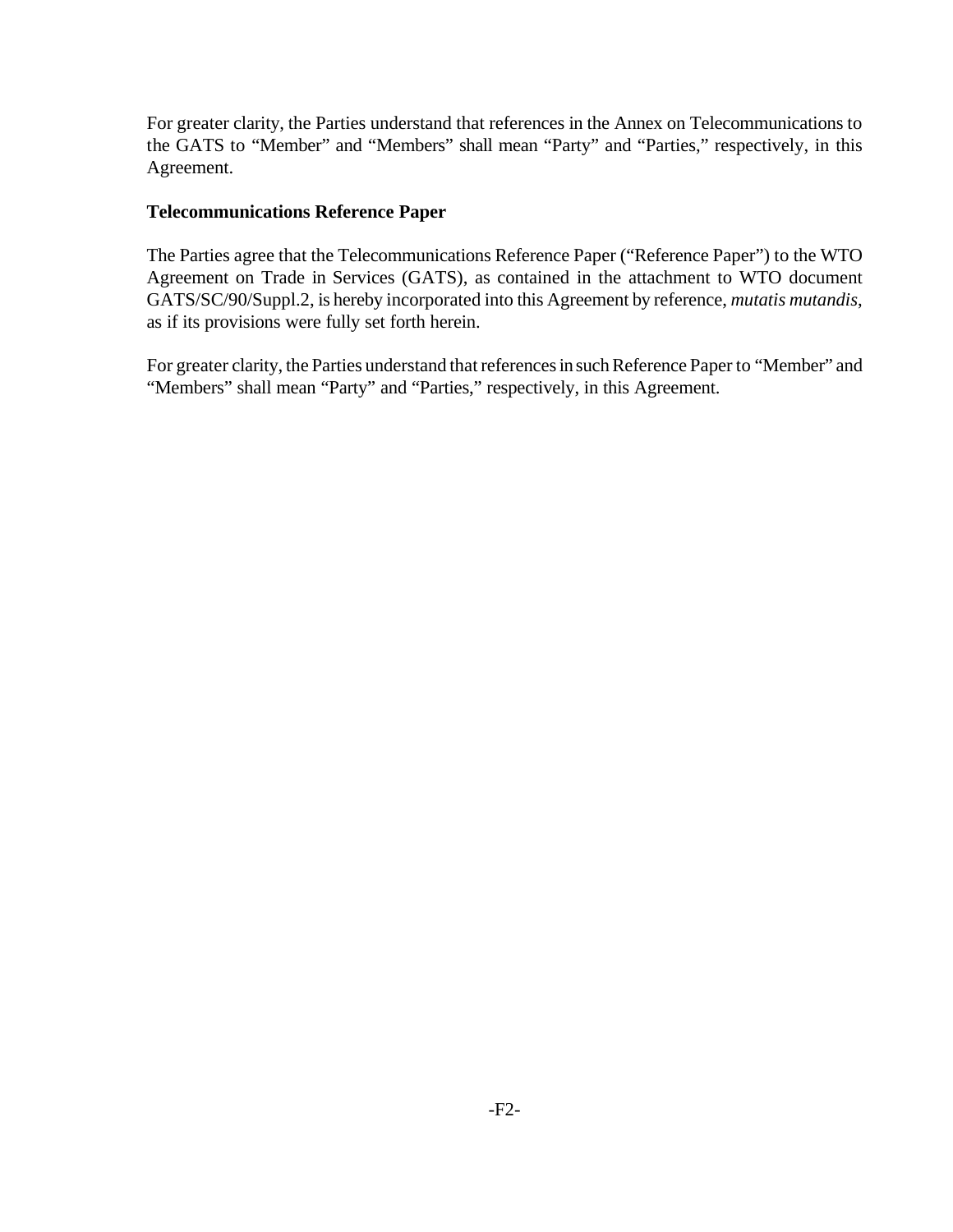## **ANNEX G**

#### **UNITED STATES**

#### **Listing of Article 2 Exemptions**

The United States' Listing of Article 2 Exemptions is the authentic List of Article II (MFN) Exemptions of the United States of America to the WTO General Agreement on Trade in Services ("GATS"), as amended from time to time.

#### **Schedule of Specific Commitments of Trade in Services**

- 1. Except as provided in paragraph 2, the Schedule of the United States is the authentic Schedule of Specific Commitments of the United States of America to the WTO General Agreement on Trade in Services ("GATS"), as amended from time to time.
- 2. With respect to the financial services described in subparagraphs (x) and (xi) of paragraph 5(a) of the GATS Annex on Financial Services, as incorporated into this Agreement by reference, the Schedule of the United States is the authentic Schedule of Specific Commitments of the United States of America to the WTO GATS, as amended from time to time, with the following modifications:
	- A. with respect to mode 1) (cross-border trade), the United States shall be unbound for the market access column;
	- B. with respect to mode 3) (commercial presence), only the establishment of representative offices shall be permitted.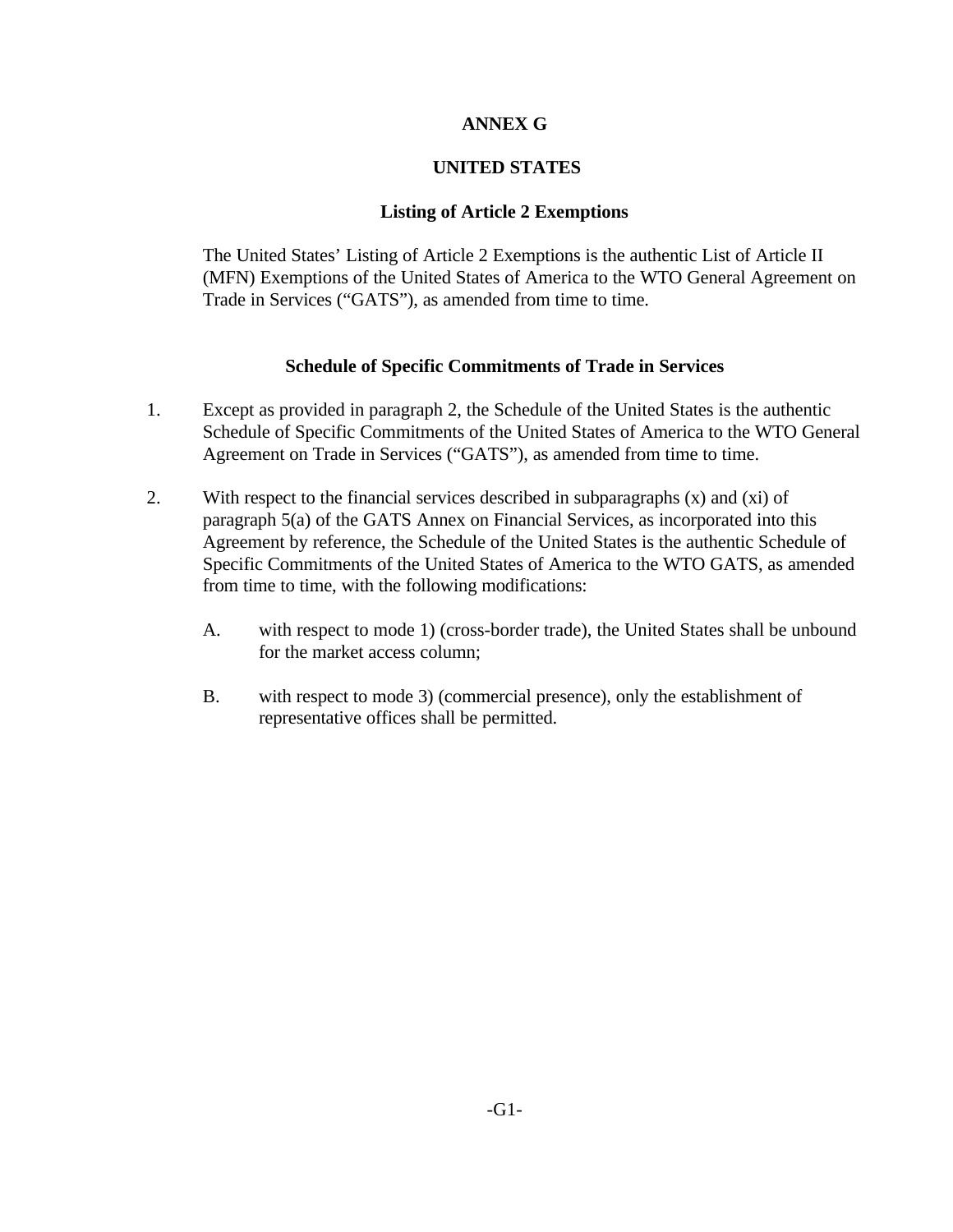#### **CHAPTER IV**

#### **DEVELOPMENT OF INVESTMENT RELATIONS**

#### **Article 1 Definitions**

For the purpose of this Chapter, Annex H, the exchanged letters on Investment Licensing Regime, and, with respect to a covered investment, Articles 1 and 4 of Chapter VII:

- 1. "investment" means every kind of investment in the territory of a Party owned or controlled directly or indirectly by nationals or companies of the other Party, and includes investment consisting or taking the form of:
	- A. a company or enterprise;
	- B. shares, stock, and other forms of equity participation, and bonds, debentures, and other forms of debt interests, in a company;
	- C. contractual rights, such as under turnkey, construction or management contracts, production or revenue sharing contracts, concessions, or other similar contracts;
	- D. tangible property, including real property, and intangible property, including rights, such as leases, mortgages, liens and pledges;
	- E. intellectual property, including copyrights and related rights, trademarks, patents, layout designs (topographies) of integrated circuits, encrypted program-carrying satellite signals, confidential information (trade secrets), industrial designs and rights in plant varieties; and
	- F. rights conferred pursuant to law, such as licenses and permits;
- 2. "company" means any entity constituted or organized under applicable law, whether or not for profit, and whether privately or governmentally owned or controlled, and includes a corporation, trust, partnership, sole proprietorship, branch, joint venture, association, or other organization;
- 3. "company of a Party" means a company constituted or organized under the laws of that Party;
- 4. "covered investment" means an investment of a national or company of a Party in the territory of the other Party;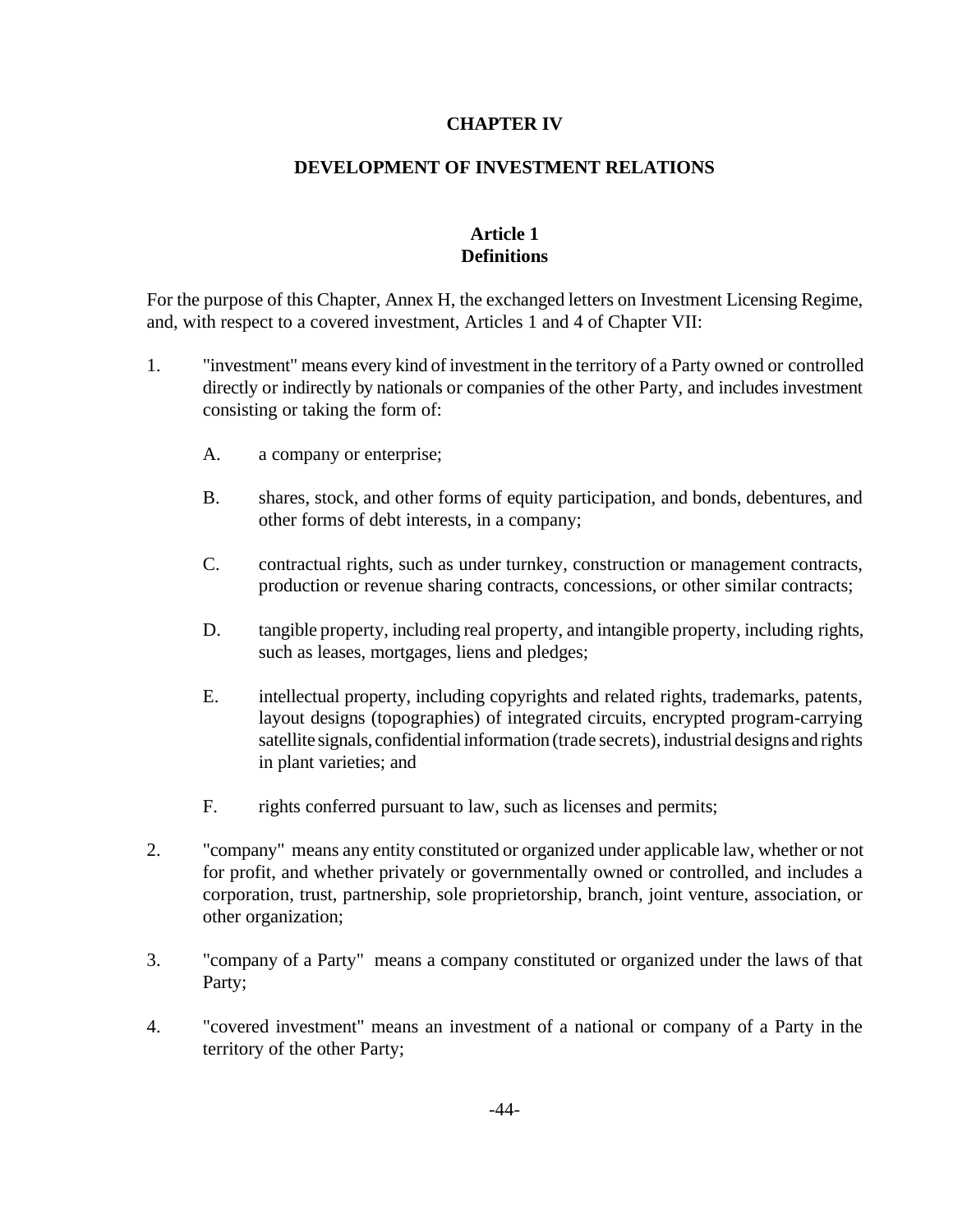- 5. "state enterprise" means a company owned, or controlled through ownership interests, by a Party;
- 6. "investment authorization" means an authorization granted by the foreign investment authority of a Party to a covered investment or a national or company of the other Party;
- 7. "investment agreement" means a written agreement between the national authorities of a Party and a covered investment or a national or company of the other Party that (i) grants rights with respect to natural resources or other assets controlled by the national authorities and (ii) the investment, national or company relies upon in establishing or acquiring a covered investment;
- 8. "UNCITRAL Arbitration Rules" means the arbitration rules of the United Nations Commission on International Trade Law;
- 9. "national" of a Party means a natural person who is a national of a Party under its applicable law;
- 10. an "investment dispute" is a dispute between a Party and a national or company of the other Party arising out of or relating to an investment authorization, an investment agreement or an alleged breach of any right conferred, created or recognized by this Chapter, Annex H, the exchanged letters on Investment Licensing Regime, and Articles 1 and 4 of Chapter VII with respect to a covered investment;
- 11. "non-discriminatory" treatment meanstreatment that is at least asfavorable as the better of national treatment or most favored nation treatment;
- 12. "ICSID Convention" means the Convention on the Settlement of Investment Disputes between States and Nationals of Other States, done at Washington, March 18, 1965; and
- 13. "Centre" meansthe International Centre for Settlement of Investment Disputes Established by the ICSID Convention.

# **Article 2 National Treatment and Most-Favored Nation Treatment**

1. With respect to the establishment, acquisition, expansion, management, conduct, operation and sale or other disposition of covered investments, each Party shall accord treatment no less favorable than that it accords, in like situations, to investments in its territory of its own nationals or companies (hereinafter "national treatment") or to investments in its territory of nationals or companies of a third country (hereinafter "most favored nation treatment"), whichever is most favorable (hereinafter "national and most favored nation treatment").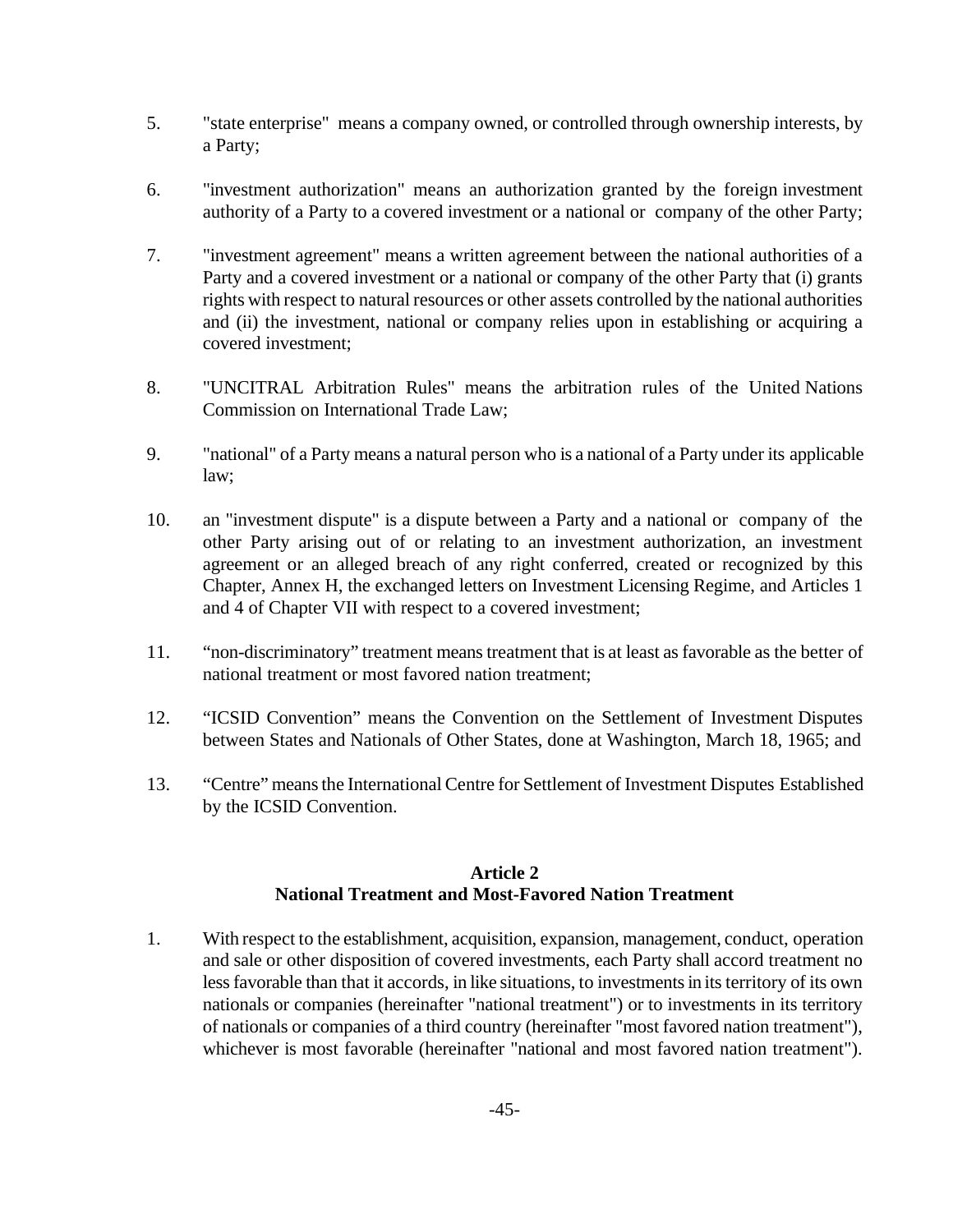Each Party shall ensure that its state enterprises, in the provision of their goods or services, accord national and most favored nation treatment to covered investments, subject to the provisions of paragraph 4.3 of Annex H.

- 2. A. A Party may adopt or maintain exceptions to the obligations of paragraph 1 in the sectors or with respect to the matters specified in Annex H to this Agreement. In adopting such an exception, a Party may not require the divestment, in whole or in part, of covered investments existing at the time the exception becomes effective.
	- B. The obligations of paragraph 1 do not apply to procedures provided in multilateral agreements concluded under the auspices of the World Intellectual Property Organization relating to the acquisition or maintenance of intellectual property rights.

## **Article 3 General Standard of Treatment**

- 1. Each Party shall at all times accord to covered investments fair and equitable treatment and full protection and security, and shall in no case accord treatment less favorable than that required by applicable rules of customary international law.
- 2. Each Party shall in no way impair by unreasonable and discriminatory measures the management, conduct, operation and sale or other disposition of covered investments.

# **Article 4 Dispute Settlement**

- 1. Each Party shall provide companies and nationals of the other Party with an effective means of asserting claims and enforcing rights with respect to covered investments.
- 2. In the event of an investment dispute, the parties to the dispute should attempt to resolve the dispute through consultation and negotiation, which may include the use of non-binding third-party procedures. Subject to paragraph 3 of this Article, if the dispute has not been resolved through consultation and negotiations, a national or company of one Party that is a party to an investment dispute may submit the dispute for resolution under one of the following alternatives:
	- A. to the competent courts or administrative tribunals of the Party in the territory of which the covered investment has been made; or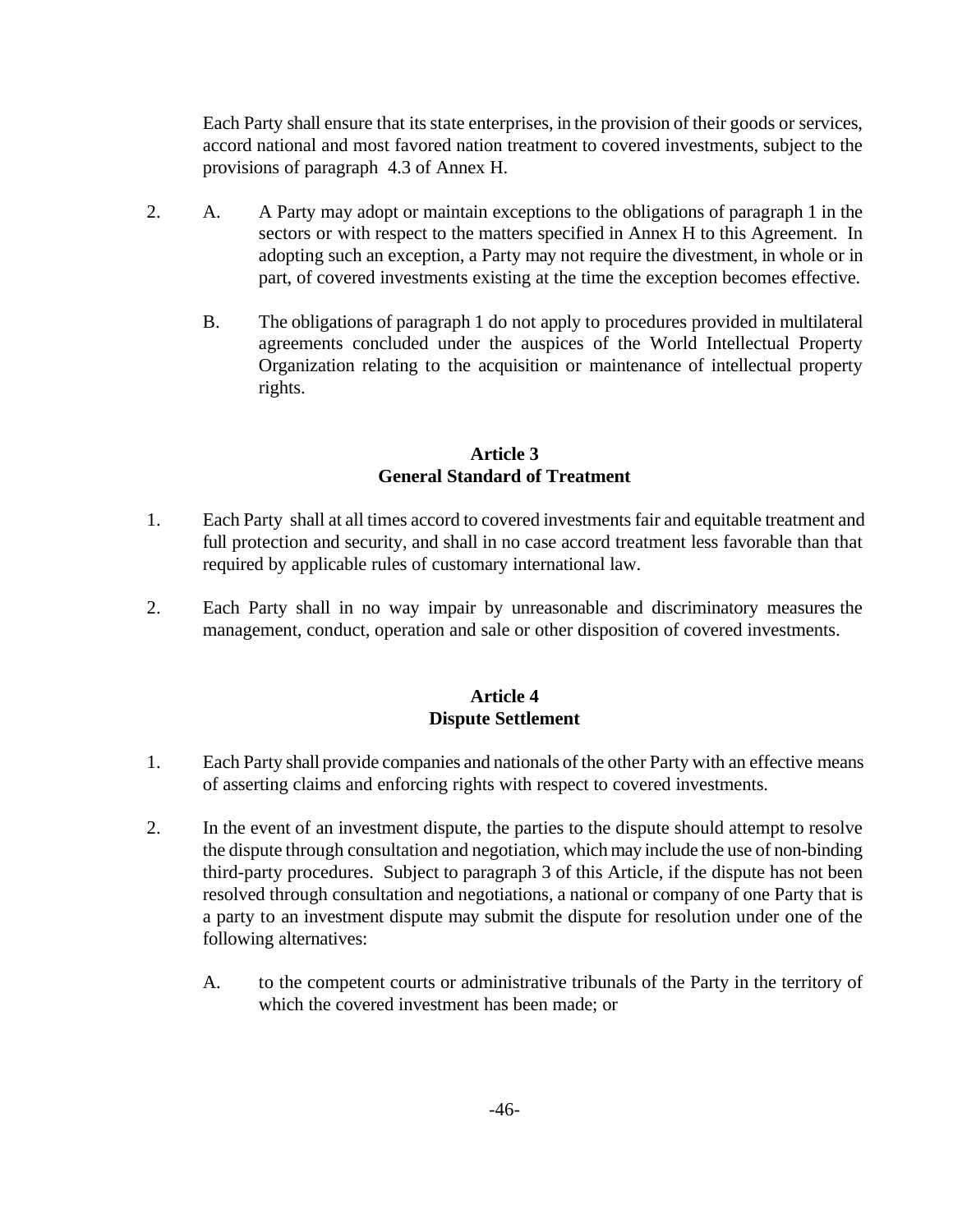- B. inaccordancewith anyapplicable, previously agreed dispute-settlement procedures; or
- C. in accordance with the terms of paragraph 3.
- 3. A. Provided that the national or company concerned has not submitted the dispute for resolution under sub-paragraph 2.A or B, and that ninety days have elapsed from the date on which the dispute arose, the national or company concerned may submit the dispute for settlement by binding arbitration:
	- (i) to the Centre, if both Parties are members of the ICSID Convention and the Centre is available; or
	- (ii) to the Additional Facility of the Centre, if the Additional Facility is available; or
	- (iii) in accordance with the UNCITRAL Arbitration Rules; or
	- (iv) if agreed by both parties to the dispute, to any other arbitration institution or in accordance with any other arbitration rules.
	- B. A national or company, notwithstanding that it may have submitted a dispute to binding arbitration under sub-paragraph 3.A, may seek interim injunctive relief, not involving the payment of damages, before the judicial or administrative tribunals of a Party, prior to the institution of the arbitral proceeding or during the proceeding, for the preservation of rights and interests.
- 4. Each Party hereby consents to the submission of any investment dispute for settlement by binding arbitration in accordance with the choice of the national or company under subparagraph  $3.A(i)$ , (ii), (iii) or the mutual agreement of both parties to the dispute under subparagraph 3.A(iv). This consent and the submission of the dispute by a national or company under sub-paragraph 3.A shall satisfy the requirement of:
	- A. Article II of the United Nations Convention on the Recognition and Enforcement of Foreign Arbitral Awards, done at New York, June 10, 1958, for an "agreement in writing;" and
	- B. Chapter II of the ICSID Convention (Jurisdiction of the Centre) and the Additional Facility Rules for written consent of the parties to the dispute.
- 5. Any arbitration under sub-paragraph 3.A(ii), (iii) and (iv) shall be held in a state that is a party to the United Nations Convention on the Recognition and Enforcement of Foreign Arbitral Awards, done at New York, June 10, 1958.
- 6. Any arbitral award rendered pursuant to this Chapter shall be final and binding on the parties to the dispute. Each Party shall carry out without delay the provisions of any such award and provide in its territory for the enforcement of such award. Each Party's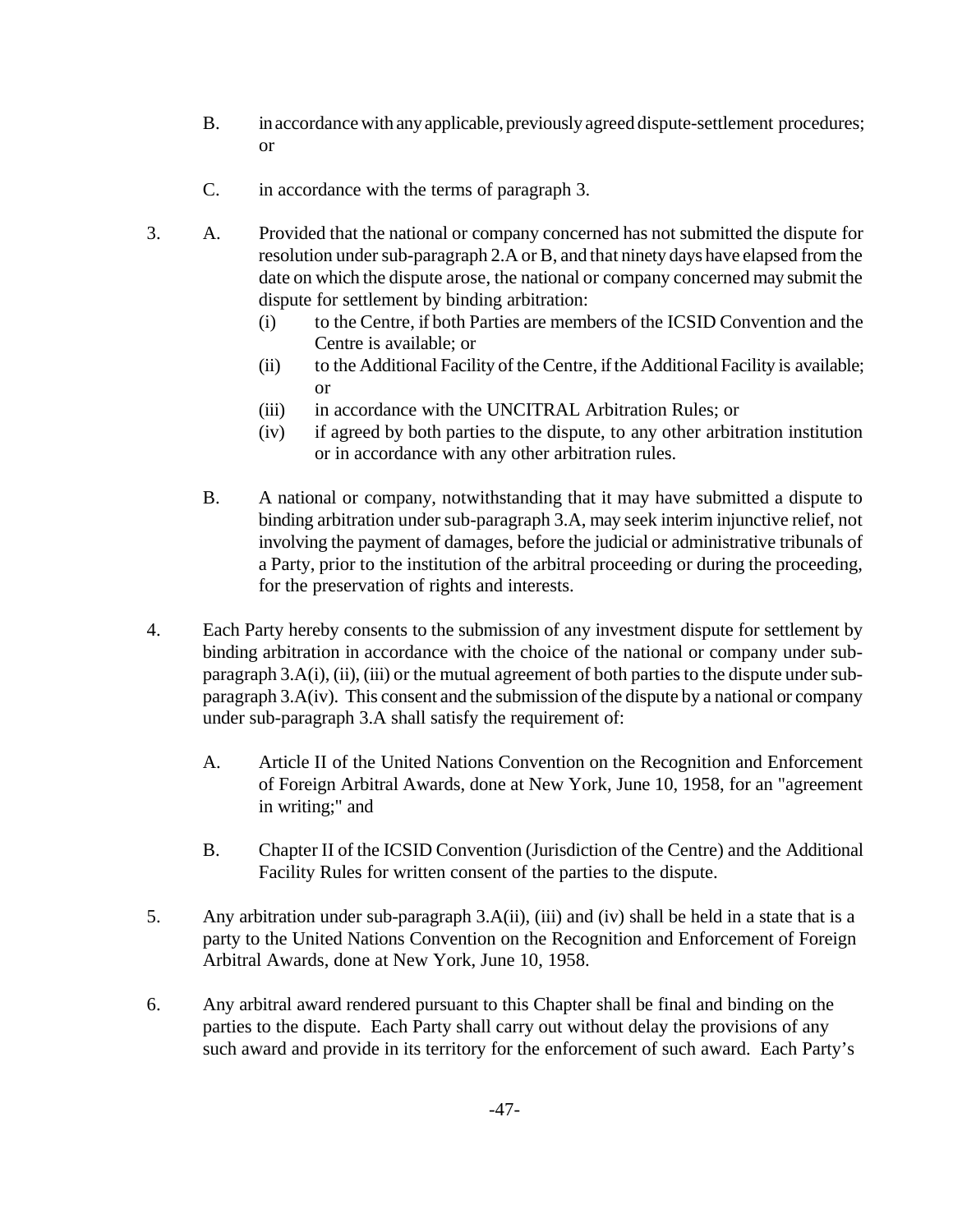enforcement of an arbitral award issued in its territory shall be governed by its national law.

- 7. In any proceeding involving an investment dispute, a Party shall not assert, as a defense, counterclaim, right of set-off, or for any other reason, that indemnification or other compensation for all or part of the alleged damages has been received or will be received pursuant to an insurance or guarantee contract.
- 8. For the purposes of this Article and of Article 25(2)(b) of the ICSID Convention with respect to a covered investment, a company of a Party that, immediately before the occurrence of the event or events giving rise to an investment dispute, was a covered investment, shall be treated as a company of the other Party.

# **Article 5 Transparency**

Each Party shall ensure that its laws, regulations and administrative procedures of general application that pertain to or affect investments, investment agreements, and investment authorizations are promptly published or otherwise made publicly available.

# **Article 6 Special Formalities**

This Chapter shall not preclude a Party from prescribing special formalities in connection with covered investments, such as a requirement that such investments be legally constituted under the laws and regulations of that Party, or a requirement that transfers of currency or other monetary instruments be reported, provided that such formalities shall not impair the substance of any of the rights set forth in this Chapter, Annex H, the exchanged letters on Investment Licensing Regime, and, with respect to a covered investment, Articles 1 and 4 of Chapter VII.

#### **Article 7 Technology Transfer**

Neither Party shall mandate or enforce, as a condition for the establishment, acquisition, expansion, management, conduct or operation of a covered investment, any requirement (including any commitment or undertaking in connection with the receipt of a government permission or authorization) to transfer technology, a production process or other proprietary knowledge except:

1. when applying generally applicable environmental laws that are consistent with the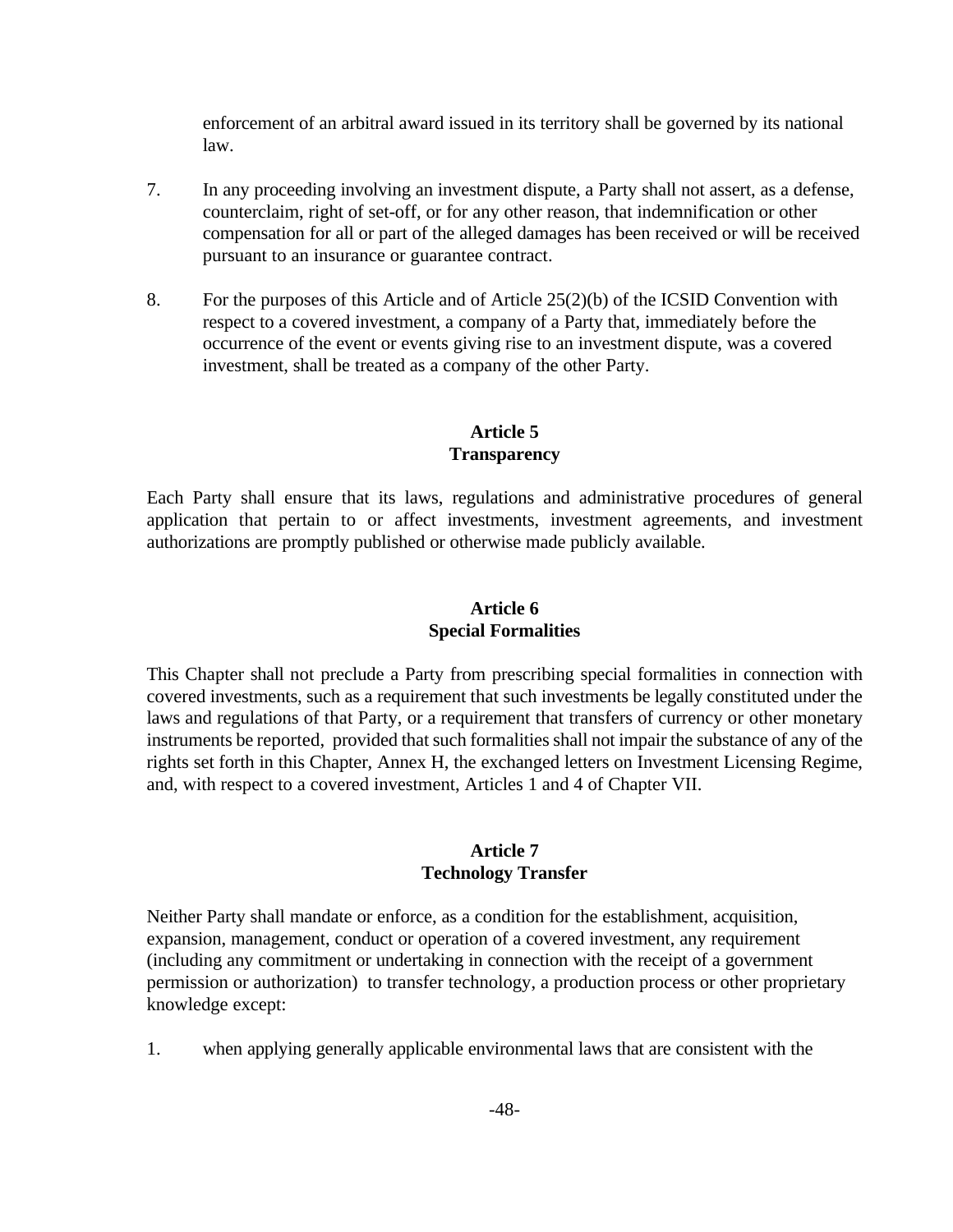provisions of this Agreement; or

2. pursuant to an order, commitment or undertaking that is enforced by a court, administrative tribunal or competition authority to remedy an alleged or adjudicated violation of competition laws.

# **Article 8 Entry, Sojourn and Employment of Aliens**

- 1. Each Party shall permit nationals and companies of the other Party to transfer employees of any nationality, subject to the Party's laws relating to the entry and sojourn of aliens, to their operations in the territory of the Party in the event that those employees are executives or managers or possess specialized knowledge relating to those operations.
- 2. Each Party shall permit nationals and companies of the other Party to engage, within the territory of that Party, top managerial personnel of their choice, regardless of nationality, subject to the Party's laws relating to the entry and sojourn of aliens.
- 3. The foregoing paragraphs shall not preclude a Party from applying its labor laws, so long as they do not impair the substance of the rights granted under this Article.

# **Article 9 Preservation of Rights**

This Chapter, Annex H, the exchanged letters on Investment Licensing Regime, and, with respect to a covered investment, Articles 1 and 4 of Chapter VII, shall not derogate from any of the following that entitle covered investments in like situations to treatment more favorable than that accorded herein:

- 1. laws, regulations and administrative procedures, or administrative or adjudicatory decisions of a Party;
- 2. international legal obligations; or,
- 3. obligations assumed by a Party, including those contained in an investment agreement or investment authorization.

# **Article 10**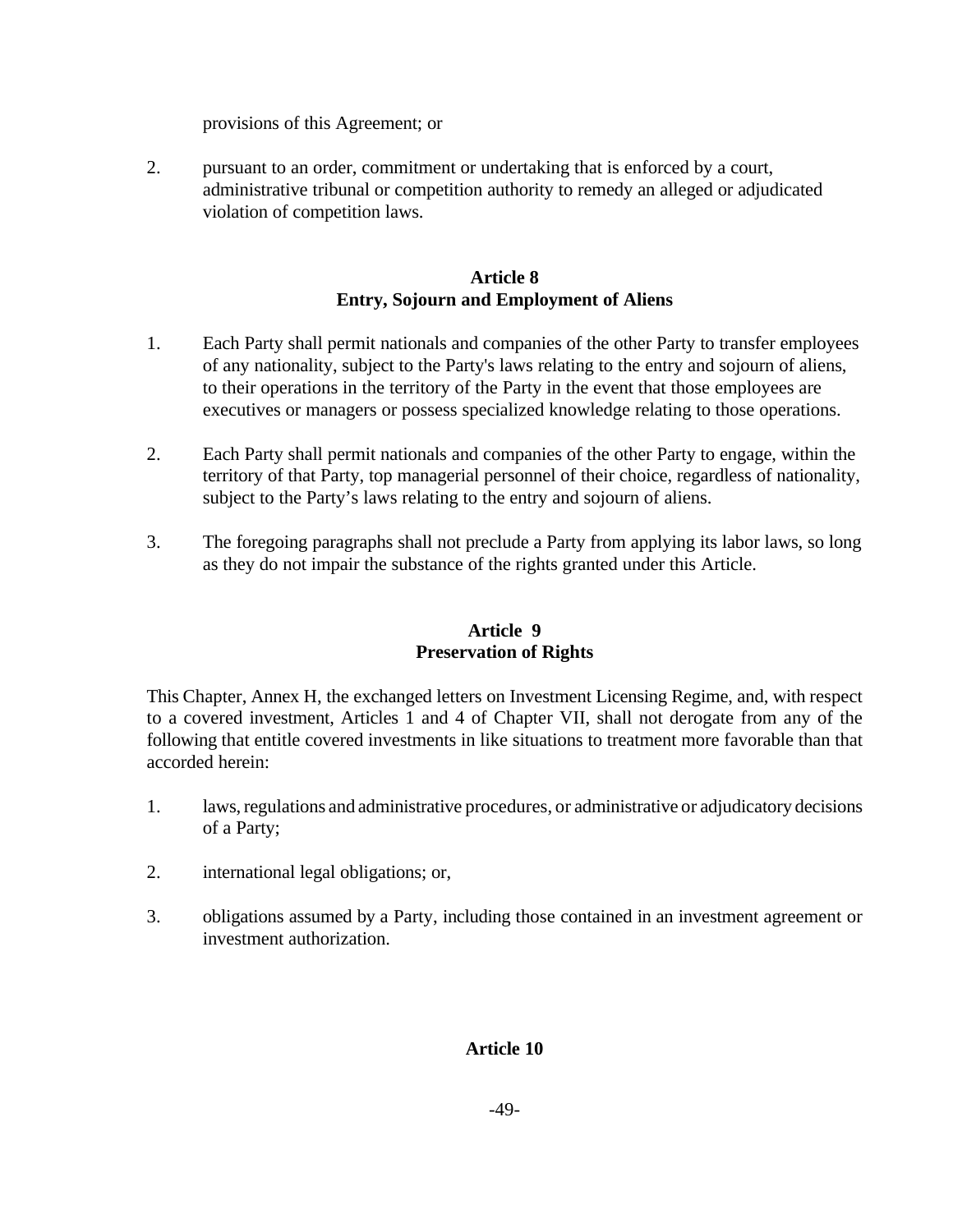#### **Expropriations and Compensation for War Damages**

- 1. Neither Party shall expropriate or nationalize investments either directly or indirectly through measures tantamount to expropriation or nationalization ("expropriation") except for a public purpose; in a non-discriminatory manner; upon payment of prompt, adequate and effective compensation; and in accordance with due process of law and the general principles of treatment provided for in Article 3. Compensation shall be equivalent to the fair market value of the expropriated investment immediately before the expropriatory action was taken; be paid without delay; include interest at a commercially reasonable rate from the date of expropriation; be fully realizable; and be freely transferable at the prevailing market rate of exchange on the date of expropriation. The fair market value shall not reflect any change in value occurring because the expropriatory action had become known before the date of expropriation.
- 2. Each Party shall accord national and most favored nation treatment to covered investments as regards any measure relating to losses that investments suffer in its territory owing to war or other armed conflict, revolution, state of national emergency, insurrection, civil disturbance, or similar events.
- 3. Each Party shall accord restitution, or pay compensation in accordance with paragraph 1, in the event that covered investments suffer from losses in its territory, owing to war or other armed conflict, revolution, state of national emergency, insurrection, civil disturbance, or similar events, that result from:
	- A. requisitioning of all or part of such investments by the Party's forces or authorities, or
	- B. destruction of all or part of such investments by the Party's forces or authorities that was not required by the necessity of the situation.

# **Article 11 Trade -Related Investment Measures**

1. Subject to the provisions of paragraph 2, neither Party shall apply any trade-related investment measures (TRIMs) which are inconsistent with the Agreement on Trade-Related Investment Measures of the WTO. The illustrative list of TRIMs set forth in the WTO Agreement on TRIMs ("the List") is contained in Annex I of this Agreement. TRIMs contained on the List will be considered inconsistent with this Article regardless of whether they are imposed in laws, regulations, or as conditions for individual investment contracts or licenses.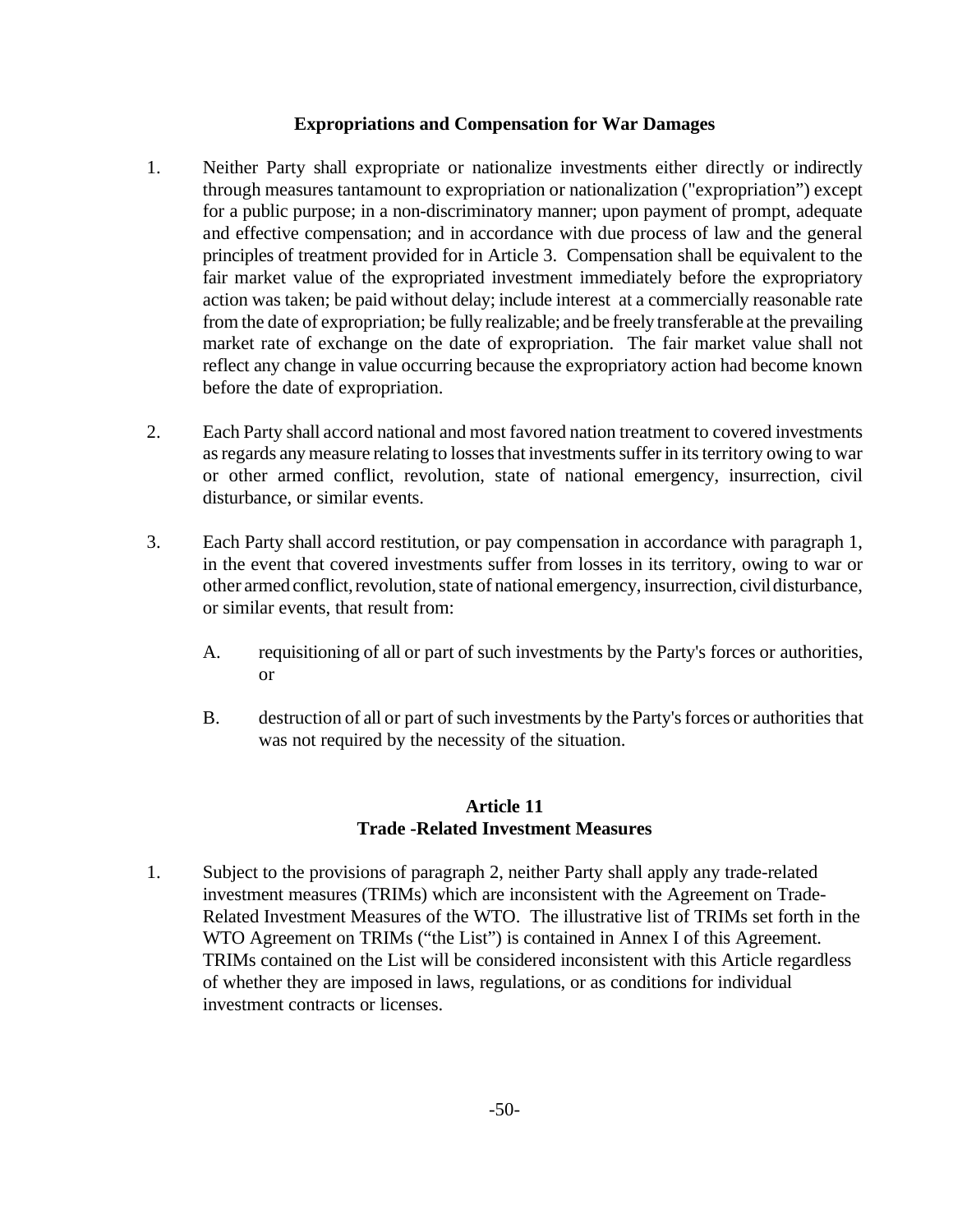2. The Parties agree to eliminate all TRIMs (including those contained in laws, regulations, contracts or licenses) which fall under sub-paragraphs 2(A) (trade balancing requirements) and 2(B) (foreign exchange controls on imports) of the List by the time this Agreement enters into force. Vietnam shall eliminate all other TRIMs no later than five years after the date of entry into force of the Agreement, or the date required under the terms and conditions of Vietnam's accession to the WTO, whichever occurs first.

## **Article 12 Application to State Enterprises**

A Party's obligations shall apply to a state enterprise in the exercise of any regulatory, administrative or other governmental authority delegated to it by that Party.

## **Article 13 Future Negotiation of Bilateral Investment Treaty**

The Parties will endeavor to negotiate a bilateral investment treaty in good faith within a reasonable period of time.

# **Article 14 Application to Covered Investments**

The provisions of this Chapter, Annex H, the exchanged letters on Investment Licensing Regime, and Articles 1 and 4 of Chapter VII shall apply to covered investments existing at the time of entry into force as well as to those established or acquired thereafter.

#### **Article 15 Denial of Benefits**

Each Party reserves the right to deny to a company of the other Party the benefits of this Chapter and Chapter V of this Agreement if nationals of a third country own or control the company and

- 1. the denying Party does not maintain normal economic relations with the third country; or
- 2. the company has no substantial business activities in the territory of the Party under whose laws it is constituted or organized.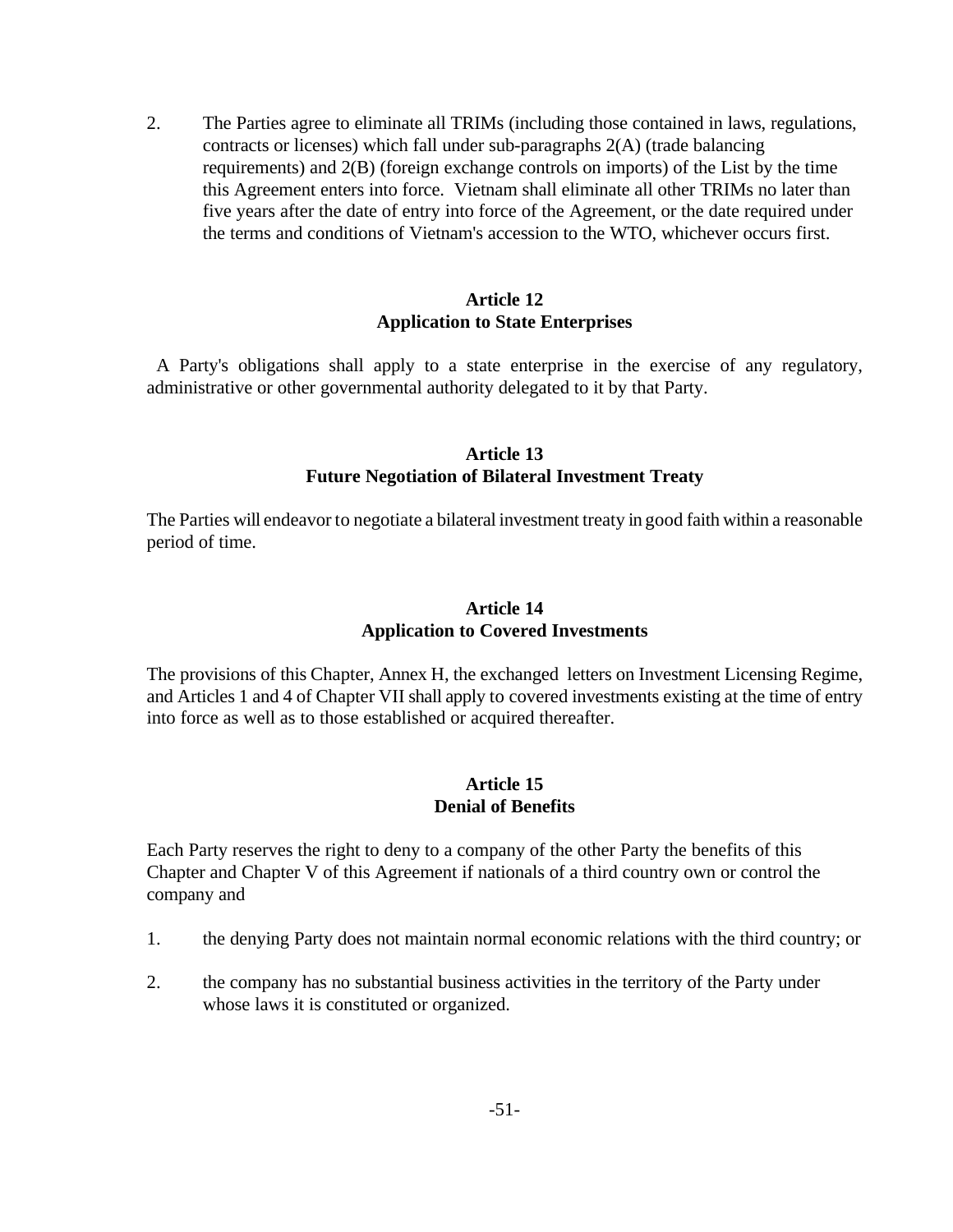## **ANNEX H**

#### **VIETNAM**

In accordance with the provisions in Article 2 of Chapter IV, the Government of the Socialist Republic of Vietnam reserves the right to adopt or maintain exceptions to national treatment in the following sectors and matters:

1. Vietnam may adopt or maintain exceptions to the obligation to accord national treatment to covered investments in the sectors or with respect to the matters specified below:

> Broadcasting, television; production, publication and distribution of cultural products; investment in insurance; banking; brokerage, dealership in securities and currency values, and other related services; mineral exploration and exploitation; construction, installation, operation and maintenance of telecommunication facility; construction and operation of inland water, sea and air ports; cargo and passenger transportation by railway, airway, road, sea and inland water-way transportation; fishing and fish catching; real estate business.

2. Sectors in which Vietnam may require that an investment project be in conjunction with the development of local raw material sources:

> Processing of paper, vegetable oil, milk, cane sugar, wood processing (except for projects using imported wood).

Such requirements for the development of local raw material sources in the above sectors may be maintained for up to 5 years from the entry into force of this Agreement.

3. Sectors in which Vietnam may require that an investment project export at least 80% of products:

> Cement production; paints and construction paints; toiletry tiles and ceramics; PVC and other plastics; footwear; clothing; construction steel; detergent powder; tires and inner tubes for automobile and motor bikes; NPK fertilizer; alcoholic products; tobacco; papers (including printing, and writing paper, photocopy).

Such requirements for exporting at least 80% of products in the above sectors may be maintained for up to 7 years from the entry into force of this Agreement.

4. Except as otherwise provided in this Paragraph (including sub-paragraphs 4.1-4.6), the following exceptions to national treatment shall be applied to a covered investment of a national or company of the United States in all sectors, including but not limited to those sectors listed in paragraphs 1, 2 and 3 of this Annex: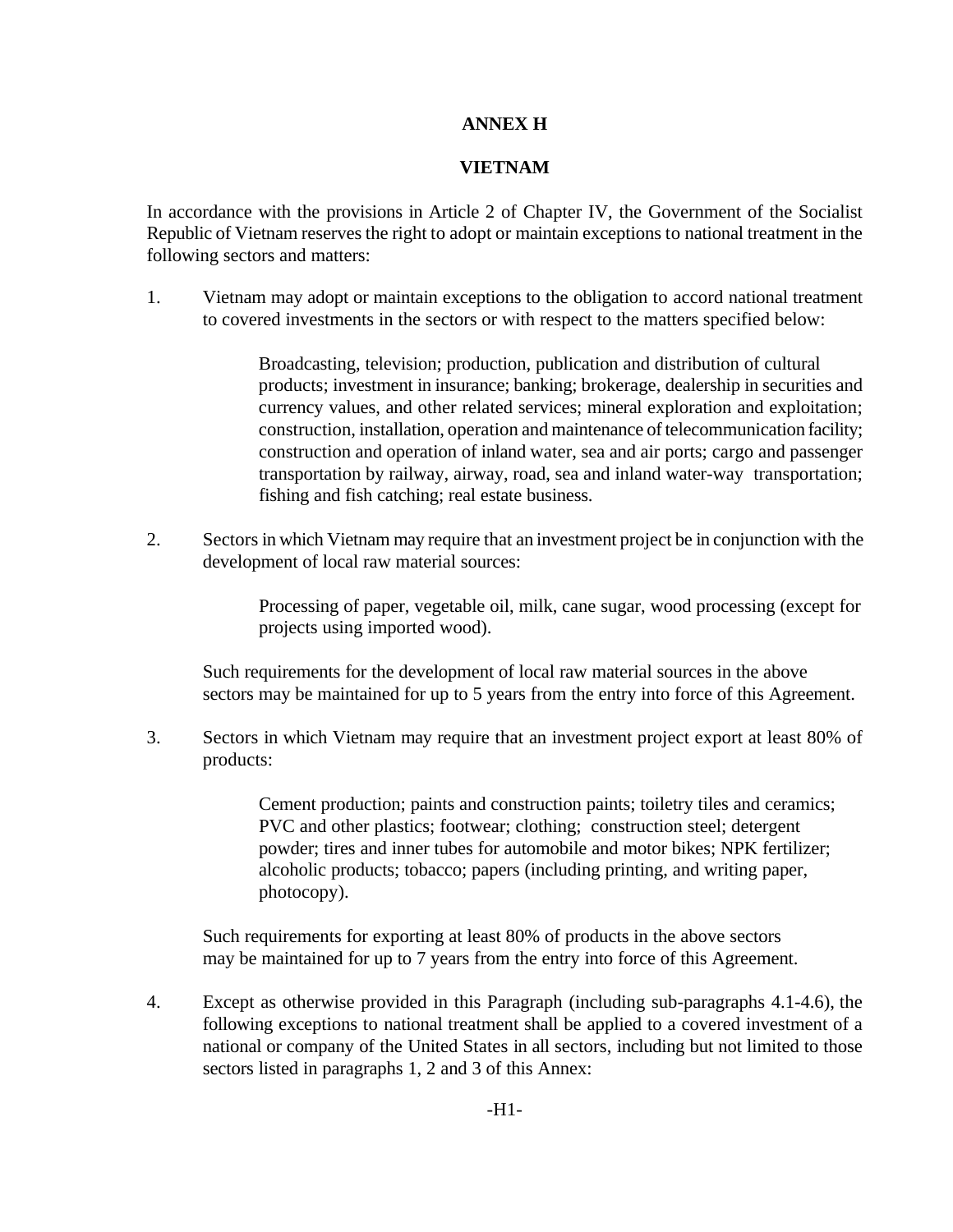- 4.1 Requirements on investment capital:
	- (a) After the entry into force of this Agreement, nationals or companies of the United States shall be allowed to contribute, increase and reinvest capital in any currency, including Vietnamese currency originating from any lawful activity in Vietnam.
	- (b) The following requirements may be maintained for up to 3 years from the entry into force of this Agreement:
		- (i) Nationals or companies of the United States must contribute at least 30% of the legal capital of a joint venture unless a lower contribution is approved by the investment licensing agencies;
		- (ii) The legal capital of a U.S.-owned enterprise shall not be less than 30% of investment capital unless a lower proportion is approved by the investment licensing agencies;
		- (iii) A national or company of the United States that is a party to a joint venture with a Vietnamese national or company shall give a right of first refusal to the Vietnamese party with respect to the transfer of an interest in the joint venture. An enterprise in Vietnam that is 100% owned by U.S. nationals or companies shall give a right of first refusal to Vietnamese nationals or companies with respect to the transfer of any interest in the enterprise. In any such case, the right of first refusal may be exercised only if the offer of the Vietnamese national or company is the same in all material terms with an offer received from any third party, including with respect to purchase price, timing and method of payment. Any such transfer shall require the approval of the investment licensing agencies; and
		- (iv) Nationals or companies of the United States are not yet allowed to establish a joint stock company. An enterprise in Vietnam that is invested or owned by U.S. nationals or companies may not issue bonds or shares to the public in Vietnam.
	- (c) Nationals and companies of the United Statesshall not be permitted to acquire more than 30% of the shares of an equitized State enterprise.
- 4.2 Organization and management of joint ventures:

Vietnam may maintain the following requirements for up to 3 years from the entry into force of this Agreement: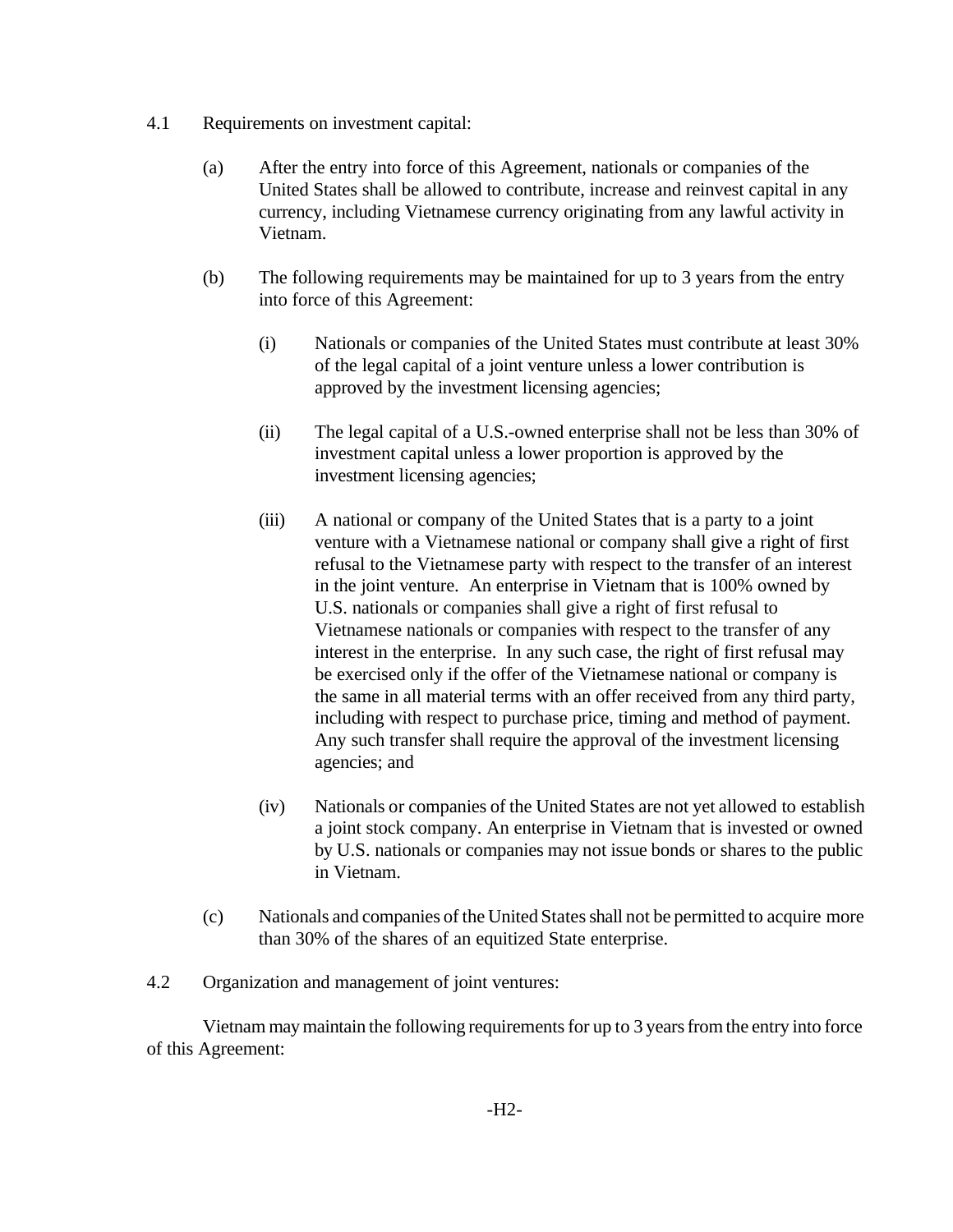- (a) The General Director or First Deputy General Director must be Vietnamese citizens; and
- (b) A limited number ofthe most important matters which relate to the organization and operation of the enterprise, comprising the appointment or dismissal of General Director, First Deputy General Director, Chief Accountant; amendments of and additions to the charter of the enterprise; approval of final annual financial statements and financial statement of capital construction; and loan for investment shall be decided on the basis of consensus.
- 4.3 Prices and fees of some goods and services under the State's control:

Vietnam is in the process of reforming its pricing system in order to develop a uniform set of fees and prices. With a view to creating a more attractive, nondiscriminatory business environment, Vietnam shall:

- (a) upon the entry into force of this Agreement, (i) refrain from imposing new or more onerous discriminatory prices and fees; and (ii) eliminate, discriminatory prices and fees for the installation of telephones, telecommunications services (other than the subscription charge for local telephone service), water, and tourist services;
- (b) within two (2) years of the entry into force of this Agreement, eliminate, progressively, discriminatory prices and fees for registration of motor vehicles, international port charges, and for the subscription charge for local telephone service; and
- (c) within four (4) years of the entry into force of this Agreement, eliminate, progressively, discriminatory prices and fees for all other goods and services including, without limitation, electricity and air transport.
- 4.4 Government subsidies and supports:

Government subsidies and supports granted to domestic enterprises, which include land allocation for investment projects, preferential credits, research and development and education assistance programs and other forms of Government supports, may not be made available to nationals or companies of the United States.

- 4.5 Ownership, use of land and residences:
	- (a) Nationals and companies of the United States are not allowed to own land and residences. U.S. investors are allowed only to lease land for investment purposes.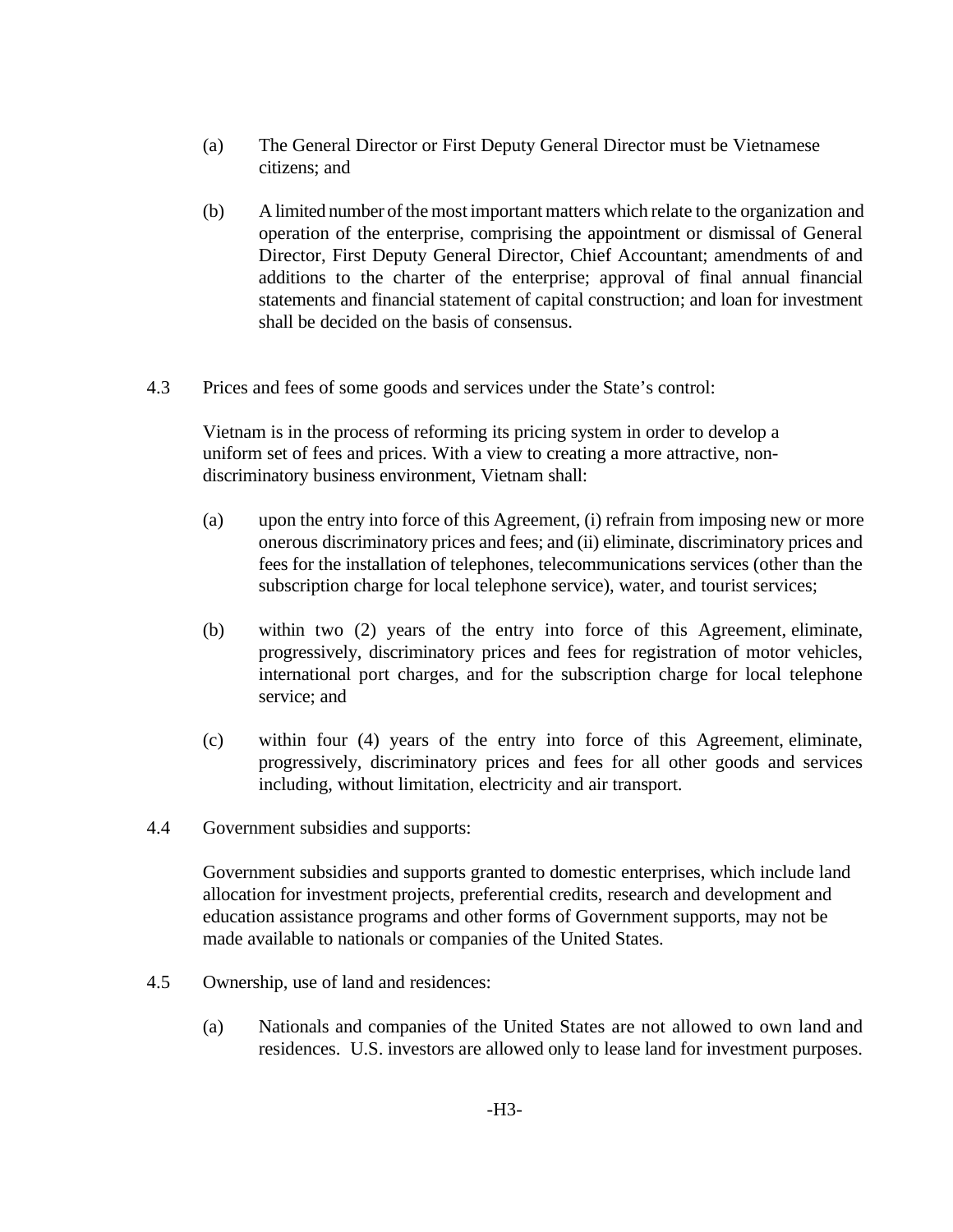- (b) U.S. enterprises are not yet allowed either to mortgage land use rights at foreign credit institutions operating in Vietnam or to transfer land use rights except for the case of transfers of invested assets associated with the land within the land lease period.
- 4.6 Notwithstanding the above reservations to national treatment for the ownership and use of land and residences, Vietnam shall create favorable conditions in exercising the mortgage and transfer of land use rights relating to covered investments including the elimination, within 3 years from the entry into force of this Agreement, of the restrictions on mortgage and transfer of land use rights mentioned in sub-paragraph 4.5(b).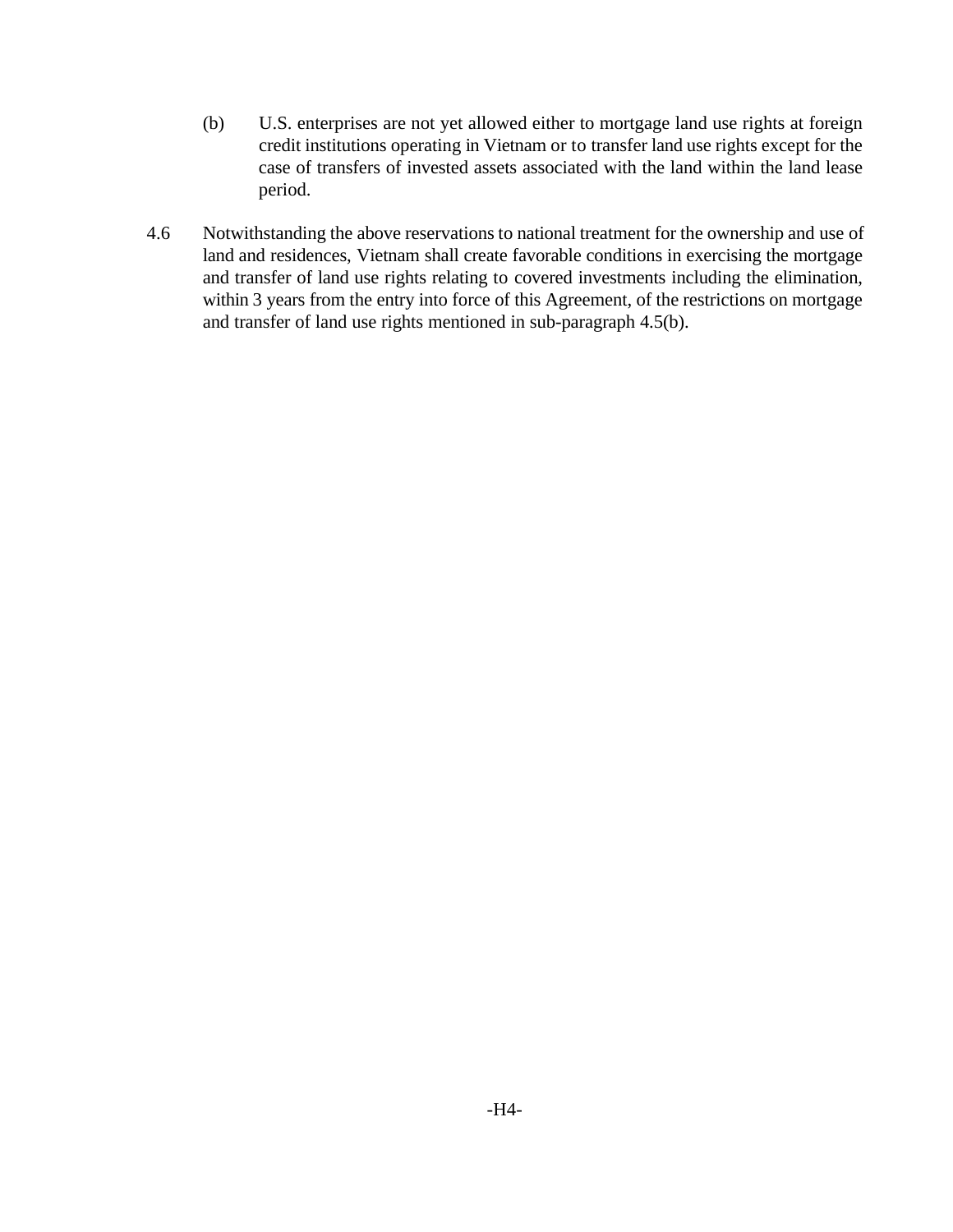### **ANNEX H**

### **UNITED STATES**

1. The Government of the United States of America may adopt or maintain exceptions to the obligation to accord national treatment<sup>8</sup> to covered investments in the sectors or with respect to the matters specified below:

> atomic energy; customhouse brokers; licenses for broadcast, common carrier, or aeronautical radio stations; COMSAT; subsidies or grants, including government-supported loans, guarantees and insurance; landing of submarine cables; and state and local measures as to which the United States may adopt or maintain exceptions to national treatment under any of its bilateral investment treaties signed between 1 January 1995, and the date of entry into force of this Agreement.

Most favored nation treatment shall be accorded in the sectors and matters indicated above.

2. The Government of the United States of America may adopt or maintain exceptions to the obligation to accord national and most favored nation treatment to covered investments in the sectors or with respect to the matters specified below:

> fisheries; air and maritime transport, and related activities; banking, insurance, securities, and other financial services; leasing of minerals and pipeline rightsof-way on government lands; and one-way satellite transmissions of direct-tohome (DTH) and direct broadcast satellite (DBS) television services and of digital audio services.

<sup>&</sup>lt;sup>8</sup>With respect to the treatment accorded by a State, Territory or Possession of the United States, national treatment means treatment no less favorable than the treatment accorded thereby, in like situations, to investments of nationals of the United States resident in, and companies legally constituted under the laws and regulations of other States, Territories or Possessions of the United States.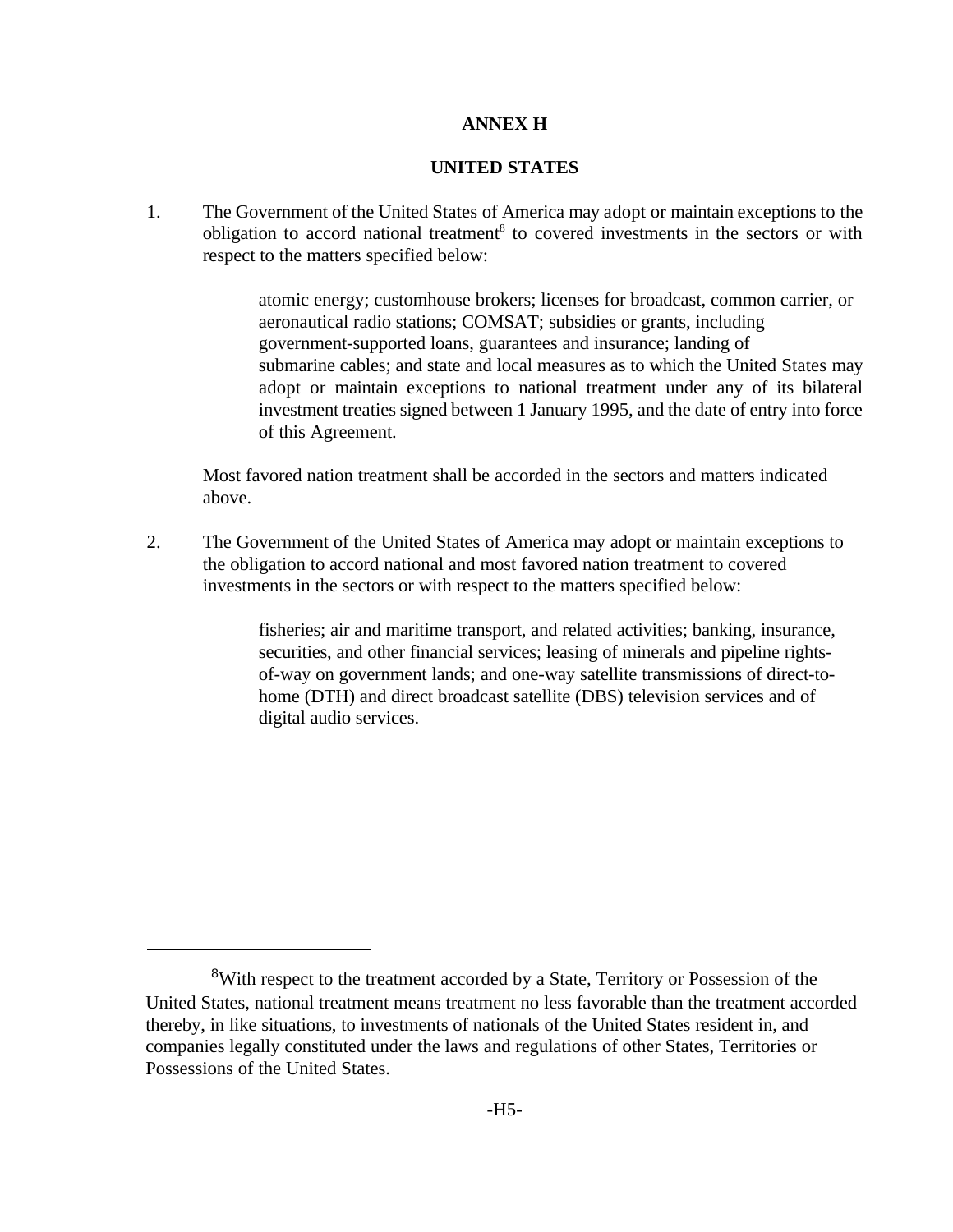# **ANNEX I**

# **TRIMs -- Illustrative List**

- 1. TRIMs that are inconsistent with the obligation of national treatment provided for in paragraph 4 of Article III of GATT 1994 include those which are mandatory or enforceable under domestic law or under administrative rulings, or compliance with which is necessary to obtain an advantage, and which require:
	- A. the purchase or use by an enterprise of products of domestic origin or from any domestic source, whether specified in terms of particular products, in terms of volume or value of local products, or in terms of a proportion of volume or value of its local production; or
	- B. that an enterprise's purchases or use of imported products be limited to an amount related to the volume or value of local products that it exports.
- 2. TRIMs that are inconsistent with the obligation of general elimination of quantitative restrictions provided for in paragraph 1 of Article XI of GATT 1994 include those which are mandatory or enforceable under domestic law or under administrative rulings, or compliance with which is necessary to obtain an advantage, and which restrict:
	- A. the importation by an enterprise of products used in or related to its local production, generally or to an amount related to the volume or value of local production that it exports;
	- B. the importation by an enterprise of products used in or related to its local production by restricting its access to foreign exchange to an amount related to the foreign exchange inflows attributable to the enterprise; or
	- C. the exportation or sale for export by an enterprise of products, whether specified in terms of particular products, in terms of volume or value of products, or in terms of a proportion of volume or value of its local production.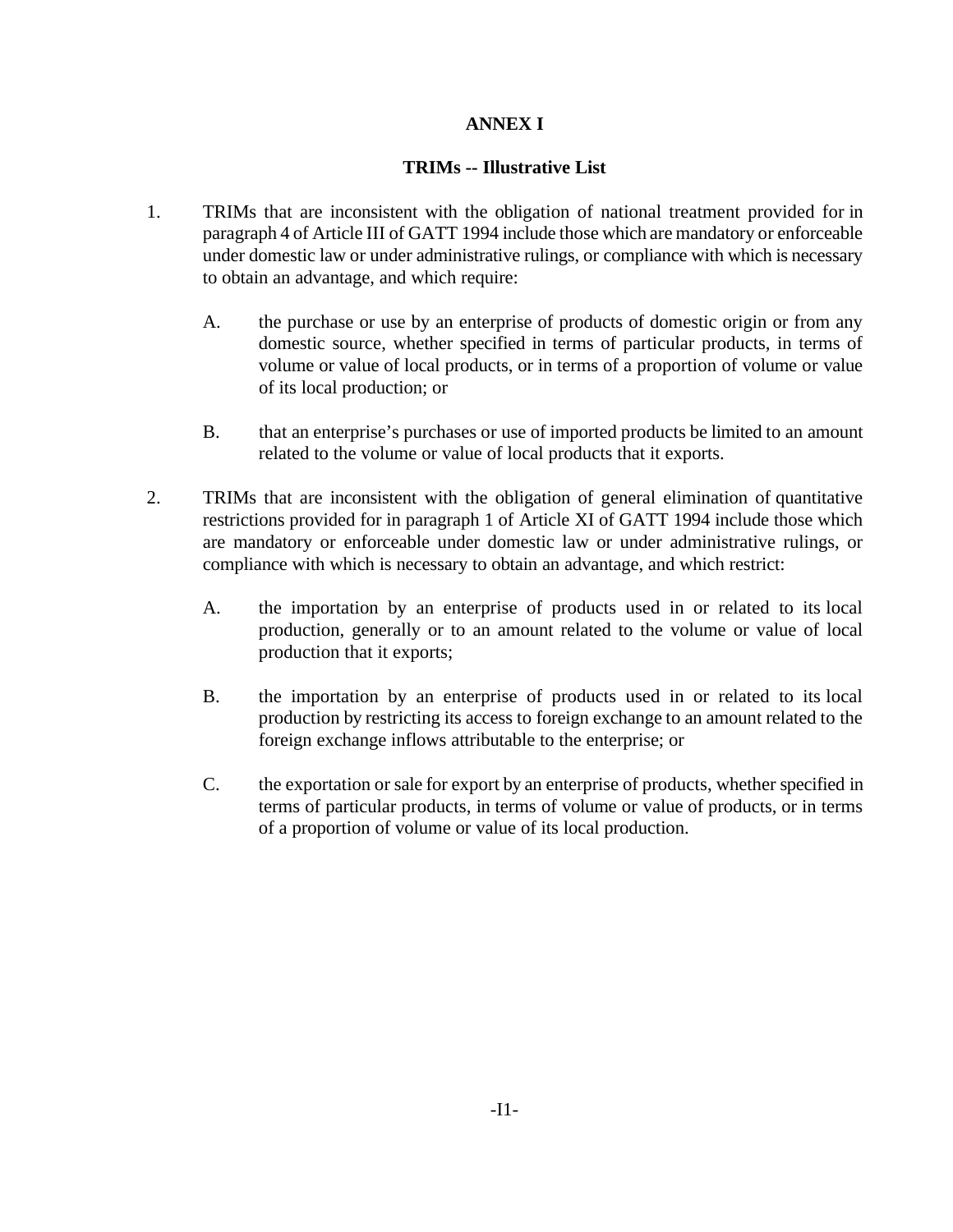# **CHAPTER V**

# **BUSINESS FACILITATION**

### **Article 1**

- 1. To facilitate business activity, and subject to the provisions of Chapters I (including Annexes A, B, C, D and E), III (including Annexes F and G) and IV (including Annexes H and I) of this Agreement, each Party shall:
	- A. permit nationals and companies of the other Party to import and use, in accordance with normal commercial practices, office and other equipment, such as typewriters, photocopiers, computers and facsimile machines in connection with the conduct of their activities in the territory of such Party;
	- B. subject to its laws and procedures governing immigration and foreign missions, permit, on a nondiscriminatory basis and at market prices, nationals and companies of the other Party access to and use of office space and living accommodations;
	- C. subject to its laws, regulations and procedures governing immigration and foreign missions, permit nationals and companies of the other Party to engage agents, consultants and distributors of either Party, on prices and terms mutually agreed between the parties, for their production and covered investments;
	- D. permit nationals and companies of the other Party to advertise their products and services (i) through direct agreement with the advertising media, including television, radio, print and billboard, and (ii) by direct mail, including the use of enclosed envelopes and cards pre-addressed to that national or company;
	- E. encourage direct contact, and permit direct sales, between nationals and companies of the other Party and end-users and other customers of their goods and services, and encourage direct contacts with agencies and organizations whose decisions will affect potential sales;
	- F. permit nationals and companies of the other Party to conduct market studies, either directly or by contract, within its territory;
	- G. permit nationals and companies of the other Party to stock an adequate supply of samples and replacement parts for after-sales service for covered investment products; and
	- H. provide non-discriminatory access to governmentally-provided products and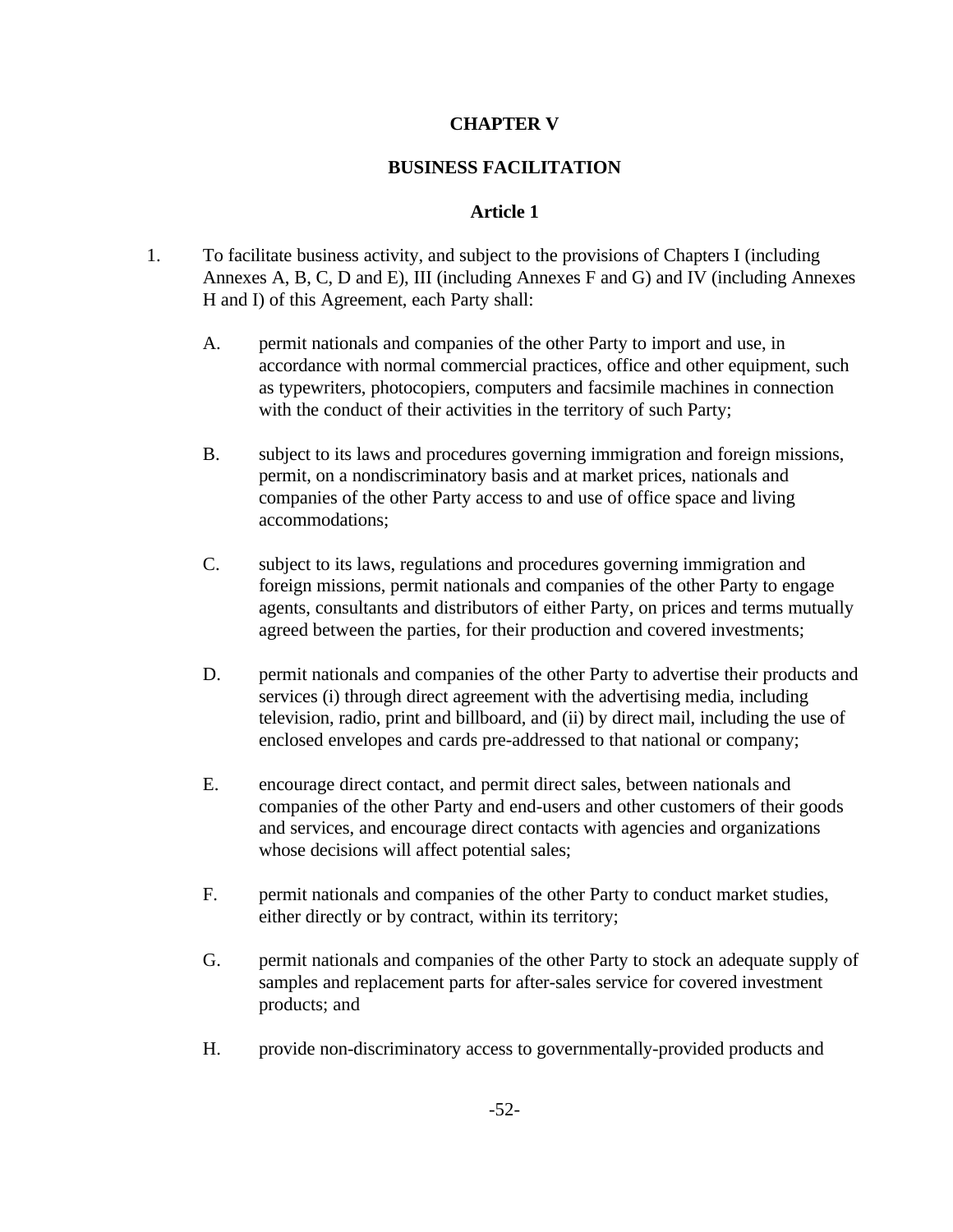services, including public utilities, to nationals and companies of the other Party at fair and equitable prices (and in no event at prices greater than those charged to any nationals or companies of third countries where such prices are set or controlled by the government in connection with the operation of their commercial representations).

# **Article 2**

For purposes of this Chapter, the term "nondiscriminatory" means treatment that is at least as favorable as the better of national treatment or most favored nation treatment.

### **Article 3**

In case of conflict between any provision of this Chapter and any provision of Chapters I (including Annexes A, B, C, D and E), III (including Annexes F and G) and IV (including Annexes H and I), the provision of the Chapters I, III and IV shall control to the extent of the conflict.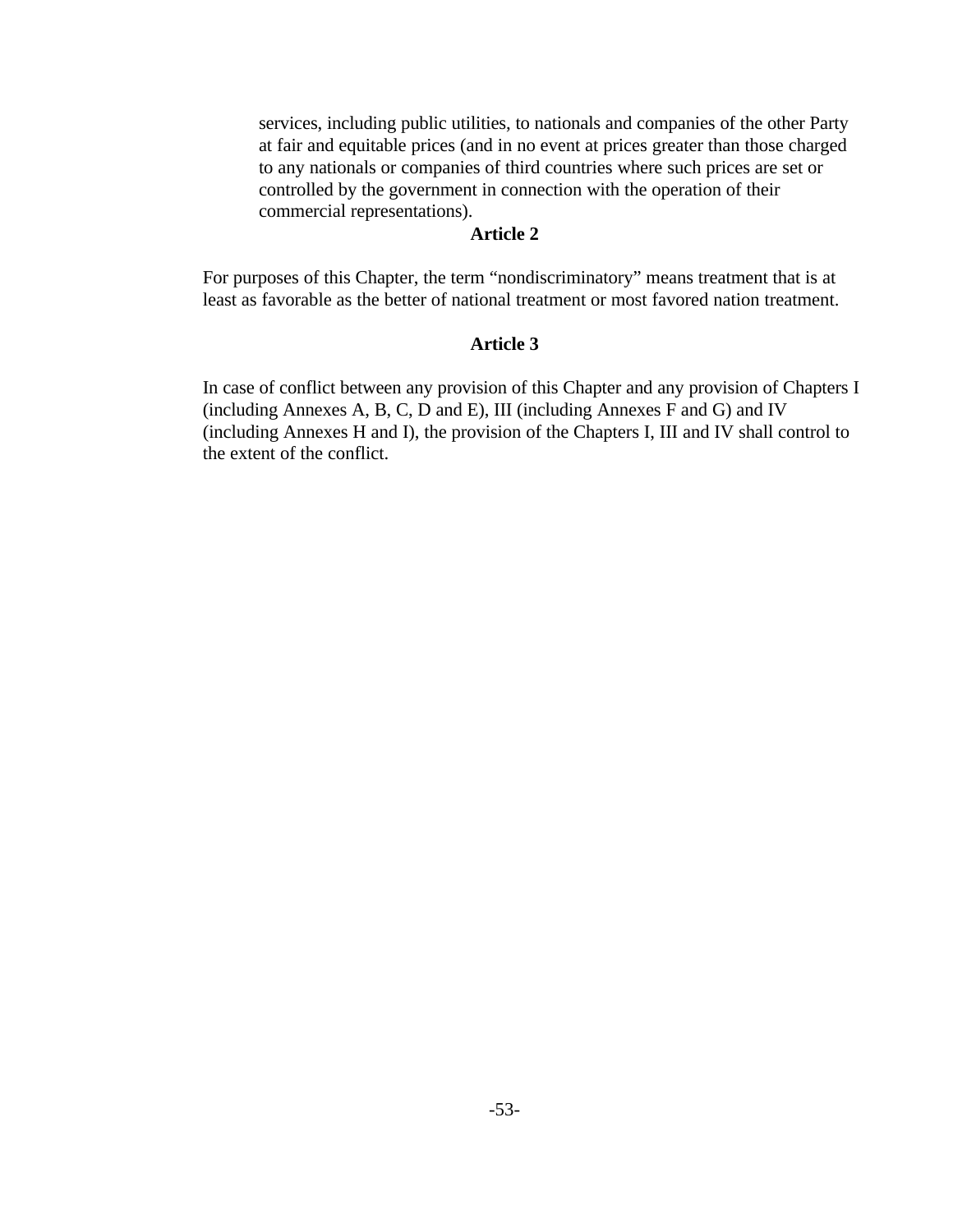### **CHAPTER VI**

### **TRANSPARENCY-RELATED PROVISIONS AND RIGHT TO APPEAL**

#### **Article 1**

 Each Party shall publish on a regular and prompt basis all laws, regulations and administrative procedures of general application pertaining to any matter covered by this Agreement. Publication of such information and measures will be in a manner which enables governmental agencies, enterprises and persons engaged in commercial activity to become acquainted with them before they come into effect and to apply them in accordance with their terms. Each such publication shall include the effective date of the measure, the products (by tariff line) or services affected by the measure, and all authorities that must approve or be consulted in the implementation of the measure, and provide a contact point within each authority from which relevant information can be obtained.

#### **Article 2**

Each Party shall provide nationals and companies of the other Party with access to data on the national economy and individual sectors, including information on foreign trade. The provisions of this paragraph and the preceding paragraph do not require disclosure of confidential information which would impede law enforcement or otherwise be contrary to the public interest, or would prejudice the legitimate commercial interests of particular enterprises, public or private. For the purposes of this Agreement, confidential information that would prejudice the legitimate commercial interests of particular enterprises means specific information concerning the importation of a product that would have a significant adverse effect on the price or quantity available of such product, but shall not include information required to be disclosed under the agreements administered by the WTO.

### **Article 3**

Each Party shall allow, to the extent possible, the other Party and its nationals the opportunity to comment on the formulation of laws, regulations and administrative procedures of general application that may affect the conduct of business activities covered by this Agreement.

#### **Article 4**

All laws, regulations and administrative procedures of general application referred to in paragraph 1 of this Article that are not published and readily available to other governments and persons engaged in commercial activities as of the date of signature of this Agreement will be made public and readily and quickly available. Only laws, regulations and administrative procedures of general application that are published and readily available to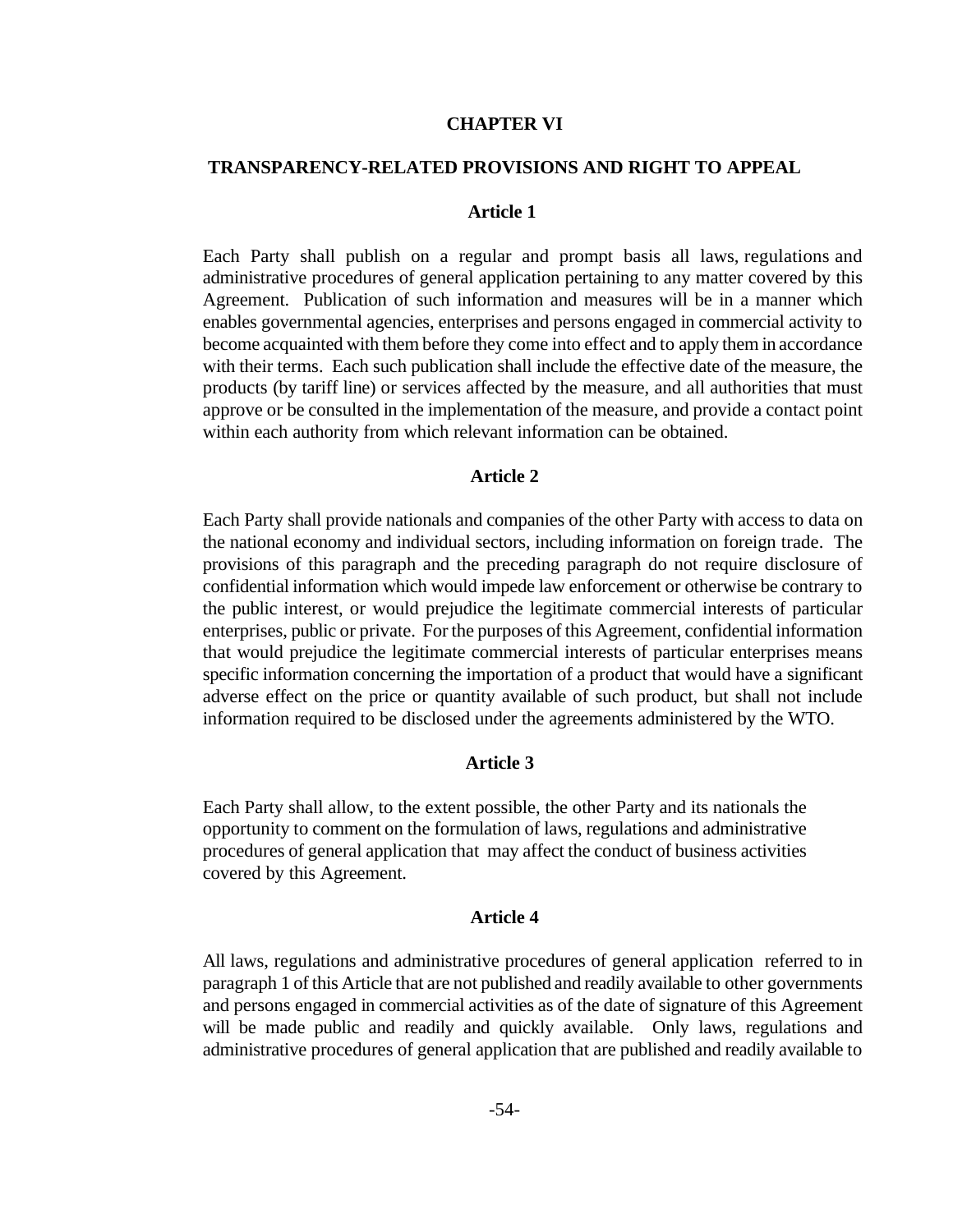other governments and persons engaged in commercial activity will be enforced and enforceable.

#### **Article 5**

The Parties shall have or designate an official journal or journals and all measures of general application shall be published in such journals. The Parties will publish such journals on a regular basis and make copies of them readily available to the public.

### **Article 6**

The Parties shall administer, in a uniform, impartial and reasonable manner all their respective laws, regulations and administrative procedures of general application of all the types described in paragraph 1 of this Article.

### **Article 7**

 The Parties will maintain administrative and judicial tribunals and procedures for the purpose, *inter alia*, of the prompt review and correction (upon the request of an affected person) of administrative action relating to matters covered by this Agreement. These procedures shall include the opportunity for appeal, without penalty, by persons affected by the relevant decision. If the initial right of appeal is to an administrative body, there shall also be the opportunity for appeal of the decision to a judicial body. Notice of the decision on appealshall be given to the appellant and the reasons for such decision shall be provided in writing. The appellant shall also be informed of the right to any further appeal.

### **Article 8**

The Parties shall ensure that all import licensing procedures, both automatic and non-automatic, are implemented in a transparent and predictable manner, and in accordance with the standards of the WTO Agreement on Import Licensing Procedures.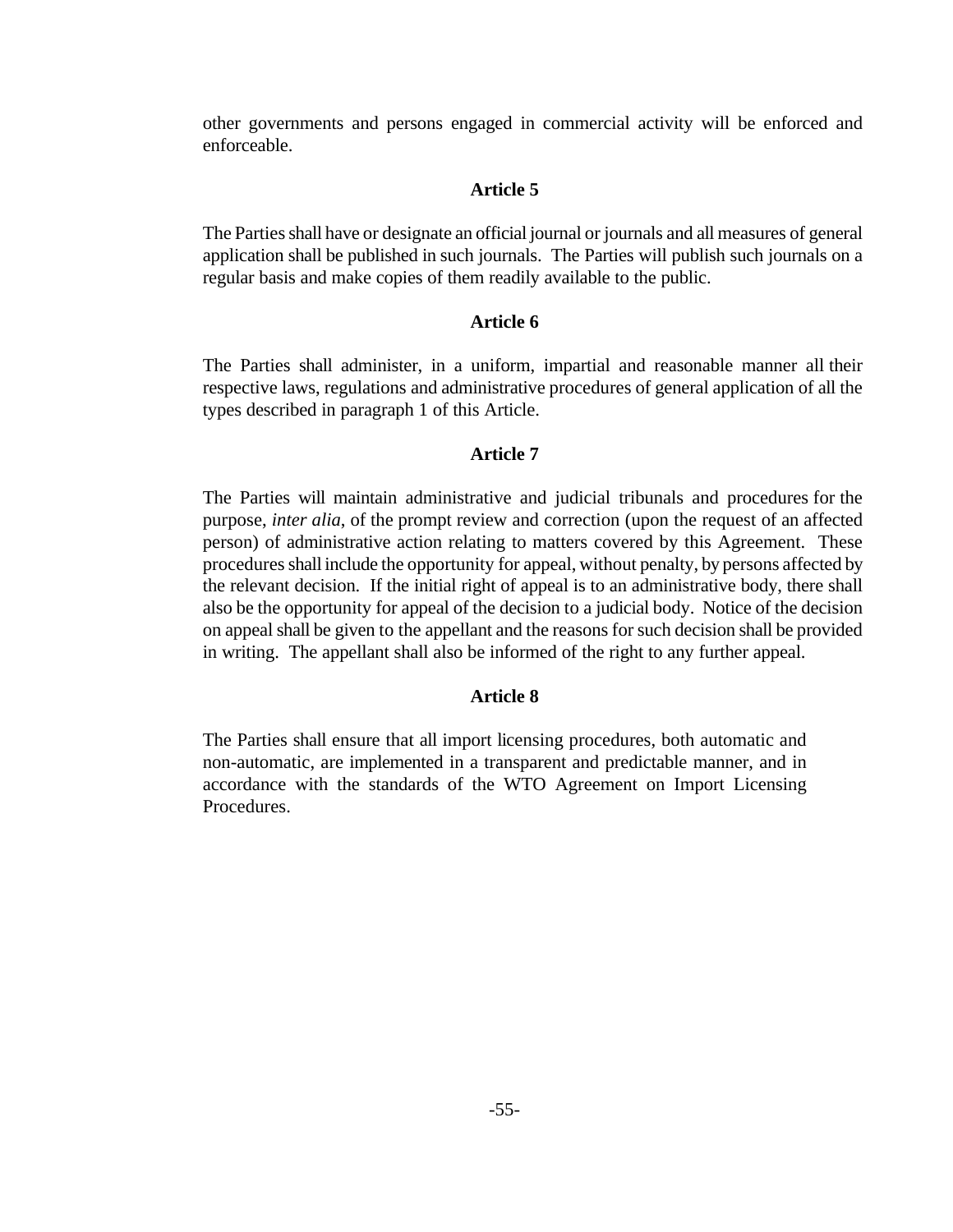## **CHAPTER VII**

# **GENERAL ARTICLES**

## **Article 1 Cross-Border Transactions and Transfers**

- 1. Unless otherwise agreed between the parties to such transactions, all cross-border commercial transactions, and all transfers of currencies relating to a covered investment, shall be made in United States dollars or any other currency that may be designated from time to time by the International Monetary Fund as being a freely usable currency.
- 2. In connection with trade in products and services, each Party shall grant to nationals and companies of the other Party the better of most-favored-nation or national treatment with respect to:
	- A. opening and maintaining accounts, in both local and foreign currency, and having access to funds deposited in financial institutions located in the territory of the Party;
	- B. payments, remittances and transfers of currencies convertible into freely usable currency at a market rate of exchange or financial instruments representative thereof, between the territories of the two Parties, as well as between the territory of that Party and that of any third country;
	- C. rates of exchange and related matters, including access to freely usable currencies.
- 3. Each Party shall grant to covered investments of the other Party the better of national or most favored nation treatment with respect to all transfers into and out of each Party's territory. Such transfers include:
	- A. contributions to capital;
	- B. profits, dividends, capital gains, and proceeds from the sale of all or any part of the investment or from the partial or complete liquidation of the investment;
	- C. interest, royalty payments, management fees, and technical assistance and other fees;
	- D. payments made under contract, including a loan agreement;
	- E. compensation pursuant to Article 10 of Chapter IV and payments arising out of an investment dispute.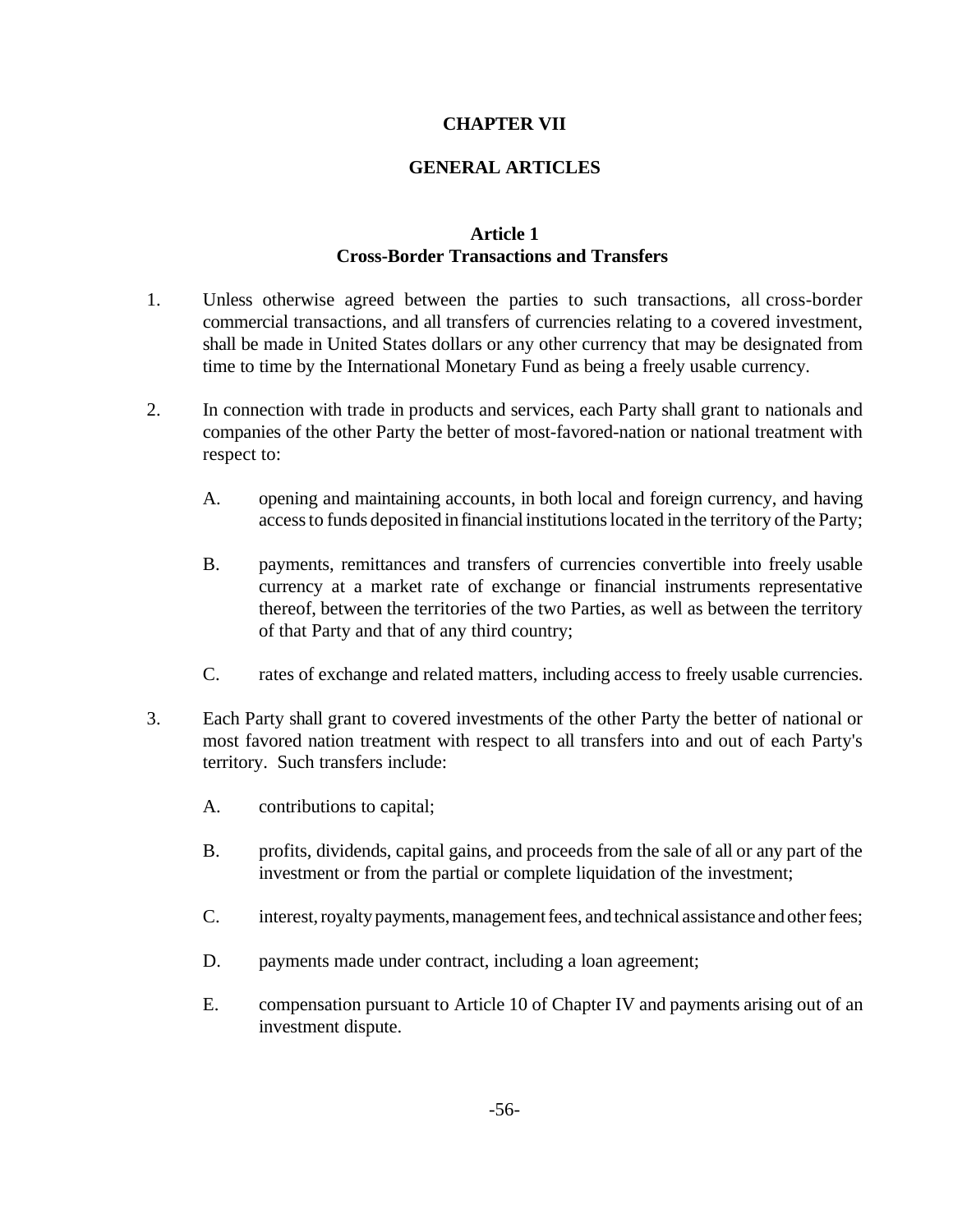- 4. In all cases, treatment of cross-border transactions and transfers will be consistent with each Party's obligations to the International Monetary Fund.
- 5. Each Party shall permit returns in kind to be made as authorized or specified in an investment authorization, investment agreement, or other written agreement between the Party and a covered investment or a national or company of the other Party.
- 6. Notwithstanding paragraphs 1 through 5, a Party may prevent a transfer through the equitable, non-discriminatory and good faith applications (including the seeking of preliminary relief, such as judicial injunctions and temporary restraining orders) of its law relating to:
	- A. bankruptcy, insolvency or the protection of the rights of creditors;
	- B. issuing, trading or dealing in securities, futures, options, or derivatives;
	- C. reports or records of transfers;
	- D. criminal or penal offenses; or
	- E. ensuring compliance with orders or judgments in judicial or administrative proceedings.
- 7. The provisions of this Article relating to financial transfers shall not preclude:
	- A a requirement that a national or company (or its covered investment) comply with customary banking procedures and regulations, provided that they do not impairthe substance of the rights granted under this Article;
	- B. prudential measures in order to protect the interests of creditors and to ensure the stability and integrity of the national financial system.

### **Article 2 National Security**

This Agreement shall not preclude a Party from applying measures that it considers to be necessary for the protection of its own essential security interests. Nothing in this Agreement shall be construed to require either Party to furnish any information, the disclosure of which it considers contrary to its essential security interests.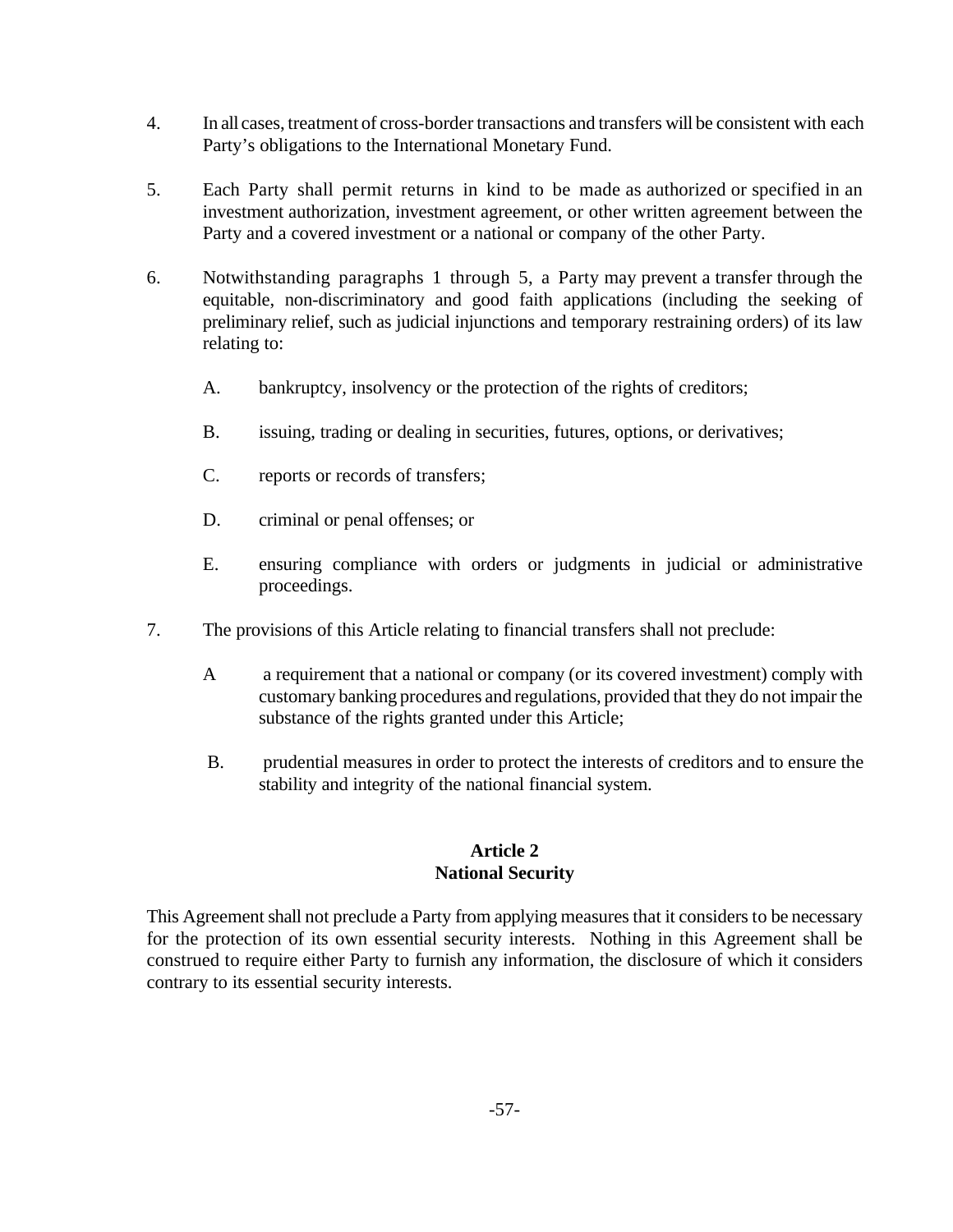# **Article 3 General Exceptions**

- 1. Subject to the requirement that such measures are not applied in a manner which would constitute a means of arbitrary or unjustifiable discrimination between countries where like conditions prevail, or a disguised restriction on international trade, nothing in this Agreement shall be construed to prohibit the adoption or enforcement by either Party of measures:
	- A. with respect to Chapter I, Trade in Goods, necessary to secure compliance with laws or regulations not inconsistent with the provisions ofthis Agreement, including measures related to the protection of intellectual property rights and the prevention of deceptive practices;
	- B. with respect to Chapter I, Trade in Goods, referred to in Article XX of the GATT 1994; or
	- C. with respect to Chapter III, Trade in Services, referred to in Article XIV of the GATS.
- 2. Nothing in this Agreement shall preclude a Party from applying its laws in respect of foreign missions as set forth in applicable legislation.
- 3. Nothing in this Agreement limits the application of any existing or future agreements between the Parties on trade in textiles and textile products.

# **Article 4 Taxation**

- 1. No provision of this Agreementshall impose obligations with respect to tax matters, except that:
	- A. Chapter I, other than Article 2.1 of such Chapter, shall apply only to taxes other than direct taxes as defined in paragraph 3 of this Article.
	- B. Within Chapter IV,
		- i) Articles 4 and 10.1 will apply with respect to expropriation; and
		- ii) Article 4 will apply with respect to an investment agreement or an investment authorization.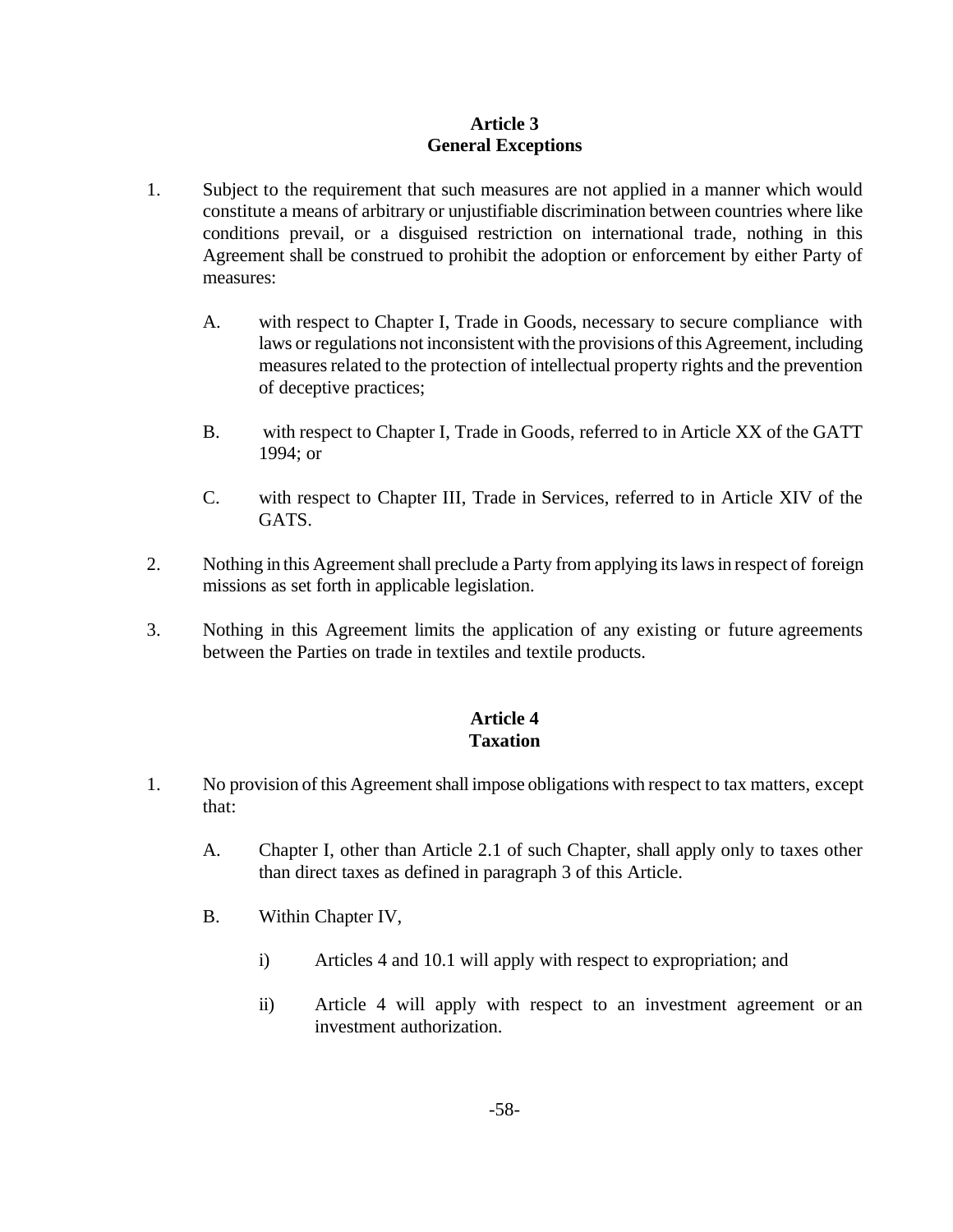- 2. With respect to the application of Chapter IV, Article 10.1, an investor that asserts that a tax measure involves an expropriation may submit that dispute to arbitration pursuant to Chapter IV, Article 4.3, provided that the investor concerned has first referred to the competent tax authorities of both Parties the issue of whether that tax measure involves an expropriation. However, the investor cannot submit the dispute to arbitration if, within nine months after the date of referral, the competent tax authorities of both Parties determine that the tax measure does not involve an expropriation.
- 3. "Direct taxes" comprise all taxes on total income, on total capital or on elements of income or of capital, including taxes on gains from the alienation of property, taxes on estates, inheritances and gifts, and taxes on the total amounts of wages or salaries paid by enterprises, as well as taxes on capital appreciation.

# **Article 5 Consultations**

- 1. The Parties agree to consult periodically to review the operation of this Agreement.
- 2. The Parties agree to consult promptly as arranged through appropriate channels at the request of either Party to discuss anymatter concerning the interpretation orimplementation of this Agreement and other relevant aspects of the relations between the Parties.
- 3. The Parties agree to establish a Joint Committee ("Committee") on Development of Economic and Trade Relations between Vietnam and the United States of America. The Committee's responsibilities shall include the following:
	- A. monitoring and securing the implementation of this Agreement and making recommendations to achieve the objectives of this Agreement;
	- B. ensuring that a satisfactory balance of concessions is maintained during the life of this Agreement;
	- C. serving as the appropriate channel through which the Parties shall consult at the request of either Party to discuss and resolve matters arising from interpretation or implementation of this Agreement; and
	- D. seeking and making proposals on the enhancement and diversification of economic and trade relations between the two countries.
- 4. The Committee shall be co-chaired by representatives of the Parties at the ministerial level, and have members who are representatives from the relevant agencies concerned with the implementation of this Agreement. The Committee shall meet annually or at the request of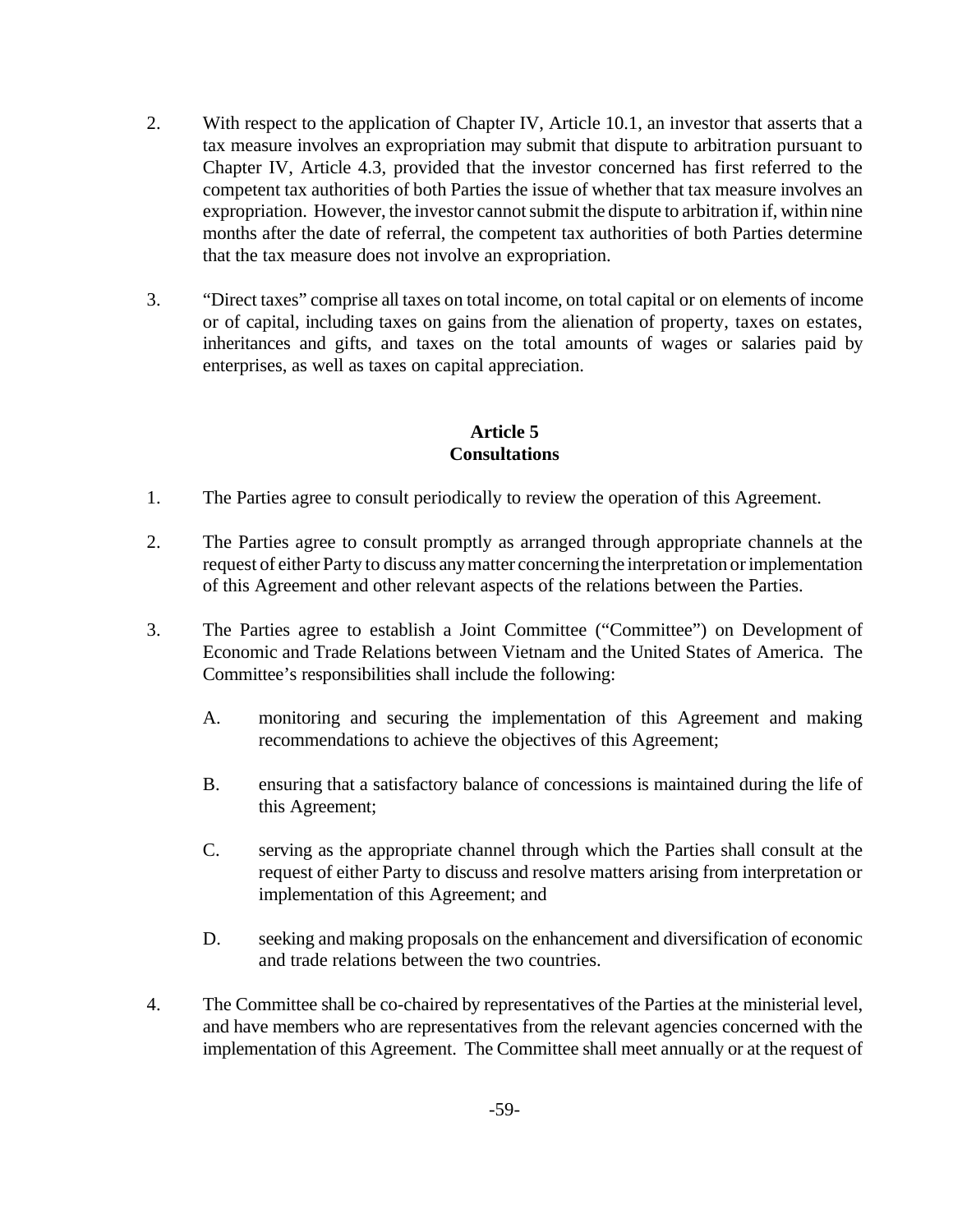either Party. The location of the meetings shall alternate between Hanoi and Washington D.C., unless the Parties agree otherwise. The organization and the terms of reference of the Committee shall be adopted by the Committee at its first session.

# **Article 6 Relationship between Chapter IV, Annex H, Exchanged Letters, and Annex G**

As to any matter concerning investment in services not specified in Annex G, the provisions of Annex H shall apply. However, in the event of a conflict between a provision set forth in Chapter IV, Annex H, or exchanged letters on Investment Licensing Regime, and a provision set forth in Annex G, the provision set forth in Annex G shall prevail to the extent of the conflict. Annex H and exchanged letters on Investment Licensing Regime shall not be construed or applied in a manner that would deprive a Party of rights provided under Annex G.

### **Article 7 Annexes, Schedules and Exchanged Letters**

The Annexes, Schedules, and the exchanged letters on Investment Licensing Regime to this Agreement constitute an integral part of this Agreement.

# **Article 8 Final Provisions, Entry into Force, Duration, Suspension and Termination**

- 1. This Agreement shall enter into force on the day on which the Parties have exchanged notifications that each has completed the legal procedures necessary for this purpose, and shall remain in force for three years.
- 2. This Agreement shall be extended for successive terms of three years if neither Party notifies the other Party of its intent to terminate this Agreement at least 30 days before the end of a term.
- 3. If either Party does not have domestic legal authority to carry out its obligations under this Agreement, either Party may suspend application of this Agreement, or, with agreement of the other Party, any part of this Agreement, including MFN treatment. In that event, the Parties will seek, to the fullest extent practicable under domestic law, to minimize unfavorable effects on existing trade relations between the Parties.

IN WITNESS THEREOF, the undersigned, being duly authorized by their respective Governments, have signed this Agreement.